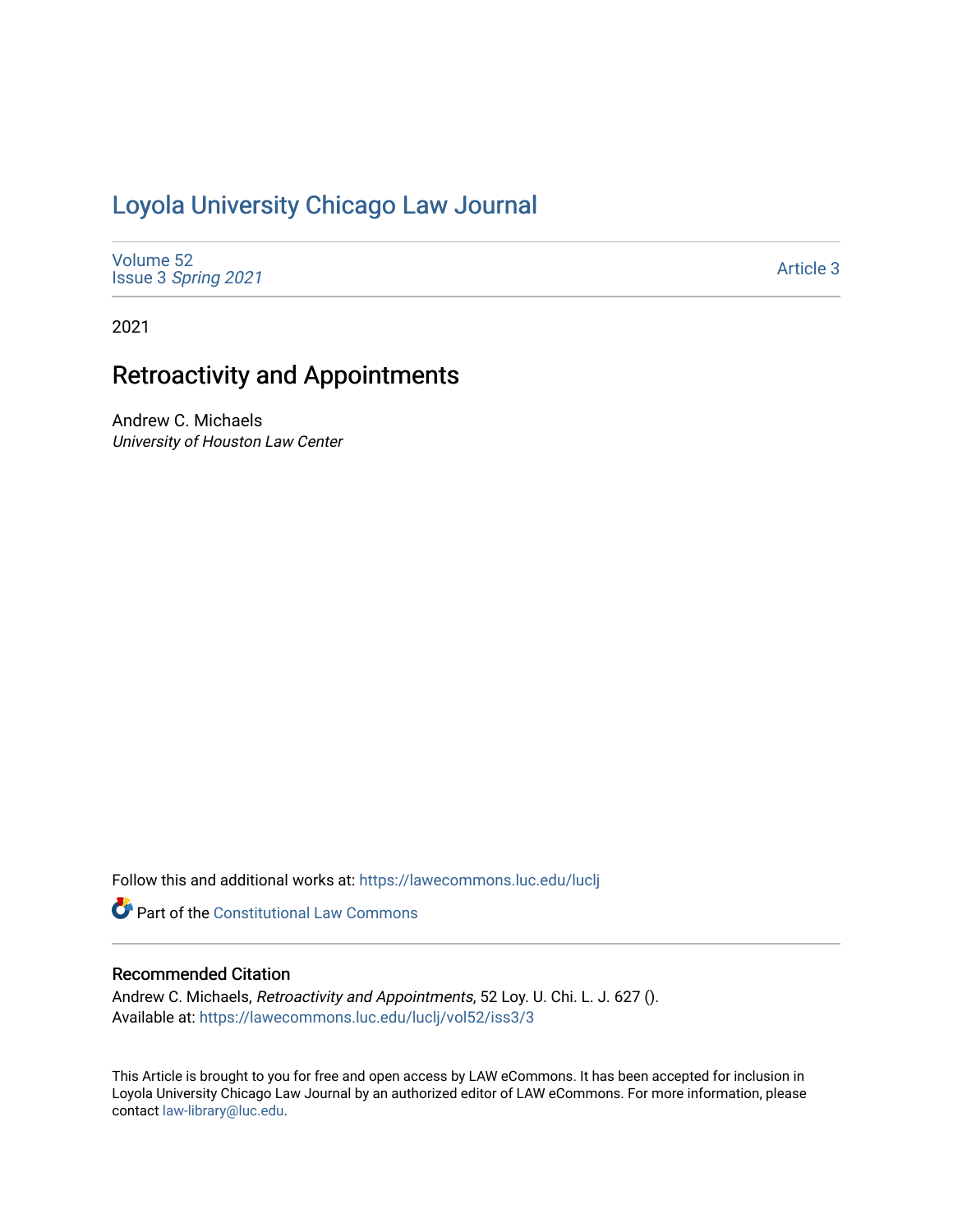# Retroactivity and Appointments

*Andrew C. Michaels\**

*The current law of retroactivity in the Appointments Clause context is confused, resulting in significant practical consequences, such as when courts unnecessarily invalidate prior administrative decisions after judicially removing an unconstitutionality, even where the prior statutory misrepresentation had no apparent effect on the invalidated actions. The Supreme Court has recently been active in the Appointments Clause area without discussing the attendant retroactivity issues, which lower courts are confronting with increased frequency. This article reviews the doctrine of retroactivity and appointments, discusses the relevant academic literature, and proposes a coherent and sensible framework for courts to use when faced with these important questions.*

<sup>\*</sup> Assistant Professor of Law, University of Houston Law Center. The author thanks those who have provided helpful comments, including participants in a Summer 2020 works-in-progress workshop at the University of Houston Law Center, a Fall 2020 South Texas College of Law Houston Scholarship Exchange, and a Spring 2021 Notre Dame Law School Patent Colloquium, as well as Paul Janicke. The author also thanks the editors of this law review for their helpful and judicious editing work. Comments are welcome at acmichaels@uh.edu.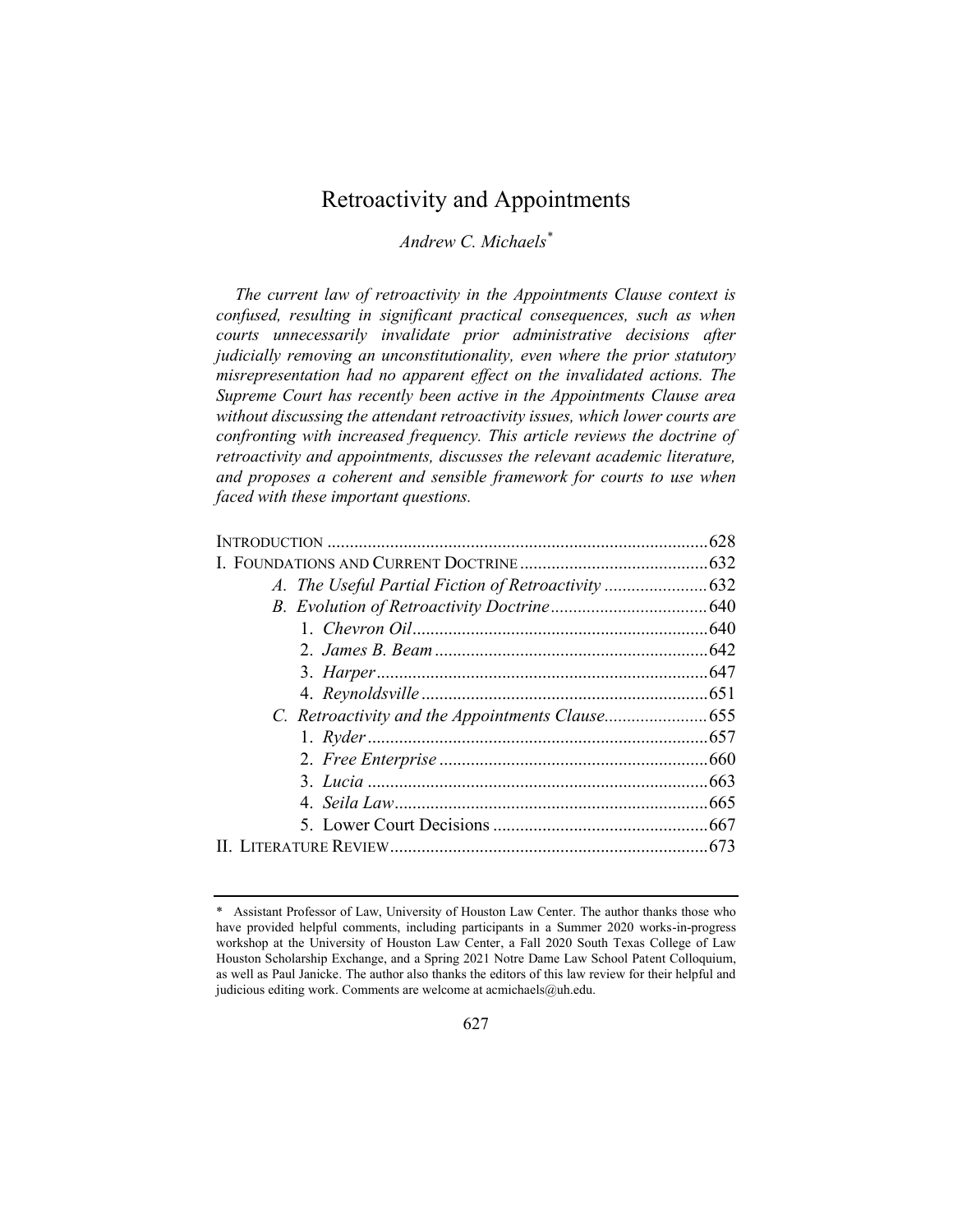| 628<br>Loyola University Chicago Law Journal | [Vol. $52$ |
|----------------------------------------------|------------|
|----------------------------------------------|------------|

#### **INTRODUCTION**

The current law surrounding retroactivity in the Appointments Clause context is a mess, one that this Article aims to help clean up. Retroactivity doctrine is somewhat confusing in general, but in the Appointments Clause context it is even more so. Although the issues may seem abstract and philosophical, $<sup>1</sup>$  they can have very practical consequences. When a</sup> court holds that certain administrative judges were not constitutionally appointed, do their prior actions become invalid? That is the primary question dealt with in this Article, and the answer depends in part on whether and how the court deals with the constitutional problem.

For example, the United States Court of Appeals for the Federal Circuit recently held in *Arthrex v. Smith & Nephew* that Administrative Patent Judges (APJs) had not been properly appointed in accord with the Appointments Clause, but the court "fixed" the unconstitutionality by striking statutory removal restrictions as applied to those judges.2 However, instead of properly viewing the fix as retroactive, the court improperly held that dozens of pending appeals from lengthy and expensive agency proceedings before the United States Patent and Trademark Office (USPTO) had to be vacated and remanded for new additional agency hearings, even though it is highly unlikely that the removal restrictions had any effect or caused any harm in these matters, and there was not even any serious allegation of actual harm. 3 This wasteful Kafkaesque multiplication of bureaucratic hearings was thought to be required by law, but in fact it was both unnecessary and imprudent under the retroactivity doctrine as properly understood.

The amount of waste that can occur due to such misunderstanding is substantial. The *Arthrex* decision has led to somewhere in the neighborhood of one hundred unnecessary remands from appeals of

<sup>1.</sup> *See* Harper v. Va. Dep't of Tax'n, 509 U.S. 86, 107 (1993) (Scalia, J., concurring) ("That original and enduring American perception of the judicial role sprang not from the philosophy of Nietzsche but from the jurisprudence of Blackstone, which viewed retroactivity as an inherent characteristic of the judicial power, a power 'not delegated to pronounce a new law, but to maintain and expound the old one.'").

<sup>2.</sup> *See* Arthrex, Inc. v. Smith & Nephew, Inc., 941 F.3d 1320, 1333 (Fed. Cir. 2019), *cert. granted sub nom.* United States v. Arthrex 141 U.S. 549 (2020). "Removal restrictions" refers to congressionally imposed restrictions on the president's ability to remove certain officers; an officer with removal restrictions (or protections) cannot be removed at will, but rather only for cause. *See infra* note[s 173](#page-29-0)–[177](#page-30-0) and accompanying text.

<sup>3.</sup> *See infra* not[e 441](#page-72-0) and accompanying text.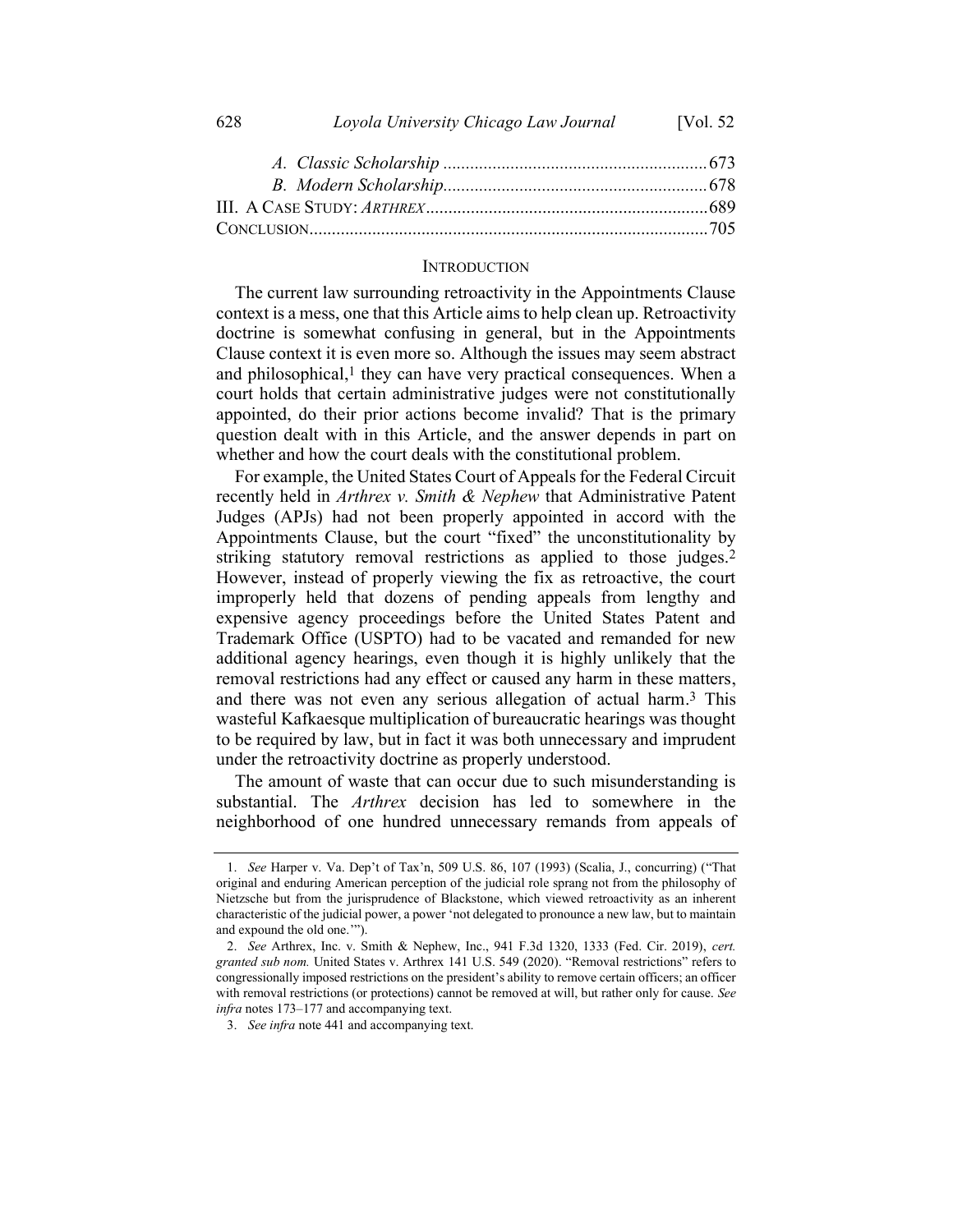USPTO proceedings, and such remands were ordered to be heard by a new panel of three APJs.4 These legally improper remands will thus not only cause substantial delay to parties attempting to determine the validity of patent rights, but also result in wasted resources likely totaling in the tens of millions of dollars.5 This pure waste of resources is caused entirely by the Federal Circuit's perhaps understandable confusion with respect to this admittedly tricky doctrine, highlighting the importance of clarifying the law in this area. The *Arthrex* case is currently being reconsidered before the Supreme Court, 6 and the Court thus has an opportunity to both improve the efficiency of the system by eliminating this waste and clarify the law of retroactivity and appointments to prevent similar blunders from occurring in the future.

<span id="page-3-0"></span>This issue however is far from limited to the Federal Circuit. Retroactivity issues have arisen relatively frequently in the Appointments Clause context in recent years, $7$  yet the law of retroactivity and appointments remains confused. Very similar issues also arise in the context of other closely related constitutional challenges to agency structure based on Article II or separation of powers. For example, in *Seila Law v. CFPB*, the Supreme Court recently severed removal restrictions to fix what it found to be a constitutional problem with the Consumer Financial Protection Bureau (CFPB), raising questions about the extent to which prior CFPB actions remain valid, without addressing those questions.8 In this and other contexts, various courts will undoubtedly be faced with these sorts of retroactivity questions soon and would do well to apply a consistent and coherent framework. This Article attempts to provide such a framework.

The doctrine of retroactivity holds that when a court shifts or alters the law, it is in theory not actually changing the law, it is merely clarifying what the law always was, vindicating the law from misrepresentation. The doctrine is thus based on the fiction that courts find law rather than make it, known as the declaratory theory of law. Retroactivity can become especially complex and confusing in the Appointments Clause

<sup>4.</sup> *See infra* not[e 408.](#page-67-0)

<sup>5.</sup> *See infra* not[e 386.](#page-63-0)

<sup>6.</sup> *See infra* not[e 460](#page-77-0) and accompanying text.

<sup>7.</sup> *See* Elizabeth Earle Beske, *Backdoor Balancing and the Consequences of Legal Change*, 94 WASH. L. REV. 645, 693 (2019) ("The Court's struggle to reconcile its dueling impulses to soften the blow of disruptive legal change and adhere to principles of adjudicative retroactivity is likely to erupt again soon in a new context. . . . After decades of doctrinal repose, the Court has decided three significant Appointments Clause cases in the past eight years."); *see generally* Lucia v. SEC, 138 S. Ct. 2044 (2018); *Arthrex*, 941 F.3d 1320; Aurelius Inv., LLC v. Puerto Rico, 915 F.3d 838 (1st Cir. 2019).

<sup>8.</sup> *See* Seila Law LLC v. Consumer Fin. Prot. Bureau, 140 S. Ct. 2183 (2020) (severing removal restrictions) (discussed in Section I.C.4).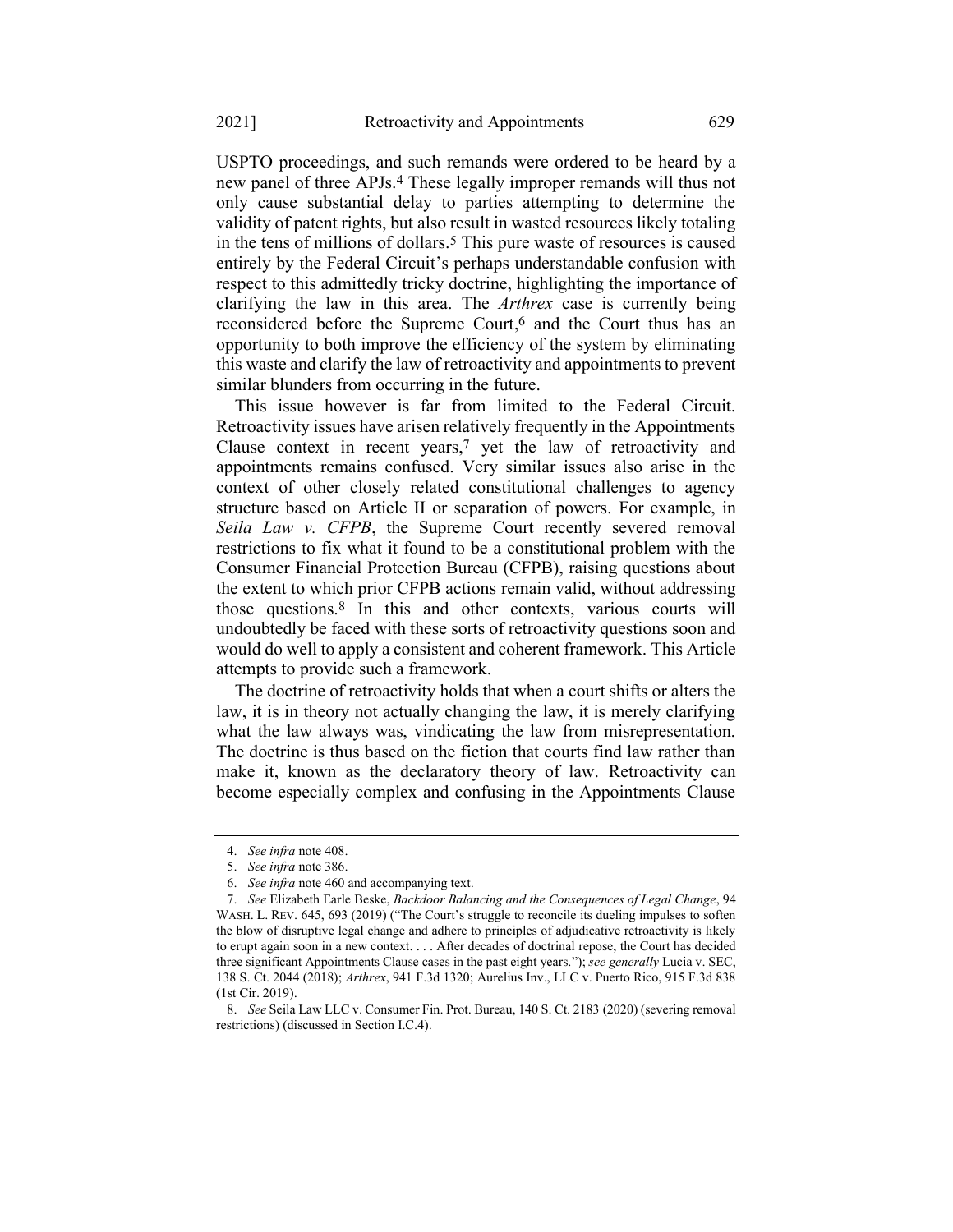context. Where a court finds that certain administrative judges were not constitutionally appointed, the proper mode of analysis depends on whether the court "fixes" the unconstitutionality by "altering" the relevant statute; if it doesn't, the administrative judges were unconstitutional at the time of prior decisions. The agency may then take action, such as ratifying prior actions or properly reappointing the judges, to fix the problem prospectively. In this situation, prior actions of such judges that have become final after judicial appeal are protected by the finality doctrine, but actions still pending on appeal are open to question unless the court chooses to employ the rarely used de facto validity doctrine.9

However, if the court "fixes" the problem, say by striking and severing removal protections on the administrative judges so as to render them "inferior officers" who were properly appointed, the analysis must be different, both conceptually and practically. The fix—like any judicial "change" in the law—should at least presumptively be considered retroactive such that the administrative judges were always constitutional. In other words, the fix was not actually a change in the law; the court was merely clarifying what the law always was, in accord with the judicial power as rooted in Article III and the retroactivity doctrine. The courts may still vacate and remand pending appeals from such judges as a matter of remedial discretion where the equities so dictate, such as if it appears that the prior misrepresentation of the law was somehow relied on to the detriment of litigants, but it need not do so, and should not absent persuasive equitable reasons.10

The fact that the relevant change in law sometimes—but only sometimes—*fixes* rather than *invalidates* the law is part of what makes application of retroactivity doctrine particularly confusing in this context. This is coupled with the fact that the Court has applied standing and specifically traceability requirements rather loosely in the Appointments Clause and related contexts, such that often the old misrepresentation of the law dictating an unconstitutional agency structure will not have actually impacted the pending cases at all.

This is not to say that an Appointments Clause or similar structural issue could never actually impact agency actions; it certainly could, but in light of the loosened traceability requirements, such impact cannot simply be assumed, as no showing of actual impact or harm is necessary to raise this sort of challenge. And in many cases, there will have been no such impact, such as in *Arthrex* where there is no reason to think that any of the dozens of remanded matters would have been decided any

<sup>9.</sup> *See infra* not[e 189](#page-32-0) and accompanying text (explaining the de facto validity doctrine).

<sup>10.</sup> *See infra* note[s 96](#page-19-0)–[100,](#page-19-1) [309](#page-50-0) and accompanying text.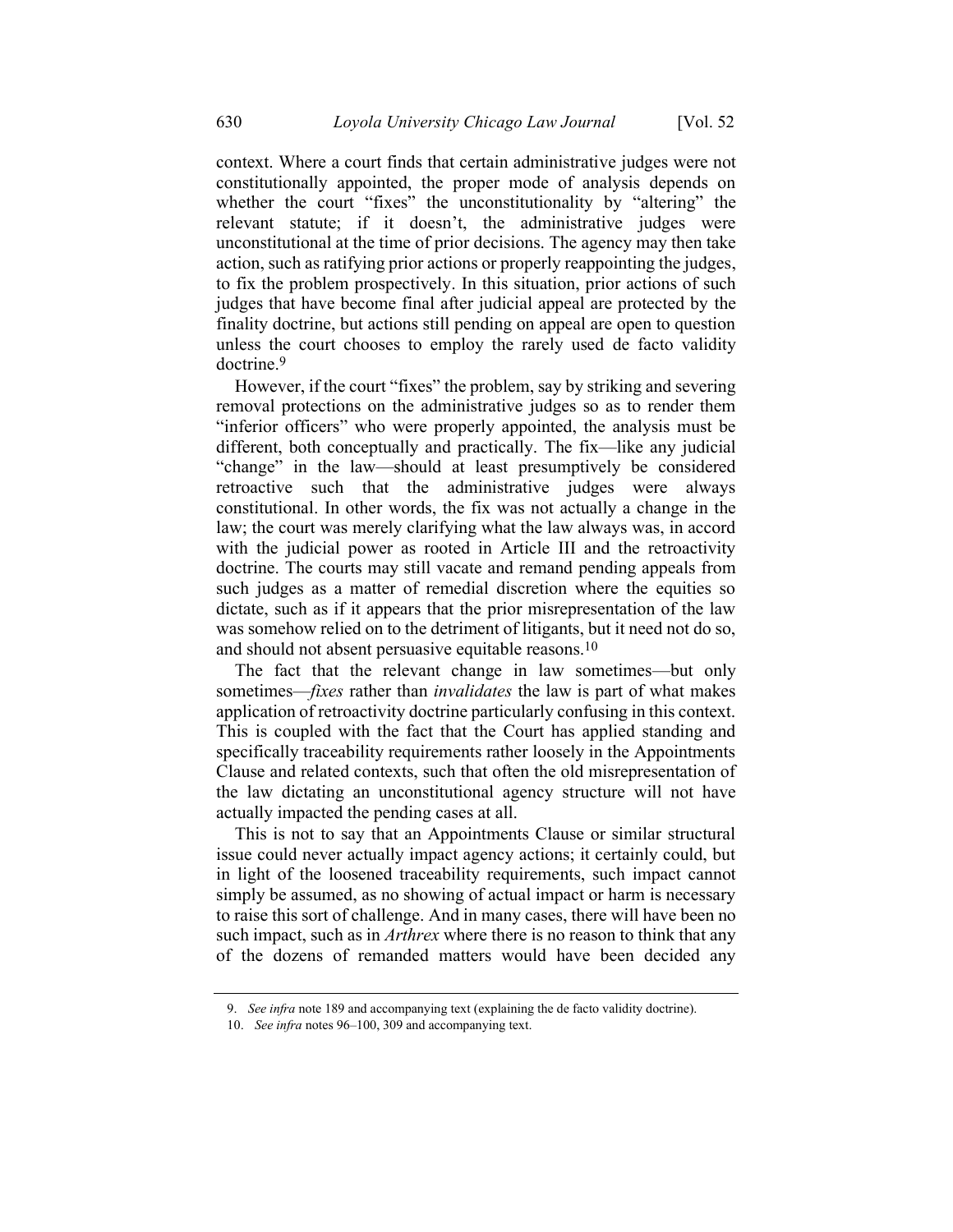differently if the relevant APJs had known that they were in fact removable at will. The USPTO agency proceedings at issue in *Arthrex* generally turn on the technical issues of whether certain patent claims are anticipated or rendered obvious by certain prior art references; political influence in these cases would be extremely rare, especially because the decisions are subject to Federal Circuit review on the merits. As such, the agency is exercising very little political discretion in these cases, so it seems quite unlikely that the cases would turn on whether the APJs were removable at will by executive branch officials. Where the agency actions on review are primarily legal rather than political in character, this should weigh against a discretionary remand in general, and should have been considered by the Federal Circuit in determining whether a remand was prudent in each individual case.

The Federal Circuit's key error in *Arthrex* was treating the remands as automatic and mandatory rather than discretionary, and thus failing to recognize and exercise its equitable discretion in determining whether to remand. This error stemmed from an apparent failure to fully grasp fundamental retroactivity principles. What some courts have not adequately understood, and what this Article will show, is that when a judicial alteration of the relevant statute removes the unconstitutionality, that fix should be retroactively applied such that the agency's prior actions taken under the "old" representation of law are not necessarily invalid and should generally be upheld unless there was some likely reliance on or actual harm caused by the prior misrepresentation of law.

This Article will proceed as follows. Part I analyzes current doctrine: Section I.A summarizes the foundations and limits of retroactivity; Section I.B discusses the evolution of modern general retroactivity doctrine, focusing on the federal civil context; and Section I.C explores how retroactivity has been applied when courts find unconstitutionalities in administrative agency structure, focusing on the Appointments Clause and other closely related contexts. Part II reviews and comments on the relevant academic literature on retroactivity, beginning with classic scholarship in Section II.A, and then moving to modern scholarship in Section II.B, with a focus on the Appointments Clause and patent law contexts; in doing so, it teases out and elaborates further on the theoretical underpinnings of this Article's proposed approach. Part III considers the *Arthrex* situation as a case study illustrating the practical consequences of misunderstanding the law of retroactivity and appointments by showing that the Federal Circuit's improper analysis led it to order many wasteful and unnecessary rehearings based on its mistaken belief that the relevant APJs were "not constitutionally appointed at the time" they had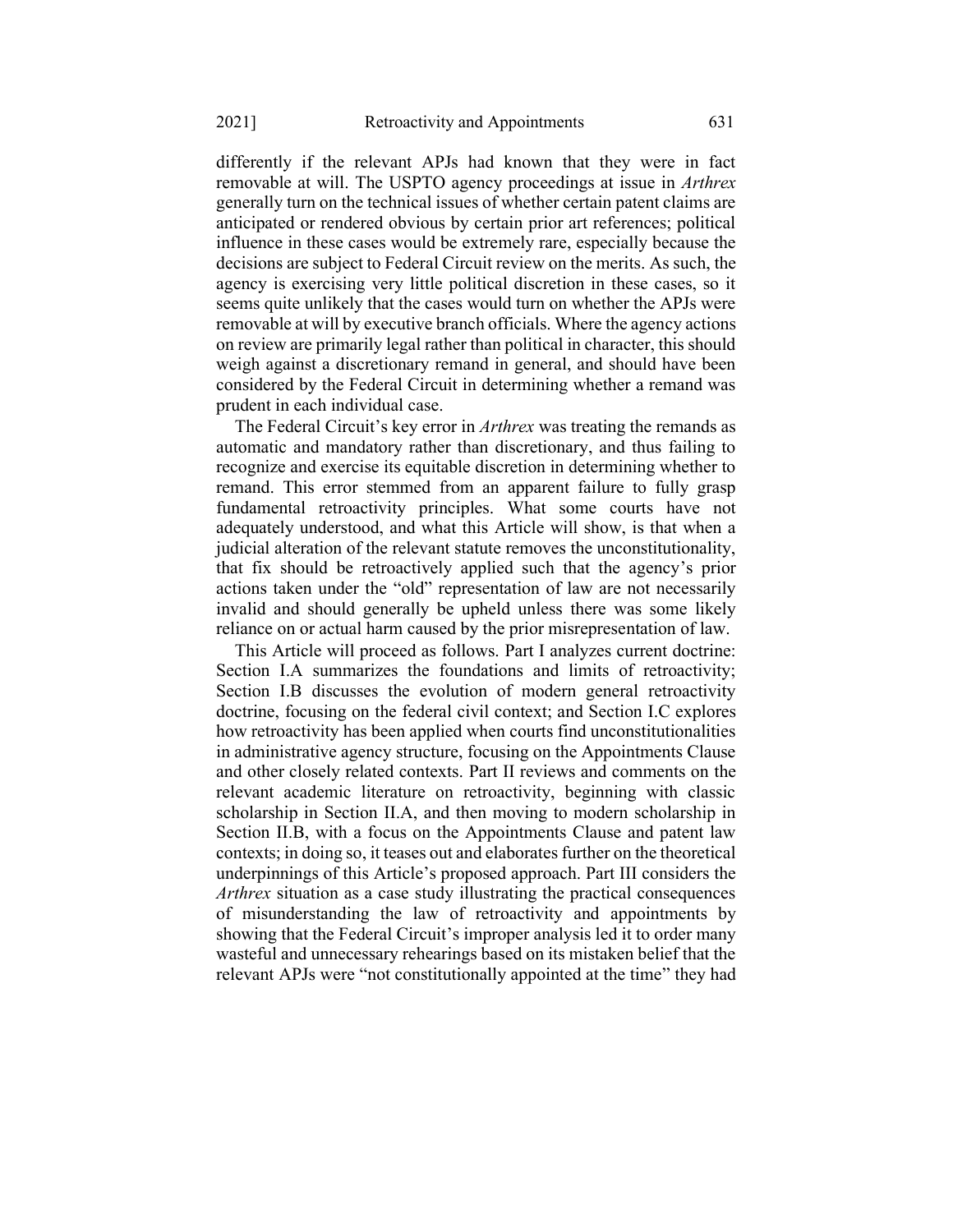Based on the preceding discussion, this Article then concludes by providing a framework for proper analysis of retroactivity in the Appointments Clause and related contexts, in the hopes of improving doctrinal coherence in this area,<sup>12</sup> and so that courts might vacate prior agency actions only in appropriate circumstances. The proposed framework ensures that courts have an appropriate degree of discretion in fashioning relief, while maintaining consistency with both foundational retroactivity principles and the current doctrine of retroactivity and appointments.

Taking a brief step back, what follows is essentially a description of a complex doctrinal puzzle that is currently confounding courts with some practical consequence, along with a proposed answer to that puzzle. From a purely positive doctrinal perspective, the approach proposed may not be the only possible one, but it is likely the most doctrinally coherent one, and it is reasonable from a normative perspective. Even if some other constructed theoretical approach might arguably be preferable from a purely normative perspective, maintaining doctrinal consistency has its own benefits, as will be discussed herein, for retroactivity is partially rooted in and closely tied to stare decisis and related values such as stability and predictability.

#### <span id="page-6-0"></span>I. FOUNDATIONS AND CURRENT DOCTRINE

# *A. The Useful Partial Fiction of Retroactivity*

In the normal case, full retroactivity goes without saying and is no fiction; the court applies its statement of the law to the parties before it, even though the events at issue took place before the court's decision.13 This follows naturally from Article III and the role of the judiciary, which is to decide concrete cases and controversies after the fact.14 The law as stated by the court must generally apply to those past events, and it does

<sup>11.</sup> *See Arthrex*, 941 F.3d at 1338–39.

<sup>12.</sup> *See, e.g.*, Jack M. Balkin, *Understanding Legal Understanding: The Legal Subject and the Problem of Legal Coherence*, 103 YALE L. J. 105, 116 (1993) (citing NEIL MACCORMICK, LEGAL REASONING AND LEGAL THEORY 106 (1978)).

<sup>13.</sup> *See* James B. Beam Distilling Co. v. Georgia, 501 U.S. 529, 538 (1991) ("In most decisions of this Court, retroactivity both as to choice of law and as to remedy goes without saying."); Harper v. Va. Dep't of Tax'n, 509 U.S. 86, 114 (1993) (O'Connor, J., dissenting).

<sup>14.</sup> *See* U.S. CONST. art. III, § 2 (United States Constitutional provision outlining judicial powers and jurisdiction); Massachusetts v. EPA, 549 U.S. 497, 516–17 (2007) (explaining that Article III's case or controversy requirement is not an "empty formality"); Samuel Beswick, *Retroactive Adjudication*, 130 YALE L.J. 276, 279 (2020) ("Disputes over rights, adjudicated by courts, can only be resolved from the perspective of hindsight, and they cannot feasibly be insulated from developments in precedent. Precedent today necessarily informs our understanding of past rights.").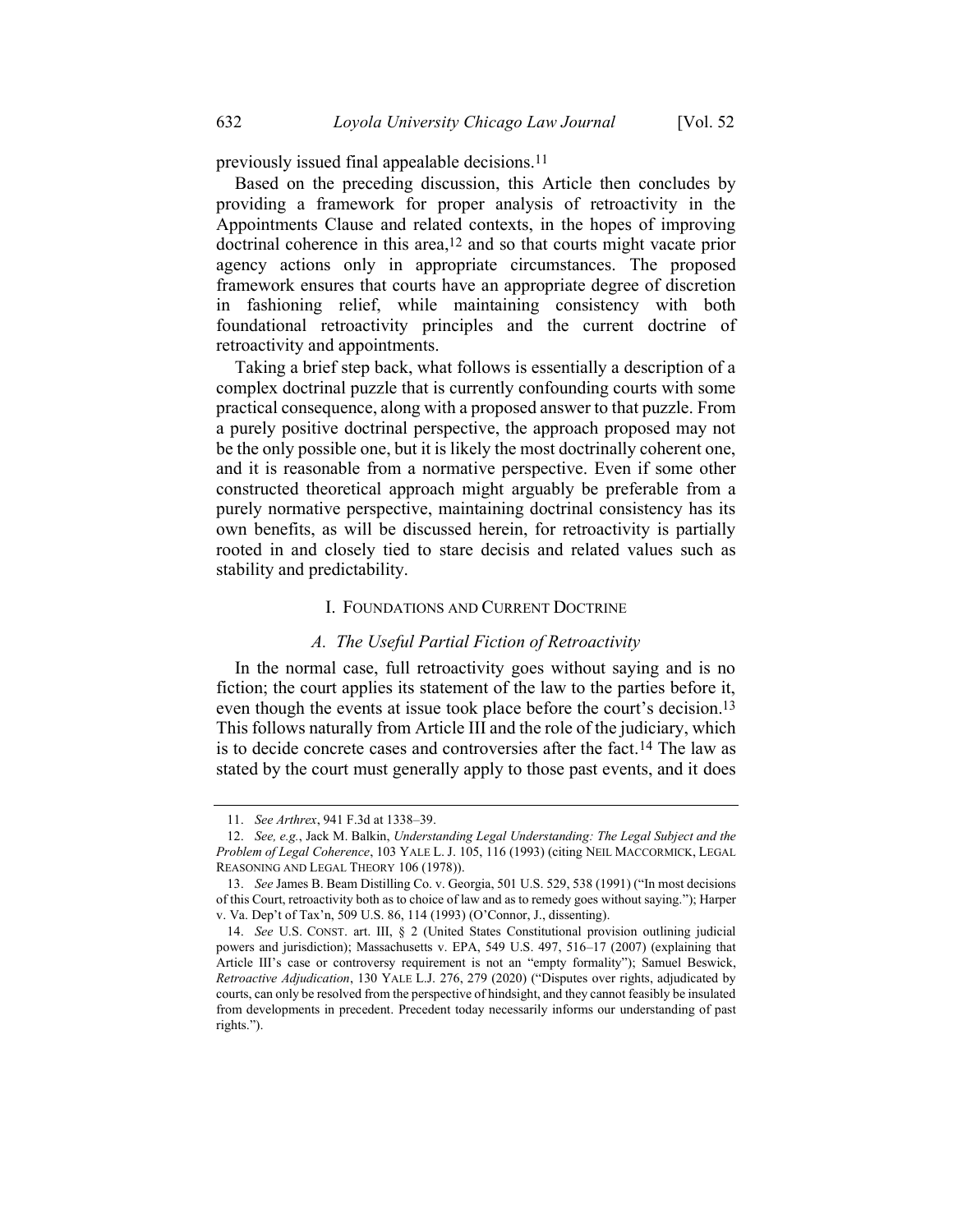because the law as stated in a judicial decision is generally not new; it was the law before and will continue to be after. In this sense, retroactivity rests on and fosters continuity in the law. But the continuity is not perfect—all would admit that courts in some cases do shift the law in a real sense, and it is in such cases that retroactivity becomes an issue and something of a fiction. 15 As will be explained here, applying the retroactivity doctrine, the fiction is that the change was not actually a change; the court was still merely stating what the law always was, even if that statement may arguably contradict prior reasonable understandings of what the law was.

There are limits on the doctrine of judicial retroactivity. The most prominent limit is finality: if a prior case was finally decided under the "old law," a judicial change or clarification in the law will generally not allow a reopening of the case.16 Although this Article primarily focuses on the civil context, it is also true that in the criminal context, new rules will generally not relate back to convictions challenged on habeas corpus.17 This *Teague* doctrine also reflects the finality limitation, that "[n]ew legal principles, even when applied retroactively, do not apply to cases already closed."18 That is, under *Teague*, finality will generally take precedence over retroactivity in the context of a collateral attack on a final criminal judgment, though the Court has stated that "[n]o such difficulty exists in the civil arena, in which there is little opportunity for collateral attack of final judgments."19

Statutes of limitations and the doctrine of laches also provide limits on the extent to which new cases based on prior events may be brought after a judicial legal change.20 Additionally, courts at least arguably may in rare cases choose to make a decision prospective only in effect, and importantly, if there has been likely reliance on a prior misrepresentation of the law, courts have the remedial discretion to undo or mitigate harm

<sup>15.</sup> *See James B. Beam*, 501 U.S. at 534 ("It is only when the law changes in some respect that an assertion of nonretroactivity may be entertained . . . .").

<sup>16.</sup> *See id.* at 541 ("Of course, retroactivity in civil cases must be limited by the need for finality  $\dots$ .").

<sup>17.</sup> *See* Teague v. Lane, 489 U.S. 288, 290 (1989) (holding that a habeas corpus petitioner generally cannot obtain a habeas corpus remedy where doing so would require the habeas court to apply a new rule of criminal law retroactively).

<sup>18.</sup> Reynoldsville Casket Co. v. Hyde, 514 U.S. 749, 758 (1995) (explaining the application of the Teague doctrine).

<sup>19.</sup> *James B. Beam*, 501 U.S. at 540 (explaining the applicability of new rules retroactively applied to habeas corpus).

<sup>20.</sup> *See id.* at 541 ("[O]nce a suit is barred by res judicata or by statutes of limitation or repose, a new rule cannot reopen the door already closed."); *see also* Beswick, *supra* note [14,](#page-6-0) at 283 (explaining that "courts can invoke the equitable doctrine of laches, among other possible tools, to constrain the scope of litigation.").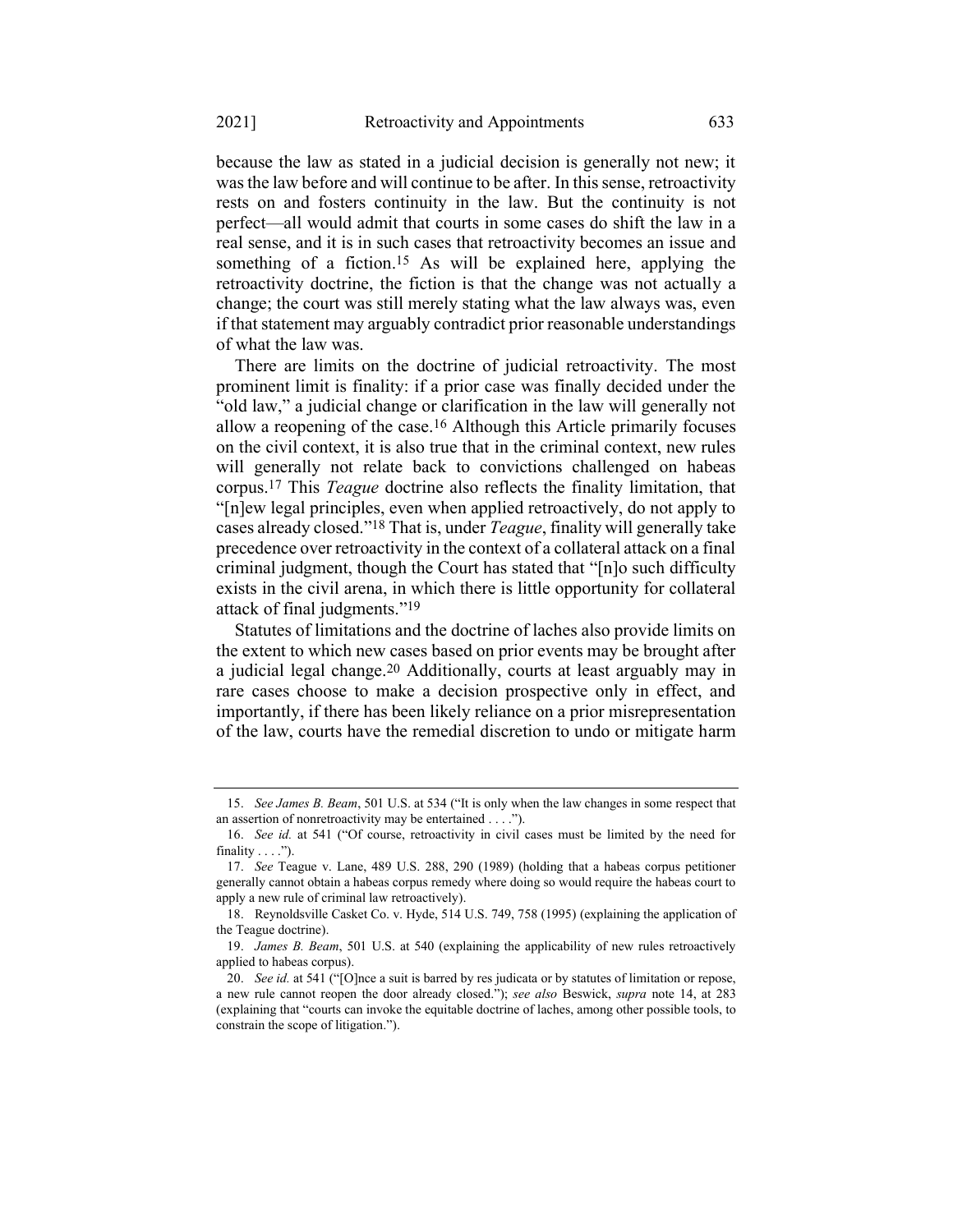caused such reliance.21

Judicial retroactivity is partially rooted in the constitutional principle of separation of powers: prospective lawmaking is generally the role of the legislative branch, not the judicial branch.22 This is thought to be fundamental, as the Supreme Court has stated: "The principle that statutes operate only prospectively, while judicial decisions operate retrospectively, is familiar to every law student."23 Although Congress can in some circumstances legislate retroactively, new statutes are presumed to operate only prospectively.24 But courts, at least in theory, do not *make* law, they merely clarify and state what the law has always been. Under this "declaratory theory of law,"25 even when overruling a case, a court is not exactly *changing* the law, it is merely freeing the law from a prior misrepresentation.26

<span id="page-8-1"></span><span id="page-8-0"></span>Similarly, retroactivity highlights differences between the executive branch and the judicial branch. An agency can change its enforcement policy prospectively through administrative adjudication or rulemaking, but generally cannot make such changes retroactive, as to do so may run afoul of fair notice due process principles.27 The judicial branch, on the other hand, generally *must* make any "change" retroactive, under the fiction that it is not actually a change but rather a statement of what the law always has been. The executive branch agencies do not need to indulge in this fiction; they may openly suddenly change policy prospectively, (so long as they remain within the reasonable statutory bounds, comply with due process, and adequately justify the change). 28

<span id="page-8-2"></span><sup>21.</sup> *See* Beswick, *supra* not[e 14,](#page-6-0) at 328 ("[J]udgments will always operate retroactively for the purpose of determining what the law was, but courts may employ equitable considerations to curb the *remedial* impact of unexpected judicial changes in the law.") (emphasis in original); *see generally infra* Section I.B.

<sup>22.</sup> *See* Harper v. Va. Dep't of Tax'n, 509 U.S. 86, 107 (Scalia, J., concurring) ("Fully retroactive decisionmaking was considered a principal distinction between the judicial and the legislative power . . . .") (citing T. COOLEY, CONSTITUTIONAL LIMITATIONS 91 (1868)).

<sup>23.</sup> *See* Rivers v. Roadway Express, Inc., 511 U.S. 298, 311–12 (1994) (quoting United States v. Sec. Indus. Bank, 459 U.S. 70, 79 (1982)) (explaining how the principle of retroactivity should be seen as fundamental).

<sup>24.</sup> *See* Landgraf v. USI Film Prods., 511 U.S. 244, 279 (1994) ("[T]he traditional presumption against truly 'retrospective' application of a statute."); *see also* Jill E. Fisch, *Retroactivity and Legal Change: An Equilibrium Approach*, 110 HARV. L. REV. 1055, 1064 (1997) (explaining the retroactivity doctrine and proposing a new framework for retroactivity analysis to better apply retroactivity to current law).

<sup>25.</sup> *See James B. Beam*, 501 U.S. at 535–36 (highlighting an application of retroactivity).

<sup>26.</sup> *See Harper*, 509 U.S. at 107 (Scalia, J., concurring) ("[A] judge overruling [a former] decision would 'not pretend to make a new law, but to vindicate the old one from misrepresentation.'") (quoting 1 W. BLACKSTONE, COMMENTARIES 69–70 (1765)).

<sup>27.</sup> *See* FCC v. Fox TV Stations, Inc., 567 U.S. 239, 258 (2012) (explaining the fair notice grounds of the Due Process Clause).

<sup>28.</sup> *See* FCC v. Fox TV Stations, Inc., 556 U.S. 502, 517 (2009) ("There is no doubt that the Commission knew it was making a change.").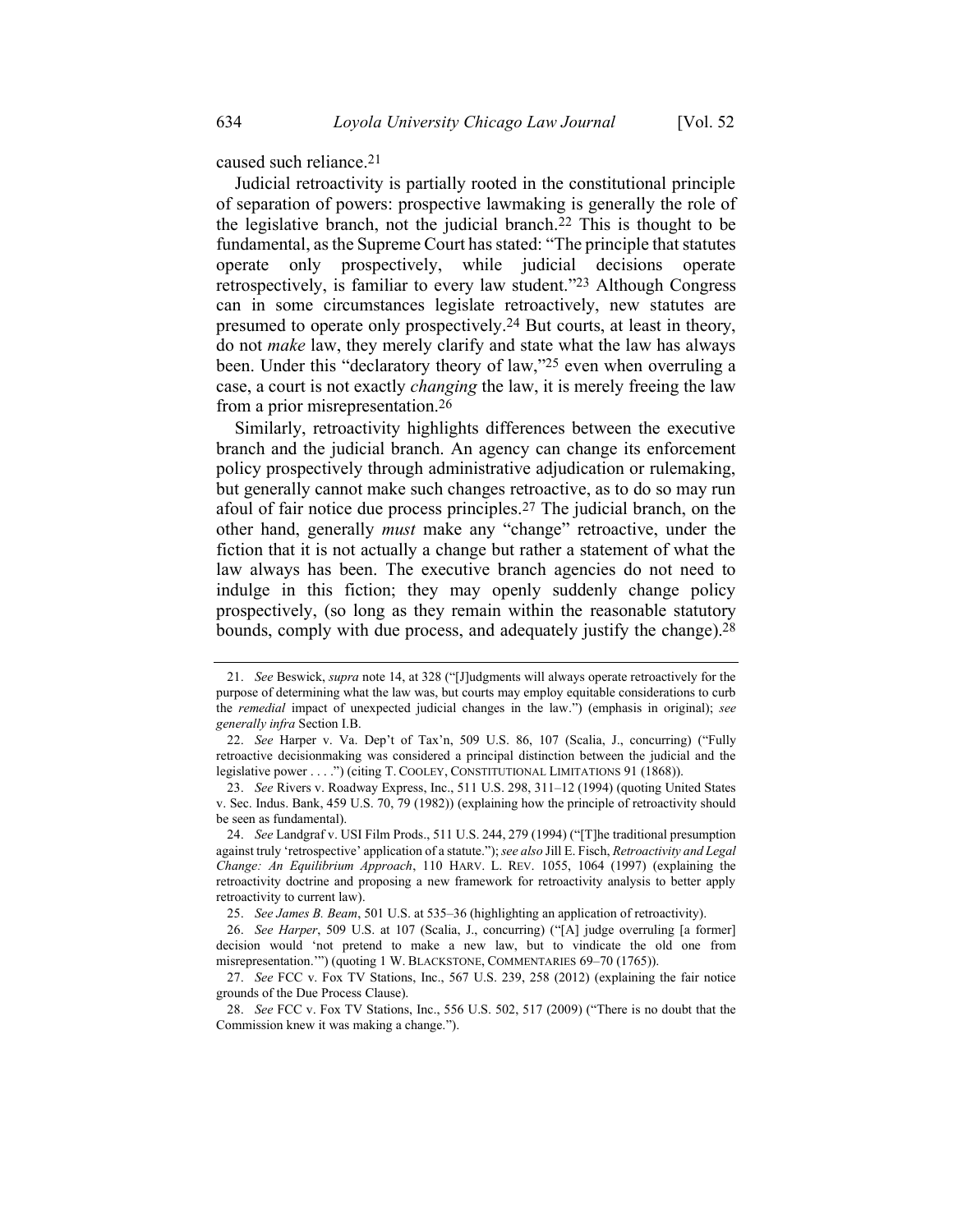This allows the executive branch to shift policy more quickly and drastically as compared with the courts, which must (or at least should) strive to maintain a greater degree of continuity.

The declaratory theory of law is openly recognized to be something of a fiction even by some of its major proponents; 29 courts do in a real sense make or at least shift the law, but they "make it *as judges make it*, which is to say *as though* they were 'finding' it—discerning what the law *is*, rather than decreeing what it is today *changed to*, or what it will *tomorrow* be."30 It could also be called inherently formalistic in that it seems to presuppose that there is a single right answer to legal questions, such that anyone who studies an issue closely enough should be able to find the correct law, even when it goes against a case that is "wrong" and will thus eventually be overruled or a statute that will eventually be struck down as unconstitutional.31 As the legal realists showed, law is not actually quite so determinate as that—there are hard cases that do not have a single clear right answer, though there are also many easy ones that  $do.32$ Nevertheless, one can recognize a fiction but still find it useful to indulge in,33 and this particular fiction is thought to be useful for at least two reasons.

<span id="page-9-0"></span>First, it allows courts to avoid the problematic question of the effective date of the "new" law. If an appellate judicial decision were generally seen as prospectively changing the law, when would the change take effect? Is it when an appellate panel decision is released? When the mandate issues? When the petition for rehearing en banc is denied? When the petition for certiorari is denied? As has been observed, this conscious confrontation of the question of an "effective date" of a judicial decision "smacks of the legislative process."34 Retroactivity allows courts to avoid

<sup>29.</sup> *See James B. Beam*, 501 U.S. at 549 (Scalia, J., concurring in the judgment) ("I am not so naïve (nor do I think our forebears were) as to be unaware that judges in a real sense 'make' law."). 30. *Id.*

<sup>31.</sup> *Cf. Harper*, 509 U.S. at 105 (Scalia, J., concurring) (stating that prospective decisionmaking "was formulated in the heyday of legal realism . . . .").

<sup>32.</sup> *See, e.g.*, Henry J. Friendly, *Reactions of a Lawyer—Newly Become Judge*, 71 YALE L. J. 218, 222 (1961) ("A majority of the cases that came before his court, [Judge Cardozo] tells us, 'could not, with semblance of reason, be decided in any way but one,' since 'the law and its application alike are plain' . . . .") (quoting BENJAMIN CARDOZO, THE NATURE OF THE JUDICIAL PROCESS 164 (1921)); Paul J. Mishkin, *Foreword: The High Court, the Great Writ, and the Due Process of Time and Law*, 79 HARV. L. REV. 56, 68, n.16 (1965) ("For it is certainly true that courts in general handle the vast bulk of cases by application of preexisting law, . . . informed estimates put the figure at close to 90%.") (citing Friendly, *supra* not[e 32,](#page-9-0) at 222)).

<sup>33.</sup> *Cf.* Mishkin, *supra* note [32,](#page-9-0) at 63 n.29 (explaining the importance of discussing the sophistication or simplicity of a law or theory).

<sup>34.</sup> *See Harper*, 509 U.S. at 107–08 (Scalia, J., concurring) (quoting Mishkin, *supra* not[e 32,](#page-9-0) at 65); *see also* Mackey v. United States, 401 U.S. 667, 679 (1971) (Harlan, J., concurring) (criticizing prospective overruling as "an assertion that our constitutional function is not one of adjudication but in effect of legislation.").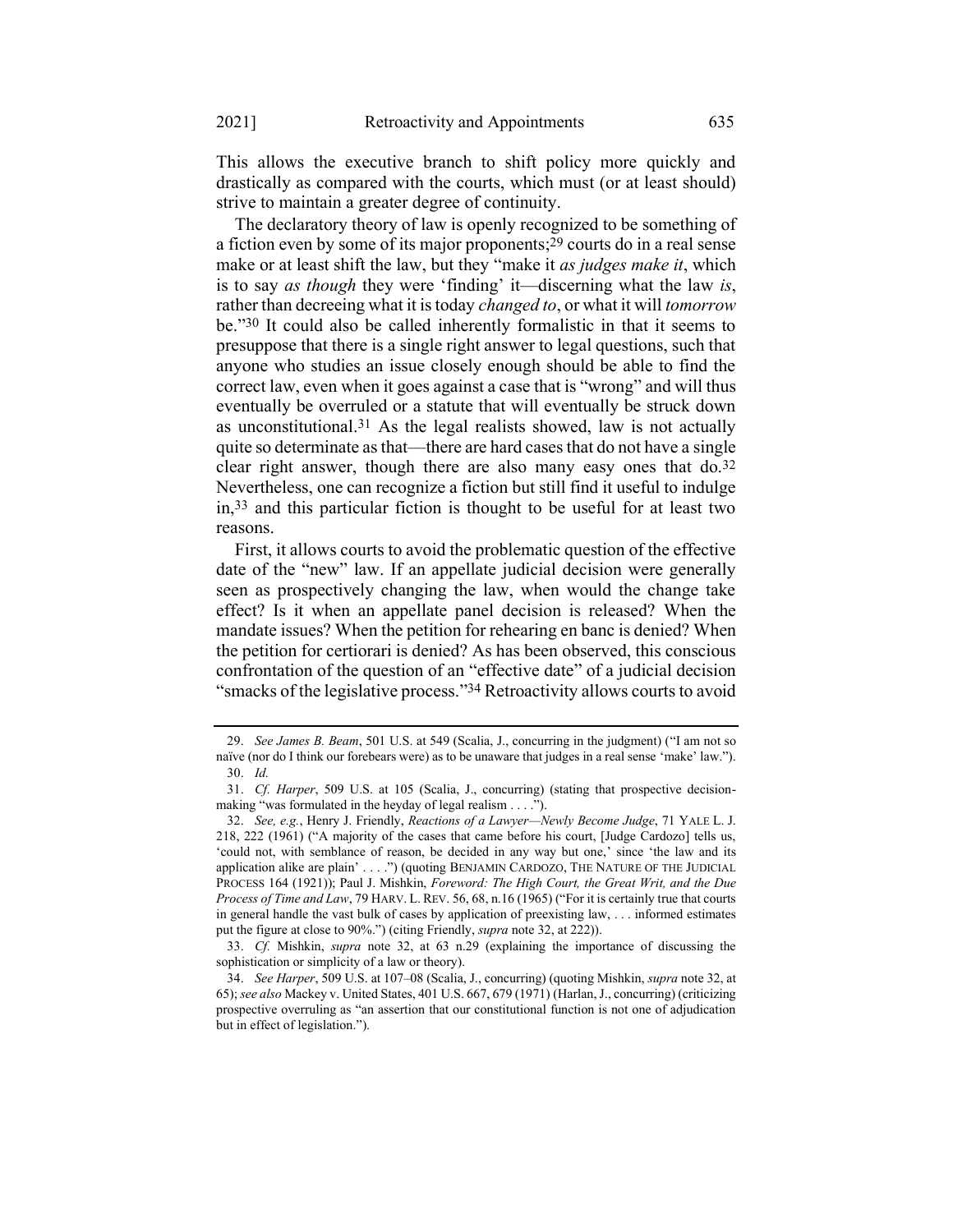this question, under the fiction that the newly *clarified* law was *always* the correct law; to the extent that prior cases suggested otherwise, they were wrong and were simply misrepresentations of the law, like a mirage. The effective date issue also can undermine the principle that similarly situated parties should be treated the same,<sup>35</sup> because it can make the outcome of a case turn on whether a particular event occurred before or after the rather arbitrary "effective date" of a judicial change in the law, so by allowing courts to avoid this issue, retroactivity fosters fairness in this sense.

Second, retroactivity strengthens stare decisis, the familiar benefits of which include fostering predictability and consistency in the law, as well as integrity in the judicial process.36 By forcing judges to write under the fiction that their current statement of the law was always the law, retroactivity requires that judges adhere closely enough to precedent that they may plausibly do so. But if a court is overruling a prior a case, then the court must break with this fiction; it must openly acknowledge the change. In doing so, the court must say that the prior case was wrong, it was a misrepresentation of the law. The prior case was not *bad* law like a legislatively repealed statute might be, rather, the prior case was *not*  law.37 The court's new statement of the law must generally apply to events that took place before, when the public may still have been under the misguided impression given by the old cases.38 This can lead to unfairness, undermining the notion that the public can rely on what courts and statutes say, and facing this unfairness is part of what makes courts hesitant to overrule precedent.39

<sup>35.</sup> *See, e.g.*, Frederick Schauer, *Precedent*, 39 STAN. L. REV. 595–96 (1987) ("To fail to treat similar cases similarly, it is argued, is arbitrary, and consequently unjust or unfair.").

<sup>36.</sup> *See, e.g.*, Kisor v. Wilkie, 139 S. Ct. 2400, 2422 (2019) ("[Stare decisis] promotes the evenhanded, predictable, and consistent development of legal principles, fosters reliance on judicial decisions, and contributes to the actual and perceived integrity of the judicial process") (quoting Payne v. Tennessee, 501 U.S. 808, 827 (1991)); *see also* Richard Re, *Narrowing Precedent in the Supreme Court*, 114 COLUM. L. REV. 1861, 1875–85 (2014) (listing "five values often linked to stare decisis" as correctness, practicality, candor, fidelity, and fit).

<sup>37.</sup> *See Harper*, 509 U.S. at 107 (Scalia, J., concurring) (quoting 1 W. BLACKSTONE, COMMENTARIES 70 (1765)) (explaining that when a judge overrules a decision, they are not saying the decision was bad law, but rather that the overruled decision was not law).

<sup>38.</sup> However, as discussed further, where actions were taken that could not have been taken absent prior misrepresentations of the law, such actions should generally be undone as a matter of remedy. *See, e.g.*, Harper v. Va. Dep't of Tax'n, 250 Va. 184, 192 (Va. 1995) (refunding taxes paid under a taxation statute later found unconstitutional); *see also* INS v. Chadha, 462 U.S. 919, 928 (1983) (affirming the Court of Appeals' decision in blocking Chadha's deportation, which would not have occurred absent the unconstitutional House veto of the Attorney General's decision to allow Chadha to remain in the United States).

<sup>39.</sup> *See Harper*, 509 U.S. at 108 (Scalia, J., concurring) (explaining that the doctrine of prospective decision-making removed "one of the great inherent restraints upon this Court's departing from the field of interpretation to enter that of lawmaking,") (quoting James v. United States, 366 U.S. 213 (1961) (Black, J., concurring in part and dissenting in part)).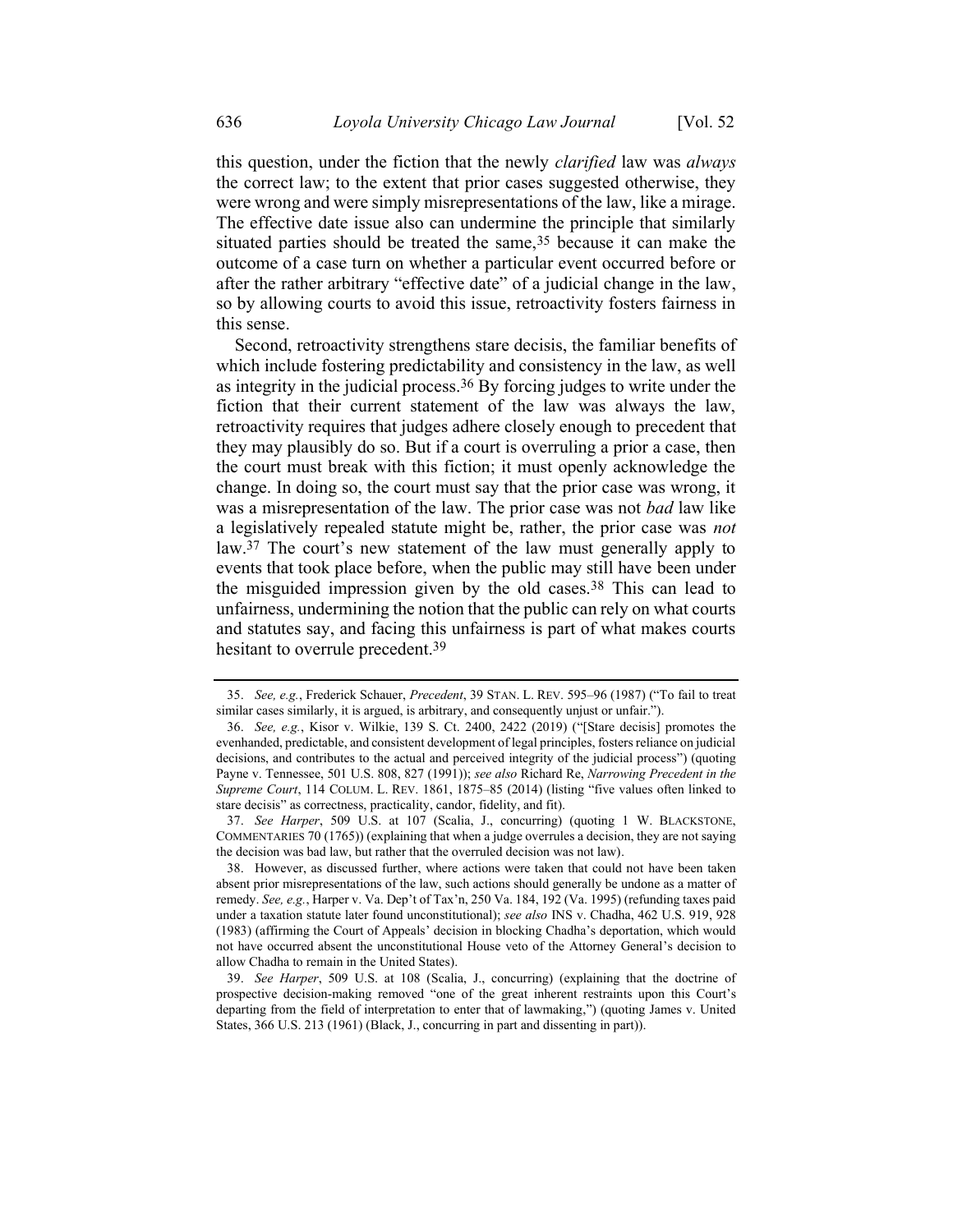Similarly, when a court interprets a statute, it generally treats the interpretation as retroactive; that was always what the statute meant, even if prior courts had indicated otherwise.40 This idea generally seems to hold as well when a court strikes a statute as unconstitutional; the statute is void ab initio, it is as though the statute never existed to begin with.<sup>41</sup> The general principal of judicial retroactivity holds even when a judicial decision upsets investment-backed expectations,<sup>42</sup> although courts do have a degree of discretion to remedy reasonable reliance on prior representations of law.43

So when a court overrules a case or strikes a statue, the fictional nature of the declaratory theory upon which retroactivity is based is brought to light. Courts accordingly usually try to avoid doing these things by simply adhering to precedent, or at least ruling in a manner plausibly consistent with precedent, and with respect to statutes, construing them, if possible, to avoid unconstitutionality.44 Retroactivity's fortification of stare decisis

42. *See* Fisch, *supra* not[e 24,](#page-8-0) at 1075 n.121 ("[T]he Court has never taken the view that judicial changes in the law are subject to the Takings Clause. . . . Nor has the Court, in the modern era, read the Contract Clause to invalidate state judicial decisions undermining contractual expectations.").

43. *See* discussion *infra* Sections I.B.2, I.B.4 (analysis of *James B. Beam Distilling Co. v. Georgia*, *Harper v. Va. Dep't of Tax'n*, and *Reynoldsville Casket Co. v. Hyde)* (discussing courts' discretion with respect to remedying reasonable reliance on prior law with respect to retroactivity).

44. *See, e.g.*, Nat'l Fed'n Indep. Bus. v. Sebelius, 567 U.S. 519, 562 (2012) ("[I]t is well established that if a statute has two possible meanings, one of which violates the Constitution, courts should adopt the meaning that does not do so."); Kisor v. Wilkie, 139 S. Ct. 2400, 2422

<sup>40.</sup> *See, e.g.*, Rivers v. Roadway Express, Inc., 511 U.S. 298, 311–12 (1994) ("A judicial construction of a statute is an authoritative statement of what the statute meant before as well as after the decision of the case giving rise to that construction."); DIRECTV, Inc. v. Imburgia, 136 S. Ct. 463, 469 (2015) ("[J]udicial construction of a statute ordinarily applies retroactively."); United States v. Ochoa, 861 F.3d 1010, 1015 (9th Cir. 2017) ("[W]e have adopted the view that 'statutory interpretation decisions are fully retroactive.'") (quoting United States v. Aguilera-Rios, 769 F.3d 626, 633 (9th Cir. 2014)); Dixon v. Dormire, 263 F.3d 774, 781 (8th Cir. 2001) (explaining the retroactive interpretation); Patrick v. Nicholson, 242 F. App'x 695, 698 (Fed. Cir. 2007) (nonprecedential).

<sup>41.</sup> *See* Seila Law LLC v. Consumer Fin. Prot. Bureau, 140 S. Ct. 2183, 2211 (2020) ("We have 'the negative power to disregard an unconstitutional enactment.'") (quoting Massachusetts v. Melon, 262 U.S. 447, 488 (1923)); Reynoldsville Casket Co. v. Hyde, 514 U.S. 749, 759–60 (1995) ("In fact, what a court does with regard to an unconstitutional law is simply to ignore it. It decides the case 'disregarding the unconstitutional law. . . . because a law repugnant to the Constitution 'is void, and is as no law.'") (quoting Marbury v. Madison, 5 U.S. 137 (1803), and Ex parte Siebold, 100 U.S. 371, 376 (1880)); United States v. Booker, 543 U.S. 220, 268 (2005) ("[W]e must apply today's holdings—both the Sixth Amendment holding and our remedial interpretation of the Sentencing Act—to all cases on direct review"). The Court's "remedial interpretation" in *Booker*  included striking and severing several provisions of the Sentencing Act; *see id*. at 245 ("We conclude that this provision must be severed and excised, as must one other statutory section . . . ."); *see also* United States ex rel. Williams v. Preiser, 497 F.2d 337, 338–39 (2d Cir. 1974) ("New York stresses that *Roe* was a surprise holding and that retroactive application would disregard the justifiable reliance in 1966 that  $\S$  1050 always would be good law.... [However,  $\S$ ] 1050 is, 'in legal contemplation, as inoperative as though it had never been passed.'") (quoting Norton v. Shelby County, 118 U.S. 425, 442 (1886)).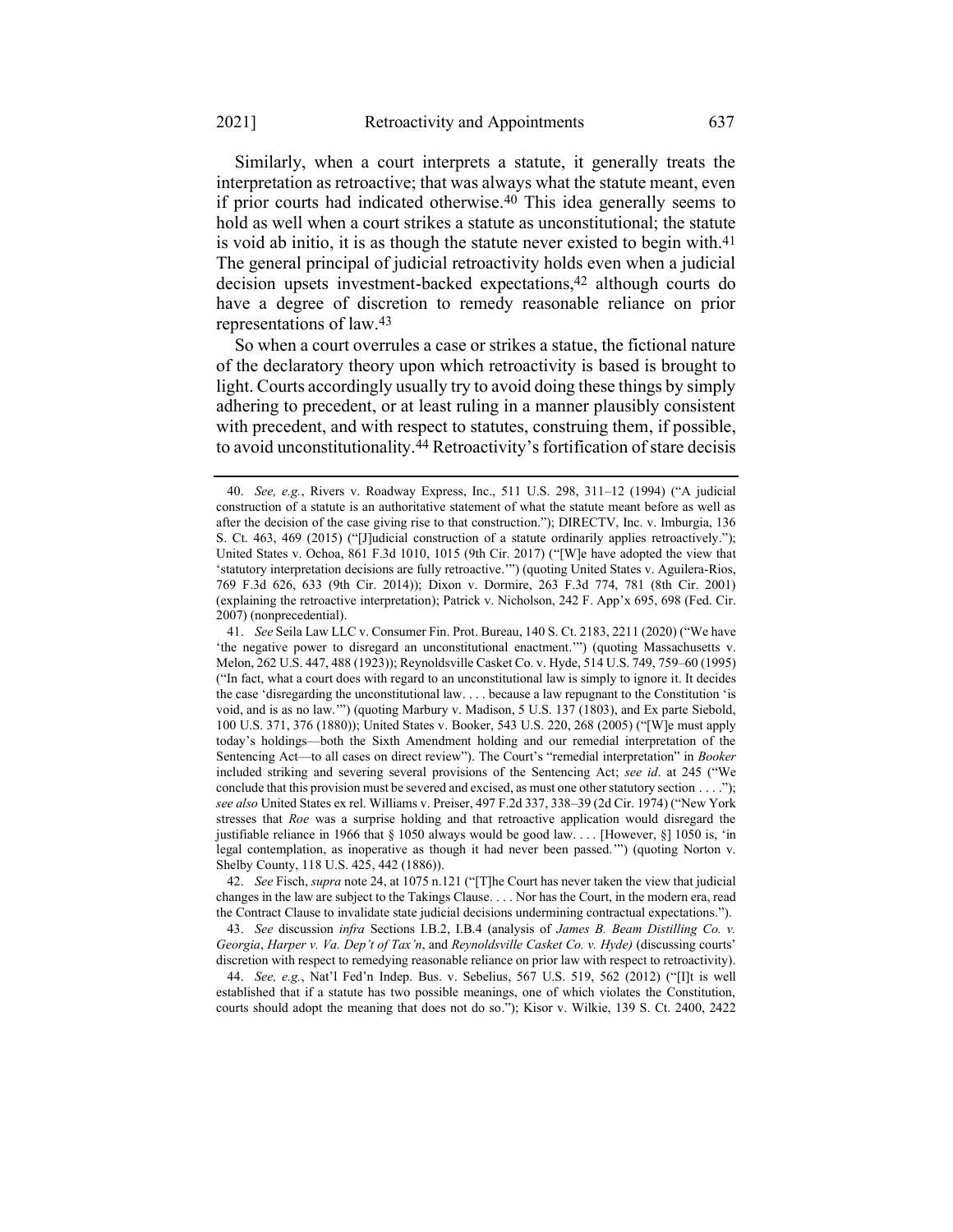thus helps "ensure that the law will not merely change erratically, but will develop in a principled and intelligible fashion."45

A brief example may be helpful. In *Flood v. Kuhn*, 46 the Supreme Court considered whether to overrule prior cases that held that Major League Baseball (MLB) was not engaged in interstate commerce and thus was beyond the reach of antitrust law. The Court acknowledged that in modern times, it is fairly clear that MLB is interstate commerce, and that if it were writing on a clean slate, it would hold so such that MLB would be subject to antitrust law.47 But doing so would have required the Court to overrule prior cases and retroactively apply the new holding, such that MLB could have been open to antitrust suits based on prior conduct.<sup>48</sup> As the Court had previously observed, the business of baseball had been left for decades "to develop, on the understanding that it was not subject to existing antitrust legislation," that understanding being based on longstanding case law.49 MLB had been acting in accordance with the prior cases holding that it was not subject to antitrust law, but had the Court overruled those cases, it would have been saying that those cases were always misrepresentations of the law, so baseball was always subject to antitrust law. The resulting potential unfairness to MLB, including the "flood of litigation" and "harassment that would ensue," in part convinced the Court to adhere to, rather than overrule, its prior precedent.50 The ability to bring actions based on past events would have been mitigated by the relevant statute of limitations, but the flood of cases may still have been substantial.

Justice Marshall dissented and suggested that the Court could avoid this unfairness and still bring baseball in line with the Court's modern Commerce Clause jurisprudence by overruling the prior cases only prospectively.51 In his view, "[b]aseball should be covered by the antitrust laws beginning with this case and henceforth, unless Congress

<sup>(2019) (</sup>"'Overruling precedent is never a small matter.'. . . Adherence to precedent is a 'foundation stone of the rule of law.'"); *see also* Noah Feldman, *Why Precedent Won't Protect 'Roe'*, N.Y. REV. BOOKS (July 2, 2020), https://www.nybooks.com/articles/2020/07/02/why-precedent-wontprotect-roe-v-wade/?lp\_txn\_id=1011190 [https://perma.cc/UGL3-6VQD] ("In the classic common-law system, judges operated under the convention that they were finding law that belonged in common to all, not making it. In that setting, the doctrine of precedent was more or less fundamental to the whole law-finding undertaking.").

<sup>45.</sup> June Med. Servs. LLC v. Russo, 140 S. Ct. 2103, 2134 (2020) (Roberts, C.J., concurring in judgment) (quoting Vasquez v. Hillary, 474 U.S. 254, 265 (1986)).

<sup>46.</sup> *See generally* Flood v. Kuhn, 407 U.S. 258 (1972).

<sup>47.</sup> *Id.* at 282.

<sup>48.</sup> *Id.* at 283.

<sup>49.</sup> Toolson v. New York Yankees, Inc., 346 U.S. 356, 357 (1953).

<sup>50.</sup> *Flood*, 407 U.S. at 278–79.

<sup>51.</sup> *Id*. at 293 (Marshall, J., dissenting).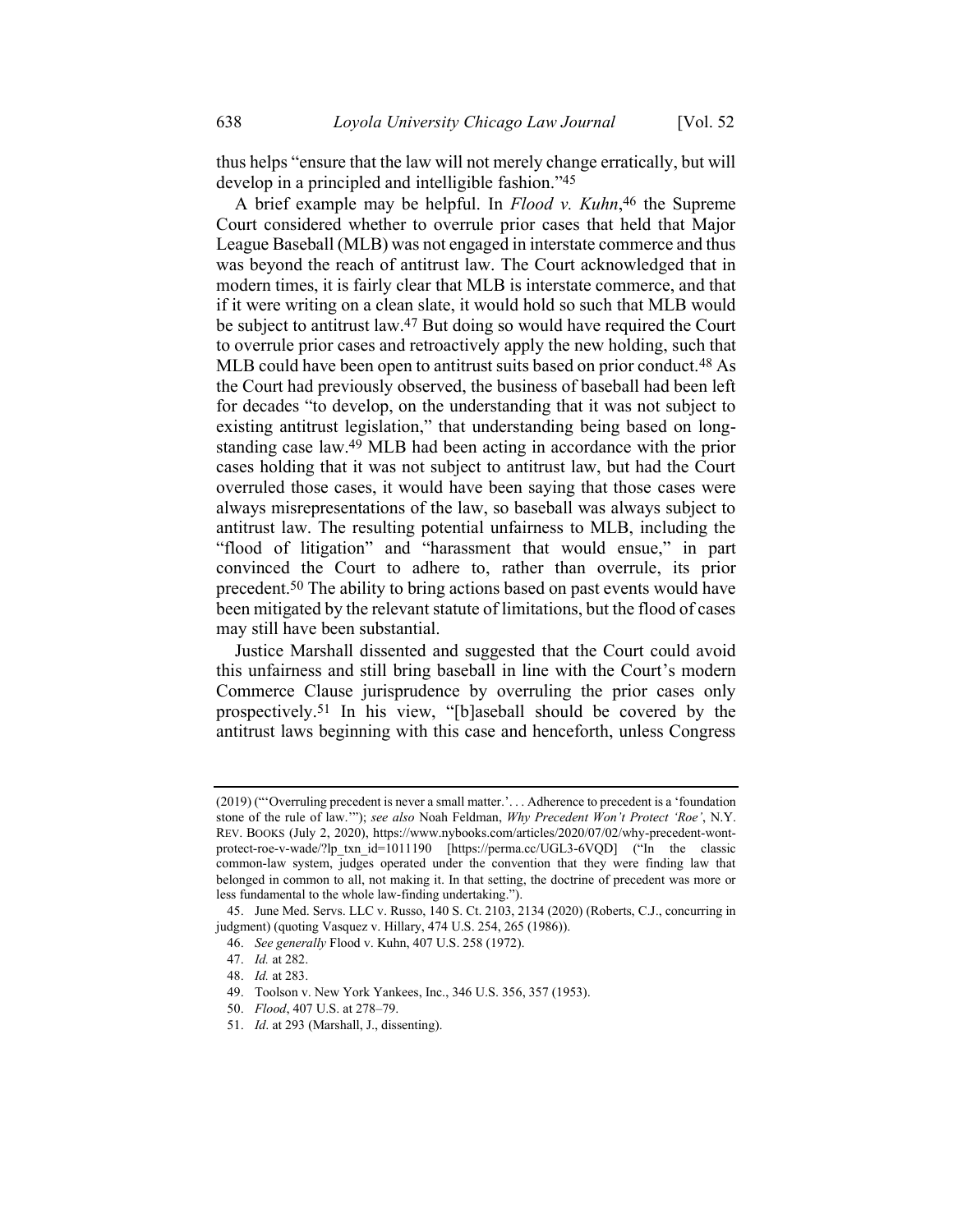decides otherwise."52 At the time, the Court had recently stated, "in rare cases, decisions construing federal statutes might be denied full retroactive effect, as for instance where this Court overrules its own construction of a statute."53 As will be discussed below, however, the Court subsequently threw cold water on this doctrine allowing for occasional prospective overruling such that, although it at least arguably remains, the use of prospective overruling is strongly discouraged.

As another more recent but less explicit example, the Supreme Court in *Kisor v. Wilkie* recently considered overruling *Auer/Seminole Rock* deference,<sup>54</sup> but declined to do so largely due to stare decisis concerns.<sup>55</sup> Although the Court did not directly discuss the retroactivity doctrine, examination reveals that it may have played an underlying role in the Court's analysis, illustrating how retroactivity concerns can be present in the background even when not explicitly discussed.

*Auer* and *Seminole Rock* held that courts should generally defer to agencies' reasonable readings of genuinely ambiguous regulations.56 Over the past decades the doctrine has been applied by the Court in dozens of cases interpreting agency regulations, and by lower courts in "thousands" of cases.57 But if the Court were to overrule *Auer* deference and hold that courts should not defer to such agency interpretations, this "would cast doubt on many settled constructions" of agency regulations where deference to the agency's view had been given.<sup>58</sup> Applying retroactivity, overruling *Auer* deference would mean not only that it should not be applied going forward, but that the doctrine was *never* really the law, so any case that had relied on the doctrine to interpret a regulation was in error. This would not necessarily mean that such interpretations were incorrect (perhaps the error was harmless), but courts would be forced to "'wrestle with whether or not *Auer'* had actually made a difference."59 The Court observed that it "is the rare overruling that

<sup>52.</sup> *Id.*

<sup>53.</sup> *Id.* n.5 (citing United States v. Estate of Donnelly, 397 U.S. 286, 295 (1970)).

<sup>54.</sup> *See* Kisor v. Wilkie, 139 S. Ct. 2400, 2405 (2019) (considering whether to overrule Auer v. Robbins, 519 U.S. 452 (1997); Bowles v. Seminole Rock & Sand Co., 325 U.S. 410 (1945)).

<sup>55.</sup> *See Kisor*, 139 S. Ct. at 2422–23 ("[S]tare decisis cuts strongly against Kisor's position."). 56. *Id.* at 2408.

<sup>57.</sup> *See id.* at 2411 nn.2–3 (highlighting the significant number of cases where the doctrine has been applied); *id.* at 2422 ("This Court alone has applied *Auer* or *Seminole Rock* in dozens of cases, and lower courts have done so thousands of times.").

<sup>58.</sup> *Id*. at 2422.

<sup>59.</sup> *Id*. (quoting Transcript of Oral Argument at 30, *Kisor*, 139 S. Ct. 2400); *see also* Transcript of Oral Argument at 47, *Kisor*, 139 S. Ct. 2400) (Solicitor General agreeing that "every single regulation that's currently on the books whose interpretation has been established under *Seminole Rock* now [would have] to be relitigated anew."); *cf. Kisor*, 139 S. Ct. at 2447 (Gorsuch, J., concurring in judgment) ("[D]ecisions construing particular regulations might retain *stare decisis*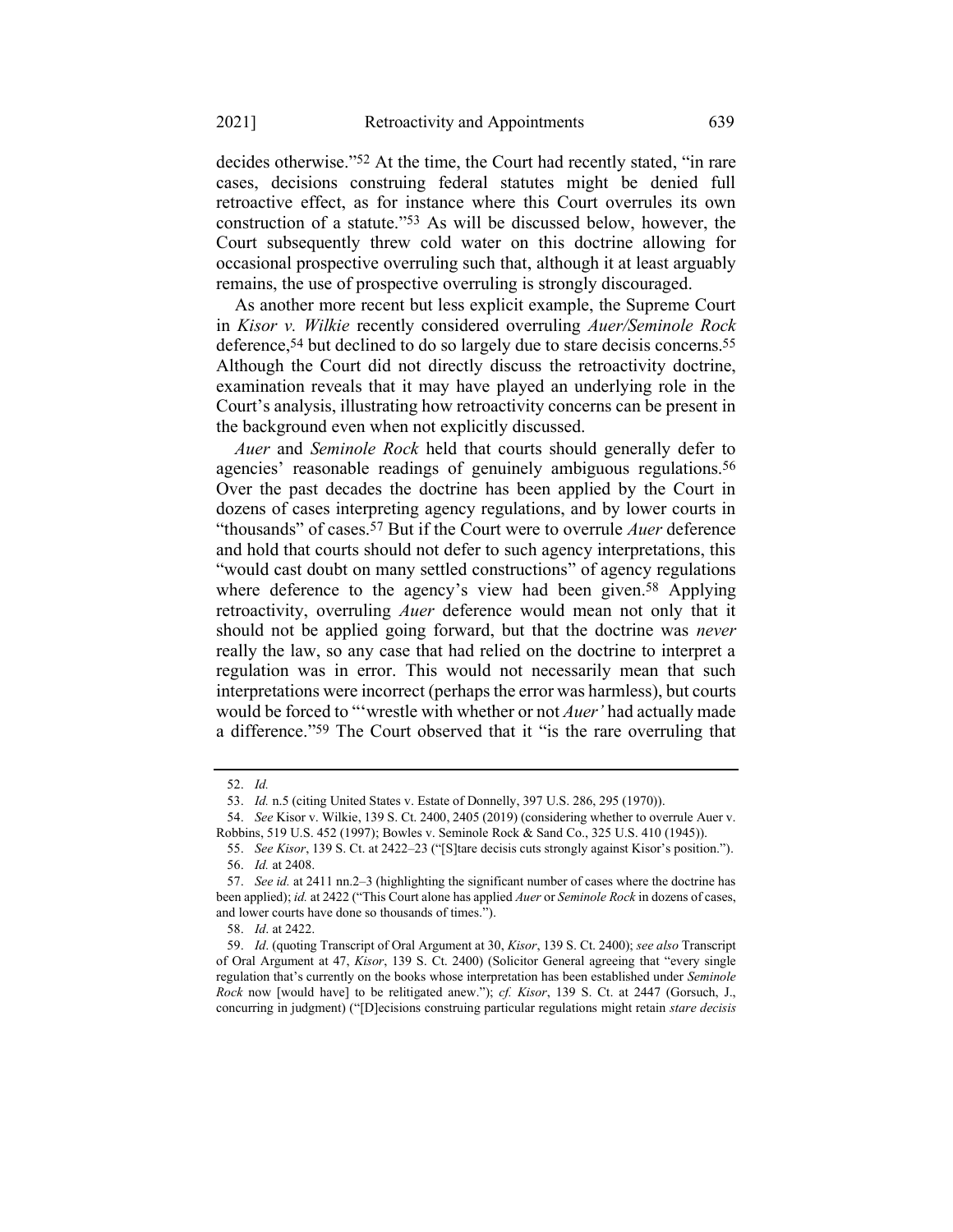introduces so much instability into so many areas of law, all in one blow."60 If the Court were to consider overruling *Chevron* deference as a number of Justices have called for,<sup>61</sup> similar concerns would be present, likely a fortiori.

# *B. Evolution of Retroactivity Doctrine*

The practice of judicial retroactivity traces back hundreds of years.<sup>62</sup> The following review of case law on retroactivity will show that the possibility of prospective judicial decision-making enjoyed a period of ascendancy in the 1960s and 1970s, but was walked back (though probably not completely eliminated) in the 1980s and 1990s. Although criminal law may be mentioned in passing, the focus of the following review, like that of this Article, is primarily on the federal civil context. The debate around retroactivity goes to the heart of the judicial role and has appropriately been called "one of the great jurisprudential debates of the twentieth century."63

# 1. *Chevron Oil*

The Supreme Court in *Chevron Oil v. Huson* recognized that the judicial retroactivity doctrine is not absolute, refusing to retroactively apply case law to the detriment of a plaintiff who had reasonably relied on a prior different representation of the law.64 The plaintiff was injured in 1965 while working on a Chevron drilling rig off the coast of Louisiana and then brought suit in 1968 in federal district court. At the time, a line of federal court decisions had interpreted the Outer Continental Shelf Lands Act<sup>65</sup> to make admiralty law applicable to the action, under which the action's timeliness was not disputed.66 But then, during pretrial discovery in 1969, the Supreme Court decided *Rodrigue v. Aetna* 

effect even if the Court announced that it would no longer adhere to *Auer*'s interpretive methodology.").

<sup>60.</sup> *Kisor*, 139 S. Ct. at 2422.

<sup>61.</sup> *See* Baldwin v. United States, 140 S. Ct. 690, 691 (2020) (Thomas, J., dissenting from denial of petition for certiorari) (questioning Chevron U.S.A. Inc. v. Nat. Res. Def. Council, Inc., 467 U.S. 837 (1984)); *cf.* SAS Inst., Inc. v. Iancu, 138 S. Ct. 1348, 1358 (2017) ("[W]hether *Chevron* should remain is a question we may leave for another day.").

<sup>62.</sup> *See* Kuhn v. Fairmont Coal Co., 215 U.S. 349, 372 (1910) (Holmes, J., dissenting) ("Judicial decisions have had retrospective operation for near a thousand years."); *cf.* Linkletter v. Walker, 381 U.S. 618, 623 n.7 ("While Blackstone is always cited as the foremost exponent of the declaratory theory, a very similar view was stated by Sir Matthew Hale in his History of the Common Law which was published 13 years before the birth of Blackstone.") (citing GRAY, NATURE AND SOURCES OF THE LAW 206 (1909)).

<sup>63.</sup> Beavers v. Johnson Controls World Servs., Inc., 881 P.2d 1376, 1377 (N.M. 1994).

<sup>64.</sup> Chevron Oil Co. v. Huson, 404 U.S. 97, 112–15 (1971).

<sup>65.</sup> *See generally* Outer Continental Shelf Lands Act, 43 U.S.C. § 1331 et seq. [hereinafter Lands Act].

<sup>66.</sup> *See Chevron Oil*, 404 U.S. at 99 (discussing prior Lands Act interpretations).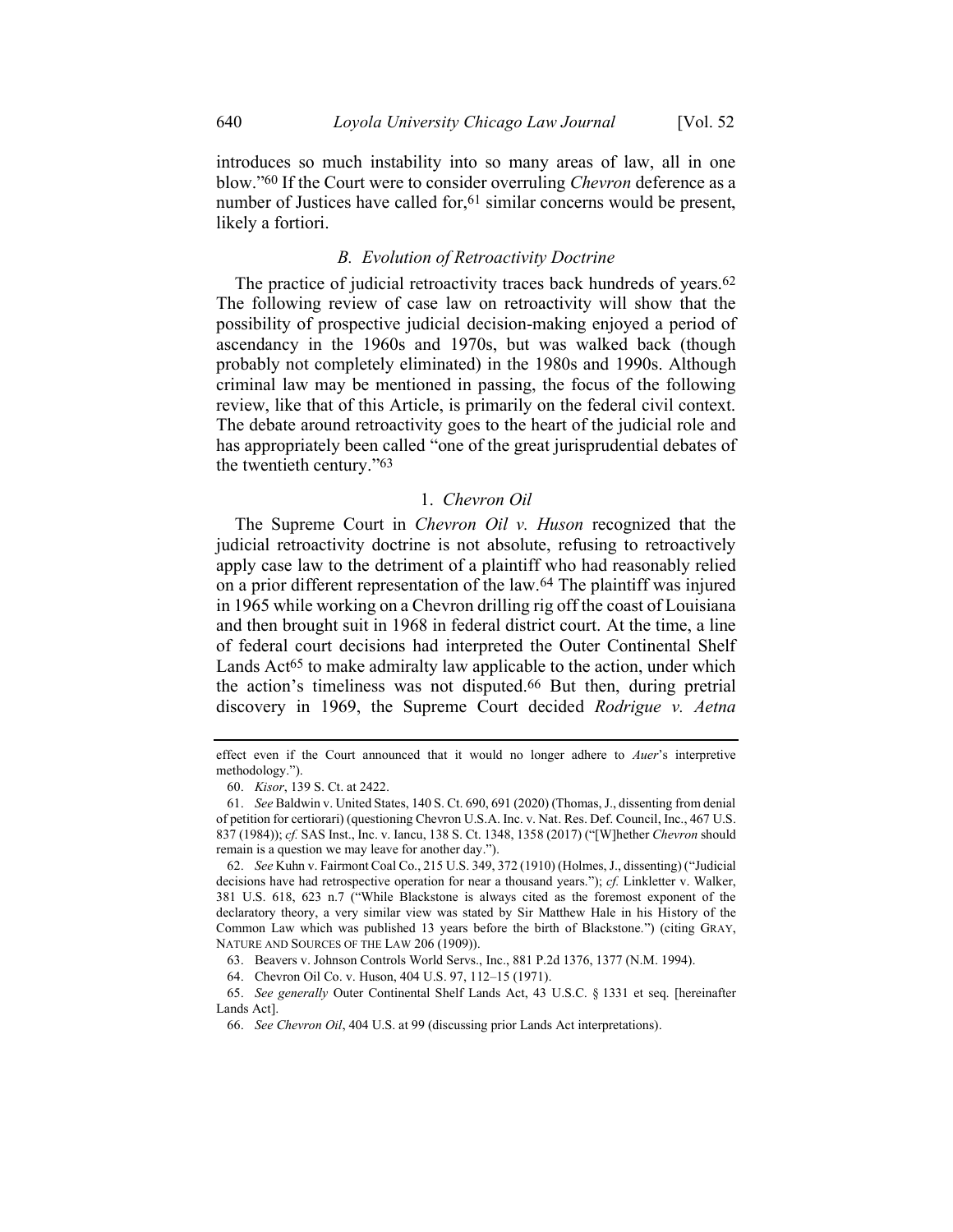*Casualty & Surety Co.*, 67 which interpreted the Lands Act differently to hold that it does not make admiralty law applicable. In light of *Rodrigue*, the district court found that Louisiana's one-year statute of limitations applied and dismissed the plaintiff's action as time barred.

On appeal, the Supreme Court agreed that the Lands Act as interpreted in *Rodrigue* made Louisiana's one-year statute of limitations the applicable law to personal injury actions such as that of the plaintiff, but declined to apply that law retroactively to the plaintiff's case, given that *Rodrigue* was decided after the events in question.<sup>68</sup> The plaintiff's injury occurred more than one year before *Rodrigue*, and the lawsuit was instituted more than one year before *Rodrigue*, 69 but more than one year after the plaintiff's injury.

Distilling prior case law, the Court found three factors bearing on the nonretroactive application of judicial decisions: (1) whether the subsequent decision changed the law in an unforeseeable manner; (2) the purpose and history of the rule in question; and (3) whether retroactive application would create inequity, injustice, or hardship.70 Applying these factors, the Court found that *Rodrigue* should not be applied retroactively to time bar the plaintiff's case because (1) *Rodrigue* unforeseeably overruled the applicable Fifth Circuit case law upon which the plaintiff could have reasonably relied; (2) a purpose of the Lands Act "was to aid injured employees," but terminating the plaintiff's lawsuit as time barred would deprive him of any remedy and "would surely be inimical to the beneficent purpose of the Congress"; and thus (3) would "produce the most 'substantial inequitable results,'" stripping the plaintiff's day in court and potential redress based on a time limitation that he could not have known the law imposed on him.71 Accordingly, the Court declined to "indulge in the fiction that the law now announced has always been the law."72

*Chevron Oil* thus allows for civil judgments in federal courts to be made prospective only in operation and provides a test for when this is appropriate. Subsequent cases, however, have walked back *Chevron* 

<sup>67.</sup> Rodrigue v. Aetna Casualty & Surety Co., 395 U.S. 352, 365–66 (1969).

<sup>68.</sup> *See Chevron Oil*, 404 U.S. at 100 (affirming judgment but noting that *Rodrigue* should not be applied retroactively to this case).

<sup>69.</sup> *Id.* at 105.

<sup>70.</sup> *Id.* at 106–07 (citing Hanover Shoe v. United Shoe Machinery Corp., 392 U.S. 481 (1968); Allen v. State Bd. of Elections, 393 U.S. 544 (1969); Linkletter v. Walker, 381 U.S. 618 (1965); Cipriano v. City of Houma, 395 U.S. 701 (1969)); *see also* Harper v. Va. Dep't of Tax'n, 509 U.S. 86, 113–14 (1993) (O'Connor, J., dissenting) (discussing generally the factors to be considered in non-retroactive application of judicial decisions).

<sup>71.</sup> *Chevron Oil*, 404 U.S. at 107–08.

<sup>72.</sup> *Id.* at 107 (quoting Griffin v. Illinois, 351 U.S. 12, 26 (1956) (Frankfurter, J., concurring in judgment)).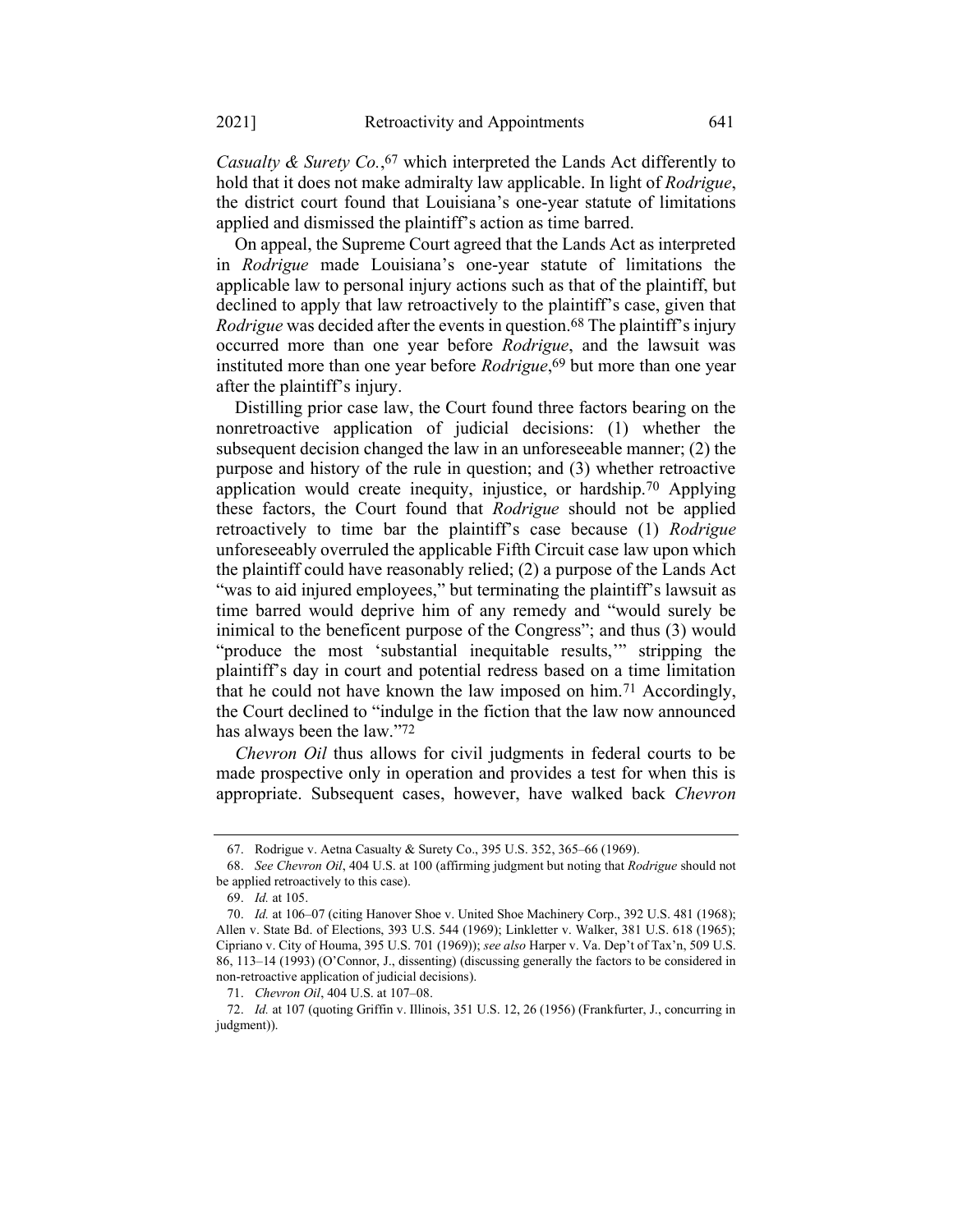<span id="page-16-0"></span>*Oil*'s allowance of prospective judicial decision-making and discouraged its use, such that although it most likely remains an option, it is rarely used.73

#### 2. *James B. Beam*

Two decades after *Chevron Oil*, in *James B. Beam Distilling Co.*, 74 the Court reconsidered *Chevron Oil* and its allowance of prospective-only (or nonretroactive) application of judicial decisions, clarifying some limits on prospectivity. Prior to its 1985 amendment, Georgia state law taxed imports of alcohol products at a rate double that for homegrown products.75 In 1984, the Court held in *Bacchus* that a Hawaii state statute that similarly distinguished between imported and local alcohol products violated the "dormant" or "negative" Commerce Clause.76 The plaintiff, a Kentucky bourbon manufacturer, claimed that Georgia's law was likewise invalid under the Commerce Clause, and sought a refund of taxes paid from 1982–84.77

The case made its way to the Supreme Court of Georgia, which agreed that the Georgia tax statute was invalid prospectively in light of *Bacchus*, but refused to apply its ruling retroactively, so it declined to declare the state's application of the statute unconstitutional for the years in question.78 In other words, the court held that Georgia could not continue to discriminate between imported and local alcohol products going forward, but that it could keep the taxes already collected.

The Georgia court used the *Chevron Oil* test, finding (1) the change in law was unforeseeable, at least up until the U.S. Supreme Court's 1984 *Bacchus* decision, given that the Georgia tax statute had been in effect since 1938 and had withstood a Commerce Clause challenge in the Georgia Supreme Court in 1939; (2) the second factor was not applicable because the discriminatory aspect of the Georgia tax statute at issue was repealed in 1985; and (3) retroactive application of the ruling could result in a windfall to alcohol producers, while Georgia would face "liability for over 30 million dollars in refunds for taxes it collected in good faith under

<sup>73.</sup> *See, e.g.*, Quicken Loans, Inc. v. Jolly, No. 07-13143, 2010 U.S. Dist. LEXIS 150634, at \*4 (E.D. Mich. 2010) ("While prospective application of a ruling is rare, it is permissible."); Mauget v. Kaiser Eng'rs, Inc., 546 F. Supp. 486, 489 (S.D. Ohio 1982) ("The instances where noncriminal and nonconstitutional decisions are applied prospectively only are extremely rare."); Michael P. Healy, *Communis Opinio and the Methods of Statutory Interpretation: Interpreting Law or Changing Law*, 43 WM. & MARY L. REV. 539, 608 (2001) ("[P]rospective judicial decisions are rare."); Lonny Hoffman, Pereira*'s Aftershocks*, 61 WM. & MARY. L. REV. 1, 46–47 (2019).

<sup>74.</sup> *See generally* James B. Beam Distilling Co. v. Georgia, 501 U.S. 529 (1991).

<sup>75.</sup> *Id.* at 532.

<sup>76.</sup> Bacchus Imports, Ltd. v. Dias, 468 U.S. 263, 276 (1984).

<sup>77.</sup> *James B. Beam*, 501 U.S. at 533.

<sup>78.</sup> *See id.* (citing James B. Beam Distilling Co. v. State, 382 S.E.2d 95, 96 (Ga. 1989)).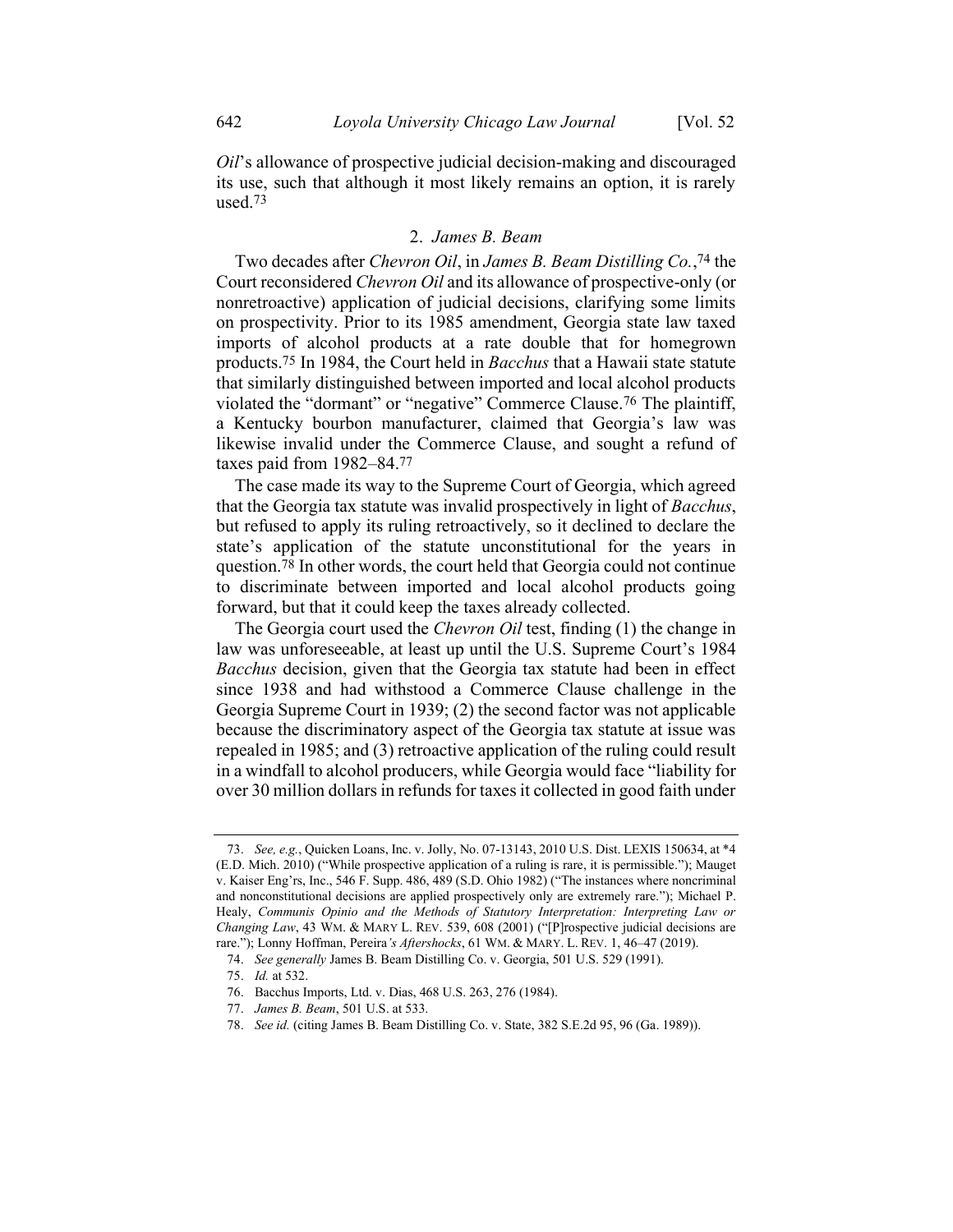an unchallenged and presumptively valid statute."79 Balancing these factors, the Georgia court declined to declare the tax statute void ab initio, concluding instead that "prospective application of the decision is appropriate," such that the state could keep the taxes previously collected under the prospectively invalid statute.80

In a fractured decision with five different opinions, none of which garnered a majority, the U.S. Supreme Court reversed.81 Justice Souter announced the judgment of the Court, delivering an opinion joined by Justice Stevens.82 The opinion is essentially a treatise on retroactivity and is worth discussing in detail; it observed that retroactivity could be viewed as a choice-of-law question pitting the "old" representation of law against the "new," to be answered in one of three ways: (1) full retroactivity,  $(2)$  pure prospectivity, or  $(3)$  selective prospectivity.<sup>83</sup>

Justice Souter explained that full retroactivity is the default in that judicial decisions are normally made fully retroactive, "applying both to the parties before the court and to all others by and against whom claims may be pressed, consistent with res judicata and procedural barriers such as statutes of limitations," and that this practice of retroactivity "reflects the declaratory theory of law," under which "courts are understood only to find the law, not to make it."84 However, the standard practice of retroactivity may sometimes create practical difficulties and could be criticized for failing "to take account of reliance on cases subsequently abandoned, a fact of life if not always one of jurisprudential recognition."85

In light of these difficulties, the Court "has, albeit infrequently, resorted to pure prospectivity," under which the "case is decided under the old law but becomes a vehicle for announcing the new, effective with respect to all conduct occurring after the date of that decision."86 This technique of pure prospectivity could be justified where "to apply the new rule to parties who relied on the old would offend basic notions of justice and fairness."87 However, Justice Souter noted that it could tend to weaken stare decisis, stating, "this equitable method has its own drawback: it tends to relax the force of precedent, by minimizing the costs

<sup>79.</sup> *James B. Beam*, 382 S.E.2d at 97.

<sup>80.</sup> *Id.*

<sup>81.</sup> *James B. Beam*, 501 U.S. at 532.

<sup>82.</sup> *Id*.

<sup>83.</sup> *Id.* at 535–38.

<sup>84.</sup> *Id.* at 535–36.

<sup>85.</sup> *Id.* at 536.

<sup>86.</sup> *James B. Beam*, 501 U.S. at 536 (citing Chevron Oil Co. v. Huson, 404 U.S. 97 (1971); N. Pipeline Constr. Co. v. Marathon Pipe Line Co., 458 U.S. 50, 88 (1982); Buckley v. Valeo, 424 U.S. 1, 142–43 (1976); England v. Louisiana State Bd. of Med. Exam'rs, 375 U.S. 411, 422 (1964)).

<sup>87.</sup> *Id.* at 536–67 (citing United States v. Johnson, 457 U.S. 537, 554–55 (1982)).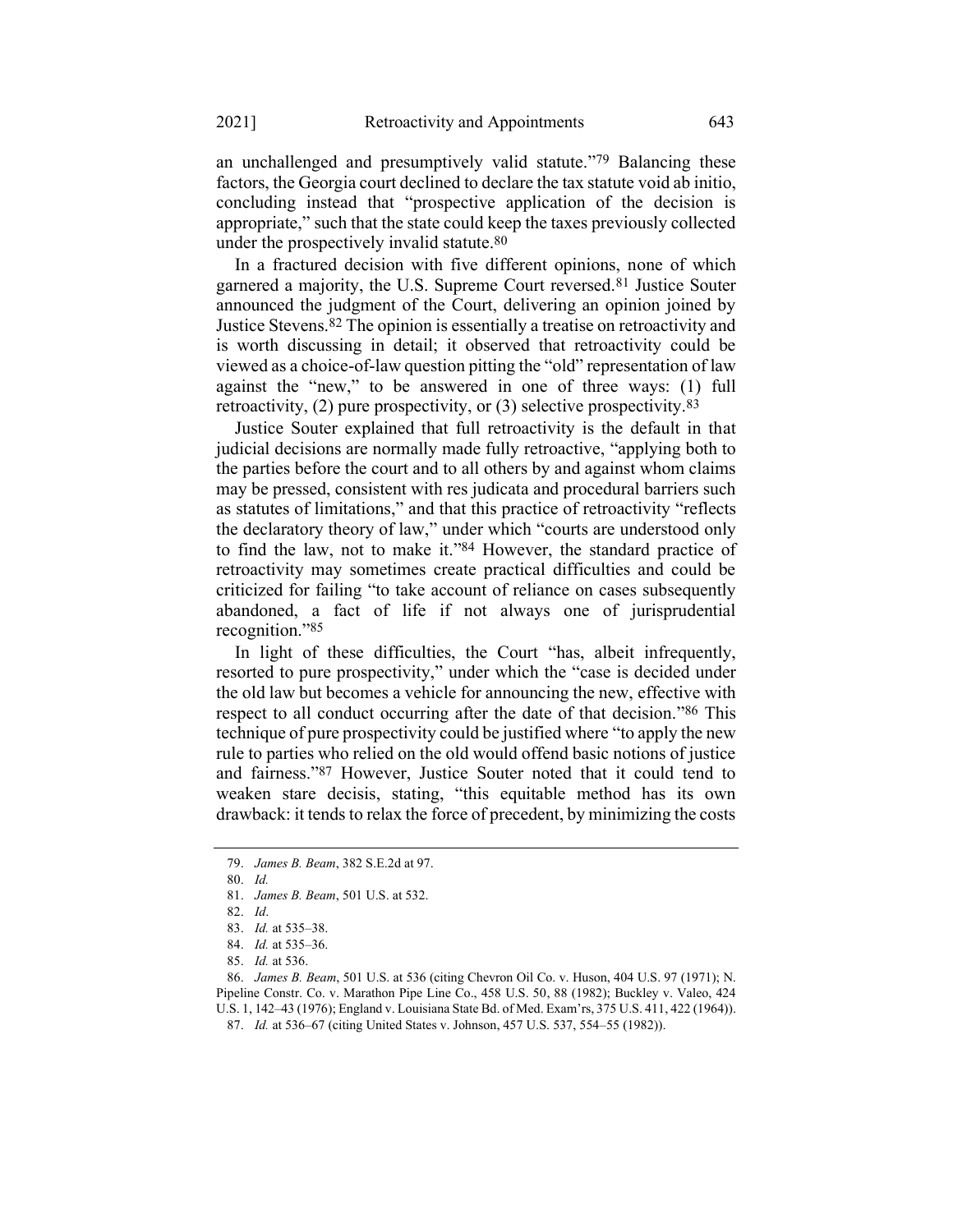of overruling, and thereby allows the courts to act with a freedom comparable to that of legislatures."88

The third possibility, known as modified or selective prospectivity, is that "a court may apply a new rule in the case in which it is pronounced, then return to the old one with respect to all others arising on facts predating the pronouncement."89 This approach was developed in the criminal context, in cases where full retroactivity would have required retrial or releases of numerous prisoners found guilty by "trustworthy evidence in conformity with previously announced constitutional standards," but where "without retroactivity at least to the first successful litigant, the incentive to seek review would be diluted if not lost altogether."90 However, selective prospectivity's major drawback is that it "breaches the principle that litigants in similar situations should be treated the same, a fundamental component of *stare decisis* and the rule of law generally."91 In light of this drawback, the Court had a few years earlier abandoned the possibility of selective prospectivity in the criminal context in *Griffith*, in favor of full retroactivity.92

In *James B. Beam*, the Souter opinion then extended *Griffith*'s abandonment of selective prospectivity to the civil context.93 The opinion reasoned that selective prospectivity's advantage of preserving incentives to seek review was weaker in the civil context, where even without retroactive application to their own facts, repeat litigants might still receive forward-looking benefits from working a change in the law.94 Having removed the possibility of selective prospectivity, the opinion then found that since full retroactivity was applied in *Bacchus* itself—the decision that "changed" the law by holding that discriminatory taxation for alcohol imports violates the Commerce Clause—pure prospectivity of the *Bacchus* change in law was no longer on the table. Thus, *Bacchus* also had to be applied retroactively to the matter before the Court in *James B. Beam*, under "principles of equality and *stare decisis*."95

Having decided in favor of full retroactivity on the choice-of-law issue, the Souter opinion in *James B. Beam* then drew out an important distinction between the choice-of-law issue and remedial issues. The opinion explained that even once a rule is found to apply backward,

<sup>88.</sup> *Id.* at 536–67 (citing *Johnson*, 457 U.S. at 554–55).

<sup>89.</sup> *Id.* at 537.

<sup>90.</sup> *Id.* (citing Johnson v. New Jersey, 384 U.S. 719, 731 (1966)).

<sup>91.</sup> *James B. Beam*, 501 U.S. at 537 (citing RICHARD A. WASSERSTROM, THE JUDICIAL DECISION 69–72 (1961)).

<sup>92.</sup> *Id.* at 538 (citing Griffith v. Kentucky, 479 U.S. 314, 328 (1987)).

<sup>93.</sup> *Id.* at 540.

<sup>94.</sup> *Id.* at 540–41.

<sup>95.</sup> *Id.* at 540.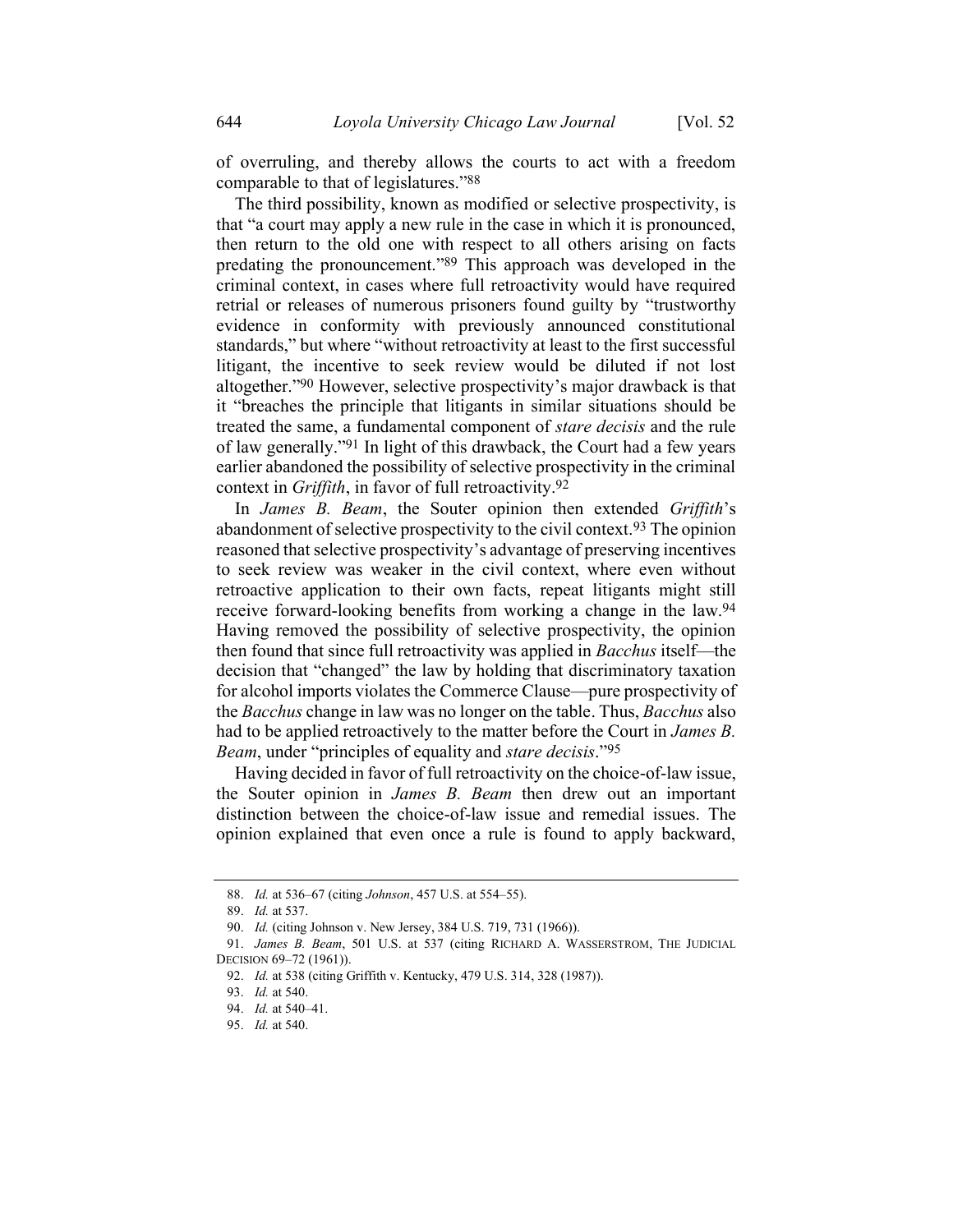<span id="page-19-0"></span>"there may then be a further issue of remedies," which can be governed by state law, at least where the case originates in state court.<sup>96</sup> With respect to choice-of-law, the opinion observed that "the rejection of modified [or selective] prospectivity precludes retroactive application of a new rule to some litigants when it is not applied to others," such that "the *Chevron Oil* test cannot determine the choice of law by relying on the equities of the particular case."97 Justice Souter further clarified that it "is simply in the nature of precedent," that "the substantive law will not shift and spring on such a basis."98

But with respect to remedies, the opinion did not preclude consideration of individual equities, stating, "nothing we say here precludes consideration of individual equities when deciding remedial issues in particular cases."99 Although the Court held that *Bacchus* had to be applied retroactively as a matter of choice-of-law, it made clear that the respondents were not precluded on remand from attempting to "demonstrate reliance interests entitled to consideration in determining the nature of the remedy."100 Indeed, on remand in *James B. Beam*, the Supreme Court of Georgia declined to grant a tax refund, in part because of the taxpayer's "failure to avail itself of the predeprivation remedies available to it prior to payment of the disputed taxes."101

<span id="page-19-1"></span>Although it was clear in its view that selective or modified prospectivity is not a viable option, Justice Souter's opinion in *James B. Beam* did "not speculate as to the bounds or propriety of pure prospectivity."102 However, Justice White did so in his opinion concurring in the judgment, making clear his view that, under *Chevron Oil*, pure prospectivity was still an option in appropriate cases.<sup>103</sup>

On the other hand, Justices Blackmun and Scalia both concurred in the judgment and argued that pure prospectivity was never appropriate, such that full retroactivity was, in their view, always the only viable option. Both viewed pure prospectivity as contrary to Article III's case or controversy requirement, in that if a case requires a court to announce a new rule, the court must "do so in the context of the case and apply it to the parties who brought" the case.104 To announce a new rule but apply

<sup>96.</sup> *Id.* at 535 (citing Am. Trucking Ass'ns v. Smith, 496 U.S. 167, 210 (1990) (Stevens, J., dissenting)).

<sup>97.</sup> *James B. Beam*, 501 U.S. at 543.

<sup>98.</sup> *Id.*

<sup>99.</sup> *Id.* at 543–44.

<sup>100.</sup> *Id.* at 544.

<sup>101.</sup> James B. Beam Distilling Co. v. State, 263 Ga. 609, 614–15 (1993).

<sup>102.</sup> *James B. Beam*, 501 U.S. at 535–44.

<sup>103.</sup> *Id.* at 545–46 (White, J., concurring in the judgment).

<sup>104.</sup> *Id.* at 547 (Blackmun, J., concurring in the judgment); *see also id.* at 549 (Scalia, J.,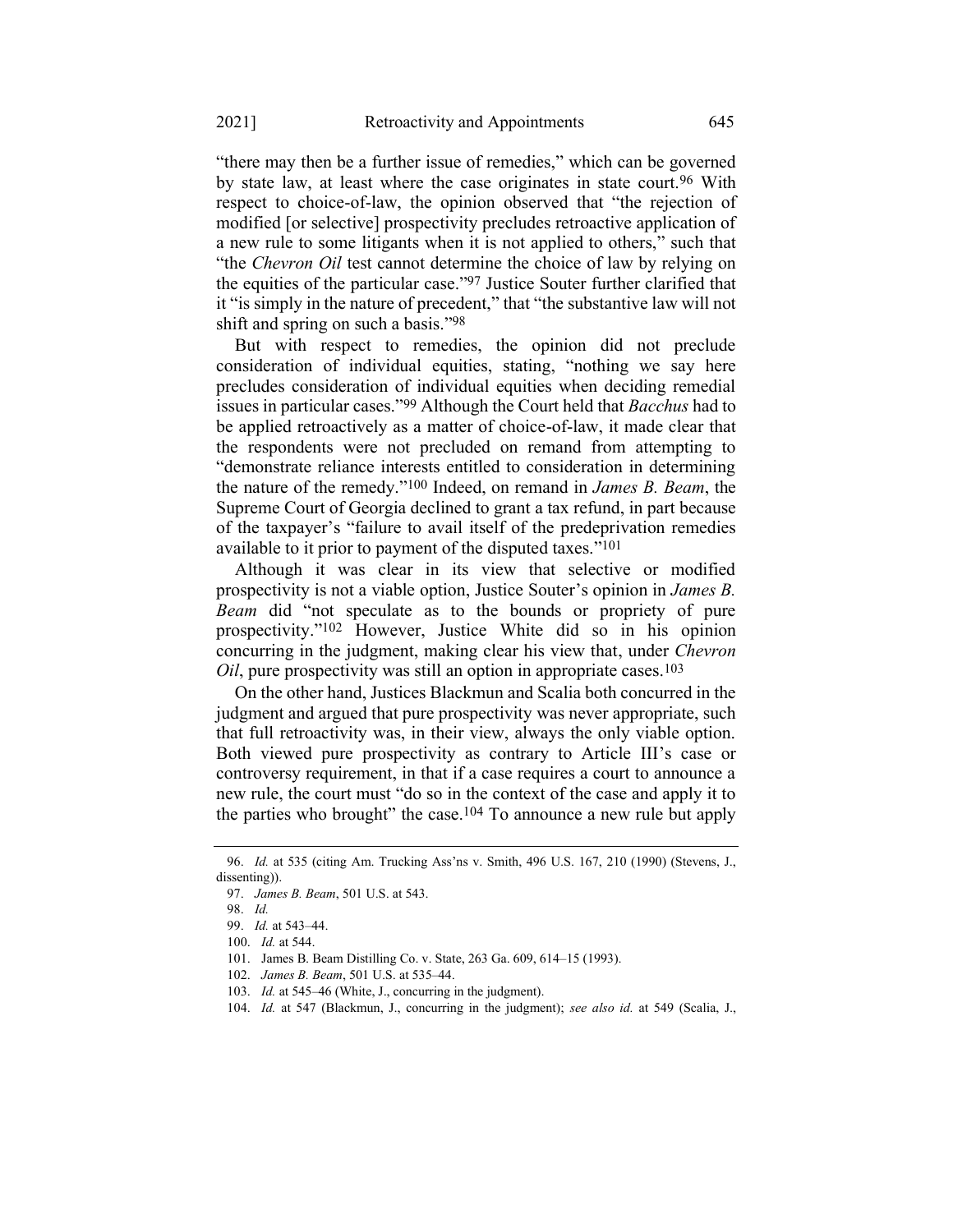it only prospectively, in their view, would be acting too much like a legislature, and thus contrary to separation of powers.105 One might similarly say that a purely prospective change in the law would be an impermissible "advisory opinion" if it does not even apply to the parties before the court.<sup>106</sup> Relatedly, any purely prospective statement of what the law will be, not applied to the parties before the court, could fairly be called dictum in that it would not be on the path of reasoning that led to the judgment.107 Pure prospectivity was also again said to weaken stare decisis by "eliminating the tension between the current controversy and the new rule," allowing courts to "dodge the *stare decisis* bullet by avoiding the disruption of settled expectations that otherwise prevents us from disturbing our settled precedents."108

Finally, Justice O'Connor dissented, arguing that under a proper *Chevron Oil* analysis, the *Bacchus* rule should be applied only prospectively, essentially agreeing with the Georgia Supreme Court's analysis on this score.109 Justice O'Connor also took issue with the assertion that retroactivity furthers stare decisis, arguing instead that pure prospectivity is more in accord with stare decisis, in that "[b]y not applying a law-changing decision retroactively, a court respects the settled expectations that have built up around the old law."<sup>110</sup>

Both sides of the debate around retroactivity and stare decisis have some merit. Justice O'Connor is correct in a micro sense that pure prospectivity better respects justified reliance on the old law—reliance being a core value underlying stare decisis. 111 But Justices Blackmun and Scalia are also correct that in a macro sense, courts may be less likely to

concurring in the judgment) (explaining that in his view "the judicial Power of the United States," as conferred in Article III, must be understood as the power "'to say what the law is' . . . not the power to change it.") (quoting Marbury v. Madison, 5 U.S. 137, 177 (1803)).

<sup>105.</sup> *James B. Beam*, 501 U.S. at 547 (Blackmun, J., concurring in the judgment) ("Unlike a legislature, we do not promulgate new rules to be applied prospectively only . . . .").

<sup>106.</sup> *See* Flast v. Cohen, 392 U.S. 83, 96 (1968) ("[T]he oldest and most consistent thread in the federal law of justiciability is that the federal courts will not give advisory opinions." (quoting CHARLES WRIGHT, FEDERAL COURTS 34 (1963)).

<sup>107.</sup> *See* Andrew C. Michaels, *The Holding-Dictum Spectrum*, 70 ARK. L.REV. 661, 663 (2017) (citing Michael Abramowicz & Maxwell Stearns, *Defining Dicta*, 57 Stan. L. Rev. 953, 961 (2005); Michael C. Dorf, *Dicta and Article III*, 142 U. Pa. L. Rev. 1997, 2007 (1994)) (explaining that judicial statements that are not part of the path of reasoning that led to the judgment in the case before the court are a form of pure dicta known as an "aside").

<sup>108.</sup> *James B. Beam*, 501 U.S. at 548; *see also id.* at 549 (Scalia, J., concurring in the judgment) (arguing that while overruling prior precedent may present difficulties, those difficulties provide "checks upon judicial lawmaking").

<sup>109.</sup> *Id.* at 552 (O'Connor, J., dissenting).

<sup>110.</sup> *Id.*

<sup>111.</sup> *See id.* at 551–52 ("At its core, *stare decisis* allows those affected by the law to order their affairs without fear that the established law upon which they rely will suddenly be pulled out from under them.").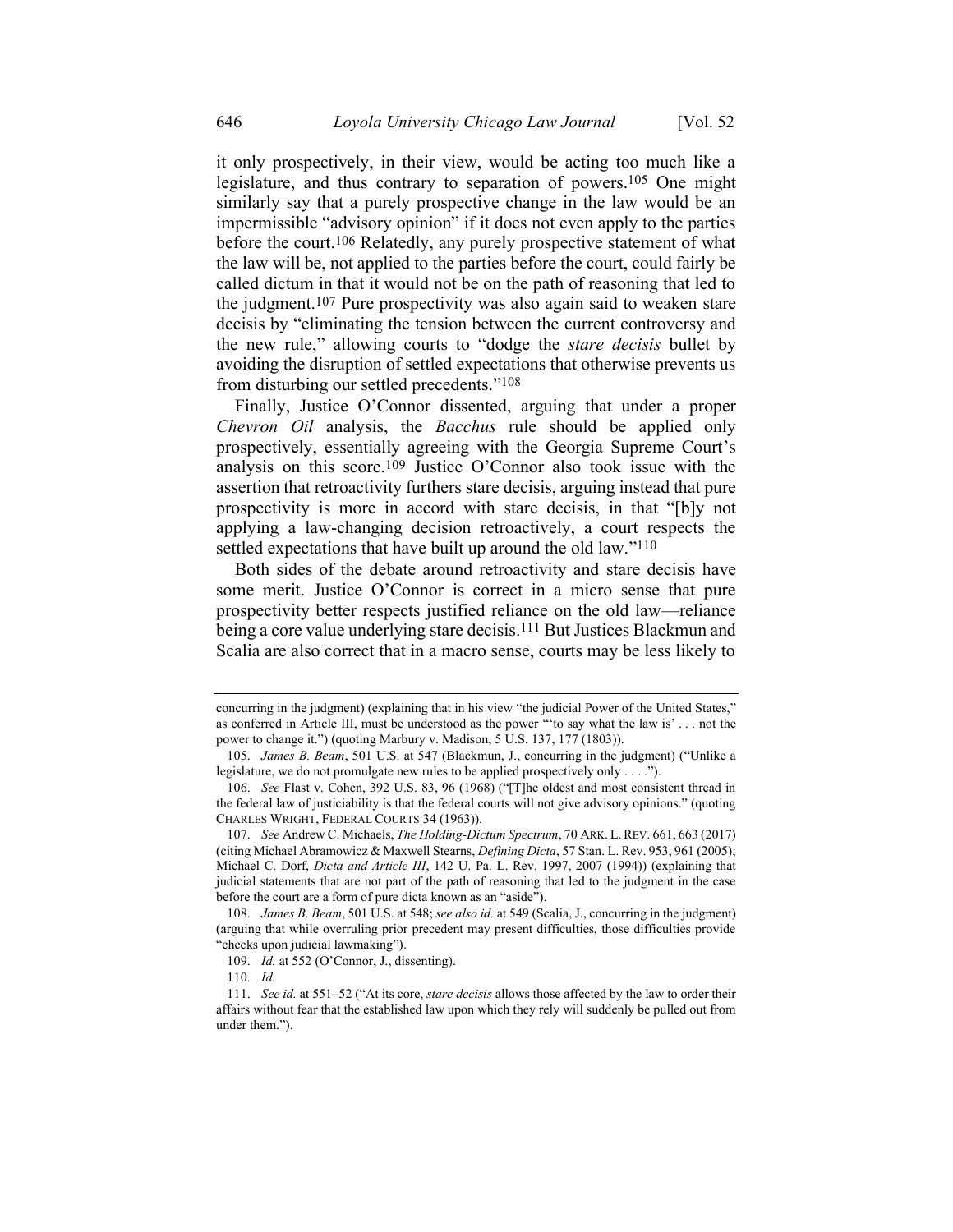change the law in the first place when they are required to face the potentially disruptive consequences of full retroactivity.112

## 3. *Harper*

The debate continued just two years later, in *Harper v. Virginia Department of Taxation*, which presents the Court's most recent definitive statement of the current law on retroactivity.113 Another taxation case, *Harper* involved the retroactive application of *Davis*, 114 where the U.S. Supreme Court held that it was unconstitutional for a state to tax retirement benefits paid by the federal government while exempting retirement benefits paid by the state.115 The Court in *Davis* applied this rule to the parties before it, holding that "federal retirees were entitled to a refund of taxes" paid pursuant to the invalid state tax scheme.116 However, in *Harper*, applying *Chevron Oil*, the Supreme Court of Virginia refused to apply *Davis* retroactively.117 The U.S. Supreme Court reversed, holding when the Court applies a rule of federal law to the parties before it, this "requires every court to give retroactive effect to that decision."118

The Court thus reaffirmed and endorsed the complete rejection of the possibility of selective or modified prospectivity as stated in Justice Souter's *James B. Beam* opinion.<sup>119</sup> Stated differently: "When this Court applies a rule of federal law to the parties before it, that rule is the controlling interpretation of federal law and must be given full retroactive effect in all cases still open on direct review and as to all events, regardless of whether such events predate or postdate our announcement of the rule."120 The first clause of this sentence further clarifies the Court's rejection of selective prospectivity; once the new rule has retroactively applied to one party, it must be so applied in all open cases. The reference to direct review carves out an exception for collateral

<sup>112.</sup> *Id.* at 548 (Blackmun, J., concurring in the judgment) ("Because it forces us to consider the disruption that our new decisional rules cause, retroactivity combines with *stare decisis* to prevent us from altering the law each time the opportunity presents itself.").

<sup>113.</sup> Harper v. Va. Dep't of Tax'n, 509 U.S. 86 (1993).

<sup>114.</sup> Davis v. Michigan Dep't of Treasury, 489 U.S. 803 (1989).

<sup>115.</sup> *Harper*, 509 U.S. at 89.

<sup>116.</sup> *Id*. at 90 (quoting *Davis*, 489 U.S. at 817).

<sup>117.</sup> Harper v. Va. Dep't of Tax'n, 241 Va. 232, 243 (1991).

<sup>118.</sup> *Harper*, 509 U.S. at 90.

<sup>119.</sup> *Id*. at 97 ("This rule extends *Griffith*'s ban against 'selective application of new rules.' . . . we now prohibit the erection of selective temporal barriers to the application of federal law in noncriminal cases.") (quoting Griffith v. Kentucky, 479 U.S. 314, 323 (1987).

<sup>120.</sup> *Harper*, 509 U.S. at 97.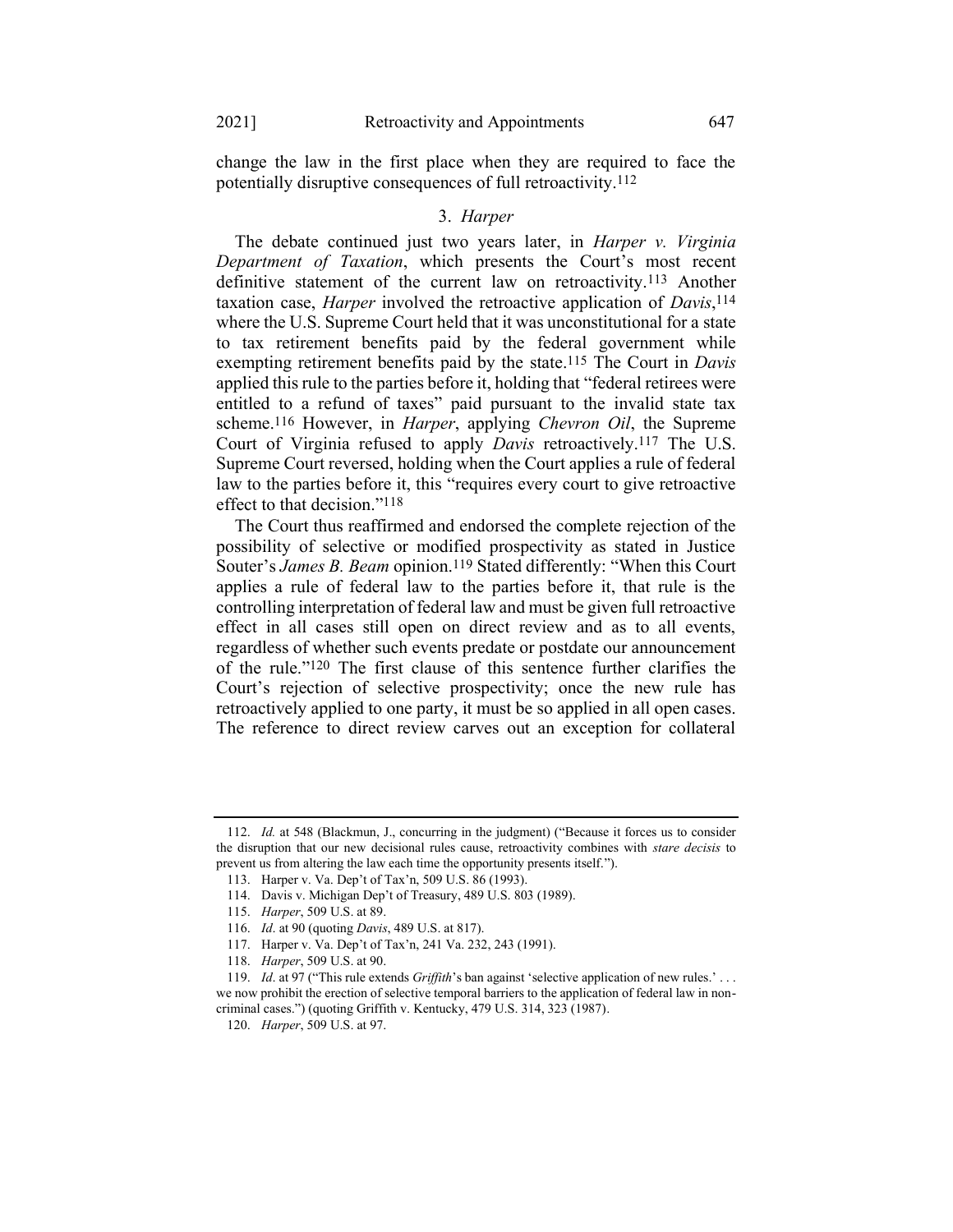review, such as habeas corpus,<sup>121</sup> in the criminal context.<sup>122</sup> The reference to "cases still open" reflects the principle that finality will take precedence over retroactivity, so as to maintain legal stability.123

The Court held that *Chevron Oil* was inapplicable because the case announcing the "new" rule, *Davis*, had already itself applied the rule retroactively to the parties before it, thus taking pure prospectivity off the table for that rule.124 Although *Davis* did not discuss retroactivity, full retroactivity is assumed as a default unless the court states otherwise,125 and the Court in *Davis* did state: "to the extent appellant has paid taxes pursuant to this invalid tax scheme, he is entitled to a refund,"126 which according to the Court in *Harper* "constituted a retroactive application of the rule announced in *Davis* to the parties before the Court."127 Since *Davis* had retroactively applied its holding to the Michigan parties before it, the Supreme Court of Virginia was similarly required to apply *Davis* retroactively.128

As in *James B. Beam*, the *Harper* Court left the issue of the remedy, that is, whether a tax refund should in fact be granted, for the state courts to address on remand, but noted that "the Constitution requires Virginia 'to provide relief consistent with federal due process principles.'"129 The Court explained: "State law may provide relief beyond the demands of federal due process . . . but under no circumstances may it confine petitioners to a lesser remedy."130 Whether a refund was necessary to comply with federal due process was said to turn on whether Virginia

<sup>121.</sup> *See* James B. Beam Distilling Co. v. Georgia, 501 U.S. 529, 540 (1991) ("[N]ew rules will not relate back to convictions challenged on habeas corpus.") (citing Teague v. Lane, 489 U.S. 288 (1989)).

<sup>122.</sup> *See James B. Beam*, 501 U.S. at 540 ("No such difficulty exists in the civil arena, in which there is little opportunity for collateral attack of final judgments.").

<sup>123.</sup> *See id.* at 541 ("[R]etroactivity in civil cases must be limited by the need for finality."); *see also* Quantum Res. Mgmt., LLC v. Pirate Lake Oil Corp., 112 So.3d 209, 217 (La. 2013) ("A contrary rule would produce chaos in the legal system, as judgments could be continually opened and reopened with every fluctuation in the law."); Hoffman, *supra* not[e 73,](#page-16-0) at 47–48 ("[T]he general rule against retroactivity for fully closed cases is quite clear, both as to criminal and civil cases.").

<sup>124.</sup> *Harper*, 509 U.S. at 98.

<sup>125.</sup> *See id.* at 97–98 (stating that the Court's announcement of a rule of federal law is understood to have followed the rule of retroactive application, thereby applying to the litigants before the Court) (quoting *James B. Beam*, 501 U.S. at 539).

<sup>126.</sup> Davis v. Michigan Dep't of Treasury, 489 U.S. 803, 817 (1989).

<sup>127.</sup> *Harper*, 509 U.S. at 98. On remand, the Supreme Court of Virginia did grant the taxpayer refunds, because it had previously interpreted the state's tax statute as requiring a refund of taxes illegally collected. *See* Harper v. Va. Dep't of Tax'n, 250 Va. 184, 192 (1995) ("[W]e now adopt, for the first time, the Department's view that a refund is discretionary . . . .").

<sup>128.</sup> *Harper*, 509 U.S. at 99.

<sup>129.</sup> *Id.* at 100 (quoting Am. Trucking Ass'ns v. Smith, 496 U.S. 167, 181 (1990) (plurality opinion)).

<sup>130.</sup> *Id.* at 102 (citing McKesson Corp. v. Div. of Alcoholic Beverages & Tobacco, 496 U.S. 18 (1990)) (noting that the relief must satisfy federal minimum requirements).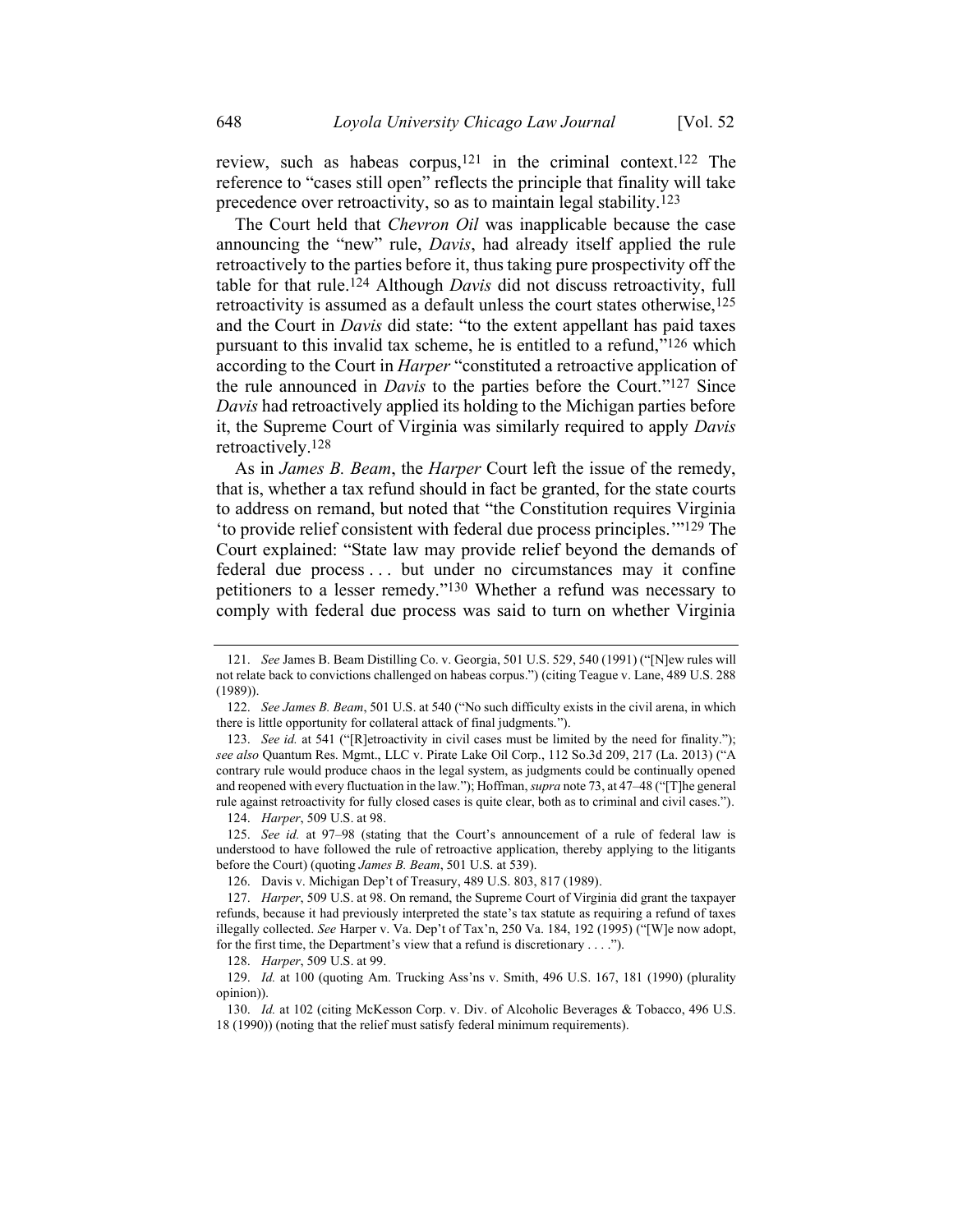provided an adequate form of predeprivation process, for example by authorizing taxpayers to bring suit to enjoin imposition of a tax.131

Although some have debated this point, most circuit courts and commentators that have addressed the issue have found, probably correctly, that the Court in *Harper* did not overrule *Chevron Oil*; it just held that *Chevron Oil* cannot apply to thwart retroactivity where the decision announcing a new interpretation of the law has already been applied retroactively; as to do so would be akin to selective prospectivity, which has been rejected.132 The Court in *Harper* thus did not preclude the possibility of applying *Chevron Oil* in a decision first announcing a new interpretation (which in this situation would have been *Davis*), to make that interpretation purely prospective.<sup>133</sup>

However, Justice Scalia concurred in *Harper*, arguing that *Chevron Oil* should be completely abandoned in favor of absolute full retroactivity.134 He argued that *Chevron Oil* could not lead to consistent results, pointing for example to the variance in *Harper* itself between Justice Kennedy's concurrence in part, which would have applied the *Chevron Oil* test but still made *Davis* retroactive, and Justice O'Connor's dissent, which would have applied *Chevron Oil* to make *Davis* prospective, as in their view *Davis* had left open the question of prospectivity versus retroactivity.135

Justice Scalia also argued that there was no justification for treating retroactivity differently in the civil context as compared with the criminal context, where prospectivity had already been rejected. For a time,

<sup>131.</sup> *See Harper*, 509 U.S. at 101–02 (noting that an alternate constitutionally sufficient remedy would allow taxpayers to withhold payment and then object in a tax enforcement proceeding).

<sup>132.</sup> *See* Kolkevich v. Att'y Gen. of U.S., 501 F.3d 323, 337−38 n.9 (3d Cir. 2007) (explaining that a new interpretation of federal law is controlling retroactively to all cases that are open on direct review at the time the rule is announced); Nunez-Reyes v. Holder, 646 F.3d 684, 690 (9th Cir. 2011) (en banc) ("[A] court announcing a new rule of law must decide between pure prospectivity and full retroactivity . . . ."); Crowe v. Bolduc, 365 F.3d 86, 93 (1st Cir. 2004) (citing Chevron Oil Co. v. Huson, 404 U.S. 97, 106−07 (1971)) (explaining that in civil cases there is a narrow equitable exception to the general rule that judicial decisions are retroactive); 1 LAURENCE H. TRIBE, AMERICAN CONSTITUTIONAL LAW § 3-3, at 226 (3d ed. 2000); 18 JAMES WM. MOORE ET AL., MOORE'S FEDERAL PRACTICE—CIVIL § 134.06 (3d ed. 1997) ("In a civil case, therefore, a court announcing a new rule has only two choices: pure prospectivity or full retroactivity."); *cf.* RICHARD H. FALLON, JR. ET. AL., HART & WECHSLER'S THE FEDERAL COURTS AND THE FEDERAL SYSTEM 76 (5th ed. 2003) (noting that much of *Harper*'s reasoning "raises doubts that the Court would regard purely prospective adjudication as legitimate.").

<sup>133.</sup> *Harper*, 509 U.S. at 114–15 (O'Connor, J., dissenting) ("[S]ix Justices in *James B. Beam*, *supra*, expressed their disagreement with selective prospectivity . . . . But no decision of this Court forecloses the possibility of pure prospectivity . . . .").

<sup>134.</sup> *Id.* at 102–03 (Scalia, J., concurring).

<sup>135.</sup> *Id.* at 103; *see also id.* at 118 (O'Connor, J., dissenting) (arguing that the Court in *Davis* "preserved the retroactivity question for another day."); *Id.* at 110 (Kennedy, J., concurring in part) (arguing that *Chevron Oil* governs retroactivity in civil cases and that the principles for retroactivity in criminal cases should not be applied in civil cases).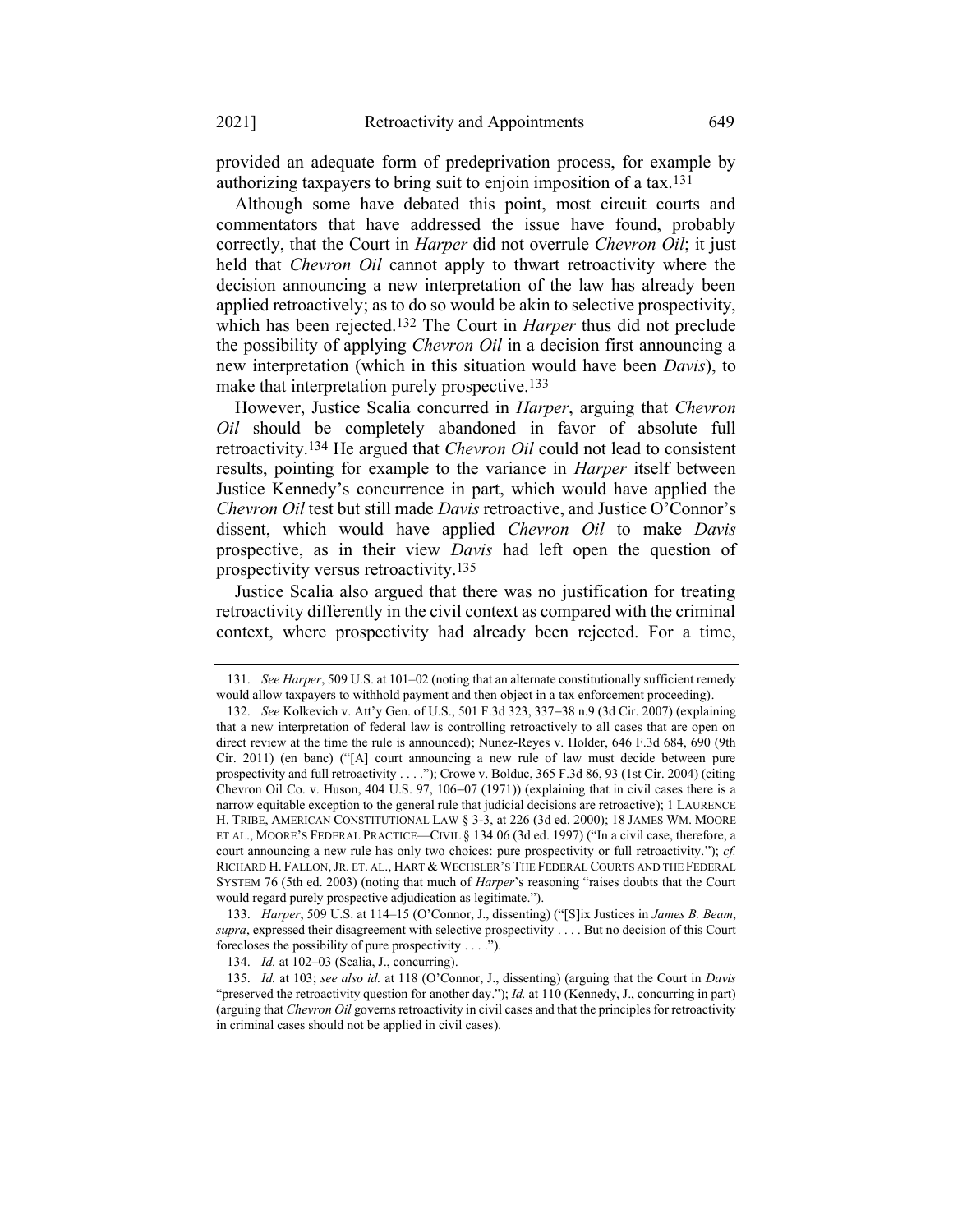criminal law did allow for prospectivity, beginning with *Linkletter*, 136 but that case was overruled in *Griffith*, which according to Justice Scalia "returned this Court, in criminal cases, to the traditional view" that prospective decision-making "violates basic norms of constitutional adjudication" and the nature of judicial review.137 Thus, to bring civil retroactivity doctrine in line with criminal, Justice Scalia would have overruled *Chevron Oil* and abandoned any possibility of prospective judicial decision-making.

Justice O'Connor dissented, lamenting that "the Court applies a new rule of retroactivity to impose crushing and unnecessary liability on the States, precisely at a time when they can least afford it."<sup>138</sup> While agreeing that the possibility of selective prospectivity has been foreclosed, the dissent also wrote to clarify that if and to the extent that the majority opinion "intimates that pure prospectivity may be prohibited," that "intimation is incorrect," and that in any event, "the question of pure prospectivity is not implicated here," so any such intimation would not only be dictum, but "dictum that is contrary to clear precedent."139 Justice O'Connor also elaborated on the difference between the choice-of-law retroactivity question, and the question of remedy. With respect to the remedy, the "issue is not whether to apply new law or old law, but what relief should be afforded once the prevailing party has been determined under applicable law."140

Although the Court in *James B. Beam* had made clear that the choiceof-law question could not turn the individual equities of a case,141 Justice O'Connor clarified that equitable considerations, such as actual reliance on the prior representation of the law, could in her view "be taken into account in determining the appropriate remedy,"142 and that

<sup>136.</sup> Linkletter v. Walker, 381 U.S. 618, 639 (1965) (declining to give full retroactive effect to the Court's decision in Mapp v. Ohio, 367 U.S. 643 (1961)).

<sup>137.</sup> *Harper*, 509 U.S. at 104 (Scalia, J., concurring) (quoting Griffith v. Kentucky, 479 U.S. 314, 322 (1987)).

<sup>138.</sup> *Harper*, 509 U.S. at 113 (O'Connor, J., dissenting) ("[N[othing in the Constitution or statute requires us to adopt the retroactivity rule the majority now applies.").

<sup>139.</sup> *Id.* at 115–16 (citing five cases where the Court has applied pure prospectivity).

<sup>140.</sup> *Id.* at 132 (citing James B. Beam Distilling Co. v. Georgia, 501 U.S. 529, 535 (1991), *superseded by statute*, 15 U.S.C. § 78aa-1) (noting additionally that state law governs determining which remedies are available).

<sup>141.</sup> *James B. Beam*, 501 U.S. at 543 (adding that any judicial system that promotes fairness and equality would not allow the "substantive law [. . .to] shift and spring on such a basis.").

<sup>142.</sup> *Harper*, 509 U.S. at 133 (O'Connor, J., dissenting) (quoting United States v. Estate of Donnelly, 397 U.S. 286, 296 (1970) (Harlan, J., concurring)) ("To the extent that equitable considerations, for example, 'reliance,' are relevant, I would take this into account in the determination of what relief is appropriate in any given case.").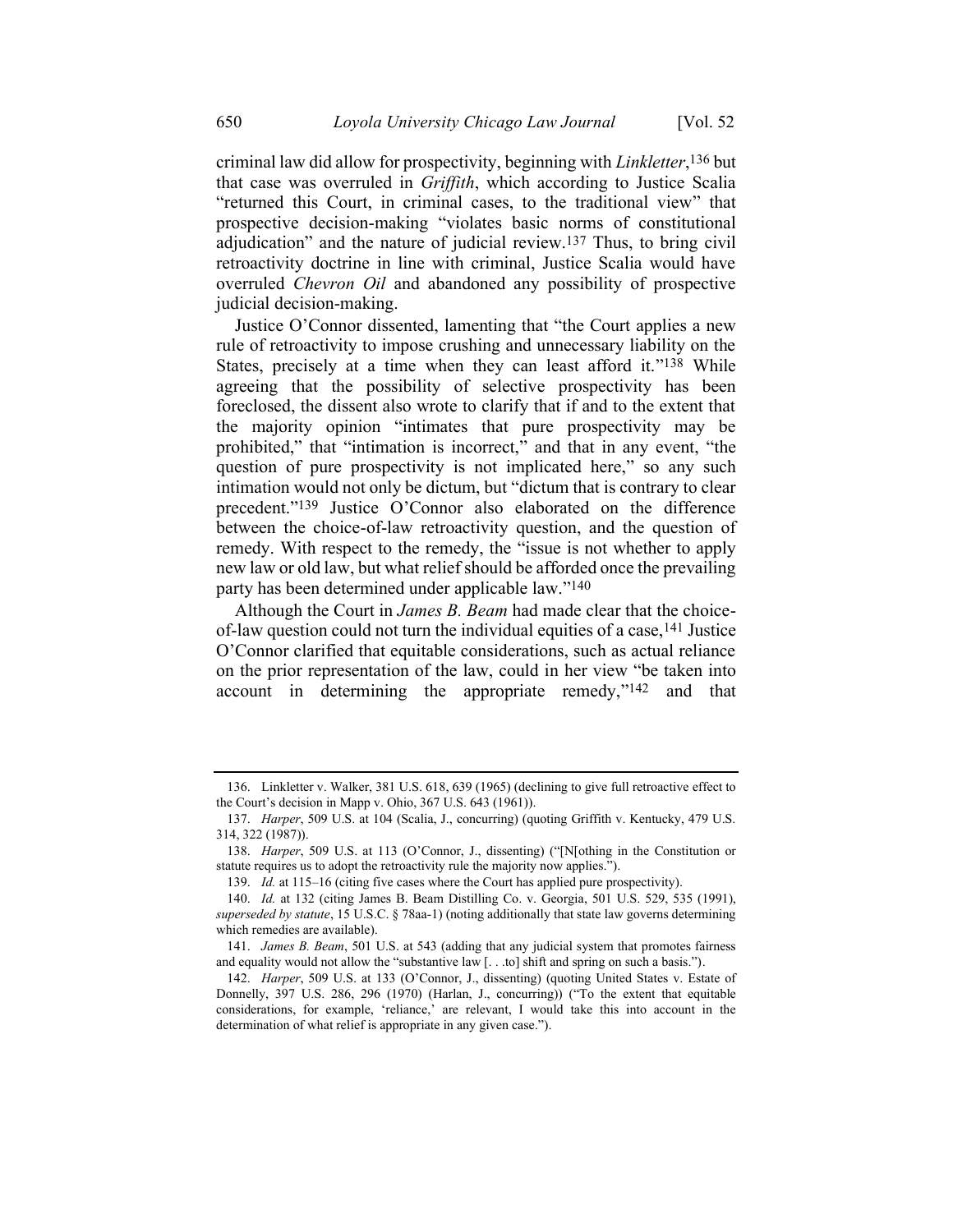"commentators appear to be in accord."143 Thus, according to Justice O'Connor, even where retroactivity is required as a matter of choice-oflaw, "state and federal courts still retain the ability to exercise their 'equitable discretion' in formulating appropriate relief on a federal claim."144 The *Chevron Oil* factors could potentially be used in determining the appropriate relief; indeed, according to Justice Stevens, although those factors may have been understood as dealing with choiceof-law, they were always really about the remedy.145

## 4. *Reynoldsville*

Two years later in *Reynoldsville Casket Co. v. Hyde*, 146 the Court cast some doubt on the robustness of the choice-of-law versus remedy distinction.147 Previously in *Bendix*, 148 the Court had held unconstitutional (as impermissibly burdening interstate commerce) an Ohio statute that tolled the statute of limitations so as to effectively give Ohio tort plaintiffs unlimited time to sue out-of-state, but not in-state, defendants.149 The tort plaintiff in *Reynoldsville*, Hyde, argued that *Bendix* should not apply retroactively to bar her suit because she had relied on the statute in waiting to sue the out-of-state defendant, and the Ohio Supreme Court agreed, but the Supreme Court reversed, holding the

<sup>143.</sup> *Id.* ("[U]rging consideration of novelty and hardship as part of the remedial framework rather than as a question of whether to apply old law or new.") (citing Richard H. Fallon & Daniel J. Meltzer, *New Law, Non-Retroactivity, and Constitutional Remedies*, 104 HARV. L. REV. 1731 (1991)); *see also* Mishkin, *supra* not[e 32,](#page-9-0) at 66–67 n.39 (noting that factors, such as whether the defendant actually relied on an earlier of holding of the court have been given inadequate attention as potential alternatives in prospective limitations).

<sup>144.</sup> *Harper*, 509 U.S. at 134 (commenting that otherwise permitting federal courts to determine the remedy by relying on *Chevron Oil* and not allowing state courts to consider the equities would "turn federalism on its head".).

<sup>145.</sup> *See* Am. Trucking Ass'ns v. Smith, 496 U.S. 167, 219–20 (1990) (Stevens, J., dissenting) (taking the view that close "examination of *Chevron Oil* and its progeny reveals that those cases establish a remedial principle for the exercise of equitable discretion by federal courts and not, as the plurality states, a choice-of-law principle applicable to all cases on direct review".); *Harper*, 509 U.S. at 134 (O'Connor, J., dissenting) (acquiescing, possibly, to this view and noting that Justice Stevens' interpretation seems to have prevailed); Richard H. Fallon & Daniel J. Meltzer, New Law, Non-Retroactivity, and Constitutional Remedies, 104 HARV. L. REV. 1731, 1767 (1991) ("A related reason for placing new law issues within the law of remedies is that this approach succeeds far better than any competitor in avoiding anomalies and self-contradiction.").

<sup>146.</sup> Reynoldsville Casket Co. v. Hyde, 514 U.S. 749 (1995).

<sup>147.</sup> *See* Fisch, *supra* note [24,](#page-8-0) at 1083–84 (citing *Reynoldsville*, 514 U.S. at 754) ("The Court . . . has recently expressed skepticism about whether the distinction between retroactivity and remedy is anything more than semantic.").

<sup>148.</sup> Bendix Autolite Corp. v. Midwesco Enters., 486 U.S. 888, 891−92 (1988).

<sup>149.</sup> *Reynoldsville*, 514 U.S. at 751; *see also id.* (citing OHIO REV. CODE ANN. § 2305.15(A) (West 1991) ("[T]olling the statute of limitations while a person against whom 'a cause of action accrues' is 'out of' or 'departs from' the State")).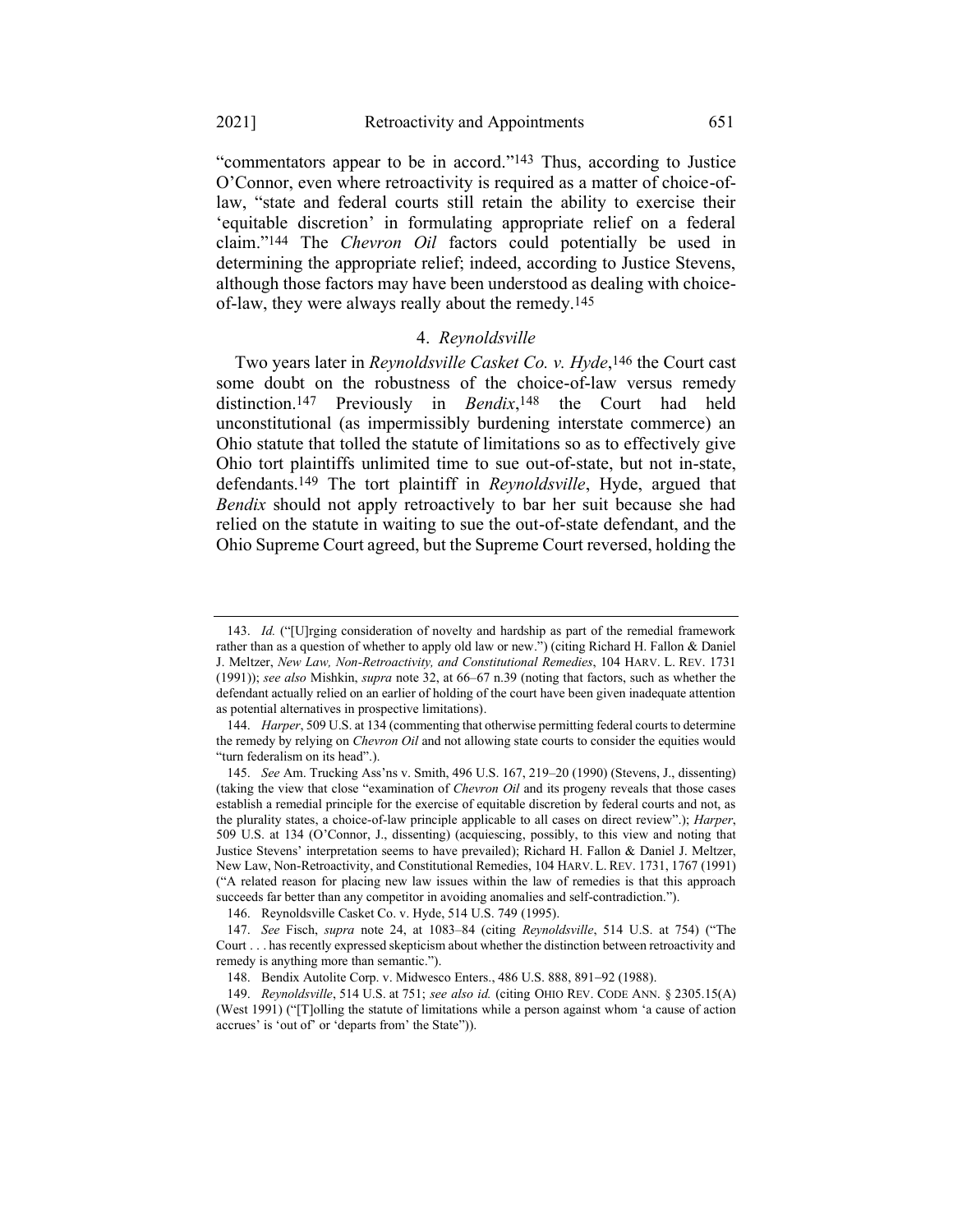plaintiff's suit time barred.150

As discussed above, the Court in *Harper* and *James B. Beam* clearly rejected at least selective prospectivity, at least as a matter of choice-oflaw. In light of those cases, it was conceded by Hyde that as a matter of choice-of-law, *Bendix* had to apply retroactively to Hyde's case.151 However, Hyde argued that as a matter of the remedy, her suit should not be barred, given that states "have a degree of legal leeway in fashioning remedies for constitutional ills."152 Pointing to Justice Stevens's dissent in *American Trucking*, and Justice O'Connor's dissent in *Harper*, Hyde argued that *Chevron Oil* could be recharacterized as a case about remedies rather than choice-of-law,153 and that, as Justice Harlan had earlier surmised, "'equitable considerations' such as 'reliance' might prove relevant to 'relief'" in retroactivity situations.<sup>154</sup> Thus, Hyde sought to characterize the Ohio Supreme Court's refusal to dismiss her suit "as if it were simply an effort to fashion a remedy that takes into consideration her reliance on pre-*Bendix* law[]."155

The Court rejected Hyde's argument. Hyde's argument that she relied on the prior representation of the law, the Court found, "is the very sort that this Court, in *Harper*, found insufficient to deny retroactive application of a new legal rule (that had been applied in the case that first announced it)."<sup>156</sup> Thus, Hyde offered "no more than simple reliance" and "no special reason" for claiming an exception to *Harper*'s general rule of retroactivity.157

This squares with Justice Souter's statement in *James B. Beam* that the

151. *Reynoldsville*, 514 U.S. at 752.

<sup>150.</sup> *See id.* at 750–52. The plaintiff, Carol Hyde, was injured in a motor vehicle accident in 1984, but waited until 1987 to bring her tort claim against the truck driver and company. If the defendants had been based in Ohio, the statute of limitations would have been only two years, so the plaintiff's claim would have been too late, but since the defendants were from Pennsylvania, an Ohio statute tolled the statute of limitations, making the plaintiff's lawsuit timely under that statute. Then in 1988, while the plaintiff's suit was ongoing, the Supreme Court struck down the tolling provision as unconstitutional, in *Bendix*, making the two year statute of limitations for in-state defendants applicable to out-of-of state defendants as well. The Ohio trial court then dismissed Hyde's case as barred by the two-year statute of limitations, but the Ohio Supreme Court reinstated the suit, holding that under the Ohio Constitution, "*Bendix* . . . may not be retroactively applied to bar claims in state courts which had accrued prior to the announcement of that decision."

<sup>152.</sup> *Id.* (citing Chevron Oil Co. v. Huson, 404 U.S. 97 (1971)) (noting, however, that in *Chevron Oil*, the court applied its ruling regarding the statute of limitations on certain torts prospectively only).

<sup>153.</sup> *Id.* at 752–53 (first citing Harper v. Va. Dep't of Tax'n, 509 U.S. 86, 133–34 (O'Conner, J., dissenting); then citing Am. Trucking Ass'ns., Inc. v. Smith, 496 U.S. 167, 218–25 (Stevens, J., dissenting)).

<sup>154.</sup> *Id.* at 753 (quoting United States v. Estate of Donnelly, 397 U.S. 286, 296–97 (1970) (Harlan, J., concurring)).

<sup>155.</sup> *Id.* at 753.

<sup>156.</sup> *Id.* at 753–54.

<sup>157.</sup> *Id.* at 759.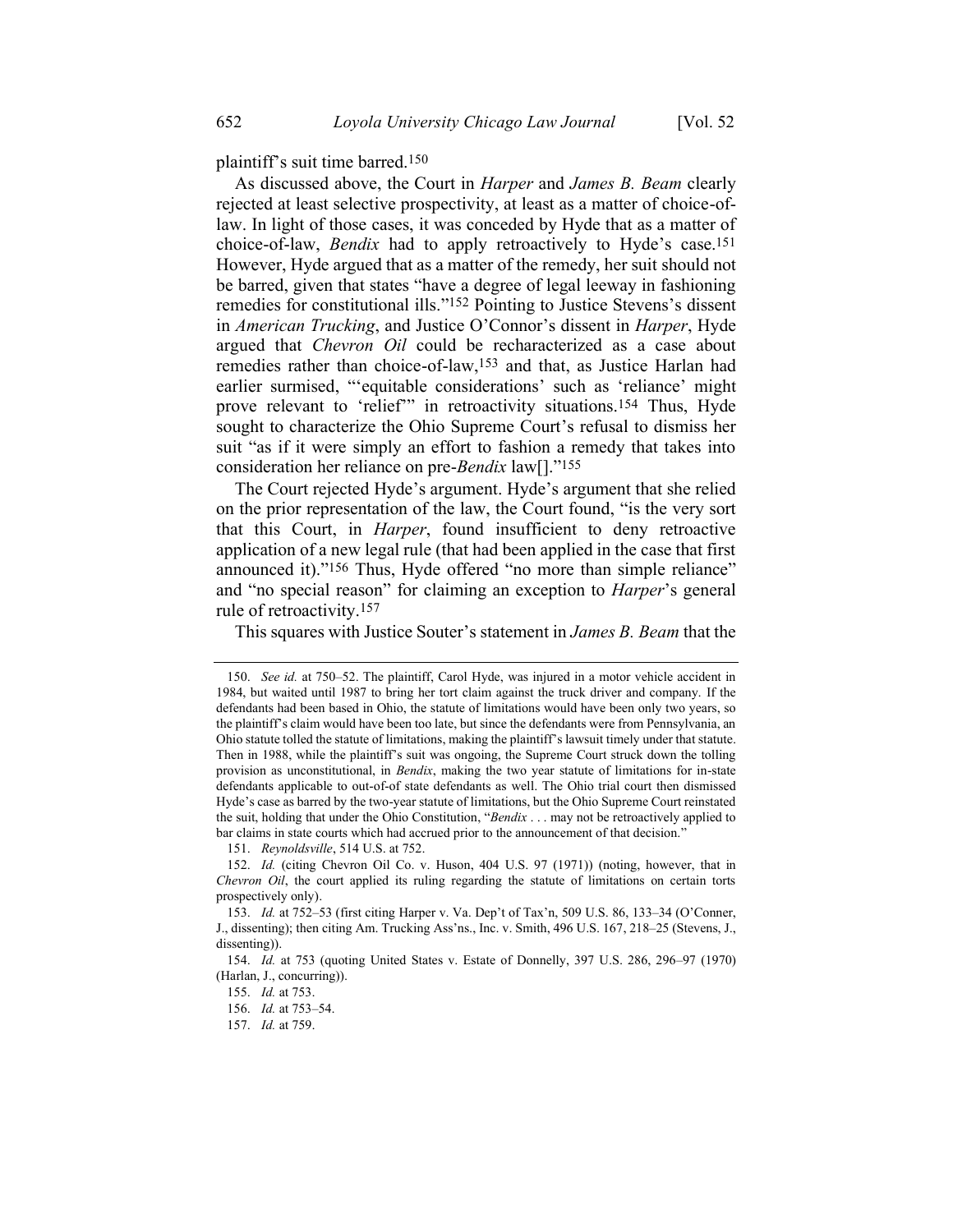choice-of-law retroactivity could not turn on actual reliance, given the Court's rejection of selective prospectivity and the principle that it is "the nature of precedent . . . that the substantive law will not shift and spring on such a basis."158 In other words, similarly situated plaintiffs must be governed by the same law, though that law may allow for differentiation in the remedy based on equitable factors.

The Court in *Reynoldsville* seemed concerned that this choice-of-law principle would be swallowed or rendered ineffectual if reliance alone could prevent the effects of retroactivity as a matter of remedial discretion.159 But nothing in the Court's decision in *Reynoldsville* clearly or entirely eviscerated the remedies versus choice-of-law distinction; it is instead best read as urging caution in employing the distinction lest a mere relabeling as "remedial discretion" eviscerate foundational choiceof-law retroactivity principles.

The Court noted, furthermore, that Hyde's requested remedy would not cure the unconstitutionality of the tolling statute, because allowing Hyde (and other pre-*Bendix* cases) to proceed would be akin to continuing to treat out-of-state defendants differently from in-state defendants, and thus continuing to violate the Commerce Clause.160 In other words, Hyde's tort claim "critically depends upon Ohio tolling law that continues to violate the Commerce Clause."161 The Court here seems to reflect that a waiver of the new more stringent statute of limitations period does not naturally seem to fall into the category of remedial, or a "remedy."<sup>162</sup>

Justice Scalia concurred, casting doubt on whether "the case in fact presents any issue of remedies or of remedial discretion at all"; in his view, a court cannot give a "remedy" for an unconstitutional statute, as

<sup>158.</sup> James B. Beam Distilling Co. v. Georgia, 501 U.S. 529, 543 (1991), *superseded by statute*, 15 U.S.C. § 78aa-1.

<sup>159.</sup> *See* Reynoldsville Casket Co. v. Hyde, 514 U.S. 749, 753 (1995) (explaining that reliance upon a prior law is "insufficient to deny retroactive application of a new legal rule . . . ."); *id.* at 754 (commenting that for *Harper* to hold more than mere symbolic effect, mere reliance is insufficient to "permit a virtually identical denial simply because it is characterized as a denial based on 'remedy' rather than 'non-retroactivity'.").

<sup>160.</sup> *Id.* at 756.

<sup>161.</sup> *Id.*; *see also id.* at 757 (explaining that Hyde is unable to claim the protection of a separate and independent state law that would have allowed her claim to proceed; rather, her cause of action was dependent on an unconstitutional tolling principle).

<sup>162.</sup> *Id.* at 756 ("[T]he Ohio Supreme Court's 'remedy' here (allowing Hyde to proceed) does not cure the tolling statute's problem of unconstitutionality."); *but see id.* at 761 (Kennedy, J., concurring) (discussing that, generally, reliance interests give rise to special considerations for remedies in two pre-delineated classes of cases: qualified immunity in which an officer relied on clearly established law, and cases in which a State relied on a law that existed when a conviction became final. Nevertheless, Justice Kennedy describes that reliance on statutes of limitations may form a third class of cases where the importance of reliance interests that are disturbed precludes remedies.).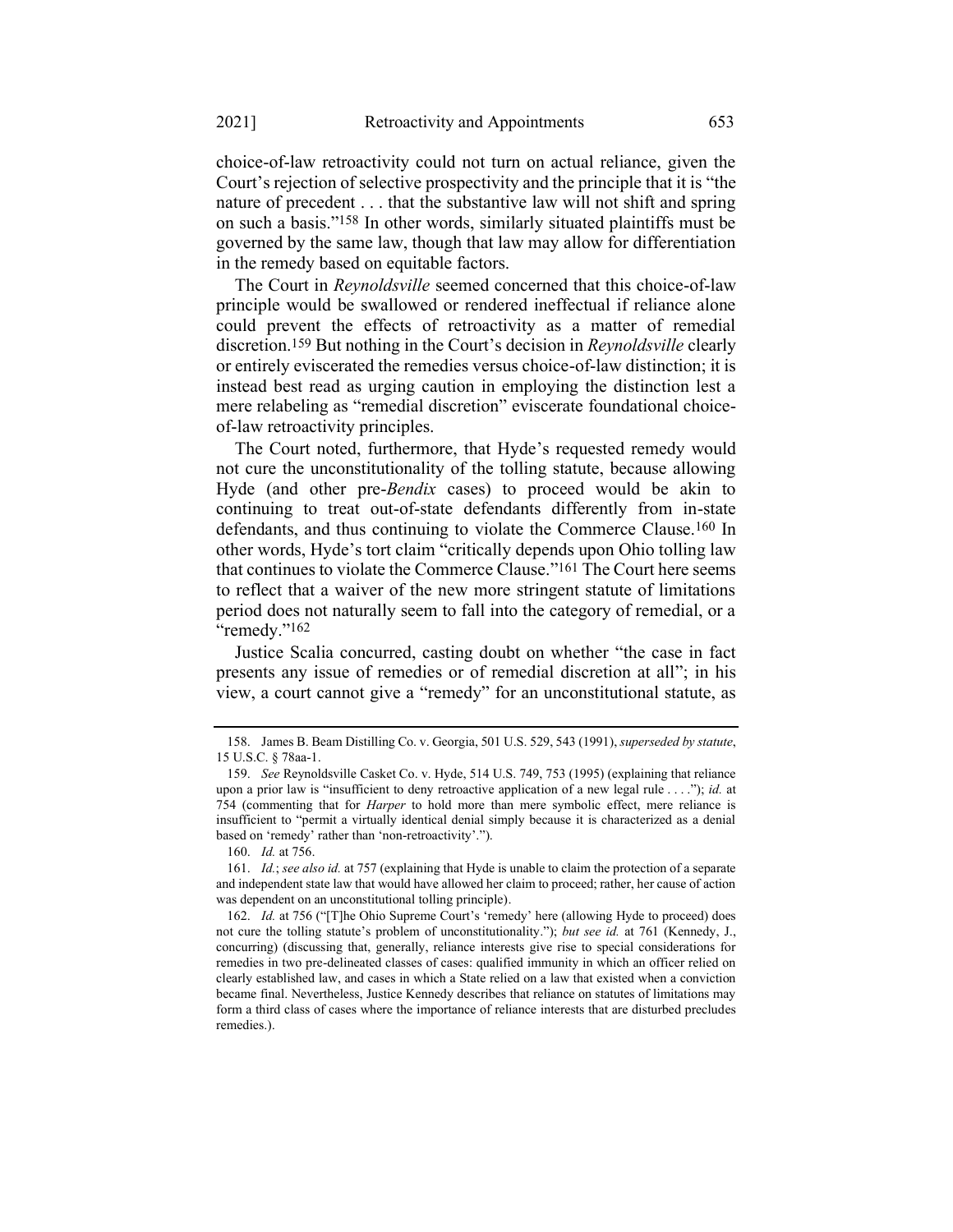that "is not in itself a cognizable 'wrong,'" reasoning that "if it were, every citizen would have standing to challenge every law."163 Rather, "what a court does with regard to an unconstitutional law is simply to ignore it," that is, decide the case disregarding the unconstitutional law. 164 Under this view, "if a plaintiff seeks the return of money taken by the government in reliance on an unconstitutional tax law, the court ignores the tax law, finds the taking of the property therefore wrongful, and provides a remedy."165 But in this case, ignoring the unconstitutional tolling statute simply resulted in the conclusion that the remedy the plaintiff sought could not be provided.166

Justice Kennedy (joined by Justice O'Connor) concurred in the judgment, clarifying: "We do not read today's opinion to surrender in advance our authority to decide that in some exceptional cases, courts may shape relief in light of disruption of important reliance interests or the unfairness caused by unexpected judicial decisions."167 In their view, no such unfairness was present in this case, because *Bendix* did not work an unforeseeable change in the law or come "out of the blue," rather, it was an application of "well-settled constitutional principles."<sup>168</sup>

After the chipping away at prospectivity done by *James B. Beam*, *Harper*, and *Reynoldsville*, it is not clear that much is left of *Chevron Oil*. 169 But at least, none of these cases clearly preclude pure prospectivity in a case first announcing an unforeseen change in the law, where the other *Chevron Oil* factors are met.170 And perhaps more importantly, none prohibit the consideration of a case's equities, including reliance interests, in exercising a degree of remedial discretion with respect to retroactivity.

<sup>163.</sup> *Id.* at 759–60 (Scalia, J., concurring).

<sup>164.</sup> *Id.* at 760 (alteration in original) (quoting Marbury v. Madison, 5 U.S. 137, 178 (1803)). 165. *Id.*

<sup>166.</sup> *See id.* at 760 ("[S]ince it was unconstitutional it 'was . . . as inoperative as if it had never been passed . . . .'") (quoting Chi., Indianapolis & Louisville Ry. Co. v. Hackett, 228 U.S. 559, 566 (1913)).

<sup>167.</sup> *Id.* at 761 (Kennedy, J., concurring).

<sup>168.</sup> *Id.* at 762–64.

<sup>169.</sup> *See* Ryder v. United States, 515 U.S. 177, 184−85 (1995) ("[W]hatever the continuing validity of *Chevron Oil* after [*Harper*] and [*Reynoldsville*], there is not the sort of grave disruption or inequity involved in awarding retrospective relief to this petitioner that would bring that doctrine into play.").

<sup>170.</sup> *See* Beswick, *supra* note [14,](#page-6-0) at 297 ("The Court left room for 'pure' prospective overruling—wherein the Court would deny retroactive relief even to the party who brings the novel claim—but the current Roberts Court majority does not seem inclined toward it."); *cf. id.* at 314 ("Despite its seeming demise before the Rehnquist Court, *Chevron Oil–*style balancing continues implicitly to inform judicial reasoning today.").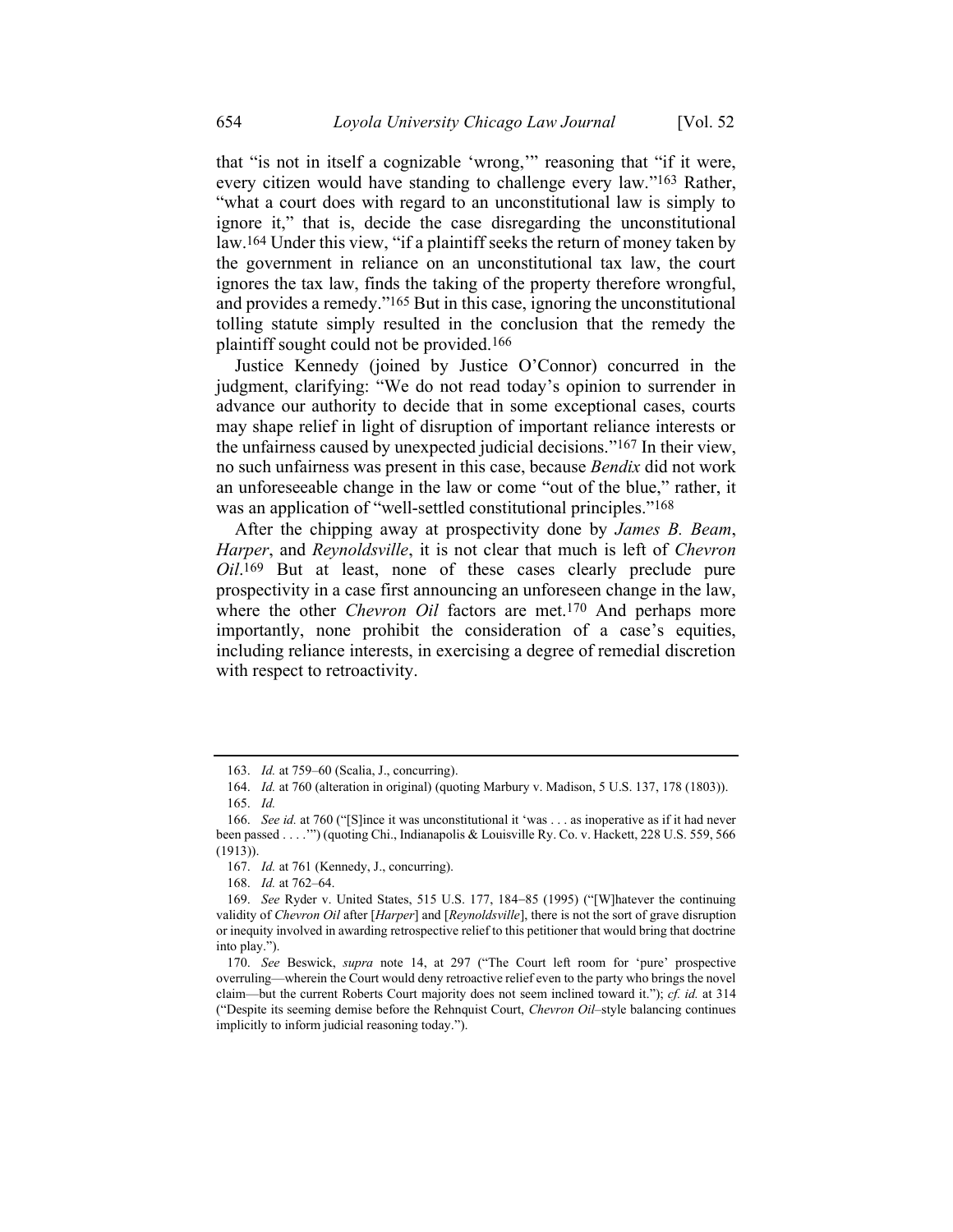#### <span id="page-29-0"></span>*C. Retroactivity and the Appointments Clause*

The Appointments Clause of Article II of the U.S. Constitution provides that "Officers of the United States," shall be appointed by the president, except that Congress may choose to vest the appointment of "inferior officers" in "the Courts of Law, or in the Heads of Departments."171 Officers of the United States other than inferior officers are referred to as "principal" officers.172 An officer that can be fired (or removed) "at will" is more likely to be considered an inferior officer, as compared to one with "for cause" type removal protections, who is more likely to be considered a principal officer, though the removability is only one factor in assessing the distinction. 173 Removal restrictions (or protections) mean that the officer is removable only "for cause," such as "inefficiency, neglect of duty, or malfeasance in office."<sup>174</sup> Thus "removal restrictions" are restrictions on the ability of the president (or the heads of departments in the chain of command) to remove an officer, so that the removal restrictions protect or favor the officer or enhance the officer's job security to some degree.175

The Appointments Clause is meant to ensure that officers in positions of significant authority are sufficiently accountable to the public through the president, "encouraging good appointments and giving the public someone to blame for bad ones."176 The Court has observed that the

<sup>171.</sup> U.S. CONST. art. II, § 2 ("[The President] shall nominate, and by and with the Advice and Consent of the Senate, shall appoint Ambassadors, other public Ministers and Consuls, Judges of the supreme Court, and all other *Officers of the United States*, whose Appointments are not herein otherwise provided for, and which shall be established by Law: but the Congress may by Law vest the Appointment of such *inferior Officers*, as they think proper, in the President alone, in the Courts of Law, or in the Heads of Departments.") (emphases added).

<sup>172.</sup> *See, e.g.*, Lucia v. SEC, 138 S. Ct. 2044, 2051 n.3 (2018) (explaining, for example, that Administrative Law Judges of the SEC are viewed as inferior officers).

<sup>173.</sup> *See* Arthrex, Inc. v. Smith & Nephew, Inc., 941 F.3d 1320, 1329 (Fed. Cir. 2019), *cert. granted sub nom.* United States v. Arthrex 141 U.S. 549 (2020) (noting that the Court has considered a few factors in distinguishing between principal and inferior officers including: 1. the official's power to review and reverse an officer's decisions, 2. the level of supervision over the officer, and 3. the official's power to remove the officer) (citing Edmond v. United States, 520 U.S. 651, 664−65 (1997)); *Edmond*, 520 U.S. at 663–65 (defining "inferior officers" as those who are directed and supervised by "others who were appointed by Presidential nomination with the advice and consent of the Senate.").

<sup>174.</sup> *See* Humphrey's Ex'r v. United States, 295 U.S. 602, 619, 626 (1935) (finding that a statute which states that "any commissioner may be removed by the President for inefficiency, neglect of duty, or malfeasance in office" is a restriction on the President's removal powers).

<sup>175.</sup> *See* Transcript of Oral Argument at 14, Seila Law LLC v. Consumer Fin. Prot. Bureau, 140 S. Ct. 2183 (2020) (No. 19-7) (quoting Chief Justice Roberts: "the inefficiency, malfeasance, whatever . . . wouldn't the normal principles of constitutional avoidance suggest that we might want to scrutinize a little bit how rigorous a limitation that is before we get to the point of striking down the statute?").

<sup>176.</sup> *Lucia*, 138 S. Ct. at 2056 (Thomas, J., concurring) (citing THE FEDERALIST NO. 76, at 455 (Alexander Hamilton) (Clinton Rossiter ed., 1961)).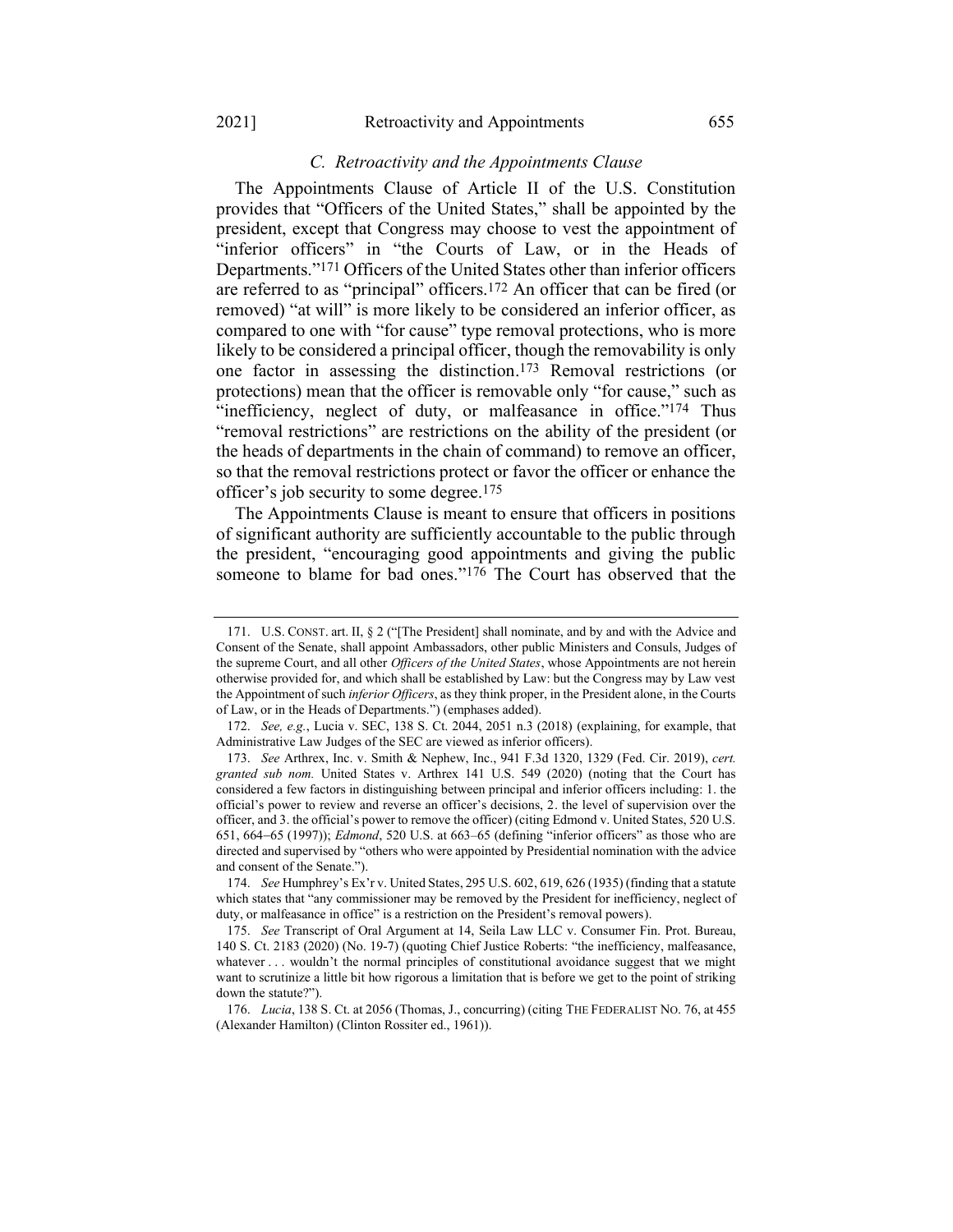"principle of separation of powers is embedded in the Appointments Clause," as it concerns the extent to which Congress may vest appointments in officers other than the president.177

<span id="page-30-0"></span>Complicated retroactivity questions can and do arise when a court finds that administrative officers such as administrative judges have not been appointed properly in accordance with the Appointments Clause, or that the agency's structure similarly violates separation of powers in another way. Such a finding raises questions of whether the past actions of the administrative judges, or at least actions that have not yet become final after appeal to the judiciary, remain valid.

Although the law applying to this situation is not entirely clear, settled, or consistent, a reasonable pattern emerges from Court precedent discussed below. Where the judiciary "fixes" the problem by striking portions of the statute so as to render the officers at issue more accountable to the president, it seems that the judicial fix is usually considered retroactive, such that the past actions of the administrative officers remain valid, as in *Free Enterprise*. 178 But where the court does not alter the statute after finding officers improperly appointed, it is up to the agency itself to fix the problem, and such an agency fix is considered prospective only, such that past actions of the improperly appointed officers are open to challenge and reconsideration, as in *Ryder* and *Lucia*. 179

This pattern is consistent with the general rule discussed above that, unlike the judiciary whose pronouncements generally apply retroactively, executive branch changes in law or policy are generally considered prospective only.180 Circuit courts have sometimes ruled in accordance with this pattern, though not always.

<sup>177.</sup> Freytag v. Commissioner, 501 U.S. 868, 882–83 (1991); *see also* Fin. Oversight & Mgmt. Bd. for P.R. v. Aurelius Investment, LLC, 140 S. Ct. 1649, 1652 (2020) ("The Appointments Clause reflects an allocation of responsibility, between President and Senate . . . .").

<sup>178.</sup> *See* Free Enter. Fund v. Pub. Co. Acct. Oversight Bd., 561 U.S. 477, 513 (2010) (providing relief that granted increased accountability to the Executive but did not alter past decision by the Board).

<sup>179.</sup> *See* Ryder v. United States, 515 U.S. 177, 182–83 (1995) (holding that anyone who "makes a timely challenge to the constitutional validity of the appointment of an officer who adjudicates his case" is entitled to relief if there was, in fact, a violation); *Lucia*, 138 S. Ct. at 2055 (applying and upholding the finding in *Ryder* and adding that a rehearing must be held by an ALJ who has not previously heard the case); *see also* NLRB v. Noel Canning, 573 U.S. 513, 557 (2014) (affirming vacatur of NLRB order finding a violation because the Board lacked a quorum due to the President's lack of power to make Board recess appointments).

<sup>180.</sup> *See supra* notes [27](#page-8-1)–[28](#page-8-2) and accompanying text (discussing judicial fixes being statements of what the law always was, not a change that will only apply in the future).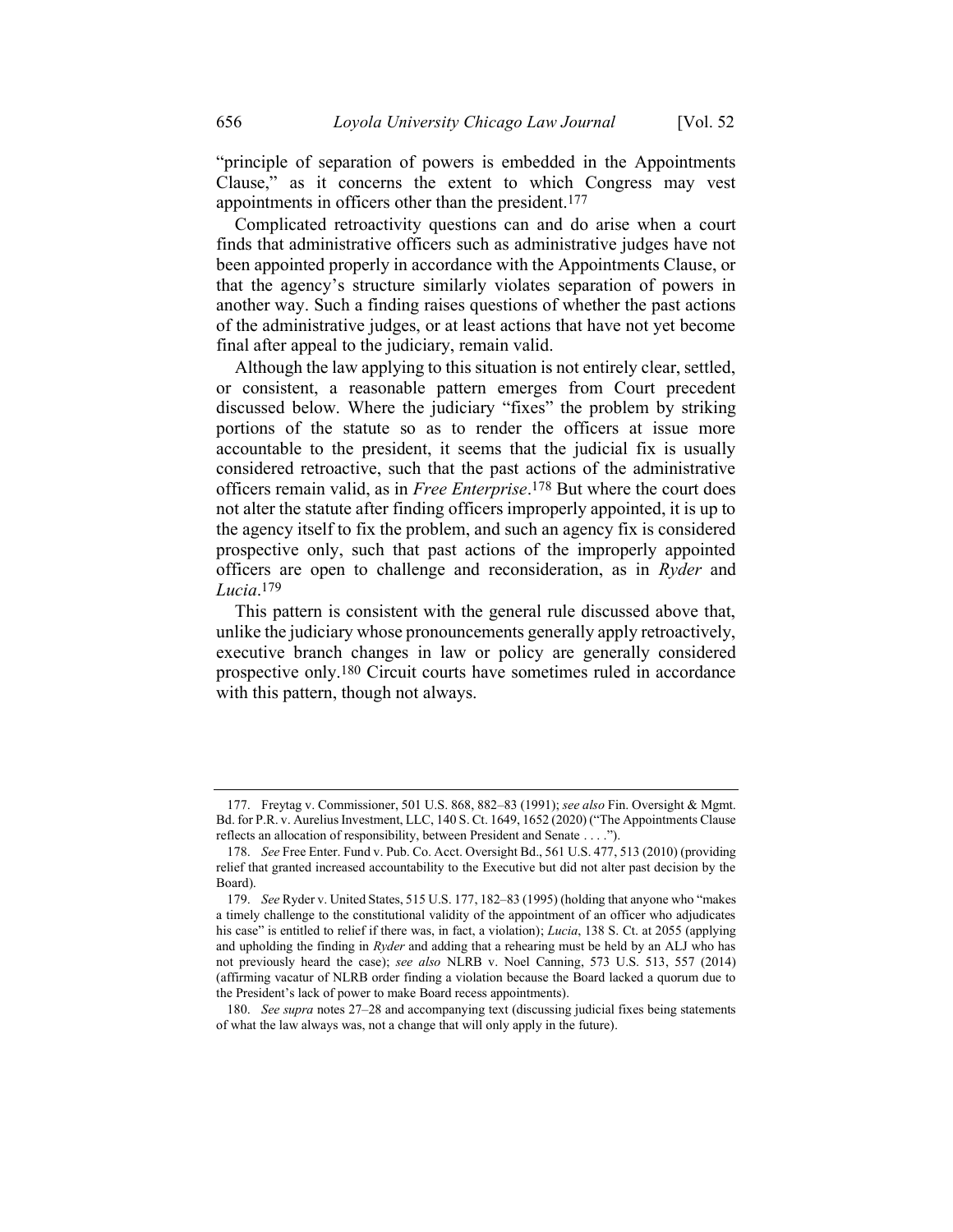#### 1. *Ryder*

Less than one month after it decided *Reynoldsville*, the Court decided *Ryder*, 181 which dealt with retroactivity in the context of the Appointments Clause. The petitioner, James Ryder, a member of the U.S. Coast Guard, was challenging his conviction by a court-martial, which had been affirmed by the Coast Guard Court of Military Review (CGCMR), and then by the U.S. Court of Military Appeals (CMA)—both Article I tribunals.182 Though the CMA agreed with the petitioner that two of the civilian judges who had heard his case in the CGCMR had not been appointed properly in accordance with the Appointments Clause, it nevertheless held that the actions of those judges were valid under the "*de facto* officer doctrine."<sup>183</sup> The de facto officer doctrine "confers validity upon acts performed by a person acting under the color of official title even though it is later discovered that the legality of that person's appointment or election to office is deficient."184 The doctrine stems from the concern that "chaos . . . would result from multiple and repetitious suits challenging every action taken by every official whose claim to office could be open to question, and seeks to protect the public by insuring the orderly functioning of the government despite technical defects in title to office."185

The Supreme Court held that the administrative judges' actions in the case at hand were not valid under the de facto officer doctrine, explaining that "one who makes a timely challenge to the constitutional validity of the appointment of an officer who adjudicates his case is entitled to a decision on the merits of the question and whatever relief may be appropriate if a violation indeed occurred."186 The petitioner's challenge was timely because his objection to the judges' titles was raised "before those very judges and prior to their action on his case."187 The Court reasoned that any "other rule would create a disincentive to raise Appointments Clause challenges with respect to questionable judicial appointments."188

The CMA had relied upon *Buckley v. Valeo*, where the plaintiffs successfully challenged the appointment of Federal Election Commission

<sup>181.</sup> *Ryder*, 515 U.S. 177.

<sup>182.</sup> *Id*. at 179, 179 n.1.

<sup>183.</sup> *Id*. at 177.

<sup>184.</sup> *Id*. at 180 (citing Norton v. Shelby Cnty., 118 U.S. 425, 440 (1886)).

<sup>185.</sup> *Id*. at 180–81 (quoting 63 AM. JUR. 2D, *Public Officers and Employees* § 578, pp. 1080– 81 (1984)).

<sup>186.</sup> *Ryder*, 515 U.S. at 182–83.

<sup>187.</sup> *Id*. at 182.

<sup>188.</sup> *Id*. at 183; *see also id.* at 186 ("[C]orrecting Appointments Clause violations in cases such as this one provides a suitable incentive to make such challenges.").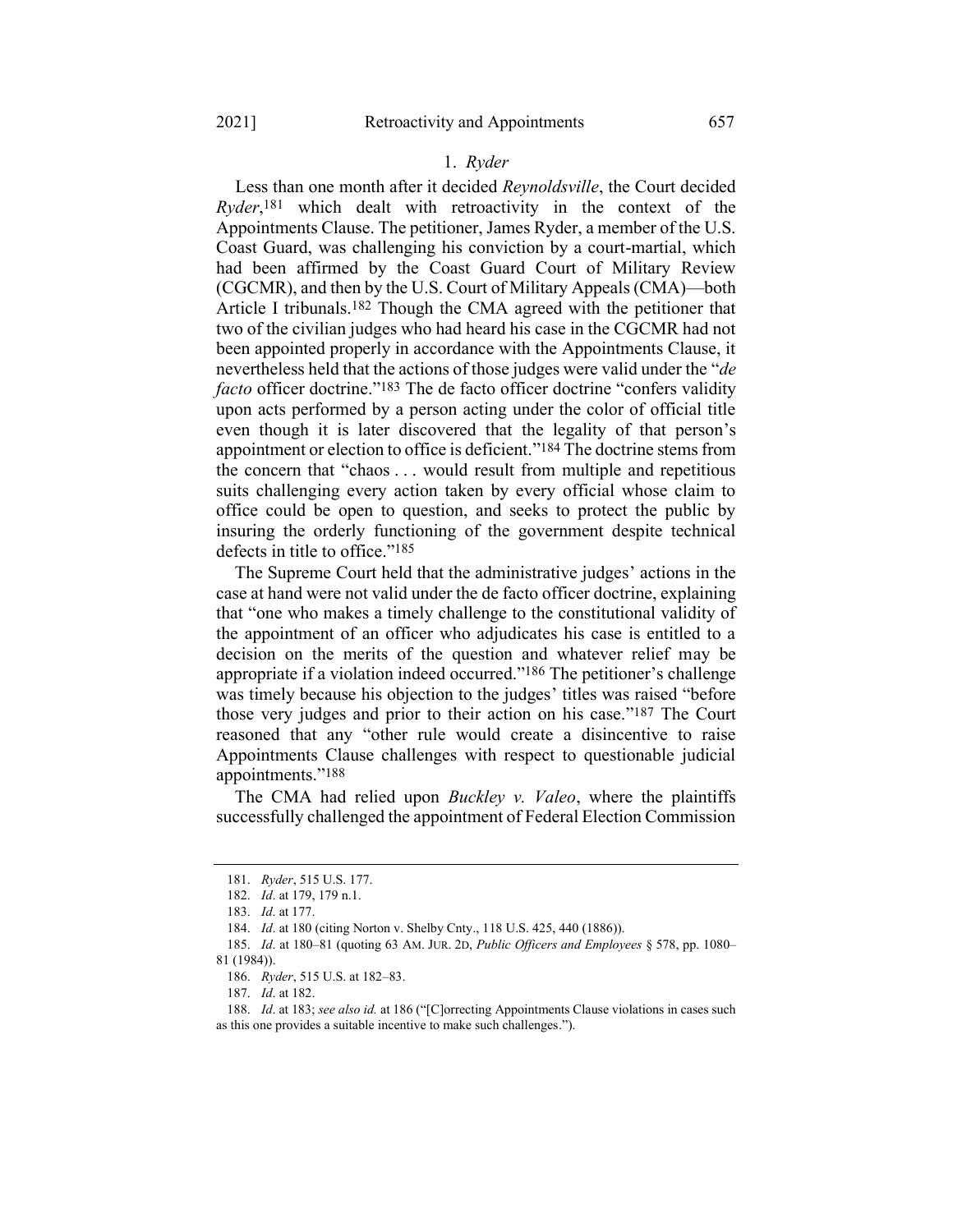<span id="page-32-0"></span>members on separation of powers grounds, but the Court nonetheless held that the past acts of the Commission were "accorded *de facto* validity."189 But the *Ryder* Court distinguished *Buckley*, noting that it was a civil case rather than a criminal one, and also that in *Buckley* the relief the petitioners sought was awarded to them.190 That is, the *Buckley* Court struck down aspects of the Federal Election Campaign Act of 1971, and concluded that "most of the powers conferred by the Act upon the Federal Election Commission can be exercised only by 'Officers of the United States,' appointed in conformity with [Article II, section 2, clause 2], of the Constitution, and therefore cannot be exercised by the Commission as presently constituted."191 But no retrospective relief with regard to past acts was requested in *Buckley*; only forward looking injunctive and declaratory relief was requested,<sup>192</sup> so that is all the Court granted.

The Court's basis for distinguishing *Buckley*—that the petitioners received the relief they sought despite the de facto the validity of the Commission's prior actions—seems to square with the Court's point in *Ryder* that granting de facto validity to prior actions might tend to disincentivize Appointments Clause challenges. In cases where retrospective relief is not even requested, clearly such relief was not necessary to incentivize the challenge.

One of the primary arguments in favor of selective prospectivity was that "without retroactivity at least to the first successful litigant, the incentive to seek review would be diluted if not lost altogether."193 But nevertheless, the Court has rejected selective prospectivity, reasoning that it violates the principle of treating similarly situated litigants the same, and that "[i]n the civil context, 'even a party who is deprived of the full retroactive benefit of a new decision may receive some relief."<sup>194</sup> The Court has thus sometimes placed other values over the desire to

<sup>189.</sup> *Id*. at 183 (quoting Buckley v. Valeo, 424 U.S. 1, 142 (1976)). *See also Buckley*, 424 U.S. at 142. There is arguably a distinction between granting "de facto validity" as the Court did in *Buckley*, and the "de facto officer doctrine." *See Ryder*, 515 U.S. at 183 ("Neither *Buckley* nor *Connor* explicitly relied on the *de facto* officer doctrine, though the result reached in each case validated the past acts of public officials.") (referring to Connor v. Williams, 404 U.S. 549 (1972), where the Court held that legislative acts performed by legislators held to have been elected in accordance with an unconstitutional apportionment were not void, and which the Court cited for support and *Buckley*); Beske, *supra* not[e 7,](#page-3-0) at 696 n.355 ("[D]e facto validity as used here is distinct from the 'de facto officer doctrine . . . .'"). The Court in *Ryder* seemed to imply that the "de facto officer" doctrine was inappropriate in the civil Appointments Clause context, see *Ryder*, 515 U.S. at 182–84, so this Article will refer instead primarily to "de facto validity" or the "de facto validity doctrine."

<sup>190.</sup> *Ryder*, 515 U.S. at 183–84.

<sup>191.</sup> *Buckley*, 424 U.S. at 143.

<sup>192.</sup> *Id.* at 8–9.

<sup>193.</sup> James B. Beam Distilling Co. v. Georgia, 501 U.S. 529, 537 (1991).

<sup>194.</sup> *Id.* at 540–41 (quoting Am. Trucking Ass'ns, Inc. v. Smith, 496 U.S. 167, 198–99 (1990).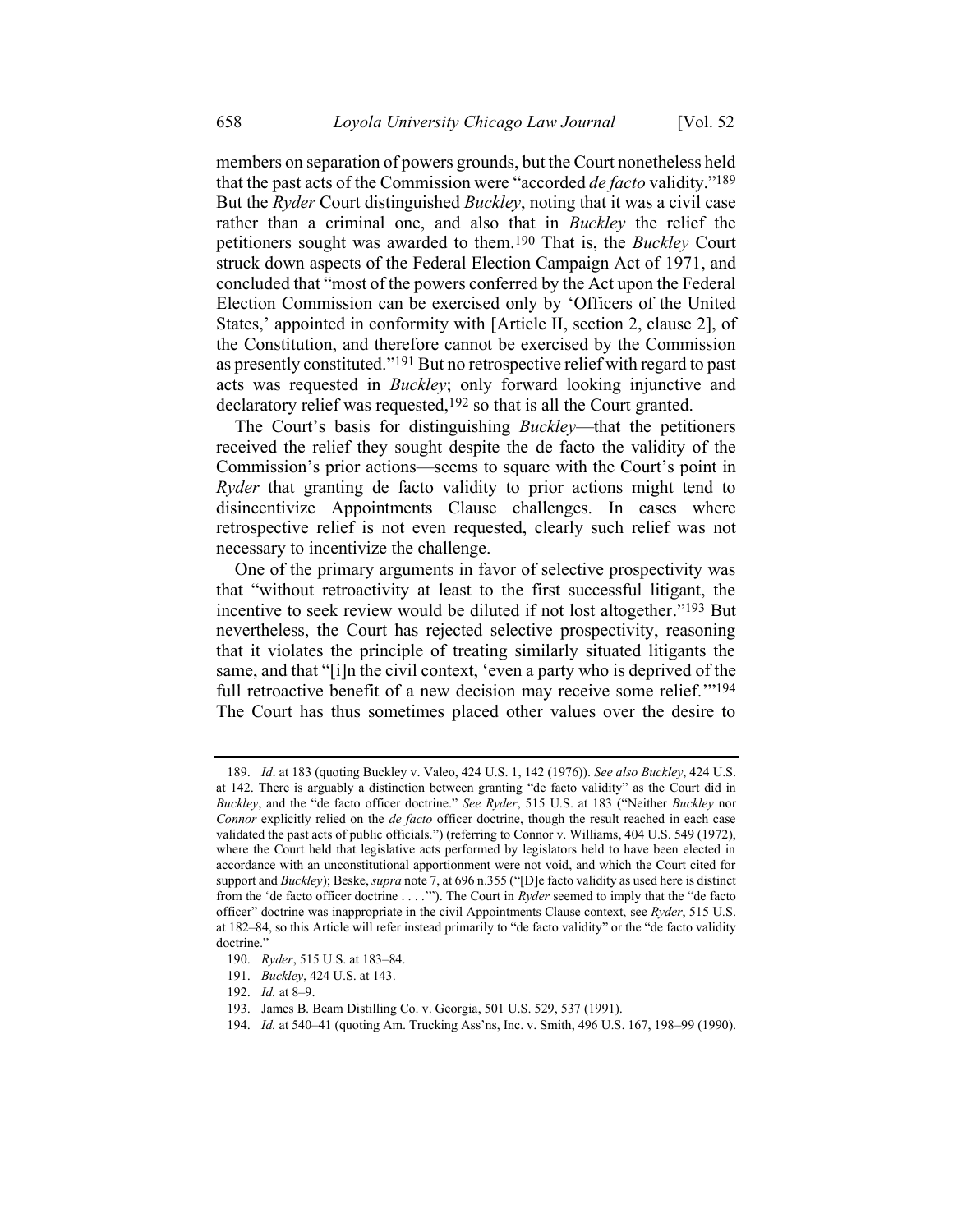incentivize challenges, particularly in the civil context, where regardless, repeat players likely have incentives to raise structural challenges to agencies based on the fact that they anticipate continuing to interact with the agency in the future.

The Court in *Ryder* also rejected the argument that it was proper for the CMA to give its decision prospective application only as an exercise of remedial discretion pursuant to *Chevron Oil*, on the basis that "there is not the sort of grave disruption or inequity involved in awarding retrospective relief to this petitioner that would bring that doctrine into play," given that "the defective appointments of the civilian judges affect only between 7 to 10 cases pending on direct review."195 The Court here seems to imply that it has perhaps accepted the view that *Chevron Oil* applies to, or at least can apply to, remedies rather than choice-of-law. The Court also seems to imply here that if the number of pending cases were greater, such that remanding in each case would be more disruptive, perhaps remands would not be appropriate in all cases.

The government also argued in *Ryder* that the CMA applied "something akin to a harmless-error doctrine in affirming" the conviction, but the Court declined to address this argument because it had not been made below.196 The Court elsewhere (in *Booker*) has subsequently indicated that appropriate remedies in retroactivity situations may be subject to principles of harmless error.197 The Court in *Ryder* held ultimately that the petitioner was "entitled to a hearing before a properly appointed panel" at the CGCMR and remanded the case for further proceedings.198

*Ryder* and its discussion of *Buckley* could be read to suggest that in fashioning relief for an Appointments Clause violation, courts should balance the degree of disruption that would be caused by not granting de facto validity to past administrative acts, against the unfairness and harm to incentives to raise Appointments Clause issues that might be caused if de facto validity were granted.199 In *Ryder*, the degree of disruption was not that great, as only seven to ten cases were affected,200 and the potential unfairness and harm to incentives were arguably greater because the context was criminal rather than civil, so de facto validity was not

<sup>195.</sup> *Ryder*, 515 U.S. at 184–85.

<sup>196.</sup> *Id.* at 186.

<sup>197.</sup> *See* United States v. Booker, 543 U.S. 220, 268 (2005) ("[W]e expect reviewing courts to apply ordinary prudential doctrines . . . . whether resentencing is warranted or whether it will instead be sufficient to review a sentence for reasonableness may depend upon application of the harmless-error doctrine.").

<sup>198.</sup> *Ryder*, 515 U.S. at 188.

<sup>199.</sup> *See infra* notes [363](#page-59-0)−[364](#page-60-0) and accompanying text (discussing the balance between legal disruption and adjudicative retroactivity).

<sup>200.</sup> *Ryder*, 515 U.S. at 185.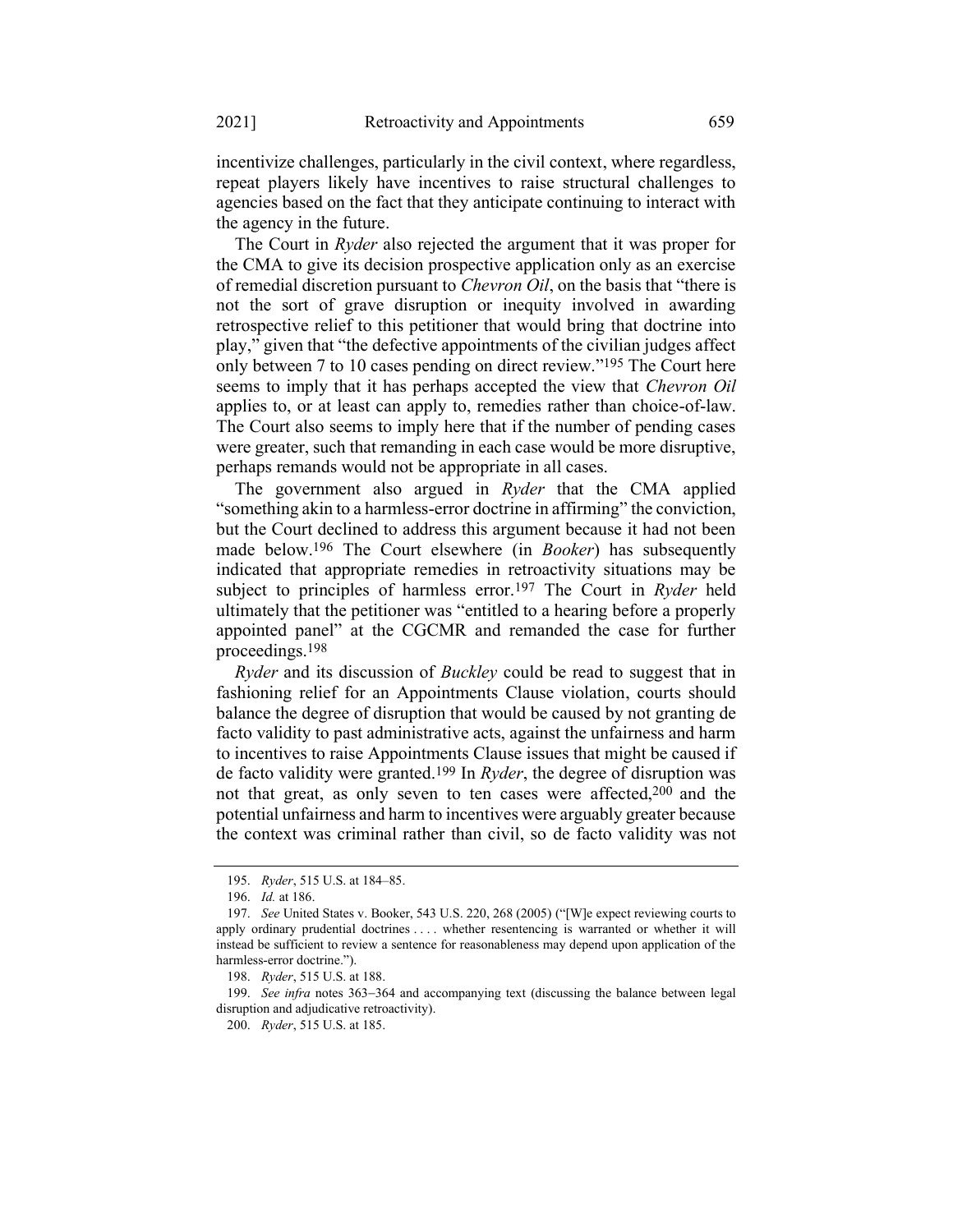granted. But in *Buckley*, the degree of disruption likely would have been far greater if the past actions of the Federal Election Commission were deemed invalid, and the unfairness and harm to incentives was likely less since the relief requested was only prospective, so de facto validity was granted in *Buckley*.

Another important point though is that in *Ryder* the fix came from the executive, so it would be only a prospective fix, thus presumptively requiring the requested remand with respect to actions previous to the fix. That is, the Court in *Ryder* did not do anything to fix the Appointments Clause violation, such as striking a portion of the relevant statute. Rather, in *Ryder*, the Appointments Clause issue had apparently already been cured prospectively in the executive branch by the Secretary of Transportation, but this had been done subsequent to the petitioner's case being heard by the unduly appointed judges.<sup>201</sup> This matters because as explained above, unlike judicial pronouncements, executive actions such as a new appointment (or a reappointment) are not generally considered retroactive.202 But when the fix comes from the judiciary rather than from the executive branch, the de facto validity doctrine is not necessary because the officers are already rendered retroactively valid under foundational principles of retroactivity. The next case provides an example of this situation.

# 2. *Free Enterprise*

The Supreme Court was again faced with retroactivity issues in an Appointments Clause context in *Free Enterprise*. 203 The case considered the constitutionality of the Security and Exchange Commission's Public Company Accounting Oversight Board, which had been created by the Sarbanes-Oxley Act of 2002.204 The Board began a formal investigation of one of the Free Enterprise Fund's members, and the Fund then sued the Board seeking a declaratory judgment that the Board was unconstitutional and an injunction preventing the Board from exercising its power prospectively.205

<sup>201.</sup> *See id.* at 184 n.4 ("[The government] also contended that subsequent action taken by the Secretary of Transportation to cure the Appointments Clause error . . . [was a ] relevant criteria."); *see also* Transcript of Oral Argument at 5, *Ryder*, 515 U.S. 177 (No. 94-431) (questioning how the petitioner was harmed: "The subsequent appointment by the Secretary of Transportation put the very same people back on the court who made the decision, and it's hard to construct any kind of harm to the petitioner here."); *id.* at 29–30 (stating that it would be "rather strange" to rely on the fact that a cure was attempted if no such attempt actually occurred).

<sup>202.</sup> *See supra* notes [27](#page-8-1)–[28,](#page-8-2) and accompanying text (discussing the difference between executive actions and judicial actions with regards to retroactivity).

<sup>203.</sup> Free Enter. Fund v. Pub. Co. Acct. Oversight Bd., 561 U.S. 477 (2010).

<sup>204.</sup> *Id.* at 484; Sarbanes-Oxley Act of 2002, Pub. L. No. 107-204, 116 Stat. 745 (codified as amended in scattered sections of 15 U.S.C.).

<sup>205.</sup> *Free Enter. Fund*, 561 U.S. at 487.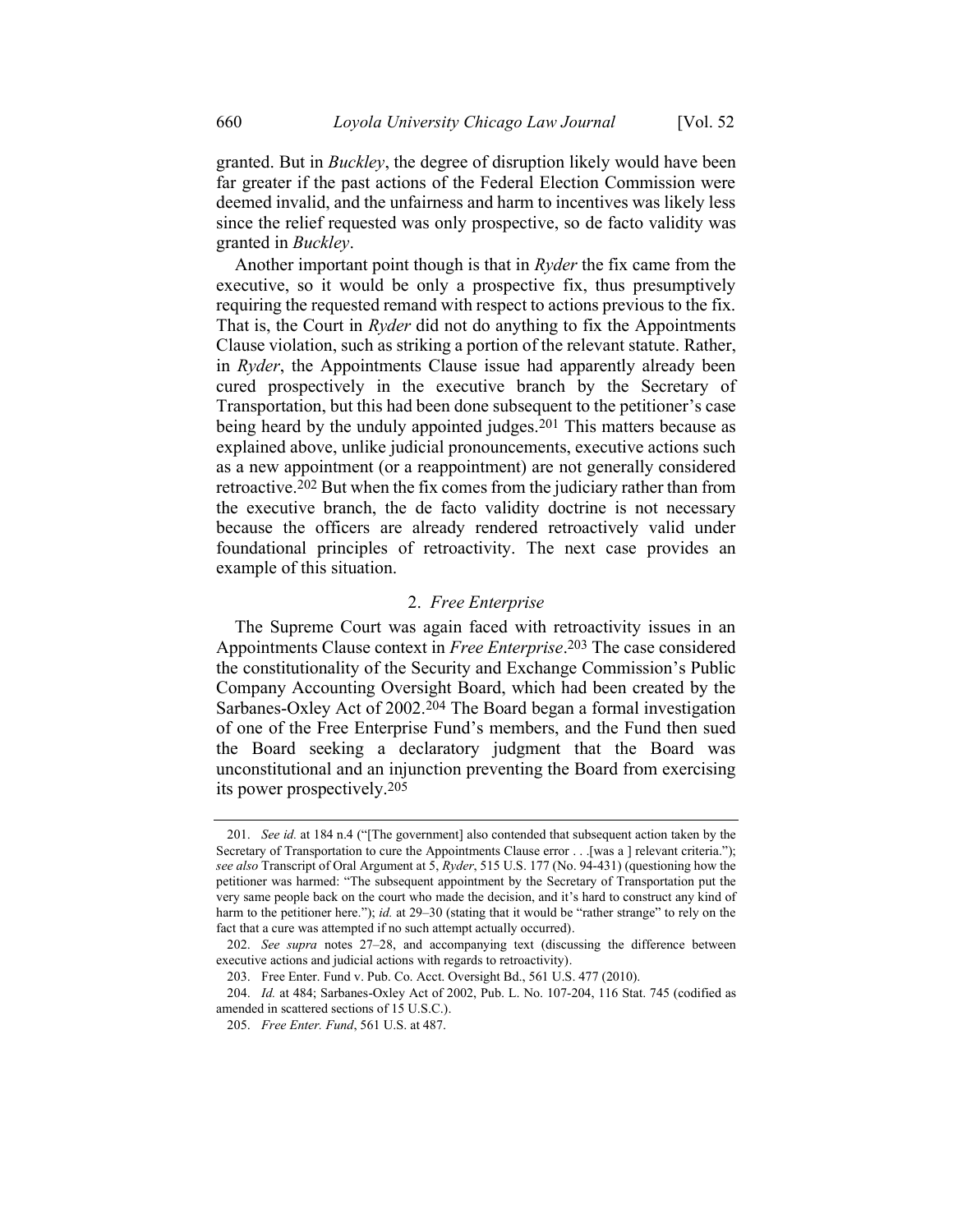The Court agreed with the Fund and held "that the dual for-cause limitations on the removal of Board members contravene the Constitution's separation of powers."206 The Act as originally written had said that Board members could be removed only for cause, and that the determination as to whether cause exists would be made not by the president but rather by "other tenured officers—the Commissioners none of whom is subject to the President's direct control."207 To cure the unconstitutionality, the Court severed and struck the statutory sections that provided for removal restrictions on the Board members, leaving the Board removable by the Commission at will, such that the president was "separated from Board members by only a single level of good-cause tenure."208 The Court recognized that there may have been other ways of editing the statute to cure its unconstitutionality, but viewed the excision of the Board's removal protections as the least extensive option and thus the one most appropriate for the judiciary.209 The editorial freedom to make more extensive changes "belongs to the Legislature, not the Judiciary," so Congress remained "free to pursue any of these [more extensive] options *going forward*."210

The Court clarified that, with the tenure restrictions excised, the Act remained "fully operative as a law."211 The petitioners (Free Enterprise) had also argued that the Board members are "principal officers requiring Presidential appointment with the Senate's advice and consent," but the Court found instead that the "Board members are inferior officers," given that the Board's removal restrictions had been found "unconstitutional and void," such that the Commission was "properly viewed, under the Constitution, as possessing the power to remove Board members at will."<sup>212</sup>

The Court's language here suggests that it viewed its statutory excisions as operating retroactively: it did not say that the Board members were inferior officers "going forward"—language it had just used in referring to what Congress could do—rather, it said that the Board members "properly viewed, under the Constitution" were inferior officers, because the removal protections were "unconstitutional and void."213 This seems imply that this was always the proper way to view

<sup>206.</sup> *Id.* at 492.

<sup>207.</sup> *Id.* at 495.

<sup>208.</sup> *Id.* at 509 (severing 15 U.S.C. §§ 7211(e)(6), and 7217(d)(3)).

<sup>209.</sup> *Id.* at 509–10.

<sup>210.</sup> *Id.* at 510 (emphasis added).

<sup>211.</sup> *Id.* at 509 (quoting New York v. United States, 505 U.S. 144, 186 (1992)).

<sup>212.</sup> *Free Enter. Fund*, 561 U.S. at 510 (citing Edmond v. United States, 520 U.S. 651, 662–63

<sup>(1997) (</sup>"[W]hether one is an 'inferior' officer depends on whether he has a superior . . . .")).

<sup>213.</sup> *Id.* at 510; *see also id.* at 513 ("Petitioners argue that the Framers vested the nomination of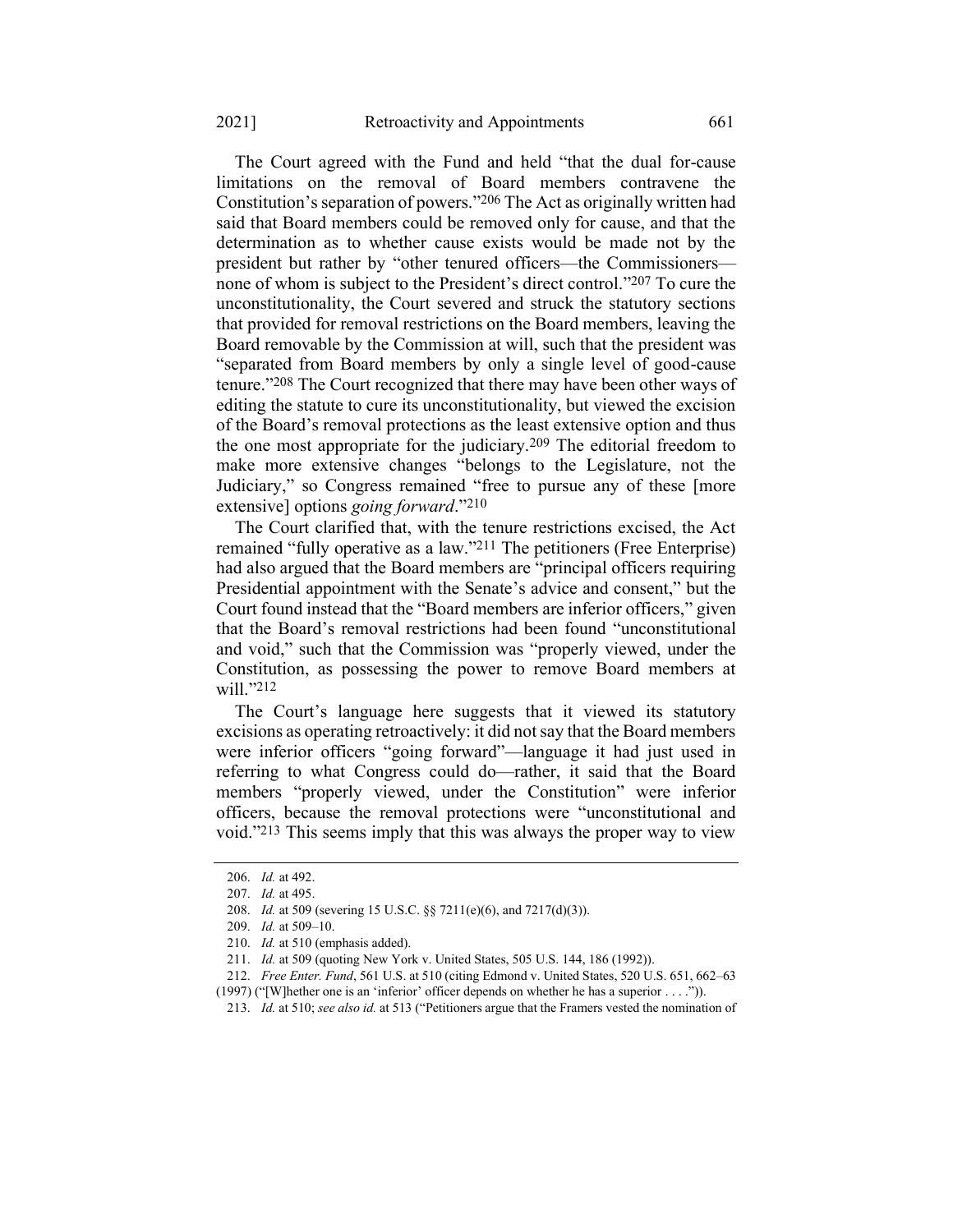the Board, in line with foundational retroactivity doctrine and the view that the proper response to an unconstitutional statutory provision is to ignore it as though it had never been passed, "because a law repugnant to the Constitution 'is void, and is as no law.'"214 The Court was just clarifying what the law had always been.

This theory is admittedly in some tension with the Court's acknowledgment that there may have been other ways to cure the unconstitutionality. How can one say that the edited statute has always been the law if one could not have predicted that the Court would choose this particular way of curing the problem? On the other hand, the Court did follow the general principle of fixing the problem with the narrowest or least extensive statutory modification, which perhaps would have provided some grounds for prediction. In any event, as discussed above, although the retroactivity doctrine is somewhat formalist—seeming to imply a single right answer to legal questions that could have been known all along—and although this is something of a fiction, it is nevertheless a useful legal fiction.215

The Court went on to reject the petitioners' remaining arguments that the Board was unconstitutionally structured, such that they were not entitled to their requested "broad injunctive relief against the Board's continued operations."216 But the Court stated that the petitioners were "entitled to declaratory relief sufficient to ensure that . . . standards to which they are subject will be enforced only by a constitutional agency accountable to the Executive."217

It is unclear what if anything the Court had in mind here as far as declaratory relief beyond the Court's holding that the Board members' removal protections were void, but on remand the parties apparently agreed that the Court's decision did not require invalidating the Board's prior actions.218 Perhaps the Court was just leaving open the possibility

principal officers in the President to avoid the perceived evils of collective appointments, but they reveal no similar concern with respect to inferior officers, whose appointments may be vested elsewhere, including in multimember bodies. Practice has also sanctioned the appointment of inferior officers by multimember agencies.").

<sup>214.</sup> Reynoldsville Casket Co. v. Hyde, 514 U.S. 748, 759–60 (1995) (Scalia, J., concurring) (quoting *Ex parte* Siebold, 100 U.S. 371, 376 (1880)).

<sup>215.</sup> *See supra* Section I.A. (summarizing foundations and limits of retroactivity).

<sup>216.</sup> *Free Enter. Fund*, 561 U.S. at 513; *see also id.* at 487 (stating that the petitioners were seeking "a declaratory judgment that the Board is unconstitutional and an injunction preventing the Board from exercising its powers.").

<sup>217.</sup> *Id.* at 513 (citing Bowsher v. Synar, 478 U.S. 714, 727 n.5 (1986) as "concluding that a separation-of-powers violation may create a 'here-and-now' injury that can be remedied by a court.").

<sup>218.</sup> *See* Arthrex, Inc. v. Smith & Nephew, Inc., 953 F.3d 760, 779 n.15 (Fed. Cir. 2020) (Dyk, J., dissenting from denial of petition for rehearing en banc) (citing Judgment, Free Enter. Fund v. Pub. Co. Account. Oversight Bd., No. 06-0217 (D.D.C. Feb. 23, 2011) (ECF No. 66)).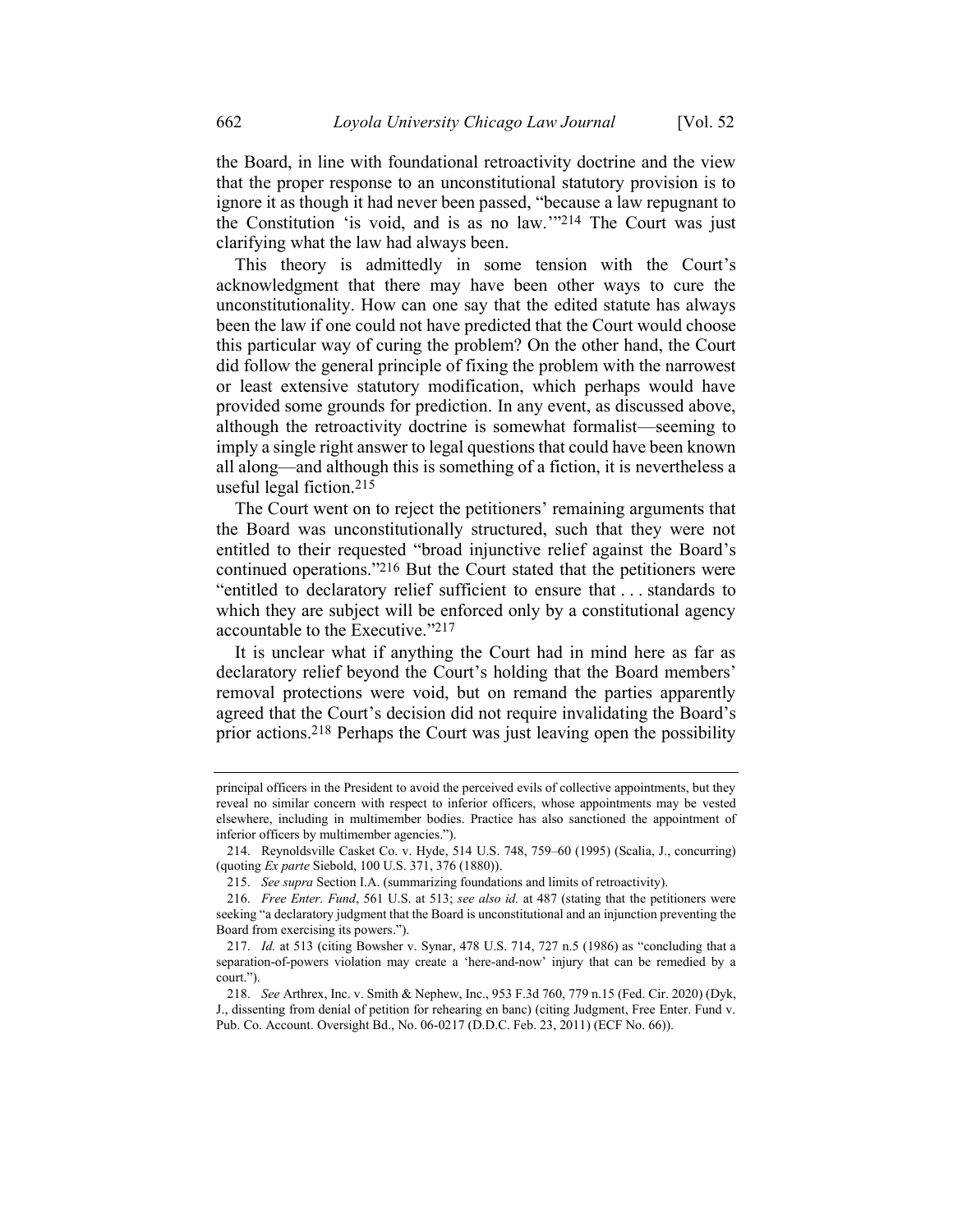of some "remedial discretion" on remand, which would be consistent with the Court's general retroactivity jurisprudence as discussed above.219 That is, although the Court seemed to view its statutory excisions as operating retroactively as a matter of substantive law (or "choice-of-law"), it left open the possibility that if there were some "grave disruption or inequity" to these petitioners that had occurred based on the prior statutory misrepresentation of law, additional remedial action could have been granted on remand.220

### 3. *Lucia*

More recently, in a situation more akin to *Ryder* than *Free Enterprise*, the Supreme Court addressed retroactivity in the Appointments Clause context again in *Lucia*. 221 The SEC had charged Mr. Lucia with violating certain securities laws, and in accordance with its typical practice, assigned an Administrative Law Judge (Cameron Elliot) to adjudicate the case.222 In an "initial decision" Judge Elliot found that Lucia had violated the law and imposed sanctions.223 On appeal to the Commission, Lucia argued Judge Elliot had not been constitutionally appointed under the Appointments Clause, because ALJs are "Officers of the United States," but Judge Elliot had been appointed by an SEC staff member rather than the president, the courts, or a head of department.224

The Commission rejected Lucia's argument, as did the DC Circuit, finding that the ALJs were not "officers" but rather mere employees; however, the Supreme Court reversed.225 The Court found that the ALJs were in fact "Officers of the United States"226 because they held "a continuing office established by law," and exercise "significant discretion" in carrying out "important functions."227

Having found that Judge Elliot's appointment had not been made in accordance with the Appointments Clause, the Court then turned to the issue of remedy.228 Quoting *Ryder*, the Court stated that it had held that

<sup>219.</sup> *See supra* Section I.B. (reviewing recent scholarship on the Appointments clause in a patent law context).

<sup>220.</sup> *See* Ryder v. United States, 515 U.S. 177, 185 (1995) ("But whatever the continuing validity of *Chevron Oil* after *Harper v. Virginia Dept. of Taxation*, 509 U. S. 86 (1993), and *Reynoldsville Casket Co. v. Hyde*, 514 U.S. 749 (1995), there is not the sort of grave disruption or inequity involved in awarding retrospective relief to this petitioner that would bring that doctrine into play.").

<sup>221.</sup> Lucia v. SEC, 138 S. Ct. 2044, 2055 (2018).

<sup>222.</sup> *Id*. at 2049–50.

<sup>223.</sup> *Id*. at 2050.

<sup>224.</sup> *Id*.

<sup>225.</sup> *Id*. at 2050–51.

<sup>226.</sup> *Id*. at 2049.

<sup>227.</sup> *Id*. at 2053 (citing Freytag v. Comm'r, 501 U.S. 868, 882 (1991)).

<sup>228.</sup> *Id.* at 2055.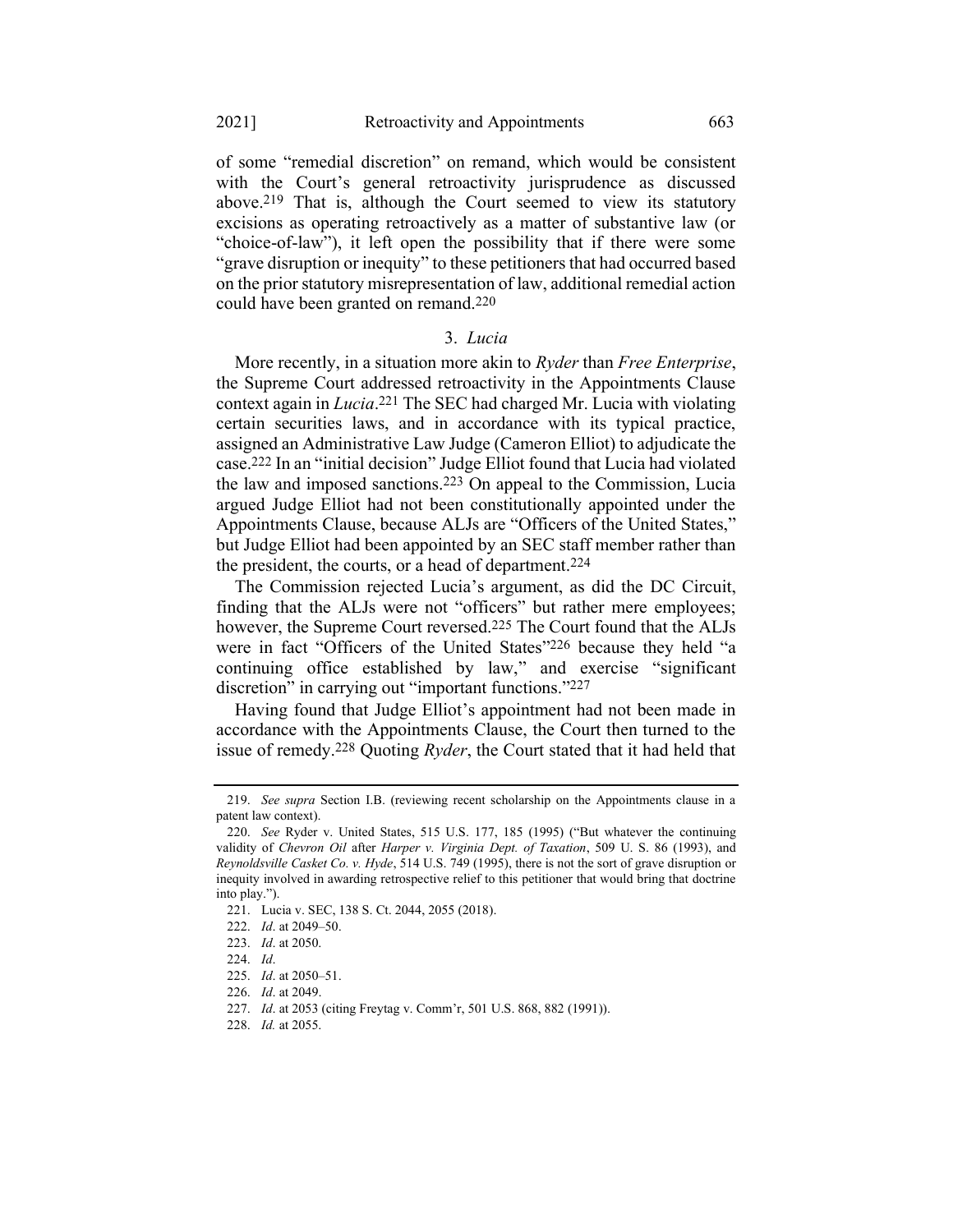<span id="page-38-0"></span>"the 'appropriate' remedy for an adjudication tainted with an appointments violation is a new 'hearing before a properly appointed' official."229 The Court also held that on remand, that official could not be Judge Elliot even if he had by then received a constitutional appointment, because he "cannot be expected to consider the matter as though he had not adjudicated it before."230 This was not a major imposition because other properly appointed ALJs were available to hear the case on remand, but the Court noted that in other circumstances, a new officer may not be required.231 Although the Court did not discuss in its opinion how many other cases would be affected, Lucia's counsel identified only thirteen other pending cases in which litigants had preserved objections that could likewise require rehearing.<sup>232</sup>

It is important to point out though, that in *Lucia* as in *Ryder* the Court itself did nothing to fix the appointments issue with the administrative judge. In *Lucia*, the Court relied on the agency itself to fix the problem, noting that while the case was on judicial review, the SEC had issued an order ratifying the prior appointments of its ALJs, though it declined to address the issue of whether that order was valid.233 This is in contrast to *Free Enterprise*, where the Court fixed the issue by striking portions of the relevant statute so as to make the officers properly appointed.234 Where the judiciary fixes the problem, that fix, like any judicial statement of the law, is presumptively retroactive. One might say then that where there is a judicial fix, the prior hearings, properly viewed, were not in fact "tainted with an appointments violation," as they were in *Ryder* in *Lucia* where there was no judicial fix.<sup>235</sup>

*Lucia* thus squares with the general theory and pattern that judicial action is at least presumptively retroactive so that past agency actions are not necessarily invalid when there is a judicial fix, though some additional relief may be provided in individual cases as a matter of remedial discretion. But where the judiciary has not fixed the problem, the past actions of improperly appointed agency actors are generally subject to reconsideration, at least when requested and unless the court decides to apply the de facto validity doctrine, which *Lucia* did not discuss.

<sup>229.</sup> *Id*. (quoting Ryder v. United States, 515 U.S. 177, 183, 188 (1995)).

<sup>230.</sup> *Id.*

<sup>231.</sup> *See id.* at 2055 n.5 ("[W]e do not hold that a new officer is required for every Appointments Clause violation.").

<sup>232.</sup> *See* Beske, *supra* not[e 7,](#page-3-0) at 697–98 (citing Brief for Petitioners at 48–49, *Lucia*, 138 S. Ct. 2044 (No. 17-130)).

<sup>233.</sup> *Lucia*, 138 S. Ct. at 2055 n.6.

<sup>234.</sup> Free Enter. Fund v. Pub. Co. Acct. Oversight Bd., 561 U.S. 477, 509–10 (2010).

<sup>235.</sup> *Lucia*, 138 S. Ct. at 2055.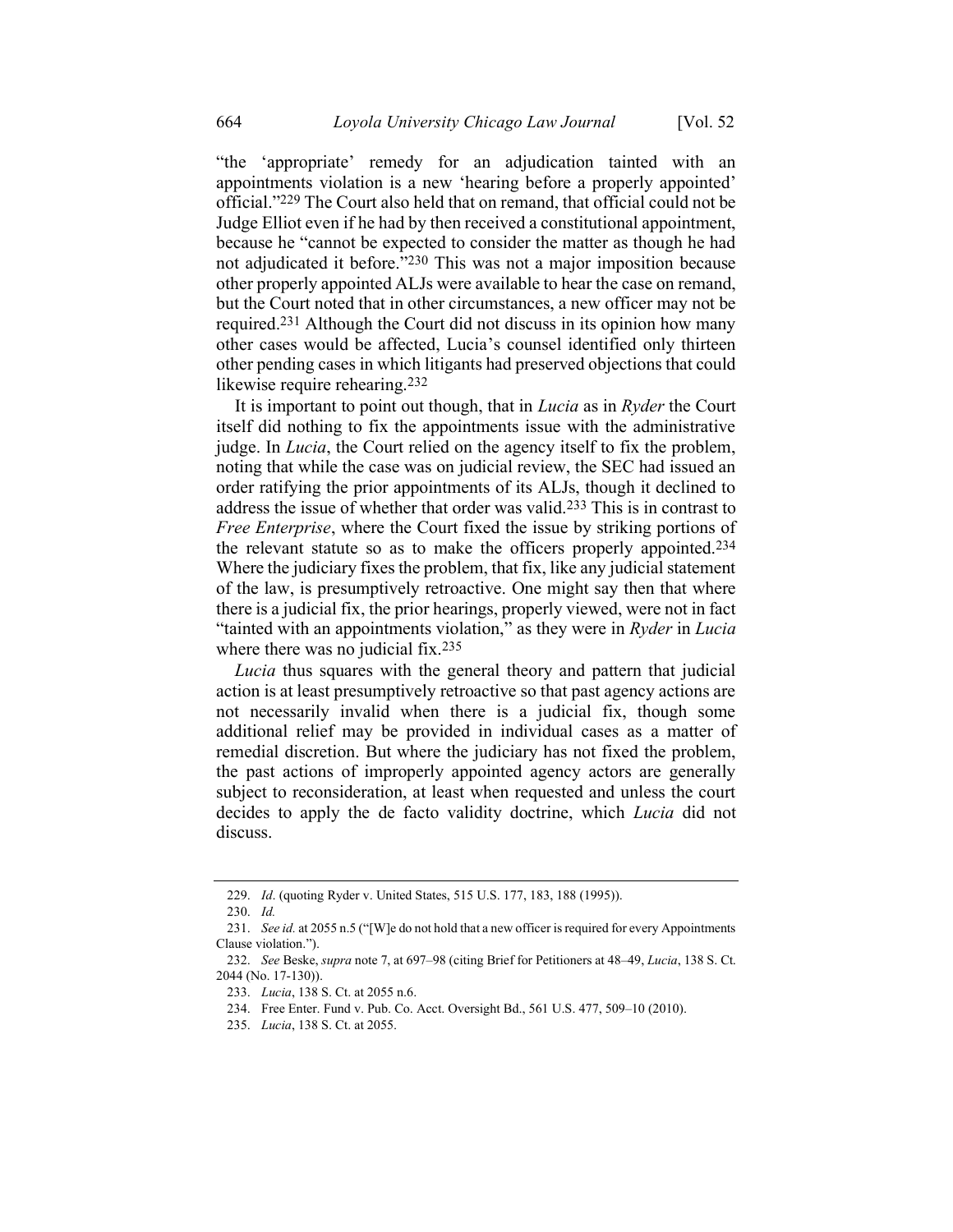## 4. *Seila Law*

Most recently, in *Seila Law*, a case more akin to *Free Enterprise* than to *Ryder* and *Lucia*, the Supreme Court severed removal restrictions to cure an unconstitutionality.236 Although the Court did not address retroactivity or the extent to which prior agency actions should be called into question, the Court's analysis may nevertheless shed some light on these questions.

The Consumer Financial Protection Bureau (CFPB) issued a civil investigative demand (CID) in 2017 against Seila Law LLC, a law firm that provides debt-related legal services to clients, to determine whether the firm had engaged in "unlawful acts or practices in the advertising, marketing, or sale of debt relief services."237 The CID directed Seila Law to produce information and documents related to its business practices, but Seila Law objected, asking the CFPB to set aside the demand on the basis that the agency's leadership by a single director removable only for cause violated Article II and separation of powers.238 The CFPB declined to set aside the demand, Seila Law refused to comply, and the CFPB filed a petition to enforce the demand in the district court, where Seila Law again argued that the CFPB's structure violated the Constitution.239

The district court disagreed and ordered Seila Law to comply with the demand, and the court of appeals affirmed, but the Supreme Court reversed, agreeing with Seila Law that the CFPB structure violated the Constitution.240 Although the Court had upheld removal restrictions (or "tenure protection") on a single independent counsel in *Morrison v. Olson*, 241 the Court distinguished that case on the basis that the independent counsel was an inferior officer under the Appointments Clause, not a principal officer like the director of the CFPB.242 The Court reasoned that removal restrictions on the single director of the CFPB gave too much power in the executive branch to an individual other than the president, and was thus "incompatible with our constitutional structure."243

However, the Court then found that the constitutional problem could be fixed by striking and severing the director's removal restrictions, in part because the relevant act contained a severability clause.244 The Court

<sup>236.</sup> Seila Law LLC v. Consumer Fin. Prot. Bureau, 140 S. Ct. 2183, 2210–11 (2020).

<sup>237.</sup> *Id.* at 2194.

<sup>238.</sup> *Id.*

<sup>239.</sup> *Id.*

<sup>240.</sup> *Id.* at 2197, 2202.

<sup>241.</sup> Morrison v. Olson, 487 U.S. 654, 696–97 (1988).

<sup>242.</sup> *Seila Law*, 140 S. Ct. at 2200.

<sup>243.</sup> *Id.* at 2201.

<sup>244.</sup> *Id.* at 2209.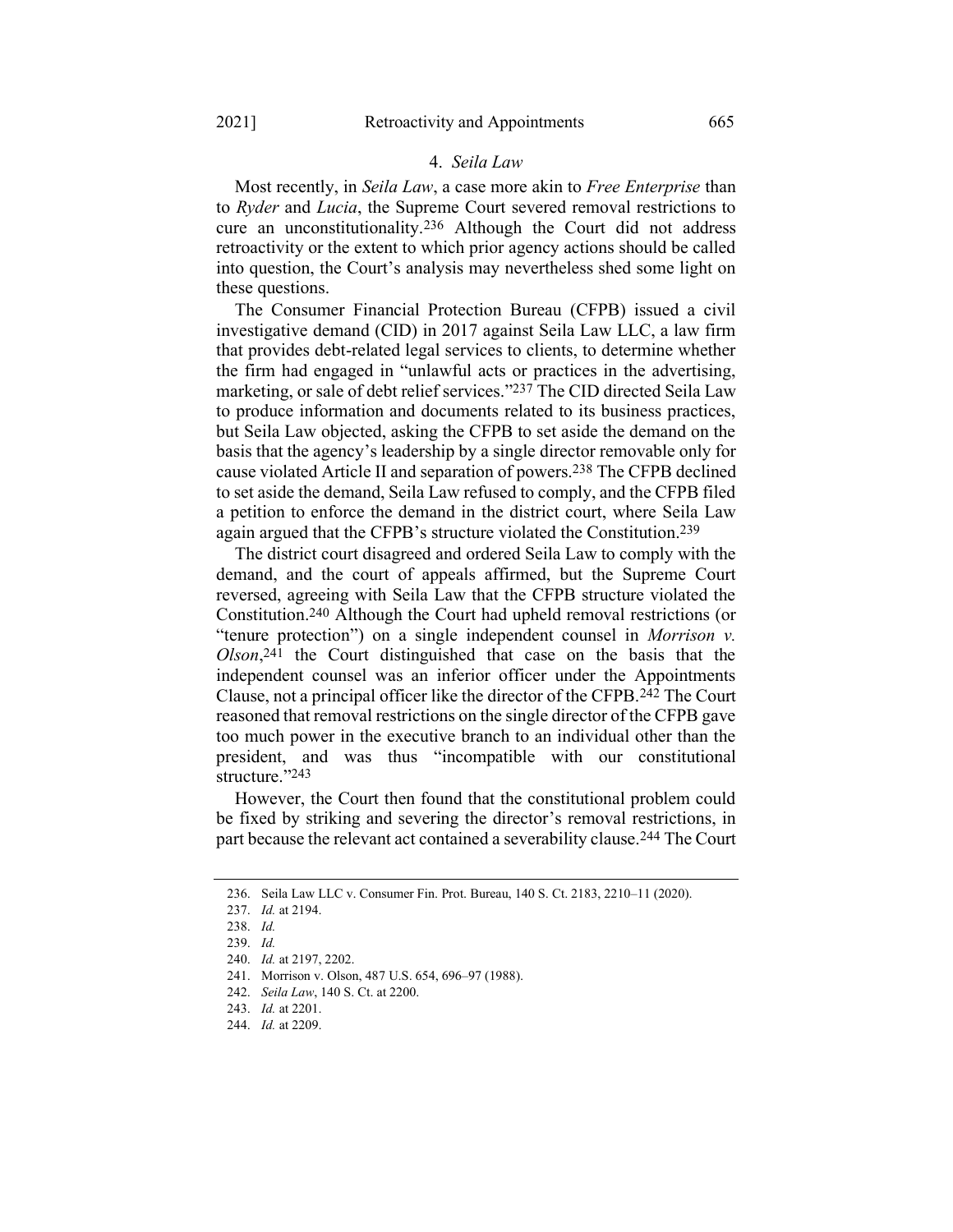reasoned that the relevant act (the Dodd-Frank Act)<sup>245</sup> is capable of functioning independently without the director's removal restriction, such that its provisions "bearing on the CFPB's structure and duties remain fully operative without the offending tenure restriction."246 Although there may have been other ways to remedy this defect, the Court reiterated that it does not have the power to rewrite statutes, but merely has "the negative power to disregard an unconstitutional enactment."247

Having excised the unconstitutionality, the Court remanded to the court of appeals "to consider whether the civil investigative demand was validly ratified."248 This remand was dictated by the peculiarities of the case and the way in which it was argued. In an unusual move, the Government had declined to defend the CFPB structure, yet also had declined to simply drop the CID, arguing that the demand was enforceable because "it has since been ratified by an Acting Director accountable to the President," though the parties disputed "whether this alleged ratification in fact occurred and whether, if so, it is legally sufficient to cure the constitutional defect in the original demand."249 Because this issue had not been briefed or addressed below, the Court declined to address it in the first instance.250

Nor did the Court address the extent to which other prior actions of the CFPB could now be called into question.251 But under the approach of this Article, and in accord with retroactivity principles (which the Court also did not address), the Court's severance of tenure protections should be viewed as operating retroactively, so there is no need to view the agency's prior actions as invalid, though as a matter of discretion courts might grant appropriate relief in cases where it appears that the prior representation of the excised removal restrictions were somehow relied

<sup>245.</sup> *See generally* Dodd-Frank Wall Street Reform and Consumer Protection Act, 12 U.S.C. § 5301 et seq.

<sup>246.</sup> *Seila Law*, 140 S. Ct. at 2209.

<sup>247.</sup> *Id.* at 2211 (quoting Massachusetts v. Mellon, 262 U.S. 447, 488 (1923)).

<sup>248.</sup> *Id.* at 2211.

<sup>249.</sup> *Id.* at 2208.

<sup>250.</sup> *Id.* at 2221, 2208 n.12 ("[W]hether and when the temporary involvement of an unconstitutionally insulated officer in an otherwise valid prosecution requires dismissal falls outside the questions presented, has not been fully briefed, and is best resolved by lower courts in the first instance.").

<sup>251.</sup> *See* Evan Weinberger, *High Court Ruling Leaves CFPB Enforcement Actions in Doubt*, BLOOMBERG NEWS (June 30, 2020, 4:31 AM), https://news.bloomberglaw.com/us-law-week/highcourt-ruling-leaves-cfpb-enforcement-actions-in-doubt [https://perma.cc/FN7L-K2MK] (speculating that if the CFPB's past actions are not quickly ratified, "companies could run to court seeking to overturn them on the grounds that the CFPB was unconstitutional at the time the decisions were made . . . ."); *see also id.* ("The Supreme Court may have 'opened Pandora's Box' that could allow companies to nullify enforcement actions and even regulations from when the CFPB was constitutionally defective . . . .").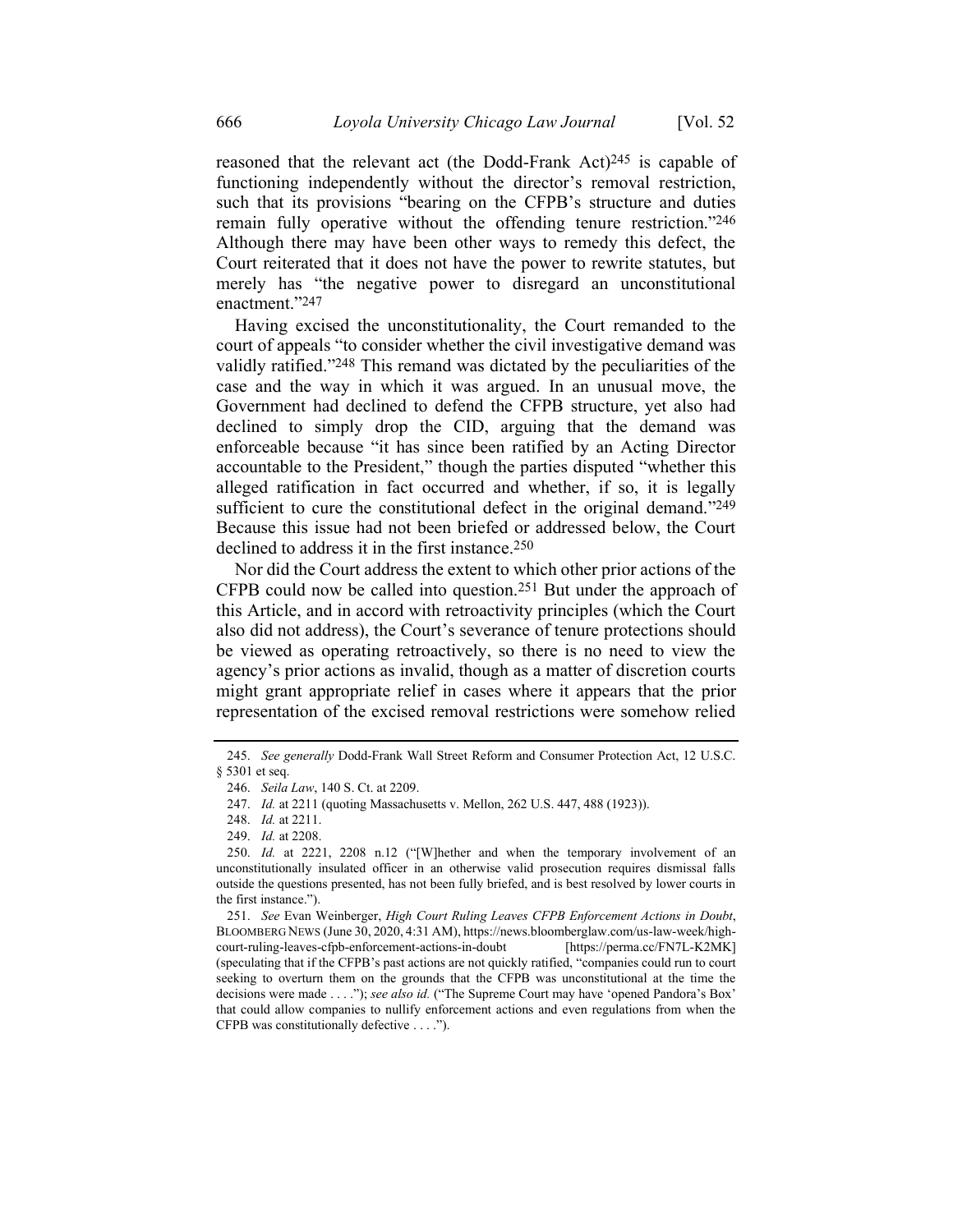upon or otherwise likely made some actual difference to the outcome. The Court did not address these issues perhaps in part because the government conceded that the initial issuance of the CID to Seila Law was unconstitutional.252

<span id="page-41-0"></span>The Court in *Seila Law* reiterated that traceability requirements are loosened in the context of Appointments Clause–type challenges to agency structure. Although the appointed amicus curiae253 had argued that Seila Law lacked standing to challenge the director's removal restriction in light of the fact that it had (allegedly) been ratified by an acting director without any removal restrictions, the Court rejected this argument on the basis that "a litigant challenging governmental action as void on the basis of separation of powers is not required to prove that the Government's course of conduct would have been different in a 'counterfactual world' in which the Government had acted with constitutional authority."254

This loosened traceability requirement is part of what makes retroactivity issues especially salient in the Appointments Clause and related separation of powers contexts, because it increases the likelihood that a constitutional defect that is cured by the court will have had no likely effect on the merits, such that remand will accordingly be imprudent as a matter of remedial discretion. It is one thing to say that a challenger may raise this sort of constitutional issue even where it is has not made a difference, but it is another to ignore foundational retroactivity principles while ordering a wasteful and unnecessary rehearing in such a situation.

Because the Court in *Seila Law* did not address the extent to which the CFPB's past actions are now invalid, lower courts will likely soon be forced to, and should keep in mind that the Supreme Court's statutory excisions must be viewed as operating retroactively under established law. Unfortunately, certain circuit courts have at times lost sight of this fundamental principle.

#### 5. Lower Court Decisions

There is some conflict and inconsistency among the circuits regarding retroactivity in the Appointments Clause context.

<sup>252.</sup> *See Seila Law*, 140 S. Ct. at 2215 (Thomas, J., dissenting in part) ("The Court grounded its analysis in its assertion that the FTC 'occupies no place in the executive department and . . . exercises no part of the executive power vested by the Constitution in the President.'") (quoting Humphrey's Ex'r v. United States, 295 U.S. 602, 628 (1935)).

<sup>253.</sup> *Id.* at 2195 ("Because the Government agrees with petitioner on the merits of the constitutional question, we appointed Paul Clement to defend the judgment below as *amicus curiae*.").

<sup>254.</sup> *Id.* at 2196 (quoting Free Enter. Fund v. Pub. Co. Acct. Oversight Bd., 561 U.S. 477, 512 n.12 (2010)).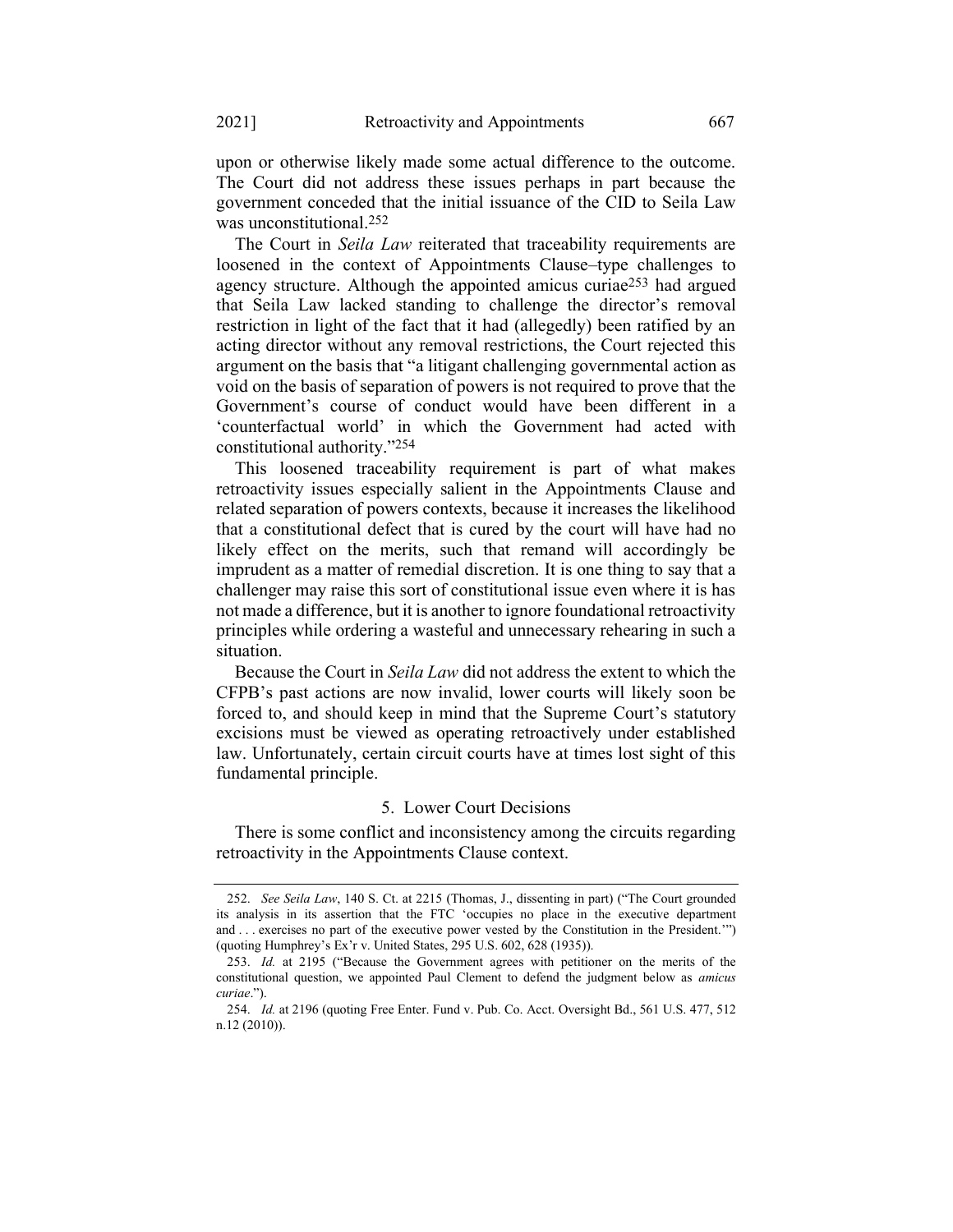In *Collins v. Mnuchin*, 255 the en banc Fifth Circuit struck for cause removal restrictions on agency officials to cure an Appointments Clause violation and declined to vacate prior actions of the agency. In 2012, the Federal Housing Finance Agency (FHFA) and Treasury adopted an amendment to their financing agreements, under which Fannie Mae and Freddie Mac were to give Treasury "nearly all their net worth each quarter as a dividend."256 The plaintiffs, shareholders in Fannie and Freddie, objected to this amendment on the grounds that the FHFA was unconstitutionally structured, because it was headed by a single director removable only "for cause."<sup>257</sup> The en banc Fifth Circuit agreed that this structure is unconstitutional, but cured the issue by striking the for cause removal protections from the FHFA's enabling statute,<sup>258</sup> such that the director was removable at will.259

As for the remedy, a majority of the en banc court held that having rendered the statute constitutional by severing the for cause removal restrictions, it was not necessary to undo the prior actions of FHFA that had been taken while its director was purportedly (based on the laterstricken portions of the statute) not removable at will.260 The court considered that perhaps in some instances where removal restrictions had been stricken, past actions should be invalidated, such as where "an independent officer would act differently than if that officer were removable at will."261 But the court concluded that "even if that theory is right, it does not apply here," because the president did have plenary authority to stop the action complained of given that it was overseen by the Secretary of Treasury, who was subject to removal at will; moreover, "subsequent Presidents have picked their own FHFA directors, allaying concerns that the removal restriction prevented them from installing someone who would carry out their policy vision."262

As such, the court found that the "only judgment the Shareholders are entitled to is the one the Supreme Court has given in similar removalrestriction cases [such as *Free Enterprise*], which is a declaration removing the 'for cause' provision found unconstitutional," noting that sending "the case back for further litigation would cast one of the most

<sup>255.</sup> Collins v. Mnuchin, 938 F.3d 553, 563 (5th Cir. 2019) (en banc), *cert. granted*, 141 S. Ct. 193 (2020). The case was argued before the Supreme Court on December 9, 2020.

<sup>256.</sup> *Id.* at 562–63.

<sup>257.</sup> *Id.* at 563.

<sup>258.</sup> The Housing and Economic Recovery Act of 2008 (HERA) created the FHFA. *See Collins*, 938 F.3d at 563 (citing Pub. L. No. 110-289, 112 Stat. 2654).

<sup>259.</sup> *Collins*, 938 F.3d at 563–92.

<sup>260.</sup> *Id.* 

<sup>261.</sup> *Id.* at 593–94.

<sup>262.</sup> *Id.* at 594.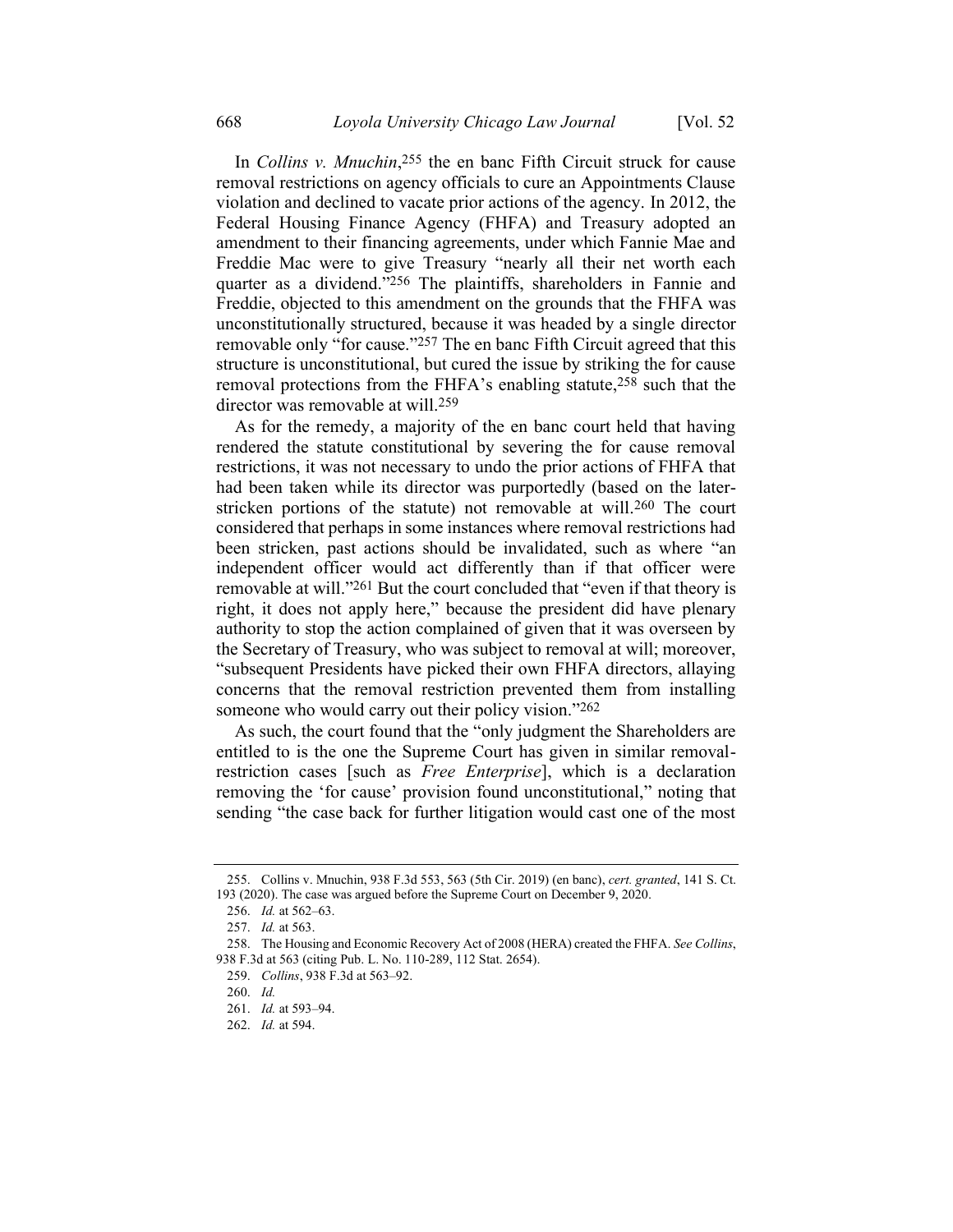financially consequential agencies into chaos."263 *Collins* is thus consistent with the general theory of this Article: where the judiciary fixes an Appointments Clause issue by severing portions of the statute, the fix at least presumptively applies retroactively such that it is not necessary to undo prior administrative actions. However, as a matter of remedial discretion, courts may order that prior actions be undone (or redone) for example if there is some reason to think that such actions would not have been taken under a correct understanding of the law, viewing it without the severed provisions.

But this view of the law is not currently universally understood or accepted. To begin with, seven of the sixteen judges in *Collins* explicitly disagreed with it, in a dissent written by Judge Willett.264 Those judges thought that the past actions of the unconstitutionally structured FHFA, including the disputed amendment to the financing agreements, had to be set aside, and dissented "from the court's decision to instead grant a prospective remedy."265

As an initial point, the reference to a "prospective remedy" here is confused. Although the majority did not vacate the prior actions of the FHFA, it did not make its holding prospective only in the *Chevron Oil* sense. To the contrary, by striking the unconstitutional statutory removal protections, and viewing that as retroactively fixing the problem, the majority avoided the need to vacate the prior actions. In other words, the majority made both its declaration of unconstitutionality *and its fix* to that unconstitutionality retroactive in operation, thus avoiding the need for vacatur of prior agency actions.

For support, the dissent pointed to *Bowsher v. Synar*, where the Court held that Congress had unconstitutionally retained a role in the removal

<sup>263.</sup> *Id.* at 595. *See also Collins*, 938 F.3d at 626 (Costa, J., dissenting in part) ("But if we were to grant Shareholders that relief based on their separation-of-powers claim, they would be receiving not just a financial windfall. Unravelling the Net Worth Sweep because of limits on the removal power that had nothing to do with the creation or continuation of that financial policy would also be giving Shareholders a constitutional windfall."). Interestingly, Judge Costa would have gone further and found that because the alleged injury was not traceable to the alleged constitutional error (the removal protections), the plaintiffs lacked standing altogether. *See id.* at 620–21 ("[T]he Net Worth Sweep is not traceable to the for-cause limitation on the President's power to remove the FHFA Director. In deciding whether Congress has violated the separation of powers at the behest of plaintiffs who lack standing, we violate the separation of powers ourselves."). *But see id*. at 586 ("The Shareholders' injury is traceable to the removal protection.") *and id*. at 624 (Costa, J., dissenting in part) ("The Supreme Court has loosened the standing inquiry when it is not possible to know if the allegedly unconstitutional structure of an agency caused the challenger's injury."); Free Enter. Fund v. Pub. Co. Acct. Oversight Bd., 561 U.S. 477, 512 n.12 (2010) ("[S]tanding does not require precise proof of what the Board's policies might have been in that counterfactual world.").

<sup>264.</sup> *Collins*, 938 F.3d at 626 (Willett, J., dissenting in part).

<sup>265.</sup> *Id.* at 626, 629.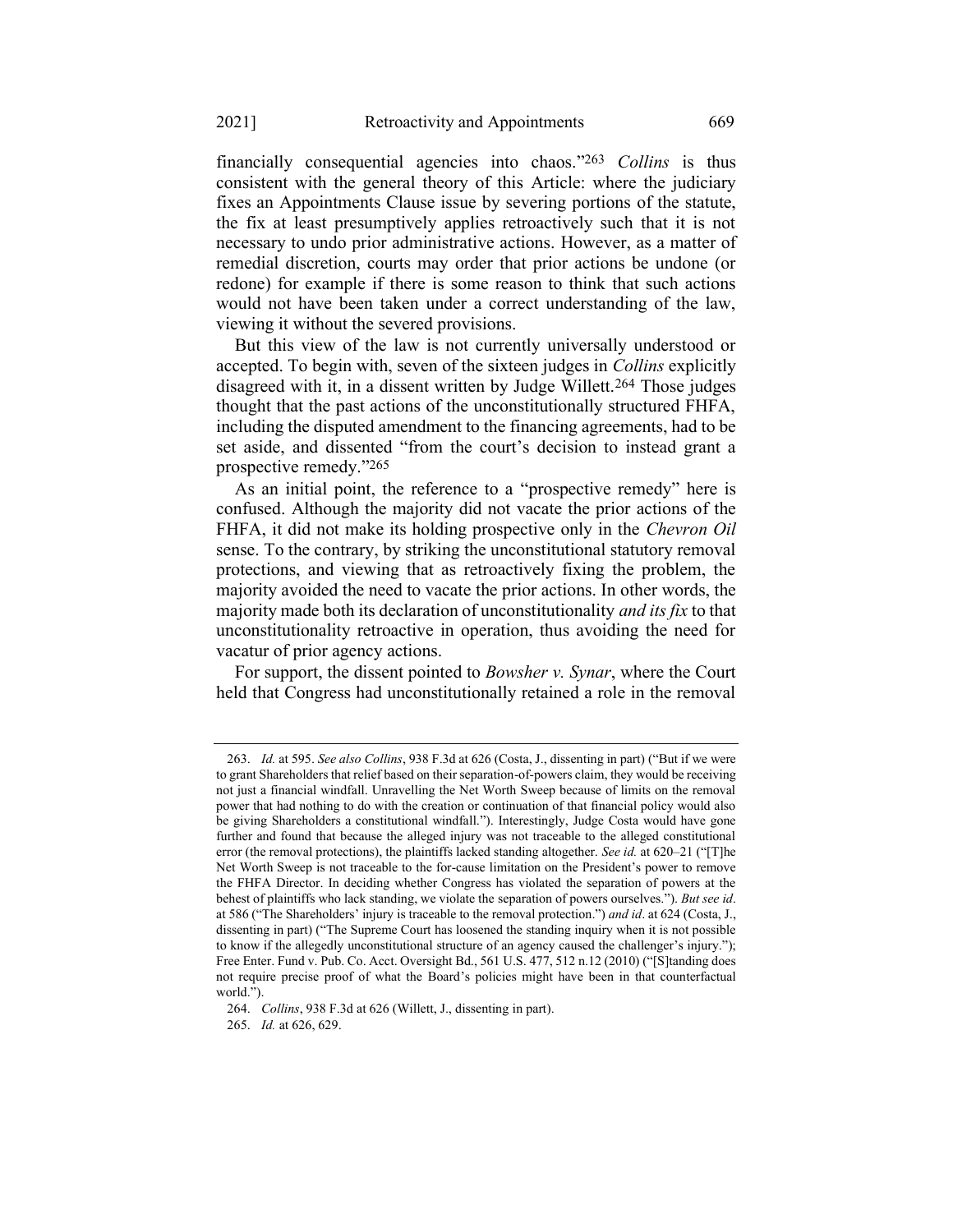of the Comptroller General, an officer exercising executive power.266 The Court held that the proper remedy was simply to allow the relevant act's fallback provisions to take effect.<sup>267</sup> Before any court had ruled on the constitutional challenge, the president had issued one sequestration order under the initial procedure, on February 1, 1986, which was to take effect on March 1, 1986.268 However, the district court ruled on February 7, 1986, that this order was "declared without legal force and effect" because it was issued "pursuant to the unconstitutional automatic deficit reduction process," though this was "without prejudice to implementation of the alternate deficit reduction process specifically set forth in section 274(f) of the Act to cover the eventuality of the invalidation declared above."269 In affirming the district court, the Court did not discuss any further what was to be done about the improperly issued sequestration order.270

The *Collins* dissent viewed *Bowsher* as requiring the invalidation of the FHFA amendment.271 Judge Duncan however, concurring with the majority, viewed *Bowsher* as "off-point," observing that the *Bowsher* Court concluded that the "issue of remedy" was "a thicket we need not enter" given that Congress had provided a "fallback" provision.<sup>272</sup>

<span id="page-44-0"></span>*Bowsher* is not contrary to the general theory of this Article, first because the Court did not even discuss what was to be done about the prior sequestration order, but primarily because the sequestration order had clearly been issued under a procedure that had been declared unconstitutional; that is, the executive branch actions following that procedure had been taken in clear reliance on stricken portions of the Act and could not have been taken in the same manner under the cured Act. By contrast, in *Collins*, it was clear that the complained of past action did

272. *Collins*, 938 F.3d at 595–96 (Duncan, J., concurring).

<sup>266.</sup> *Id.* at 626 (discussing Bowsher v. Synar, 478 U.S. 714, 736 (1986)); *see also Bowsher*, 478 U.S. at 720 ("[T]he [District Court] concluded, Congress may not retain the power over an officer performing executive functions.") At issue in *Bowsher* was the Gramm-Rudman-Hollings Act, designed to eliminate the federal budget deficit by setting a "maximum deficit amount" for each fiscal year from 1986 through 1991, with that amount progressively reducing to zero in 1991. *Id.* at 717 (discussing 2 U.S.C. § 901 et seq. (1982)). The Act required the Directors of the Office of Management and Budget (OMB) and the Congressional Budget Office (CBO) to independently estimate the amount of the expected deficit for the upcoming fiscal year, calculate the necessary reductions, and report jointly their estimates to the Comptroller General, who then reviews the reports and conveys conclusions to the President, who must then issue a "sequestration order" mandating the spending reductions. *Id.* at 718 (citing 2 U.S.C. § 251(b)). The Act also contained a "fallback" deficit reduction process which did not involve the Comptroller General, to take effect in the event that any of these reporting procedures were invalid. *Id.* at 718 (citing 2 U.S.C. § 274(f)).

<sup>267.</sup> *Bowsher*, 478 U.S. at 735–36.

<sup>268.</sup> Synar v. United States, 626 F. Supp. 1374, 1377 (D.D.C. 1986).

<sup>269.</sup> *Id.* at 1404.

<sup>270.</sup> *See generally Bowsher*, 478 U.S. 714.

<sup>271.</sup> Collins v. Mnuchin, 938 F.3d 553, 626 (5th Cir. 2019) (Willett, J., dissenting in part).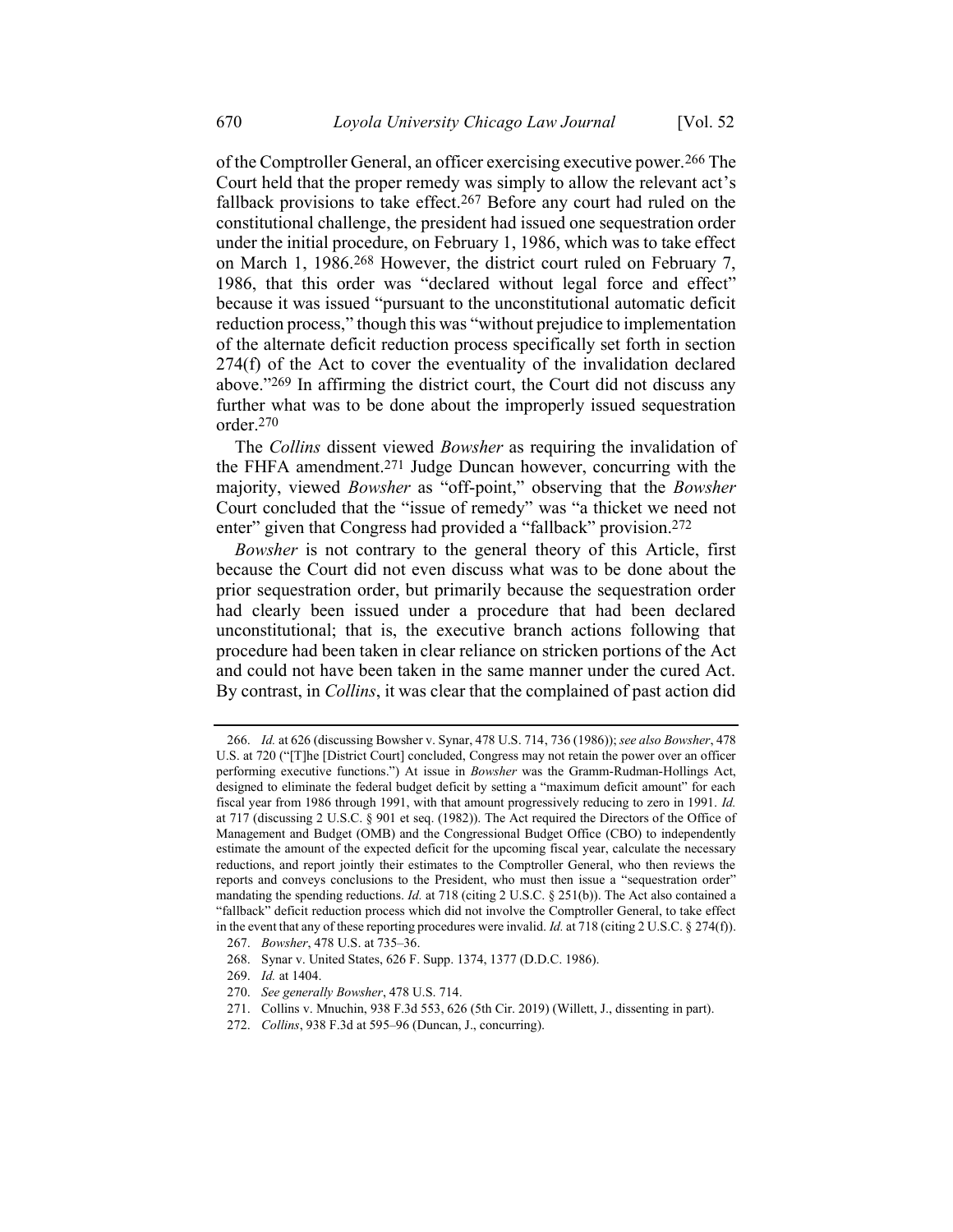not depend at all on the stricken removal protections.273 The fix in *Bowsher* was to bring the fallback provisions into effect, and so when this is applied retroactively, the procedure followed in issuing the prior sequestration order was contrary to law. Thus, as a matter of remedial discretion, the *Bowsher* district court was well within its power to invalidate the sequestration order, especially given that it had not yet taken effect, and that this was done without prejudice to later implementation of the substantially different fallback procedure.

Aside from the dissent in *Collins*, the DC Circuit in *Intercollegiate* has also taken an approach to retroactivity in the Appointments Clause context that is arguably contrary to the general theory of this Article.274 Intercollegiate Broadcasting was appealing a determination by the Copyright Royalty Judges (CRJs) setting the default royalty rates applicable to internet-based webcasting of digitally recorded music, and the court agreed with Intercollegiate that the CRJs exercised significant enough authority that they were principal rather than inferior officers, such that Congress's decision to vest their appointment in the Librarian of Congress rather than the president violated the Appointments Clause.275

To remedy the issue, the court invalidated and severed the restrictions on the Librarian's ability to remove the CRJs, rendering them inferior officers.276 Then, in the final sentence of its decision, with no citation or further discussion, the court stated: "Because the Board's structure was unconstitutional at the time it issued its determination, we vacate and remand the determination and do not address Intercollegiate's arguments regarding the merits of the rates set therein."277

It was not necessarily improper for the DC Circuit to vacate and remand as a matter of remedial discretion, but it was not required to do so, because the fix—the striking of the statutory removal restrictions should have been viewed as operating retroactively, such that the CRJs were inferior officers at the time they issued the decision. It is not clear that any other appeals from the CRJs were currently pending, so the remand was not necessarily disruptive in this particular case, and thus arguably prudent if viewed as discretionary.

A recent First Circuit case provides an example of a grant of de facto validity in situations where there is no judicial fix to render the relevant

<sup>273.</sup> *See Collins*, 938 F.3d at 625 (Costa, J., dissenting in part) ("[T]here is no doubt that the alleged constitutional error did not cause the plaintiffs' injury.").

<sup>274.</sup> Intercollegiate Broad. Sys. v. Copyright Royalty Bd., 684 F.3d 1332 (D.D.C. 2012).

<sup>275.</sup> *Id.* at 1337.

<sup>276.</sup> *Id.* at 1340–41.

<sup>277.</sup> *Id.* at 1342.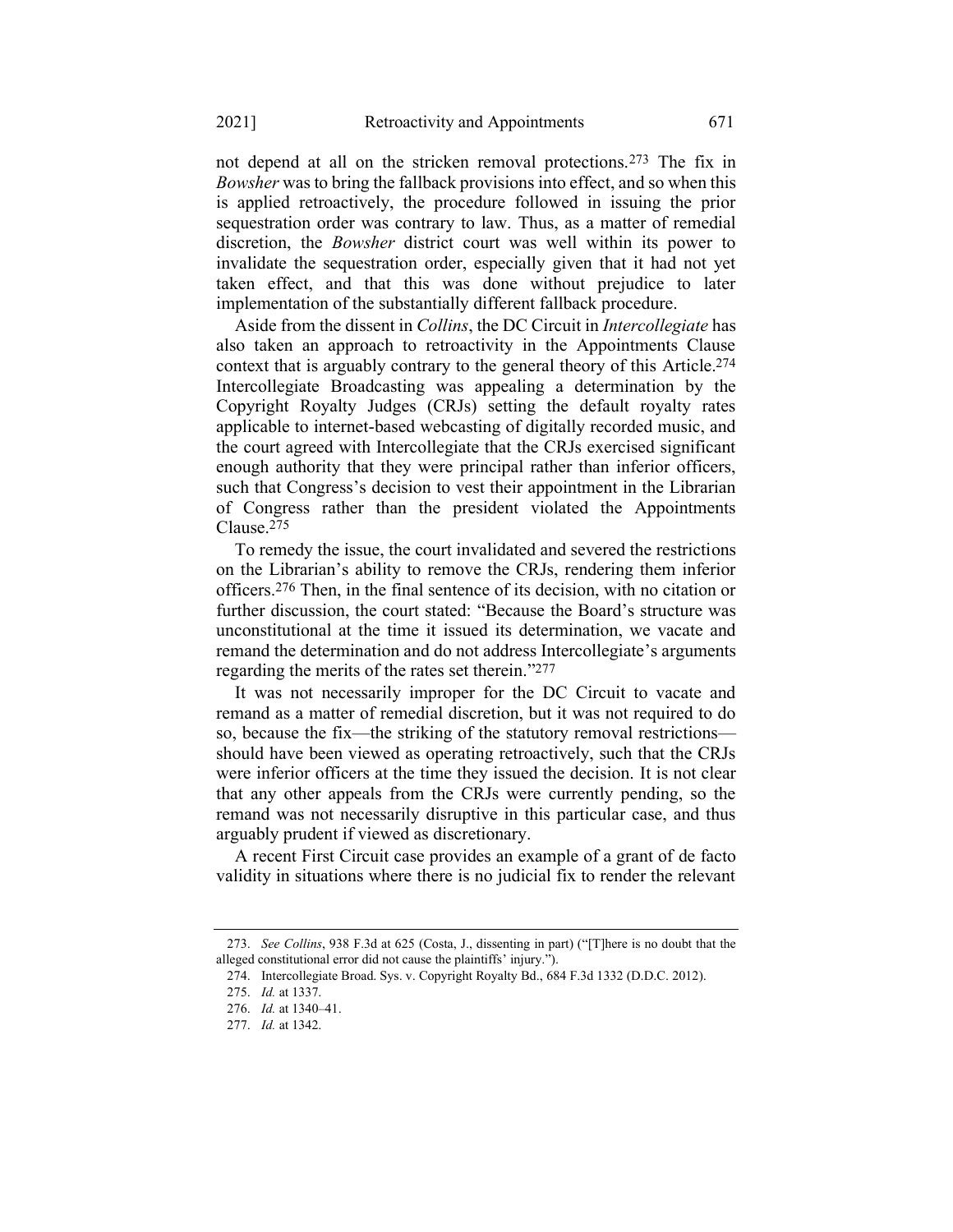officers retroactively constitutional.278 In *Aurelius*, the court held that PROMESA Board Members who had been appointed without Senate confirmation were principal officers and thus in violation of the Appointments Clause.279 The court severed a clause from the relevant statute that authorized the Board Members' appointment without Senate confirmation.280 This severance served to prevent any future additional unconstitutional appointments, but since current Board Members had already been appointed without Senate confirmation, applying this judicial severance retroactively would not render the current members constitutional, as a fix that had rendered them inferior officers would have.

However, the court nevertheless conferred validity on the prior actions of the Board Members under the de facto officer doctrine, rather than "cast a specter of invalidity over all of the Board's actions until the present day."281 The court explained that the doctrine is an "ancient tool of equity," and viewed the doctrine as "especially appropriate in this case," because invalidating all of the Board's prior actions would "have negative consequences for the many, if not thousands, of innocent parties who have relied on the Board's actions until now."282 The court thus held that its ruling did "not eliminate any otherwise valid actions of the Board prior to the issuance of our mandate in this case."283

This grant of de facto validity was reasonable given the high degree of disruption that would have been caused by not granting it, and the lack of any apparent manifest unfairness caused by the grant.284 The Supreme Court reversed and held that the Board Members were not in fact "Officers of the United States," so there was no Appointments Clause problem after all.285 As such, the Court did not need to consider the de facto officer doctrine.286 But the case illustrates how de facto validity might be granted as a way of avoiding mass disruption where a court finds

<sup>278.</sup> Aurelius Inv., LLC v. Puerto Rico, 915 F.3d 838, 861 (1st Cir. 2019).

<sup>279.</sup> *Id.* at 861.

<sup>280.</sup> *Id*. at 862–63.

<sup>281.</sup> *Id.* at 861–62.

<sup>282.</sup> *Id.* at 862.

<sup>283.</sup> *Id.* Again, there is arguably a distinction between the de facto officer doctrine, and de facto validity, with the latter being used in *Buckley*. The First Circuit in *Aurelius* claimed to be using the de facto officer doctrine, though it also said: "In so doing, we follow the Supreme Court's exact approach in *Buckley*." *Id.* at 862 (citing Buckley v. Valeo, 424 U.S. 1, 1 (1976)). The extent to which there is such a distinction does not much matter for the purposes of this Article, but as noted above this Article refers primarily to the doctrine of "de facto validity." *See supra* not[e 189.](#page-32-0)

<sup>284.</sup> *See infra* notes [364](#page-60-0)–[365](#page-60-1) and accompanying text (discussing how this sort of balancing may be appropriate under the de facto validity doctrine).

<sup>285.</sup> Fin. Oversight & Mgmt. Bd. for Puerto Rico v. Aurelius Inv., LLC, 140 S. Ct. 1649, 1651– 55 (2020).

<sup>286.</sup> *Id.* at 1665.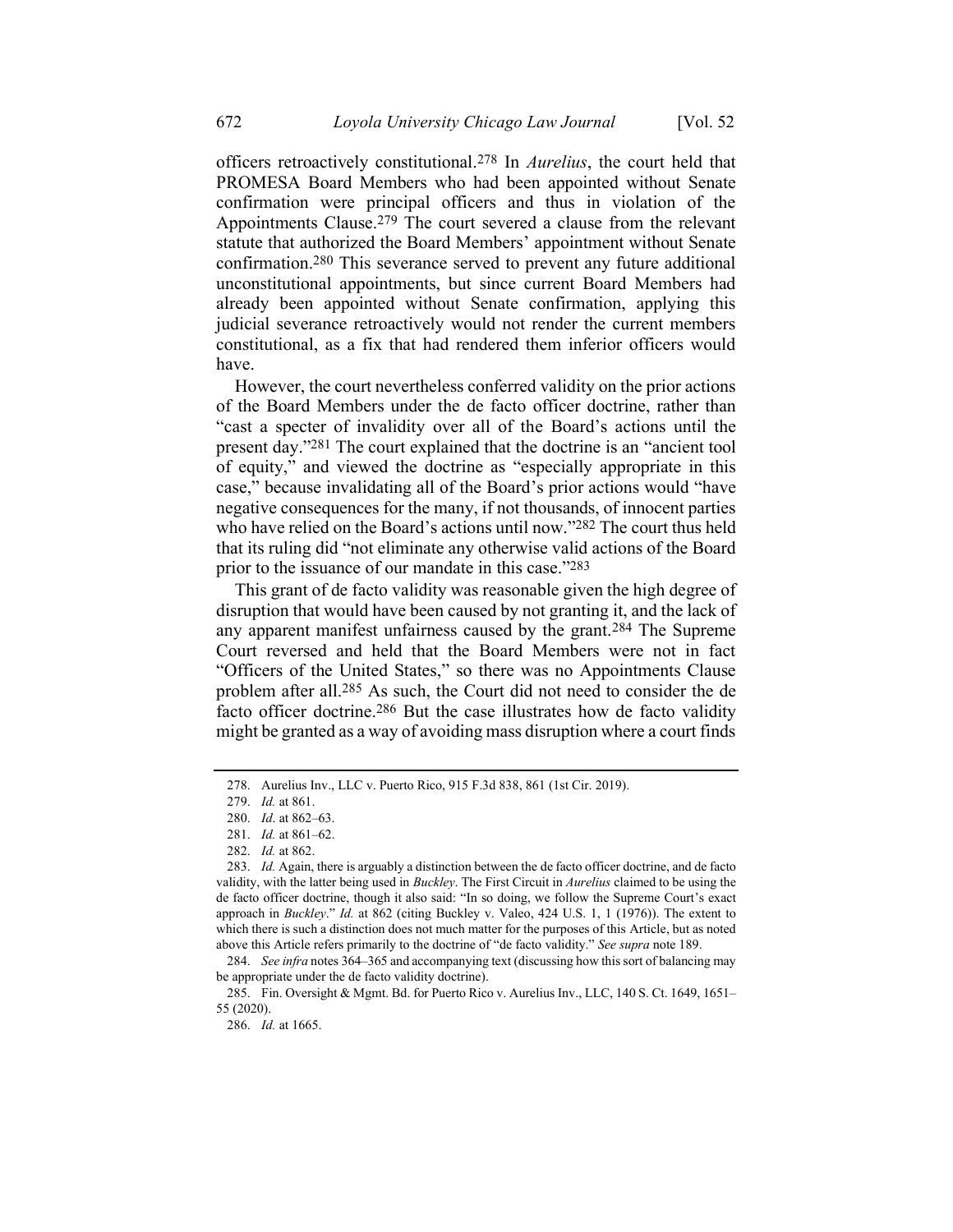an Appointment Clause violation but does not provide a fix to retroactively render officials properly appointed.

### II. LITERATURE REVIEW

This part will review the relevant literature, beginning with classic scholarship on retroactivity, and then moving to modern retroactivity scholarship, focusing particularly on that germane to the Appointments Clause and to a lesser degree patent law, given that Part III's case study is in the area of patent law.287

### <span id="page-47-0"></span>*A. Classic Scholarship*

A good place to begin is with Paul J. Mishkin's *Foreword: The High Court, The Great Writ, and the Due Process of Time and Law* in the 1965 Harvard Law Review.288 Professor Mishkin was responding to *Linkletter v. Walker*, a case from that year which, according to the Court itself, was the first time the Court had explicitly addressed retroactivity (at least as to constitutional interpretation), though individual Justices had previously written on it.289 He surmised that the Court's previous absence of discussion likely rested on the belief "that it is so 'obvious' as to be taken for granted that whatever the Court now holds to be the law of the Constitution becomes 'what has always been the law'—even if the new holding overrules an earlier decision of the Court."290 The Court's "prior instincts in simply taking that approach for granted" were, in Mishkin's judgment, "quite sound."291

Professor Mishkin recognized that the declaratory theory of law—that courts simply find law rather than make it—is not entirely "an accurate description of reality," but in his view that did not "dispose of nor dispense with the reasons for retroactive operation of judicial decisions."292 Given that it is "the basic role of courts to decide disputes after they have arisen," this function "requires that judicial decisions

<sup>287.</sup> Literature is discussed to the extent that it informs the issues addressed in this Article; this is of course not meant to be an exhaustive review of the literature in any broader area such as retroactivity, the Appointments Clause, or patent law.

<sup>288.</sup> Mishkin, *supra* note [32,](#page-9-0) at 56.

<sup>289.</sup> *See* Linkletter v. Walker, 381 U.S. 618, 628 (1965) ("It is true that heretofore without discussion, we have applied new constitutional rules to cases finalized before the promulgation of the rule."); Mishkin, *supra* not[e 288,](#page-47-0) at 57 ("Though no 'opinion of the Court' had ever discussed the question, individual Justices had at different times advanced the suggestion that particular new holdings of the Court should be given only prospective (or limited retroactive) effect.") (citing various dissents).

<sup>290.</sup> Mishkin, *supra* not[e 32,](#page-9-0) at 57.

<sup>291.</sup> *Id.*

<sup>292.</sup> *Id.* at 60.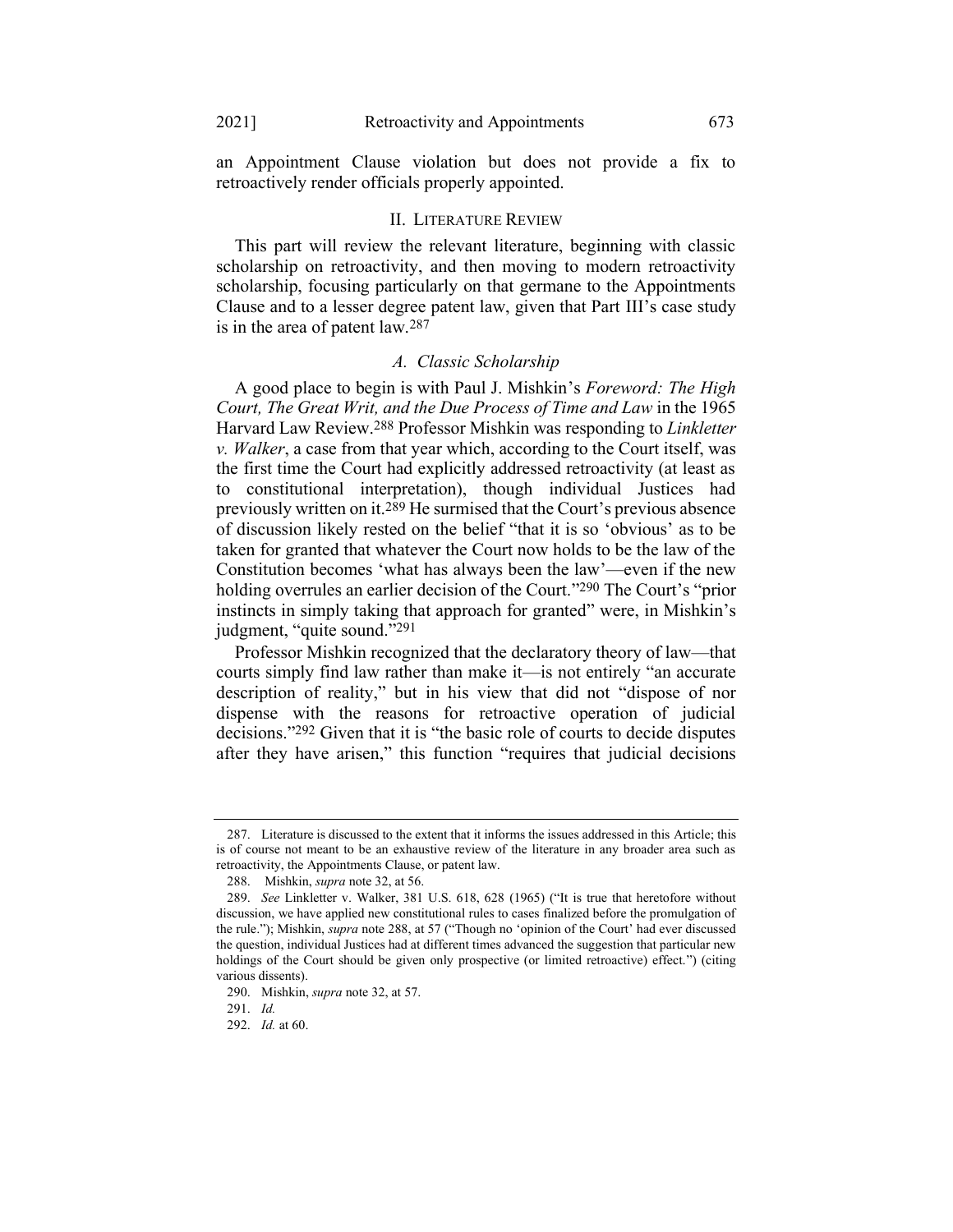operate (at least ordinarily) with retroactive effect."293

Discussing institutional considerations, Professor Mishkin explained that many aspects of the judiciary, such as strict standing requirements, insulation from political pressure, and the nature of available relief, are particularly well-suited toward resolving past disputes and not a regime of prospective lawmaking.294 The adversary process generally relies on the "incentive supplied by the possibility of winning a rewarding judgment," but if a new rule is given prospective-only effect (that is, pure prospectivity), it "of course does not determine the judgment awarded in the case in which it is announced," and it follows that "if parties anticipate such a prospective limitation, they will have no stimulus to argue for a change in the law."295 The possibility of pure prospectivity could thus "deter counsel from advancing contentions involving novelty or ingenuity."296

These incentive concerns though might not apply for a repeat litigator in a particular area, who still might have an interest in arguing for a change in the law even if the change does not apply to the case at hand, and Professor Mishkin recognized that such concerns do not necessarily "constitute a barrier to occasional, sporadic, and unpredictable resort" to prospectivity.297 He also acknowledged that these incentive concerns would not apply to selective prospectivity, where the change is applied retroactively only to the parties to the particular case in which the change is announced, but in his view selective prospectivity "produces intolerable inequality as well as other undesirable consequences."298

While recognizing that the declaratory theory of law upon which retroactivity is based does not entirely square with reality, as courts sometimes do in a real sense change the law, Professor Mishkin nevertheless viewed the declaratory theory as having important symbolic

<sup>293.</sup> *Id.*

<sup>294.</sup> *Id.*

<sup>295.</sup> Mishkin, *supra* not[e 32,](#page-9-0) at 60–61.

<sup>296.</sup> *Id.* at 61.

<sup>297.</sup> *Id*; *See also id.* at 61 n.20 (acknowledging that "institutional litigants" may have an incentive to argue for a change in law even with prospectivity, but viewing this as an "inadequate excuse for the prospective limitation technique," given that it would destroy incentives for all other litigants to argue for a change in law).

<sup>298.</sup> *Id.* at 61 n.23 (citing Molitor v. Kaneland Cmty. Unit Dist., 18 Ill. 2d 11 (Ill. 1959); Paul Bender, *The Retroactive Effect of Overruling Constitutional Decision: Mapp v. Ohio*, 110 U. PA. L. REV. 650, 675–76 (1962). As explained in Section I.B, selective prospectivity has been clearly rejected under current retroactivity doctrine.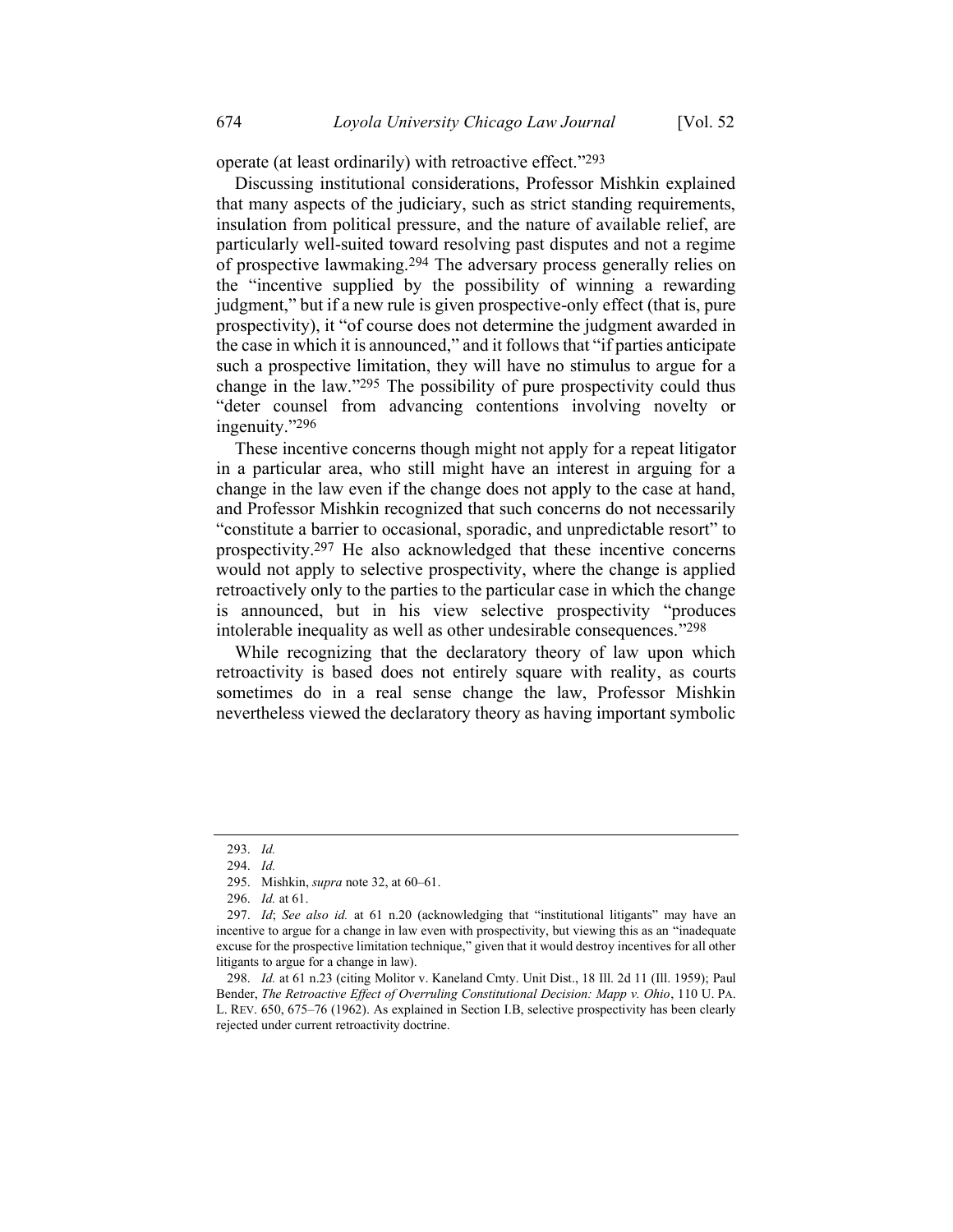significance,<sup>299</sup> as reflected for example in judicial robes.<sup>300</sup> The belief that "judges are bound by a body of fixed, overriding law, that they apply that law impersonally as well as impartially, that they exercise no individual choice and have no program of their own to advance" is "a major factor in securing respect for, and obedience to, judicial decisions."301

<span id="page-49-1"></span>Although recognizing that this symbolic notion of the declaratory theory is "in part myth," Professor Mishkin saw it as "a myth by which we live and which can be sacrificed only at substantial cost."302 And it is not just a myth; it does embody "substantial elements of truth," as judges "in fact do not have completely unfettered choice," and the "choices they do have, though substantial and important, are still necessarily conditioned by traditions, processes, and institutions of law."303

<span id="page-49-2"></span>Prospective judicial decision-making, Professor Mishkin points out, "wars with this symbol," as it is "generally equated with legislation," and indeed "the conscious confrontation of the question of an effective date ... smacks of the legislative process,"<sup>304</sup> highlighting the fact that the court has changed the law. And any selection of an effective date "seems to involve an arbitrariness which is normally seen as inconsistent with judicial action," as "it is hard to provide reasoned grounds for selecting one moment rather than another."305

Professor Mishkin's general rejection of prospectivity, though, is not a rejection of legal change; to the contrary, he recognizes that "a totally unadaptive body of law would disserve" the view that the law embodies "Justice."306 But he pointed out that judicial legal change can and does occur despite retroactivity. To mitigate the potential unfairness of retroactive legal change, he proposes that "demonstrated reliance" on a prior representation of the law could be made "a shield against the impact

<span id="page-49-0"></span>

<sup>299.</sup> Mishkin, *supra* not[e 32,](#page-9-0) at 62 ("Despite (and perhaps also because of) its shortcomings as a description of reality, the 'declaratory theory' expresses a symbolic concept of the judicial process on which much of courts' prestige and power depend.") (citing KARL LLEWELLYN, THE COMMON LAW TRADITION—DECIDING APPEALS 191-95 (Little, Brown & Co.) (1960)).

<sup>300.</sup> Mishkin, *supra* note [32,](#page-9-0) at 63 n.29 ("Though I know that judges are human and quite distinct individuals, I am not in favor of their doffing their robes, for I think there is value in stressing, for themselves and for others, the quite real striving for an impersonality I know can never be fully achieved.").

<sup>301.</sup> Mishkin, *supra* not[e 32,](#page-9-0) at 62.

<sup>302.</sup> *Id.* at 63.

<sup>303.</sup> *Id.* (citing LLEWELLYN, *supra* not[e 299\)](#page-49-0).

<sup>304.</sup> *Id.* at 64–65.

<sup>305.</sup> *Id.* at 66 n.37.

<sup>306.</sup> *Id.* at 66.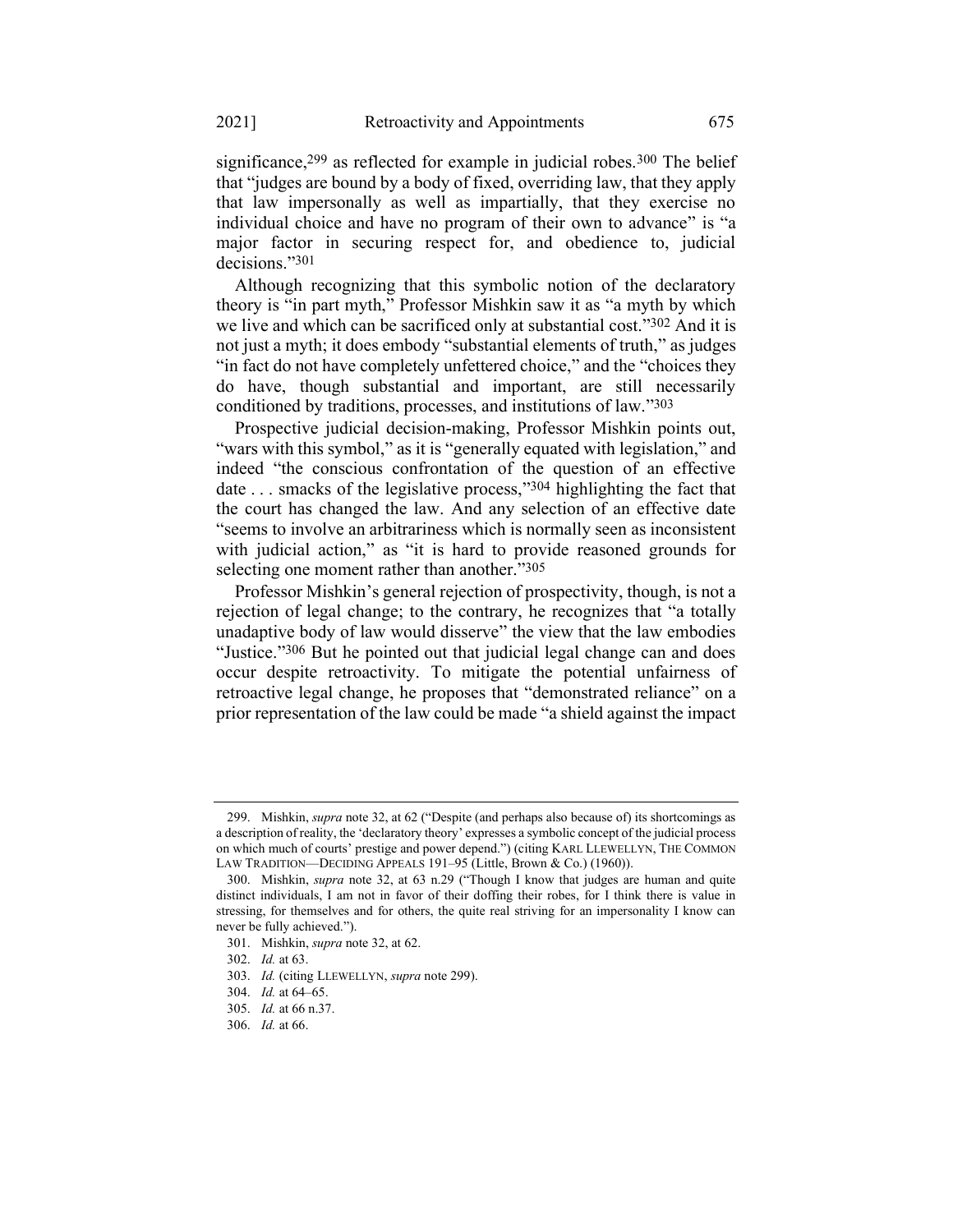of a newly changed law."307 Others have made similar suggestions.308 This proposed technique of making the holding generally retroactive, but not for the parties before the court if they can demonstrate reliance, seems something like the mirror image of selective prospectivity (i.e., making the holding generally prospective, but retroactive only for the present parties), which seems to have been rejected by the current retroactivity doctrine as a matter of choice-of-law, though not necessarily as a matter of remedial discretion.309

Finally, beyond the symbolic, Professor Mishkin discussed the functional effect that "retroactivity would seem to operate as an 'inherent restraint' on judicial lawmaking because it compels the Court to confront in sharpest form the possible undesirable consequences of adopting a new rule," such as when it "may result in imposing liability or other burden on someone who acted in justified reliance on the old law."310 Concern about the possible retroactive imposition of harm could "thus tend to restrain a court from adopting new law that is neither reflective of current community standards nor adequately foreshadowed by prior judicial developments."311 The principal effects of such a restraint "go not to the ultimate possibility" of judicial change but rather "to its pace," that is, slowing it down.312 The restraint of generally required retroactivity encourages courts to gradually shift the law while foreshadowing future changes, rather than make drastic changes.

Retroactivity thus strengthens stare decisis by forcing courts to confront the potential unfairness of legal change when that change must be made retroactive.313 This inherent restraint could be undercut

<sup>307.</sup> *See id.* at 66 n.39 (citing James v. United States, 366 U.S. 213, 241 (1961)).

<sup>308.</sup> *See* Pamela J. Stephens, *The New Retroactivity Doctrine: Equality, Reliance, and Stare Decisis*, 48 SYRACUSE L. REV. 1515, 1574 (1998) ("With respect to the demonstration of reliance, it should be actual reliance in the usual case, which will be necessary to overcome the presumption of retroactivity."); Aero Spark Plug Co. v. B.G. Corp., 130 F.2d 290, 298 (2d. Cir. 1942) (Frank, J., concurring).

<sup>309.</sup> *See* James B. Beam Distilling Co. v. Georgia, 501 U.S. 529, 543–44 (opinion of Souter, J., announcing the judgment) ("Nor, finally, are litigants to be distinguished for choice-of-law purposes on the particular equities of their claims to prospectivity: whether they actually relied on the old rule and how they would suffer from retroactive application of the new. . . . Conversely, nothing we say here precludes consideration of individual equities when deciding remedial issues in particular cases."); *see also* Fisch, *supra* note [24,](#page-8-0) at 1083 n.169 ("[A] judicial decision to withhold certain relief under a retroactive rule need not be the equivalent of refusing to apply the rule retroactively.").

<sup>310.</sup> Mishkin, *supra* not[e 32,](#page-9-0) at 70 (citing James v. United States, 366 U.S. 213, 225 (1961)).

<sup>311.</sup> *Id.*; *see supra* not[e 50](#page-12-0) and accompanying text (discussing *Flood v. Kuhn* and the adherence to precedence).

<sup>312.</sup> Mishkin, *supra* note [32,](#page-9-0) at 70*.*; *see also id.* at 72 (noting that public reaction may hinder but does not block retroactive implementation).

<sup>313.</sup> Harper v. Va. Dept. of Tax'n, 509 U.S. 86, 105 (Scalia, J., concurring) ("Prospective decisionmaking is the handmaid of judicial activism, and the born enemy of *stare decisis*.").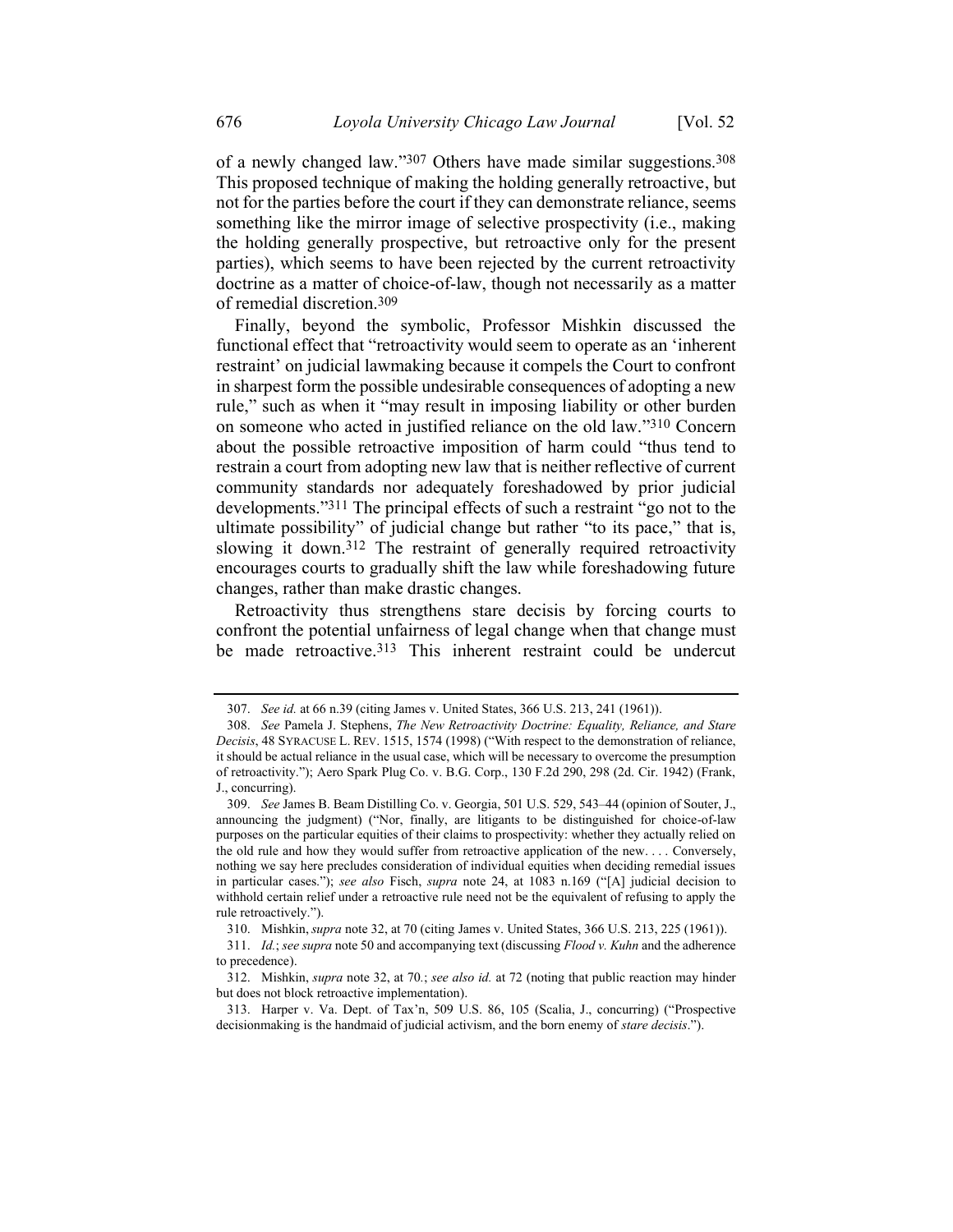somewhat if it became commonplace to allow demonstrated justified reliance to be a shield against retroactivity, as Professor Mishkin suggested, though perhaps not entirely if the shield were left to potentially unpredictable remedial discretion and required an actual showing of reliance, which would not necessarily be easy.314 In other words, a demonstrated reliance shield could mitigate the very unfairness that serves as a restraint on overruling for judges who would prefer to avoid the unfairness. So a demonstrated reliance shield could be seen as a middle ground, mitigating but not eliminating potential unfairness of retroactive legal change, and thus perhaps weakening stare decisis a bit, but not as much as regular use of pure prospectivity.

Other commentary has been more receptive to prospectivity, at least in the context of overruling a judicial decision. Perhaps most prominently, Benjamin Cardozo as a scholar in *The Nature of the Judicial Process* wrote:

[I]n the vast majority of cases the retrospective effect of judge-made law is felt either to involve no hardship or only such hardship as is inevitable where no rule has been declared. I think it is significant that when the hardship is felt to be too great or to be unnecessary, retrospective operation is withheld. Take the cases where a court of final appeal has declared a statute void, and afterwards, reversing itself, declares the statute valid. Intervening transactions have been governed by the first decision. What shall be said of the validity of such transactions when the decision is overruled? Most courts in a spirit of realism have held that the operation of the statute has been suspended in the interval. It may be hard to square such a ruling with abstract dogmas and definitions. When so much else that a court does, is done with retroactive force, why draw the line here? The answer is, I think, that the line is drawn here, because the injustice and oppression of a refusal to draw it would be so great as to be intolerable.<sup>315</sup>

<span id="page-51-0"></span>Cardozo also defended prospectivity as a Justice in *Great Northern Railway*, reviewing the Montana Supreme Court's decision to overrule one of its precedents prospectively.316 The petitioner argued that

<sup>314.</sup> *Cf.* Walter V. Schaefer, *The Control of "Sunbursts": Techniques of Prospective Overruling*, 42 N.Y.U. L. REV. 631, 643 (1967) ("To inject into every case an added requirement that individual reliance be proved would seriously complicate the judicial process.").

<sup>315.</sup> BENJAMIN N. CARDOZO, THE NATURE OF THE JUDICIAL PROCESS 146–47 (1921).

<sup>316.</sup> Great N. Ry. Co. v. Sunburst Oil & Refining Co., 287 U.S. 358, 359 (1932). The Supreme Court of Montana had held in 1921, in Doney v. Northern Pacific Ry. Co., 60 Mont. 209 (Mont. 1921), that shippers could recover the overcharge for excessive rates, which had been made in accordance with a tariff schedule approved by the Railroad Commission of Montana, though the Commission later held that the rates approved were excessive and unreasonable. The Montana Court "held that the ruling in the *Doney* case was erroneous and would not be followed in the future," but nevertheless held that "the *Doney* case was law until reversed and would constitute the governing principle for shippers and carriers who, during the period of its reign, had acted on faith of it." i.e., the Montana Court overruled *Doney* prospectively. *Great N. Ry. Co.*, 287 U.S. at 361.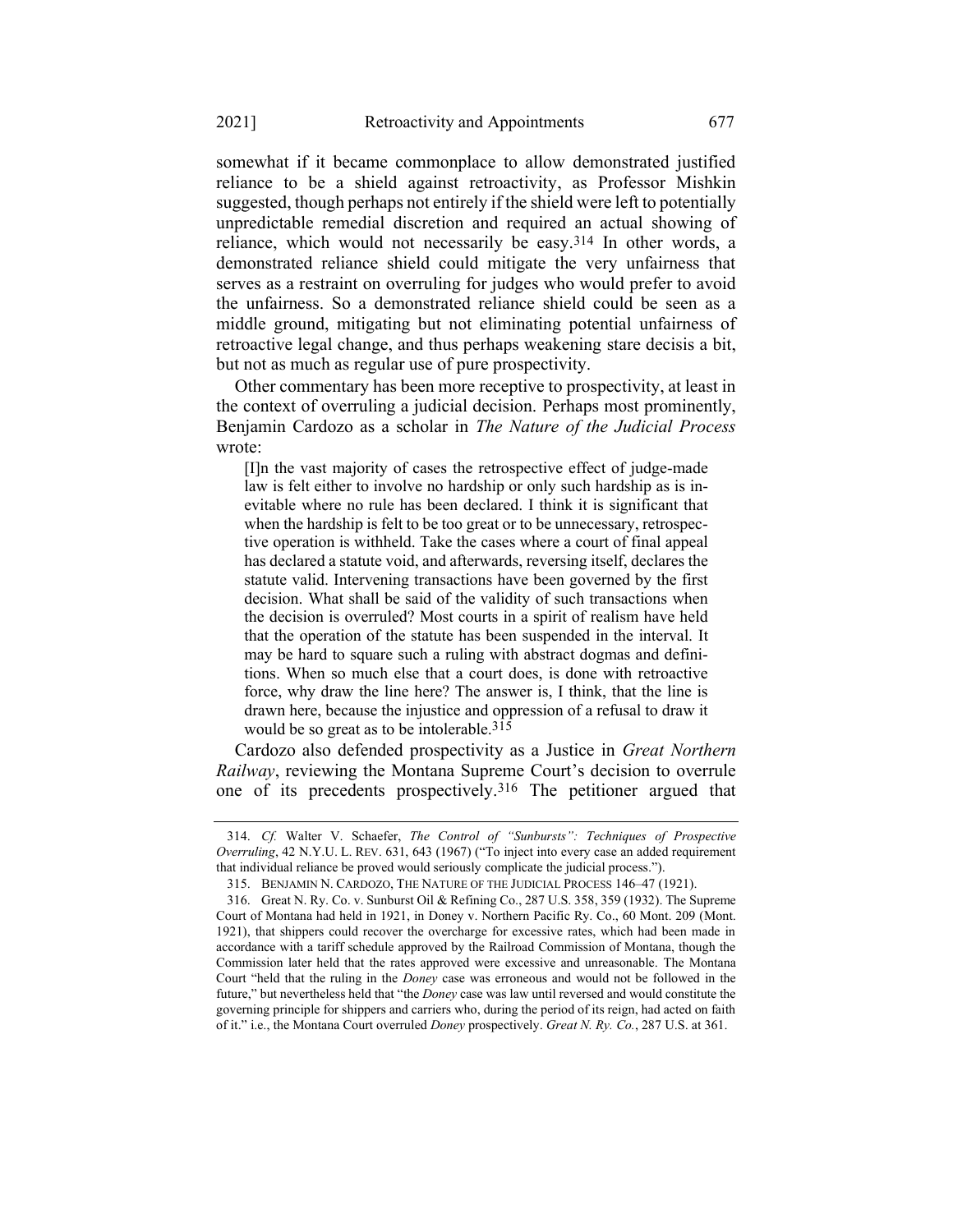"[a]dherence to precedent as establishing a governing rule for the past in respect of the meaning of a statute" was "a denial of due process when coupled with the declaration of an intention to refuse to adhere to it in adjudicating any controversies growing out of transactions of the future."317 Justice Cardozo for the Court disagreed, holding the state court's practice of prospective overruling "involved no denial of a right protected by the federal constitution," such that a "state in defining the limits of adherence to precedent may make a choice for itself between the principle of forward operation and that of relation backward."318 That is, without infringing the U.S. Constitution, a state court may practice prospective overruling "whenever injustice or hardship will thereby be averted," or it may instead "hold to the ancient dogma that the law declared by its courts had a Platonic or ideal existence before the act of declaration, in which event the discredited declaration will be viewed as if it had never been, and the reconsidered declaration as law from the beginning."319

According to Justice Cardozo, it made no difference "whether the subject of the new decision is common law . . . or statute," that is, whether the court had overruled a prior decision or invalidated a statute; either way, it was up to the state court to decide whether to make the effect retroactive.320 The choice was to be "determined by the juristic philosophy of the judges" of the state courts, and the Court did not pass on the "wisdom of their philosophies," but merely "the legality of their acts," holding that either choice was permissible under the U.S. Constitution.321

# *B. Modern Scholarship*

Some more recent scholarship has been highly critical of retroactivity and has offered a more robust defense of prospectivity. Professor Jill Fisch has proposed an "equilibrium approach" to retroactivity, wherein retroactivity should be disfavored in situations where the law had previously been settled in a stable equilibrium such that reliance interests were at their peak.322 In her view, "the Court's retroactivity analysis has focused primarily on two prudential considerations: fairness and efficiency," with it being "typically thought that prospective laws are more fair and retroactive laws are more efficient."323

323*. Id.* at 1084.

<sup>317.</sup> *Id.* at 363–64.

<sup>318.</sup> *Id.* at 364.

<sup>319.</sup> *Id.* at 364–65.

<sup>320.</sup> *Id.* at 365.

<sup>321.</sup> *Great N. Ry. Co.*, 287 U.S. at 365.

<sup>322</sup>*. See generally* Fisch, *supra* not[e 24.](#page-8-0)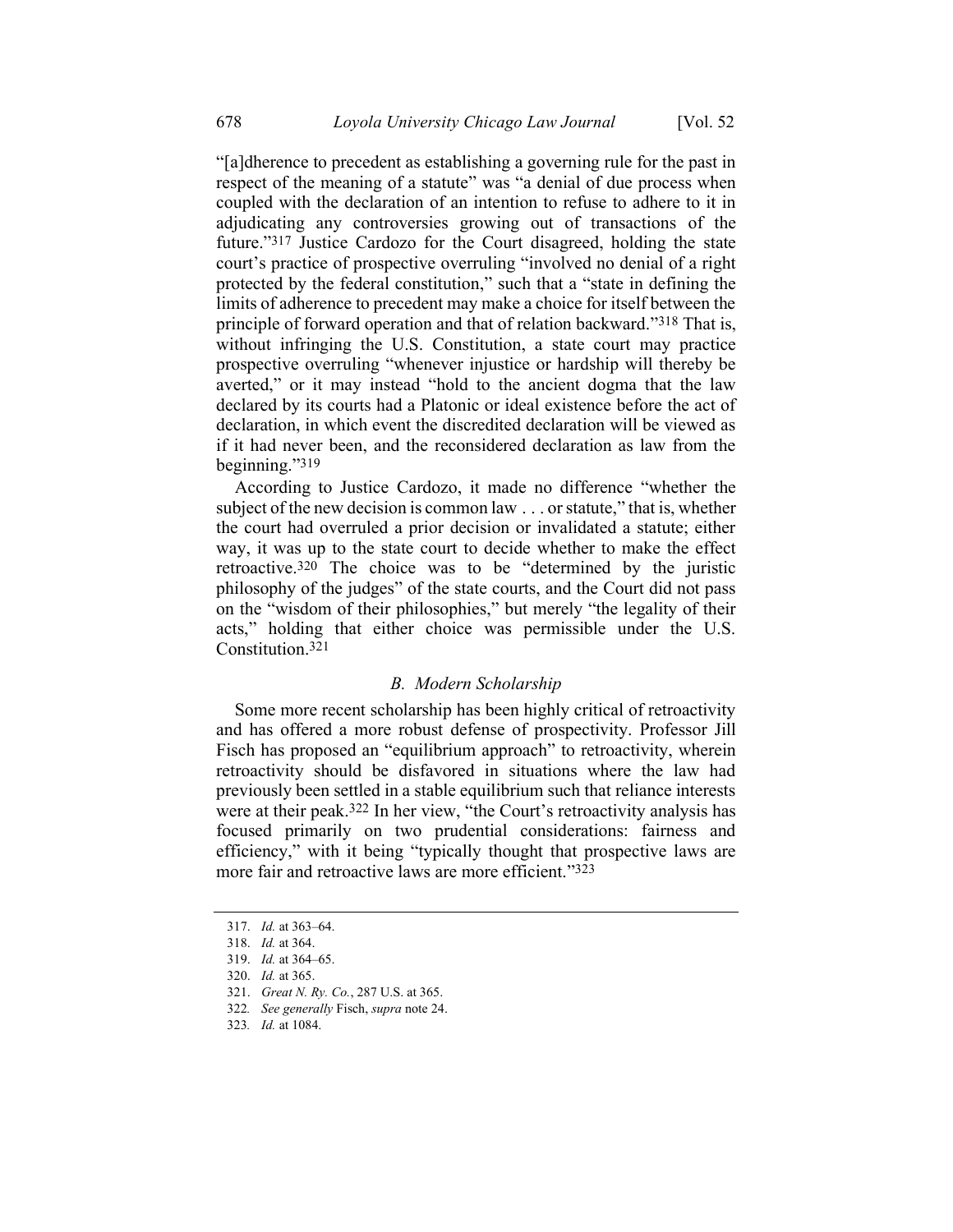<span id="page-53-0"></span>With regard to fairness, Professor Fisch points to *Chevron Oil*, which "directs a court to inquire into the equitable aspects of application of a new rule, including whether a litigant's reliance on the prior rule should be protected," in consideration of the "need to protect settled expectations" by not retroactively upsetting them.324 She claims, on the other hand, that "efficiency is generally viewed as favoring retroactivity."325 This is apparently based on the "assumption that legal change has occurred because of a determination that the new rule is an improvement," which "supports the application of that rule to as broad a class of cases as possible," particularly where "the new rule is curative or restorative, that is, if it is designed to undo a rule perceived as mistaken."326

Professor Fisch thus offers her "equilibrium theory" as a touchstone for retroactivity, explaining that a legal context "is in stable equilibrium when the applicable legal rules are clear, have been promulgated by a higher legal authority, have persisted over time and in a variety of specific cases, and have not been widely criticized or questioned by lawmakers with comparable authority."<sup>327</sup> She argues that in such situations, the "existence of a stable equilibrium justifies the protection of reliancebased interests," such that retroactivity should be avoided.328 On the other hand, retroactivity "may be appropriate in certain circumstances," such as where "the legal change is sufficiently small that either it does not disturb the equilibrium or the costs associated with the disturbance are minimal,"329 or where the law is "in unstable equilibrium or a state of flux."330

Professor Fisch's analysis seems to give short shrift to the strongest arguments against judicial prospective-only decision-making. These arguments are not about efficiency per se, but rather that prospective lawmaking is generally contrary to the judicial role, that courts are not institutionally well-suited for it, and that it tends over time to weaken stare decisis leading to legal instability.331 That said, Professor Fisch's point that retroactivity is more likely to be unfair and upset reliance

<sup>324.</sup> *Id.* at 1085.

<sup>325.</sup> *Id.* at 1088 (citing, *inter alia*, Louis Kaplow, *An Economic Analysis of Legal Transactions*, 99 HARV. L. REV. 509, 615–16 (1986)).

<sup>326.</sup> Fisch, *supra* not[e 24,](#page-8-0) at 1088 (citing Saul Levmore, *The Case for Retroactive Taxation*, 22 J. LEGAL STUD. 265, 306 n.71 (1993)).

<sup>327.</sup> *Id.* at 1102.

<sup>328.</sup> *Id.* at 1105–06.

<sup>329.</sup> *Id.* at 1106.

<sup>330.</sup> *Id.* at 1108. *See also id.* at 1109 (suggesting that reliance on prior law is unreasonable in an unstable equilibrium, and that change results in minimal disruption of expectations when the law is in flux).

<sup>331.</sup> *See supra* note[s 301](#page-49-1)–[304](#page-49-2) and accompanying text (discussing Mishkin).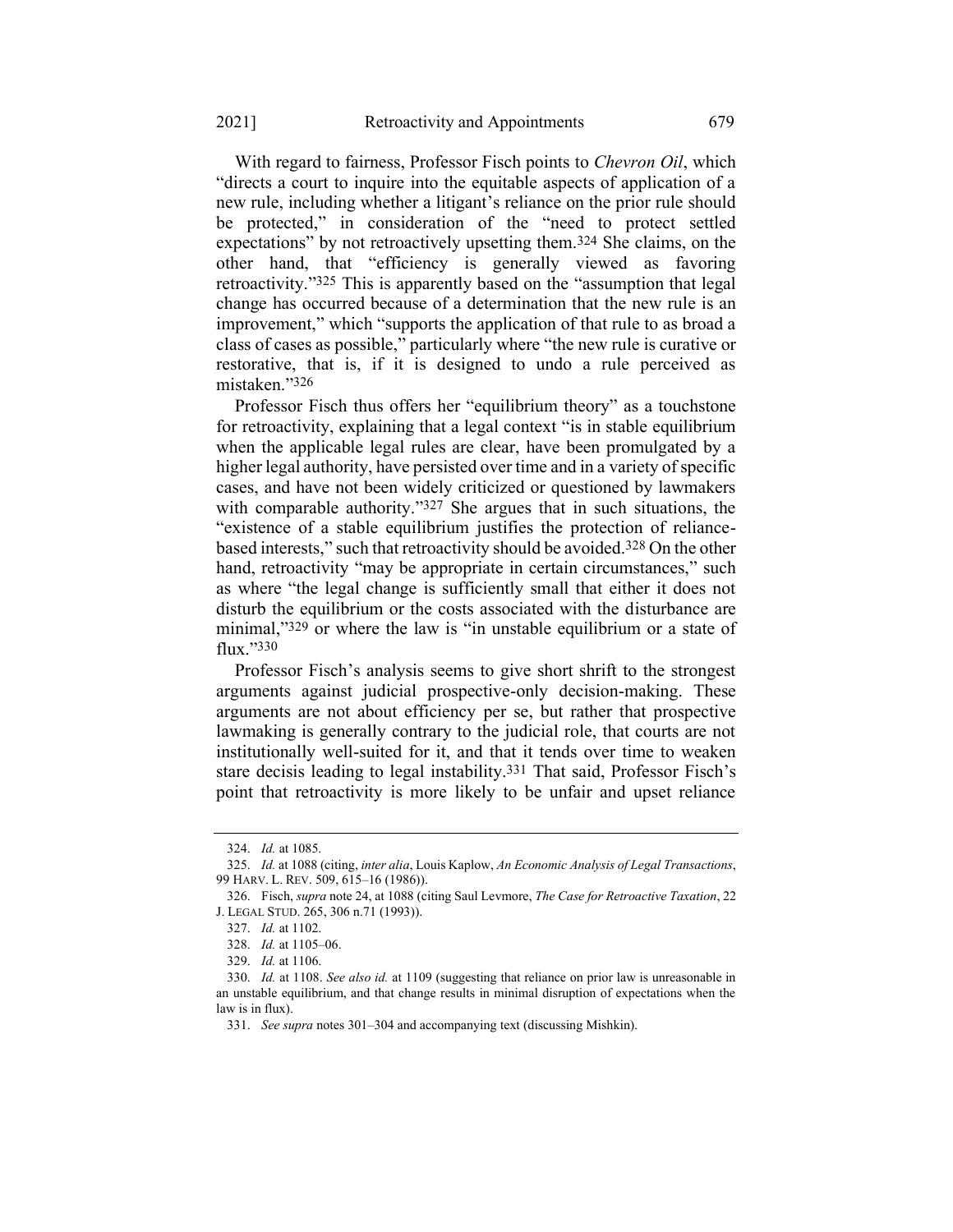interests in a situation where the law has long been settled in a state of equilibrium, such that prospectivity may tend to be more appropriate in such circumstances, is reasonable and worth keeping in mind.

<span id="page-54-0"></span>In the patent context, Jonathan Masur and Adam Mortara have recently argued in favor of increased prospective judicial decision-making.332 Professor Masur and Mr. Mortara point out that reliance interests are particularly strong in the patent context, in that businesses are built around existing patents, and if "patent rights become unreliable or unstable, the purpose and function of the patent system will be undermined," and in the future, "innovators and investors might be much more reluctant to pursue patent-based research if they have reason to fear the Federal Circuit will pull the rug out from under them."333

As Masur and Mortara recognize, the usual solution to this general issue is just to adhere to stare decisis and not to drastically change the law, or at least not often, as this is how retroactivity strengthens stare decisis and serves as an inherent restraint on judicial legal change. But the authors view this general approach as "a poor fit for patent law," where they claim the law "must be frequently updated if it is to keep pace with changes in technology and markets."334

As a solution, Masur and Mortara urge that "federal courts—or at least patent courts [by which they apparently mean the U.S. Court of Appeals for the Federal Circuit, which generally hears all patent appeals]—should be given the authority to hand down decisions that are prospective only."335 This would "decouple a judicial decision's prospective effect which is presumptively positive—from the backward-looking harm it might do to investment-backed expectations and reliance interests," such that patent law "would become more dynamic and less hidebound," and "would also become more effective."336 To be clear, under *Chevron Oil*, all courts seem to already have the rarely used prospectivity authority that Masur and Mortara argue for,337 but their article primarily argues for increased use of this authority in the patent context by the Federal Circuit, because in their view prospectivity is particularly appropriate in patent law.338

<sup>332.</sup> *See generally* Jonathan S. Masur & Adam K. Mortara, *Patents, Property, and Prospectivity*, 71 STAN. L. REV. 963 (2019).

<sup>333.</sup> *Id.* at 965–66.

<sup>334.</sup> *Id.* at 967 (citing Thomas F. Cotter, *A Burkean Perspective on Patent Eligibility*, 22 BERKELEY TECH. L. J. 855, 878–79 (2007)).

<sup>335.</sup> *Id.* at 968.

<sup>336.</sup> *Id.*; *see also id.* at 998 (citing Kaplow, *supra* not[e 325,](#page-53-0) at 551–52).

<sup>337.</sup> *See supra* not[e 73](#page-16-0) and accompanying text. It is perhaps notable that Masur and Mortara do not even cite *Chevron Oil*. *See generally* Masur & Mortara, *supra* not[e 332.](#page-54-0)

<sup>338.</sup> *See* Masur & Mortara, *supra* not[e 332,](#page-54-0) at 996–97 ("[C]ourts issue purely prospective legal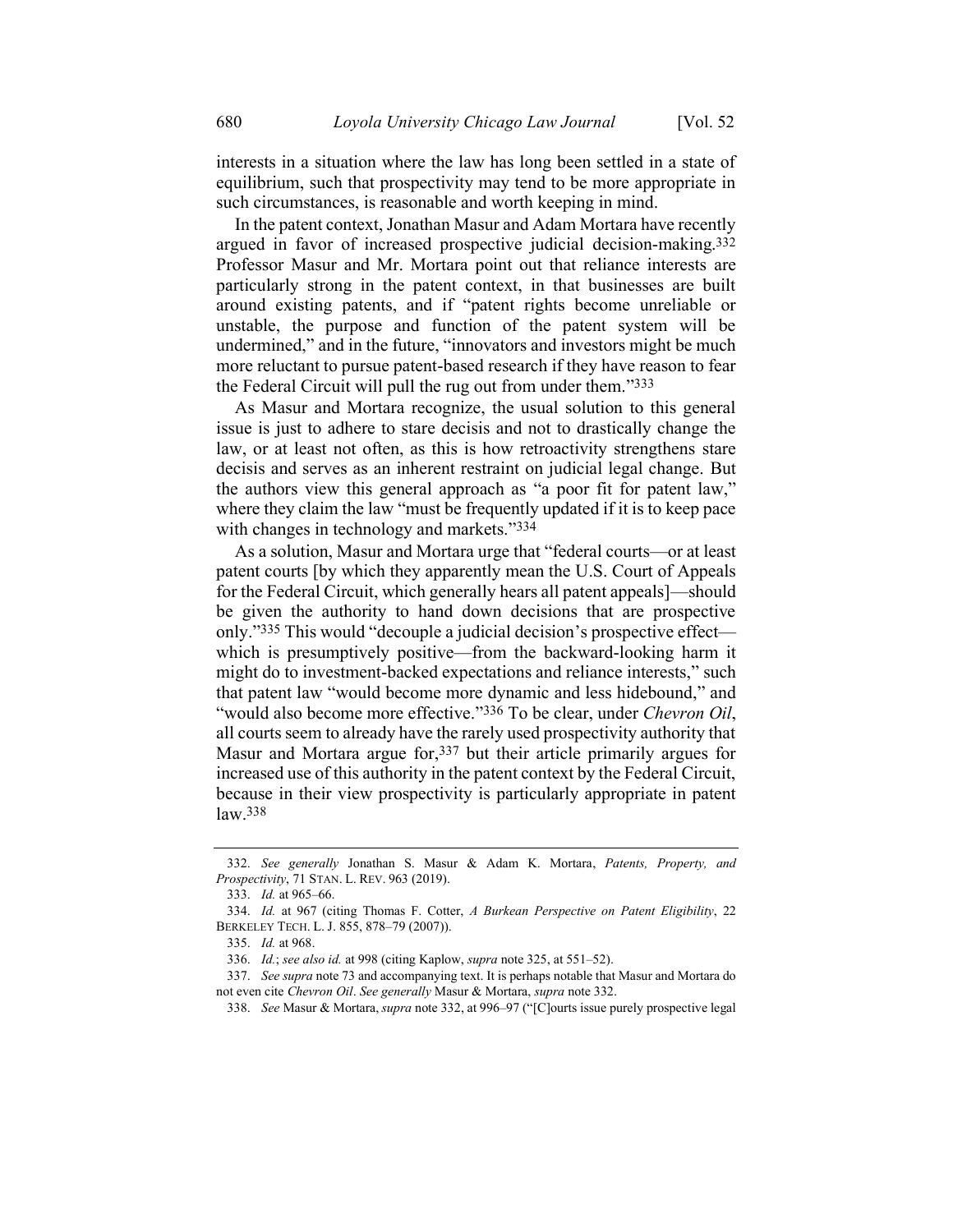There are some issues with this argument. To begin with, Masur and Mortara's argument for increased prospectivity particularly in patent law runs counter the Supreme Court's consistent admonitions in recent decades that patent law is subject to the same general principles of law as any other area; in other words, that it is not exceptional.339 It could also tend to undermine the principle that similarly situated litigants should be treated the same by potentially making the validity of a patent turn on the happenstance of whether it was issued (or applied for) the day before versus the day after a particular judicial legal change took effect.340 There are also the significant logistical difficulties that courts and litigants would face in lawsuits with multiple asserted patents, having to potentially apply different law for each patent depending on the patent's application or issuance date.

<span id="page-55-0"></span>And perhaps most saliently, the argument undermines itself. Masur and Mortara correctly point out that stability is particularly important in patent law, in part because of "the lag time between R&D investments and patent rewards."341 That is, firms invest "in R&D with the belief that some number of years down the road, it will be able to recoup those investments and turn a profit by leveraging the patents it has obtained."342 So Masur and Mortara correctly argue that if "patent law is generally unstable, innovative firms (or investors) may fear that they will never recoup their R&D investments and therefore refrain from making those investments in the first place."343 Yet their entire argument is geared toward making it easier for courts to change patent law by allowing more prospective decision-making, because "[d]oing so would permit brisk

rulings only rarely, despite indications from the Supreme Court that they are permitted to do so. It is time for patents courts to avail themselves of this opportunity.").

<sup>339.</sup> *See, e.g.*, Peter Lee, *The Supreme Assimilation of Patent Law*, 114 MICH. L. REV. 1413, 1416 (2016) ("[T]he Supreme Court has consistently sought to eliminate patent exceptionalism, bringing patent law in conformity with what it characterizes as general legal standards.") (citing cases).

<sup>340.</sup> Professor Masur and Mr. Mortara are not entirely clear on whether their proposal makes the applicable law that of the date the patent was granted (i.e., issued), or the date the patent was applied for. *Compare* Masur & Mortara, *supra* note [332,](#page-54-0) at 968 ("[F]ederal courts—or at least patent courts—should . . . have the power to determine that a particular decision affects only patents whose owners applied for them on or after the date of that decision."), *with id.* at 996 ("The solution is to decouple the effects on future patents from the effects on existing patents—to allow courts to make positive changes affecting patents that will be granted in the future without similarly affecting patents that already exist."). Presumably either might be accomplished via a prospective ruling at the Federal Circuit coupled with a general rule of patent law that the applicable law in patent suits is that of either date, rather than the current law (or simply, "the law"), as it is now understood to be.

<sup>341.</sup> *Id*. at 970–71.

<sup>342.</sup> *Id*. (citing Daniel J. Hemel & Lisa Larrimore Ouelette, *Beyond the Patent-Prizes Debate*, 92 TEX. L. REV. 303, 310–12, 319–20, 326 (2013)).

<sup>343.</sup> *Id.* at 972.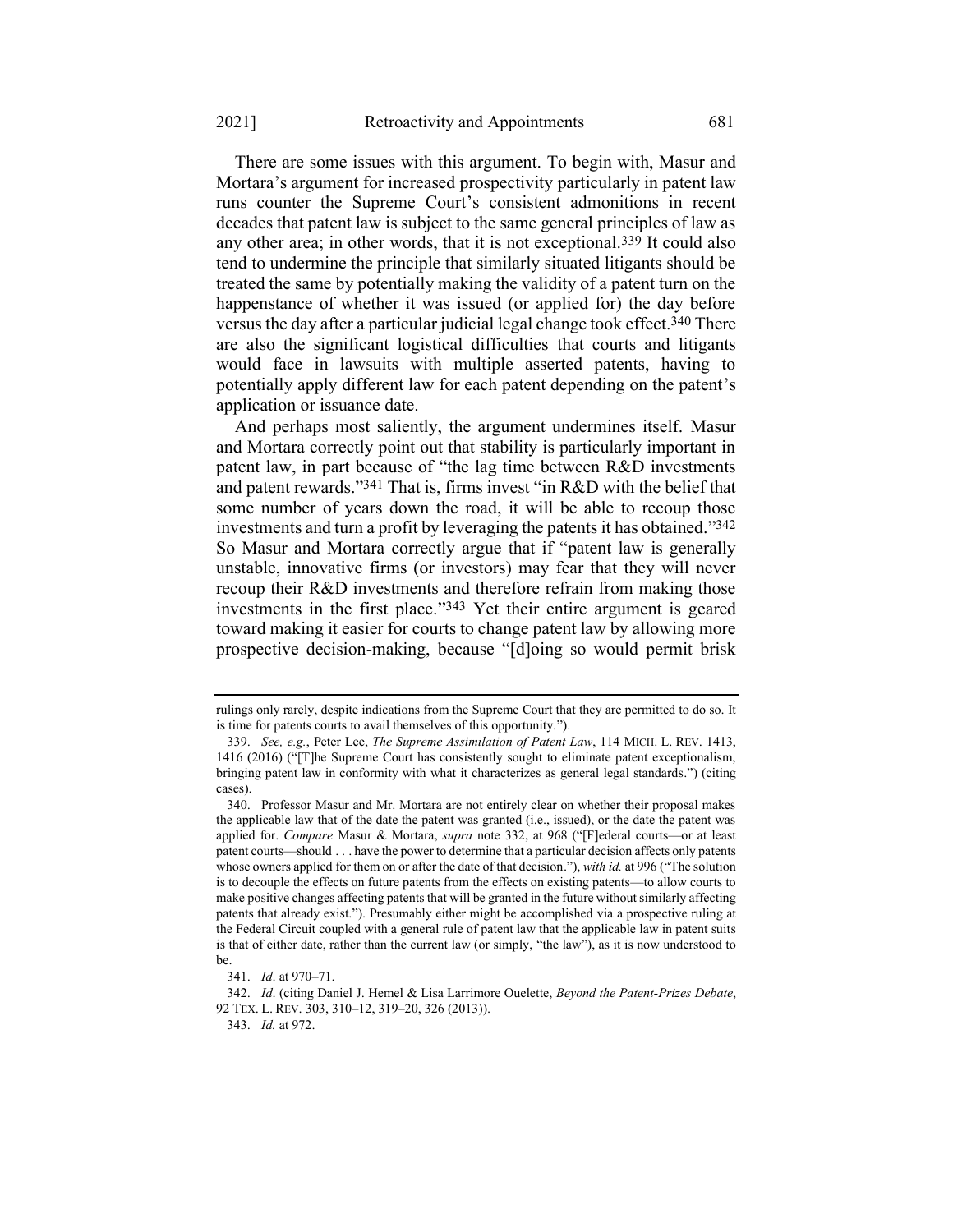legal change," thus making patent law *less* stable, or as they put it, "more dynamic and less hidebound."344

Masur and Mortara attempt to address this apparent inconsistency by arguing that a "nonretroactive decision, by not impinging on existing patent rights, does not upset existing reliance interests and thus does not threaten to diminish investment incentives."345 But the relevant reliance interests are not limited to existing patents, for as Masur and Mortara themselves argued, there is a significant "lag time between R&D investments and patent rewards,"346 in that it may take years of R&D before a firm is ready to even apply for a patent, and then a few more years for the patent to issue.347 Masur and Mortara recognize that for this reason, prospectivity "will not necessarily protect all of the reliance interests involved," but dismiss this point by stating "nonretroactivity will be at least a partial solution, and one preferable to a fully retroactive judicial decision."348 However, in this regard, they do not address the point (which they themselves made earlier as a feature of their argument) that increased prospective decision-making will weaken adherence to stare decisis and make overruling and legal change more common. Thus, although prospective legal change will reduce the reliance interests upset by any particular change, it will still upset some reliance interests, so encouraging more of it may well ultimately upset reliance interests to a greater degree overall.

One might be able to live with all this if accelerated legal change in

<sup>344.</sup> *Id*. at 968, 1022; *see also id.* at 999 ("[I]nsisting that a new legal rule be both prospective and retroactive may make it more difficult to enact a legal change . . . .").

<sup>345.</sup> *Id*. at 1001.

<sup>346.</sup> *Id*. at 970–71; *see also id.* at 1005–06 ("[A] firm might invest billions of dollars in R&D for a single type of invention, believing that it will be able to obtain patents related to this invention for decades to come.").

<sup>347.</sup> *See* Michael Carley, Deepak Hegde & Alan Marco, *What Is the Probability of Receiving a U.S. Patent?*, 17 YALE J. L. & TECH. 203, 205 n.5 (2015) ("[T]he average patent application pends for four to five years at the USPTO before it is granted . . . ."). If the applicable law is that of the application date rather than the grant date (see *supra*, note [340\)](#page-55-0), the disruption of reliance interests is mitigated further, though still not completely, given that much investment takes place prior to application. And this could create its own host of problems, such as forcing patent examiners to examine co-pending patent applications under different sets of law at the same time, and potentially encouraging applicants to game the system by abandoning and re-filing applications to gain the benefit of patent-friendly but prospective-only judicial decision. Indeed, Masur and Mortara confusingly suggest that prospectivity is more appropriate when the change strengthens patent rights. *See* Masur & Mortara, *supra* not[e 332,](#page-54-0) at 1003 ("While there is often a strong argument in favor of issuing a retroactive decision that invalidates or weakens patents, decisions that expand or strengthen patent rights should very rarely be made retroactive."). This would seem to be in some tension their general argument that retroactively weakening patent law to render existing patents invalid upsets reliance interests. *See, e.g.*, *id.* at 965 ("Changing the law would risk upending the business and, worse, invalidating the patents might deter future investments in research and development (R&D).").

<sup>348.</sup> Masur & Mortara, *supra* not[e 332,](#page-54-0) at 1005–06.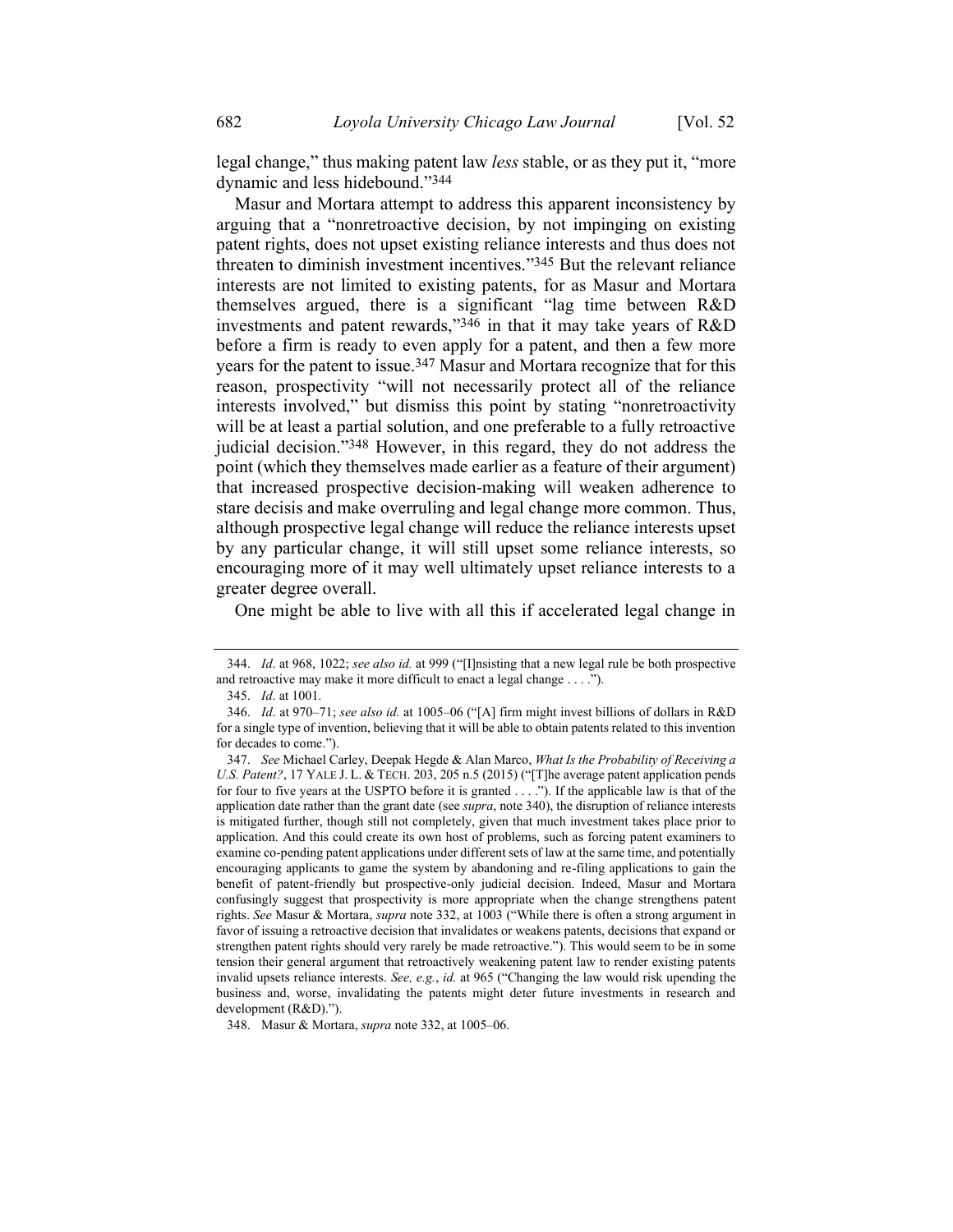patent law were really as clearly desirable as Masur and Mortara posit, based on their assumption that "the new rule is likely superior to the old rule,"349 but that is a dubious proposition. Masur and Mortara argue that it is particularly important for patent law to be "'correct' (or nearly so) if it is to be effective," by which they presumably mean to adequately balance incentives for innovation against the monopoly dead-weight-loss costs on society imposed by patents, and to incentivize "genuine innovation" instead of "unproductive projects."350

The problem, however, is that there are widely varying reasonable views on what "correct" patent law looks like, and the "correct" answer is very difficult (if not impossible) to ascertain because one cannot know the counterfactual degree or type of innovation that would have occurred under a different patent regime in a given time and place.<sup>351</sup> Innovation is inherently unpredictable by its very nature: it generally consists of things not yet known. 352 It is very difficult to know in advance precisely what a change in law might help us discover in the future.

Also, the precise value of additional innovation to society is debatable and depends on the type of innovation as well as how it is used, 353 so even if we could accurately foresee the effects on innovation of each potential change to patent law, reasonable people would still disagree about at what point the societal cost of granting additional monopolies outweighs the societal benefit of the additional innovation to be received. The effects also depend to some degree on the area of technology; in certain sectors patents may help startups more than incumbents and

350. Masur & Mortara, *supra* not[e 332,](#page-54-0) at 970.

<sup>349.</sup> *Id.* at 998 ("The first and most obvious advantage of making the new rule fully retroactive is that it is likely superior to the old rule. (If not, it would be odd to adopt it.)") (citing Kaplow, *supra* note [325,](#page-53-0) at 551–52, as "describing the virtues of legal transitions and reasons for expediting them."). The cited portion of Kaplow's article favors retroactivity "when the justification for a reform suggests that the prior activity was undesirable," but not "if a new rule were established in response to a change in circumstances." Kaplow, *supra* note [325,](#page-53-0) at 551–52. This is a reasonable point in that when a change in law is in response to changed circumstances, it may make marginally less sense to retroactively apply the new rule to events prior to that change; but it does not particularly support the claim that new rules are likely to be superior in general, or that legal change should be expedited in general.

<sup>351.</sup> *See* Lisa Larrimore Ouelette, *Patent Experimentalism*, 101 VA. L. REV. 65, 66–68 (2015) ("Despite well over a century of intense interest, we lack answers to fundamental empirical questions in patent law. . . . Locking the world into uniformly strong patent protection simply makes it more difficult to address these questions because empirical progress depends on policy variation.").

<sup>352.</sup> *See* 35 U.S.C. § 102 (requiring novelty as a condition for patentability).

<sup>353.</sup> *See, e.g.*, ALBERT CAMUS, THE REBEL 295 (1956) ("The machine is bad only in the way that it is now employed. Its benefits must be accepted even if its ravages are rejected."); MARTIN HEIDEGGER, THE QUESTION CONCERNING TECHNOLOGY 33 (1977) ("The essence of technology is in a lofty sense ambiguous."); Shawn Bayern, *Why I Don't Blog*, HUFFPOST (June 20, 2010), https://www.huffpost.com/entry/why-i-dont-blog-yes-i-rec\_b\_542127 [https://perma.cc/C6V8- L2U7] ("The problem isn't technology; it's what we're doing with it.").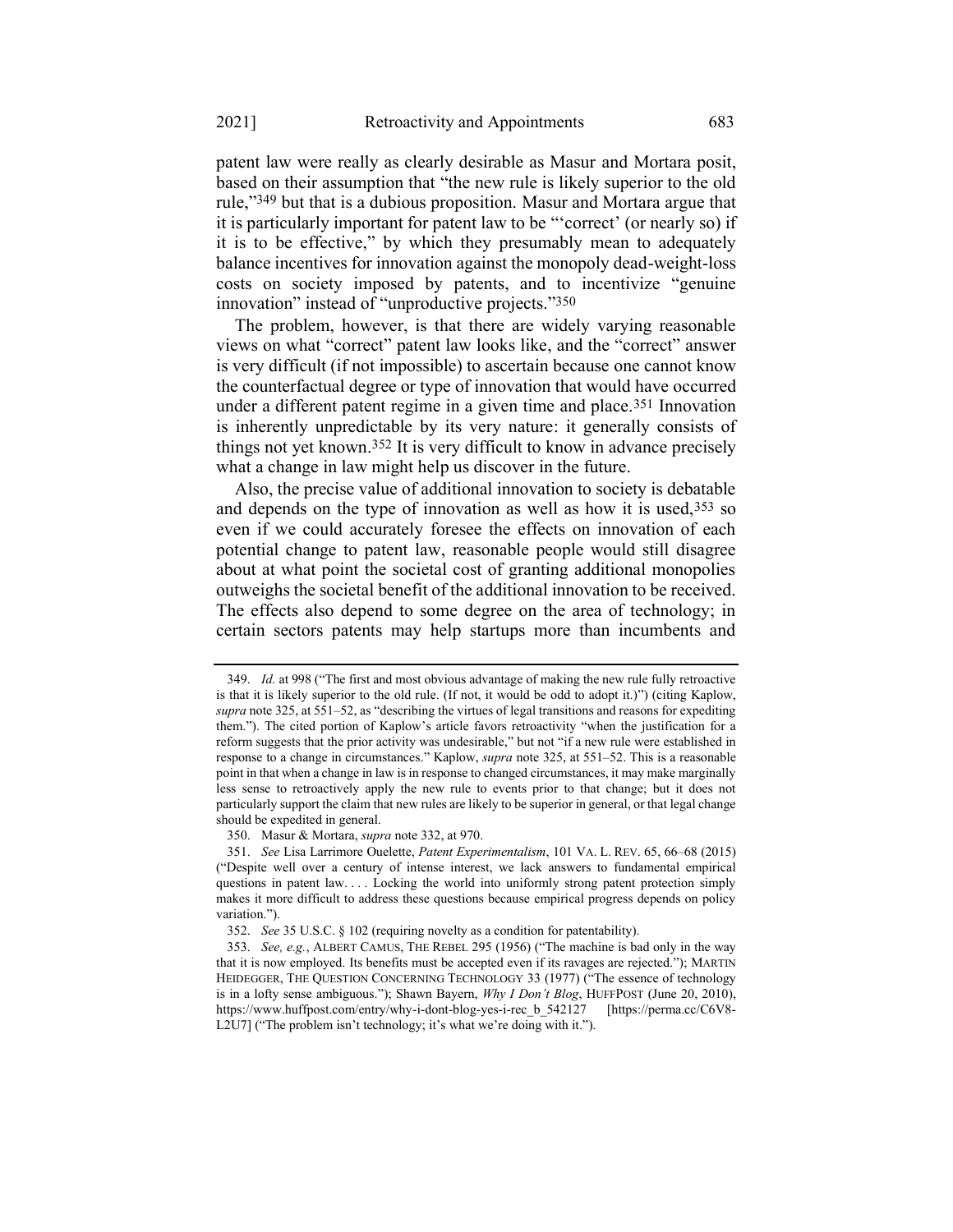reduce market concentration, which could be viewed as a benefit of the patent system even though it is not traditionally thought of as a primary goal of patent law.354

Importantly, there are strongly held and widely varying views on patent policy at the Federal Circuit—the primary court targeted by Masur and Mortara's proposal—with some judges believing in strong patent rights much more than others.355 This variance is currently at least tempered by respect for stare decisis. 356 While we cannot make patent law perfectly "correct," we can at least keep it relatively stable, and that has value in itself, as Masur and Mortara recognize.357 If the Federal Circuit were encouraged to overrule prior decisions more often, it seems unlikely that the result would be a steady march toward greater correctness rather than a semi-random oscillation based on the idiosyncratic policy views of the judges composing particular panels or the court in general. Forcing the court to, at least in most cases, weigh the potential benefits of a change in law against the full weight of retroactively upset reliance interests helps ensure that when the court does change the law, it has reached a greater degree of consensus and certainty that the change actually will be beneficial.

<sup>354.</sup> *See* ROBERT P. MERGES, JUSTIFYING INTELLECTUAL PROPERTY 81 (2011) (explaining that intellectual property can "allow the makers of the input to set themselves up as a separate, independent firm," which "gives them more say over their work, more control over their professional fate—more autonomy."); Andrew C. Michaels, *The Patent Lawyer's Guide to Fascism: On Individual Autonomy and Private Law*, 49 N.M. L. REV. 169, 181–85 (2019) (discussing patents and market concentration); *cf.* Glenn C. Loury, *Market Structure and Innovation*, Q. J. OF ECON. 395, 408-409 (1979) ("Social welfare can be maximized by appropriately limiting entry and firm investments with licensing fees and finite patent life.").

<sup>355.</sup> *See, e.g.*, Ted L. Field, *Hyperactive Judges: An Empirical Study of Judge-Dependent 'Judicial Hyperactivity' in the Federal Circuit*, 38 VT. L. REV. 625, 627 (2014) ("Many patent practitioners believe that decision-making by the U.S. Court of Appeals for the Federal Circuit is highly judge-dependent.") (citing John R. Allison & Mark A. Lemley, *How Federal Circuit Judges Vote in Patent Validity Cases*, 27 FLA. ST. U. L. REV. 745, 745 (2000); Craig Allen Nard & John F. Duffy, *Rethinking Patent Law's Uniformity Principle*, 101 NW. U. L. REV. 1619, 1627 (2007) ("[O]ne of the prominent criticisms of the Federal Circuit is that the court exhibits 'panel dependency.'")).

<sup>356.</sup> *See, e.g.*, Newell Cos. v. Kenney Mfg. Co., 864 F.2d 757, 765 (Fed. Cir. 1988) ("This court has adopted the rule that prior decisions of a panel of the court are binding precedent on subsequent panels unless and until overturned *in banc*. . . . When there is direct conflict, the precedential decision is the first.").

<sup>357.</sup> Masur & Mortara, *supra* not[e 332,](#page-54-0) at 970 ("One of the peculiarities of patent law is that it must also be relatively *stable*."); *In re* Diagnostics, 800 F.2d 1077, 1084 (Fed. Cir. 1986) ("[C]learly within the congressionally envisioned role of this court, i.e., to contribute to doctrinal stability in the field of patent law."); *cf.* S. Corp. v. United States, 690 F.2d 1368, 1370 (Fed. Cir. 1982) (en banc) (Markey, J.) (adopting as Federal Circuit precedent the "body of law represented by the holdings of the Court of Claims and the Court of Customs and Patent Appeals," for to "proceed without precedent, deciding each legal principle anew, would for too long deprive the bar and the public of the stability and predictability essential to the effort of a free society to live under a rule of law.").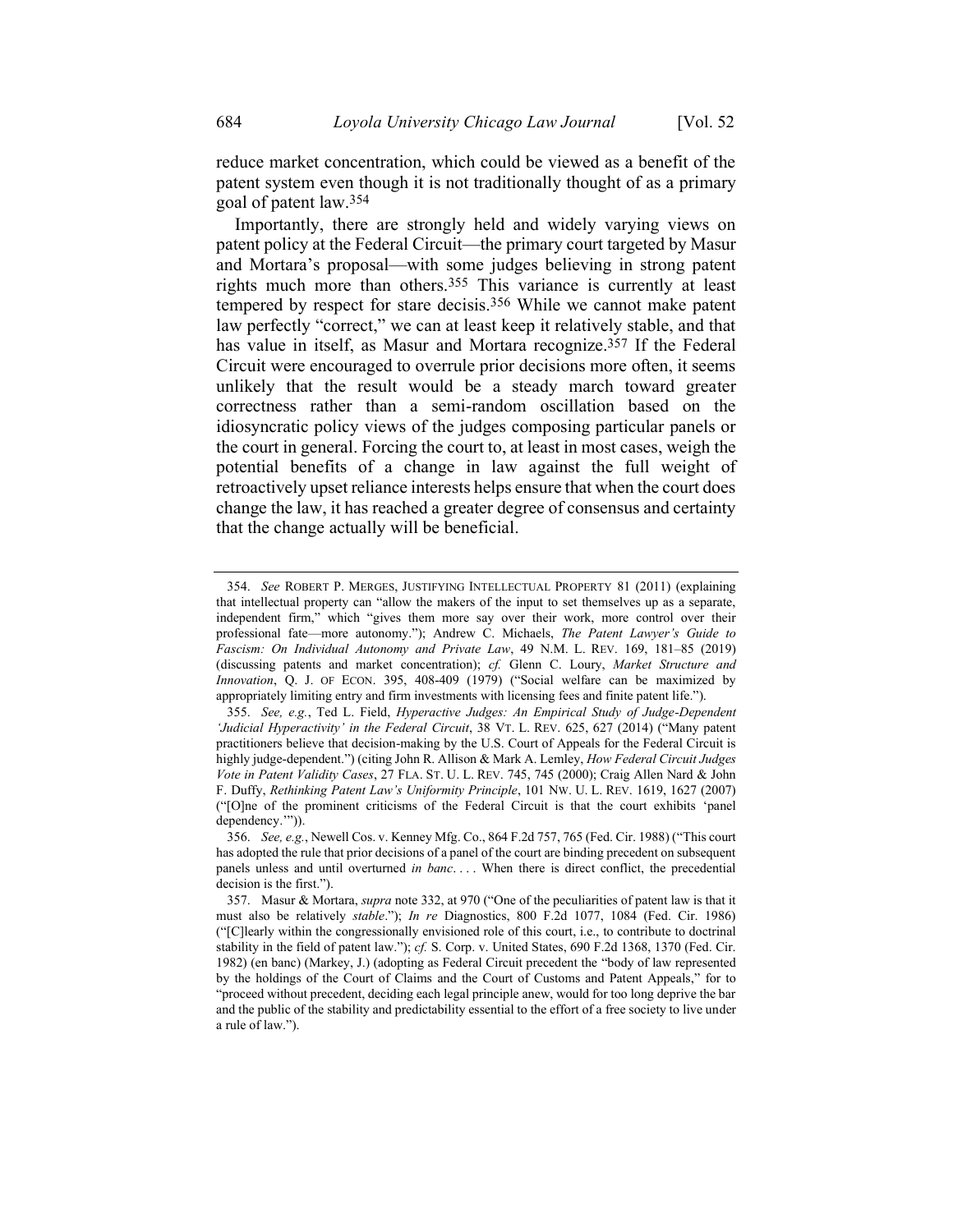Interestingly, another recent and prominent article on general retroactivity (not specifically focused on patent law or the Appointments Clause) makes essentially the opposite proposal from Masur and Mortara, arguing that the Court should place the nails in the coffin of *Chevron Oil* and remove the possibility of prospective overruling altogether.358 Professor Beswick criticizes the various conceptions of prospective judicial decision-making, including what he refers to as the "remedial framework,"359 and proposes a "right-of-action" framework, which "embraces the retroactivity of judicial precedent," but still allows that "equitable principles" should "be employed when the ordinary adjudication of rights in the light of novel precedent would lead to injustice."360

Professor Beswick distinguishes the "remedial framework," which he rejects, from these remedial equitable considerations by shifting the focus from whether the legal change was unpredictable to the individual equities of each case.361 In his view, the "remedial framework produces a one-size-fits-all outcome," whereas his proposed framework is more "attuned to the rights and interests of parties before adjudicating courts."362 What Professor Beswick calls the "remedial framework" seems to be essentially the view that *Chevron Oil* type prospectivity is itself really a matter of remedies rather than choice-of-law—a view espoused by Justice Stevens and possibly acquiesced to by Judge O'Connor.363 This view, which again Professor Beswick rejects, might seem to collapse the remedial and choice-of-law analyses and thereby eliminate the arguably important distinction between the two.

Terminology aside, nothing about Professor Beswick's primary proposal seems terribly contrary to the approach of this Article. What is referred to as "remedial discretion" in this Article seems more in line with Professor Beswick's right-of-action framework than with what he terms the "remedial framework," in that a court's "remedial discretion" as discussed herein involves a decision about the appropriate relief in an

<sup>358.</sup> *See* Samuel Beswick, *Retroactive Adjudication*, 130 YALE L. J. 276, 365 (2020) ("The Court should take the final step by collapsing the presumption [of adjudicative retroactivity] into acceptance.").

<sup>359.</sup> *See id.* at 332 ("The remedial framework is not grounded in traditional equitable considerations of prejudice or hardship to a defendant. . . . This is its flaw.").

<sup>360.</sup> *Id.* at 337–39.

<sup>361.</sup> *See id.* at 337 ("This framework reorients judges' focus onto the claims that are currently before them").

<sup>362.</sup> *Id.* at 354.

<sup>363.</sup> *See id.* at 328 (distinguishing the remedial framework from choice of law, "Under [the remedial framework judgements always operate retroactively for the purpose of determining what the law was, but courts may employ equitable considerations to curb the remedial impact . . . ."); *supra* notes [144](#page-25-0)–[145;](#page-25-1) *supra* Section I.B.3.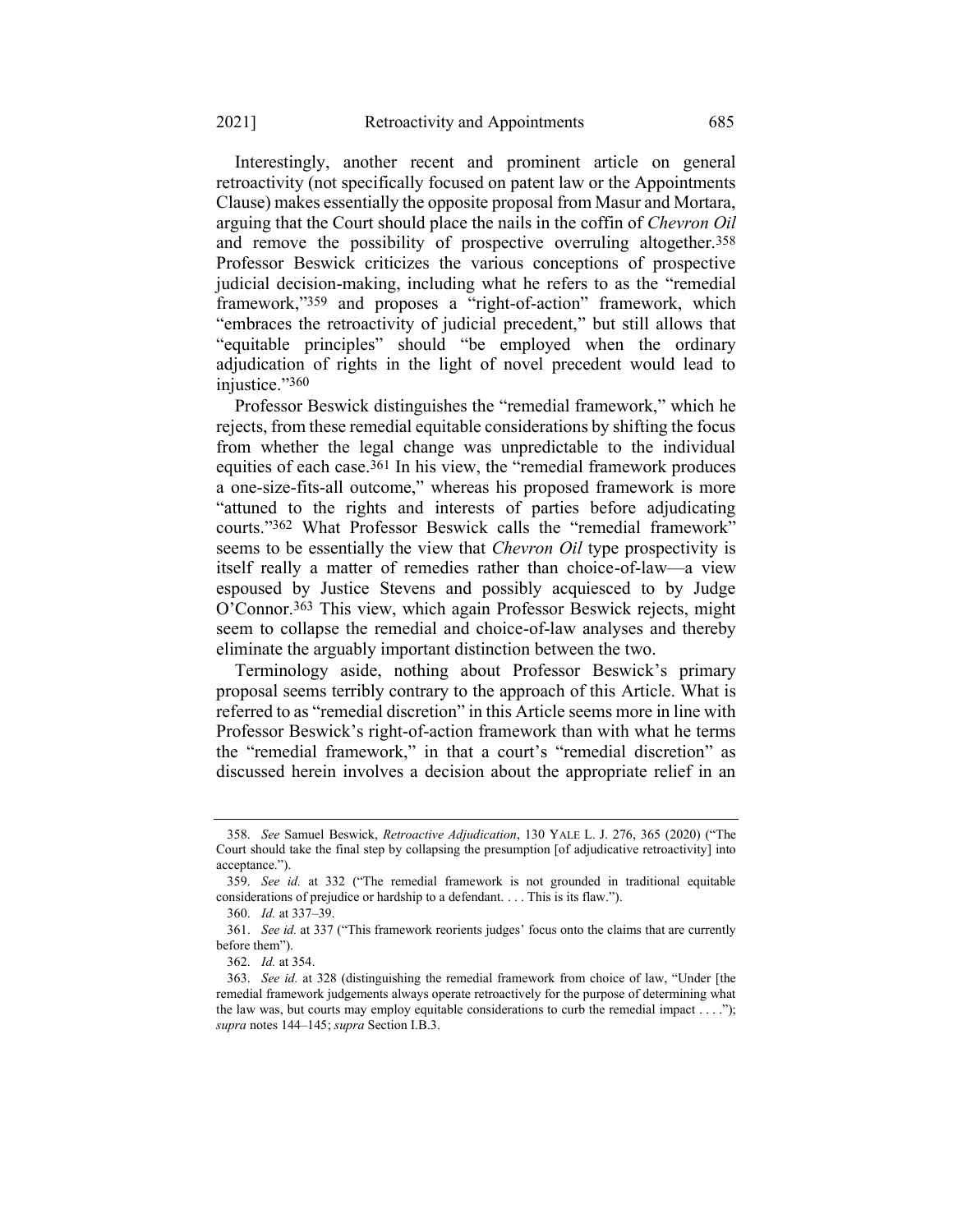Moving on, the prior literature on retroactivity in the Appointments Clause context is sparse but not nonexistent. Professor Elizabeth Beske has recently observed that the "Court's struggle to reconcile its dueling impulses to soften the blow of disruptive legal change and adhere to principles of adjudicative retroactivity is likely to erupt again soon in a new context," given that "the Court has decided three significant Appointments Clause cases in the past eight years."364 She argues that in such cases, courts should balance the disruption occasioned by remanding for new hearings against the harm or unfairness to individual litigants of not remanding, and that such a balancing is consistent with the Court's existing jurisprudence.365

<span id="page-60-1"></span><span id="page-60-0"></span>Recently in *Lucia*, the Court found that the SEC ALJ that heard the petitioner's case had not been properly appointed and remanded for a new hearing before a different, properly appointed ALJ.366 Professor Beske notes that in briefing, "Lucia's counsel identified thirteen other pending cases in which litigants had preserved objections" that would likely require rehearing, such that the "sky would not fall" were the Court to order remands in all of those cases.367 Professor Beske observes, however, that "it will be difficult to cabin this decision to SEC ALJs, and the Court's rationale is likely to reach the more than 1600 ALJs who work in the Social Security Administration," and who "handle upwards of 650,500 hearings a year," such that "the Court will be challenged to articulate a mechanism for confining the systemic disruptions of its handiwork."368 As such, "the logic of *Lucia* may compel the Court to confront very hard questions of far greater disruption in the immediate future."369

In Professor Beske's view, the Court's "situation-specific mention of the number of affected cases," seven to ten in *Ryder*, 370 and thirteen in

<sup>364.</sup> Beske, *supra* note [7,](#page-3-0) at 693 (citing Lucia v. SEC, 138 S. Ct. 2044 (2018), NLRB v. Noel Canning, 573 U.S. 513 (2014), Free Enter. Fund v. Pub. Co. Acct. Oversight Bd., 561 U.S. 477 (2010)).

<sup>365.</sup> *Id.* at 650–51.

<sup>366.</sup> *See supra* not[e 229](#page-38-0) and accompanying text (describing the new hearing as an appropriate remedy).

<sup>367.</sup> Beske, *supra* note [7,](#page-3-0) at 697–98 (citing Brief for Petitioners at 48–49, *Lucia*, 138 S. Ct. 2044 (No. 17-130)).

<sup>368.</sup> *Id.* at 693–94 (citing Alan Morrison, *Symposium:* Lucia v. SEC*—More Questions than Answers*, SCOTUSBLOG (June 22, 2018), https://www.scotusblog.com/2018/06/symposium-luciav-sec-more-questions-than-answers/ [https://perma.cc/4SXY-BUFW]).

<sup>369.</sup> *Id.* at 698.

<sup>370.</sup> *See supra* note [201](#page-34-0) and accompanying text (discussing the minimal disruption provoked in *Ryder*).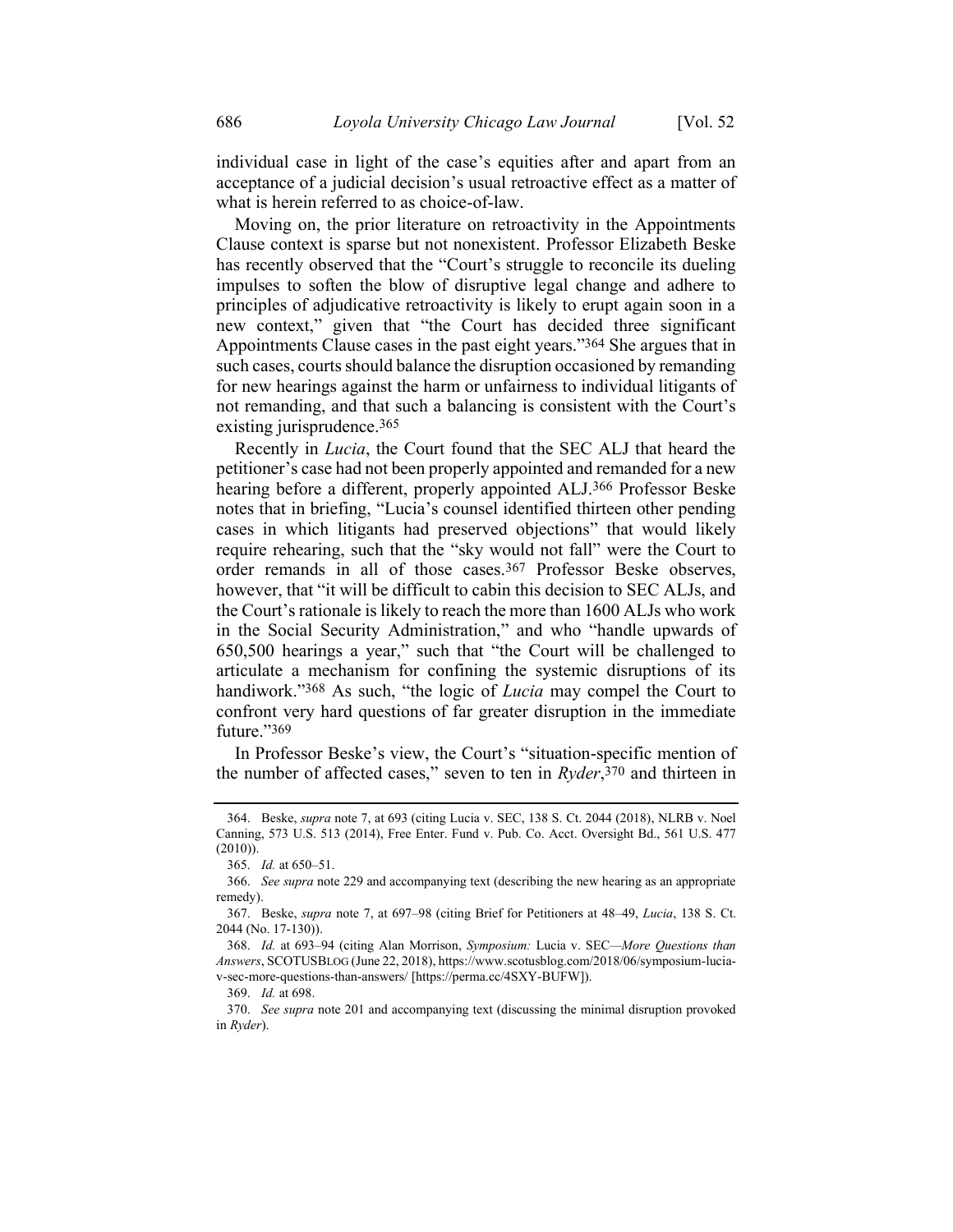*Lucia* (mentioned in the Court's opinion in *Ryder* though not in *Lucia*), leaves "room for the proposition that cases posing greater dislocation and negative effects may require a different resolution."371 On the other side of the balance, the "Court's frequent suggestion that the injuries of individual litigants occasioned by Appointments Clause violations are largely symbolic, and its repeated expression of the need to incentivize litigants," potentially suggest that new hearings might not be required in all cases where a greater degree of disruption would be caused.372

This Article agrees with Professor Beske that in situations such as *Lucia* and *Ryder* where there is no judicial fix, this sort of balancing is likely appropriate for a court determining whether to grant de facto validity to prior agency actions, as the Court did in *Buckley*, where the degree of disruption would have been high and no retrospective relief was even requested.373

But this Article primarily is focused on the situation, as in *Free Enterprise* and *Seila Law*, where there is a judicial fix—a situation that Professor Beske does not much address. Where there is a judicial fix, the analysis must be different, as the fix presumptively applies retroactively, so application of the de facto validity doctrine is not necessary. While remedial discretion allows for remands in such situations, the presumption should generally be against a remand, at least in the Appointments Clause context where in light of loosened traceability requirements, it cannot automatically be assumed that the constitutional defect had any impact on past hearings.374 Thus, the practical effect may be a flipping of the presumption; a judicial fix is presumptively retroactive so presumptively no rehearing is required, whereas if there is no judicial fix, rehearings are presumptively required unless the court chooses to grant de facto validity.

This reversal of the presumption is driven by foundational retroactivity principles and the declaratory theory: the judiciary mostly "acts" retroactively and the other branches usually act only prospectively. That remands should tend to be less common where there is a judicial fix is also in accord with the notion that a statutory unconstitutionality that can be "fixed" judicially should tend to be less serious than one that cannot be fixed.375 Where a court through interpretation or severance is able to

<sup>371.</sup> Beske, *supra* not[e 7,](#page-3-0) at 698.

<sup>372.</sup> *Id.* at 698–99.

<sup>373.</sup> *See supra* note[s 189](#page-32-0)–[191,](#page-32-1) and accompanying text (explaining the *Buckley* holding).

<sup>374.</sup> *See* Beske, *supra* not[e 7,](#page-3-0) at 699 ("[T]he Court itself has admitted that rarely, if ever, can they show that the results in their cases would have been different before a properly appointed decision maker.").

<sup>375.</sup> *Cf.* Alaska Airlines, Inc. v. Brock, 480 U.S. 678, 684–85 (1987) ("[T]he unconstitutional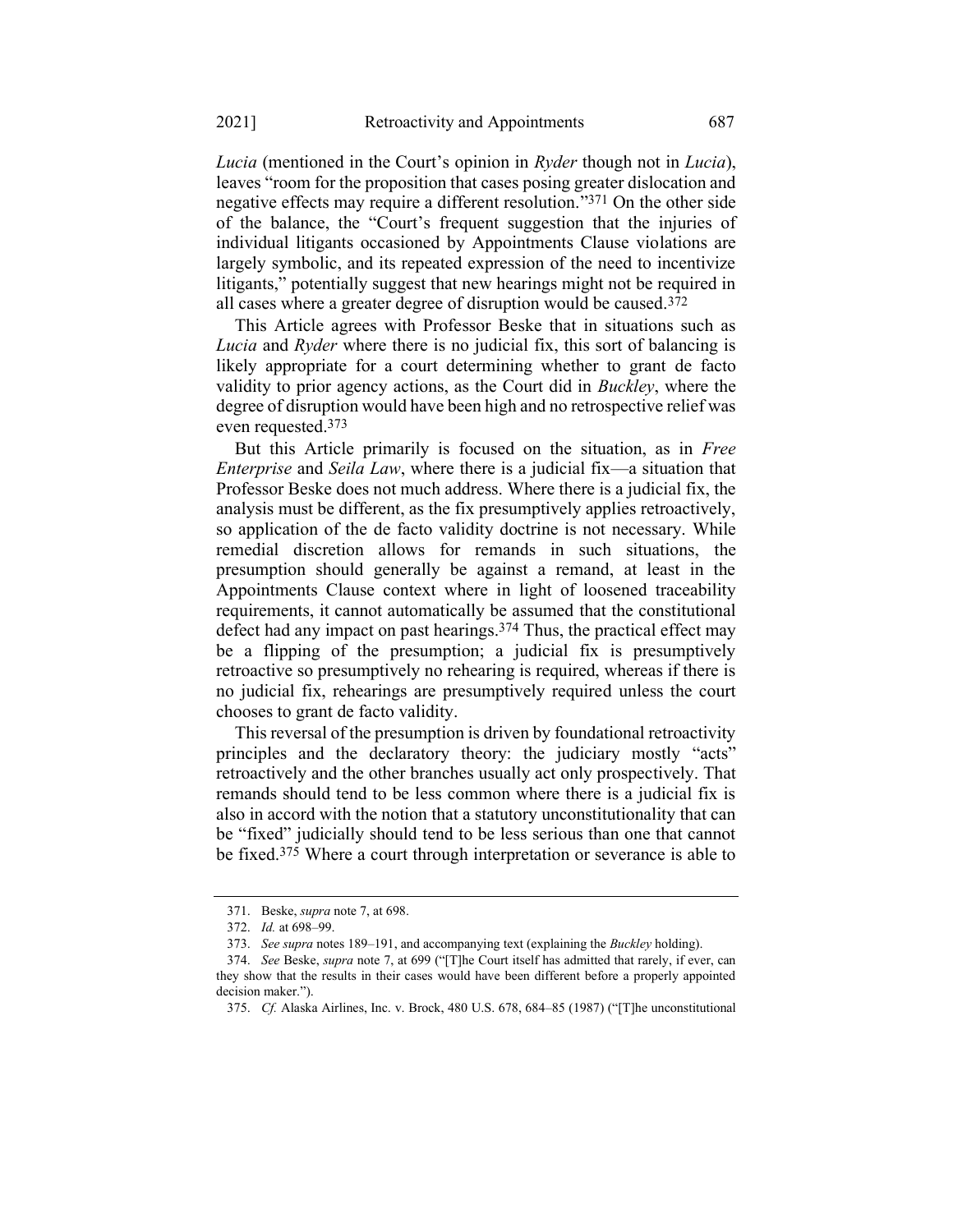use "a scalpel rather than a bulldozer" to "limit the solution to the problem," the effects should naturally tend to be less disruptive as compared with where a court cannot fix the unconstitutionality.376 Where the unconstitutionality has not been fixed, the invalidation of the statute retroactively takes away the authority for prior actions, unless de facto validity is granted.377

Professor Beske notes that there is often only an attenuated connection between a petitioner's injury and any alleged Appointments Clause issue, such that "these structural challenges rest uneasily with conventional Article III standing," but nevertheless the Court has long allowed regulated parties to raise these claims. That is, "courts have not required litigants to demonstrate that a properly-constituted tribunal would have rendered a different decision."378

Although the connection may not be immediately apparent, this relationship between the Court's loosened traceability requirements in Appointments Clause cases<sup>379</sup> and the lesser need for a new hearing is worth drawing out. When a petitioner challenges the structure of the agency that heard their claim, it may be unlikely that any defect in the agency structure had any impact on their case, but that has not prevented standing. A petitioner who prevails in finding a constitutional defect in the agency's structure has sometimes been afforded a new hearing even despite the lack of any likely connection between that defect and the outcome of the prior hearing, where granting such a new hearing to the petitioner and those similarly situated would not cause major disruption. But where the disruption would be greater, granting new hearings may not be wise or necessary.

The *Arthrex* situation discussed next, with its number of affected hearings being somewhere in the neighborhood of one hundred, illustrates this type of disruptive situation that might have warranted not granting new hearings, with the added wrinkle of a judicially imposed fix

provision must be severed unless the statute created in its absence is legislation that Congress would not have enacted.").

<sup>376.</sup> Seila Law LLC v. Consumer Fin. Prot. Bureau, 140 S. Ct. 2183, 2209–10 (2020) ("Generally speaking, when confronting a constitutional flaw in a statute, we try to limit the solution to the problem, severing any problematic portions while leaving the remainder intact." (quoting Free Enter. Fund v. Pub. Co. Acct. Oversight Bd., 561 U.S. 477, 508 (2010))); *Seila Law*, 140 S. Ct. at 2210–11 ("We think it clear that Congress would prefer that we use a scalpel rather than a bulldozer in curing the constitutional defect we identify today.").

<sup>377.</sup> *See* Beske, *supra* note [7,](#page-3-0) at 697 ("*Buckley* had granted relief and invoked a different doctrine, 'de facto validity,' as a mechanism for circumscribing the new rules' retroactive effect.").

<sup>378.</sup> *Id*. at 694 (citing Andrade v. Lauer, 729 F.2d 1475, 1495–96 (D.C. Cir. 1984)). *See also supra* notes [252](#page-41-0)–50 (explaining Thomas' dissent in *Seila Law*).

<sup>379.</sup> *See supra* not[e 272](#page-44-0) and accompanying text (discussing the majority opinion in *Collins*); Collins v. Mnuchin, 938 F.3d 553, 586 (5th Cir. 2019) (majority opinion); *Free Enter. Fund*, 561 U.S. at 512 n.12.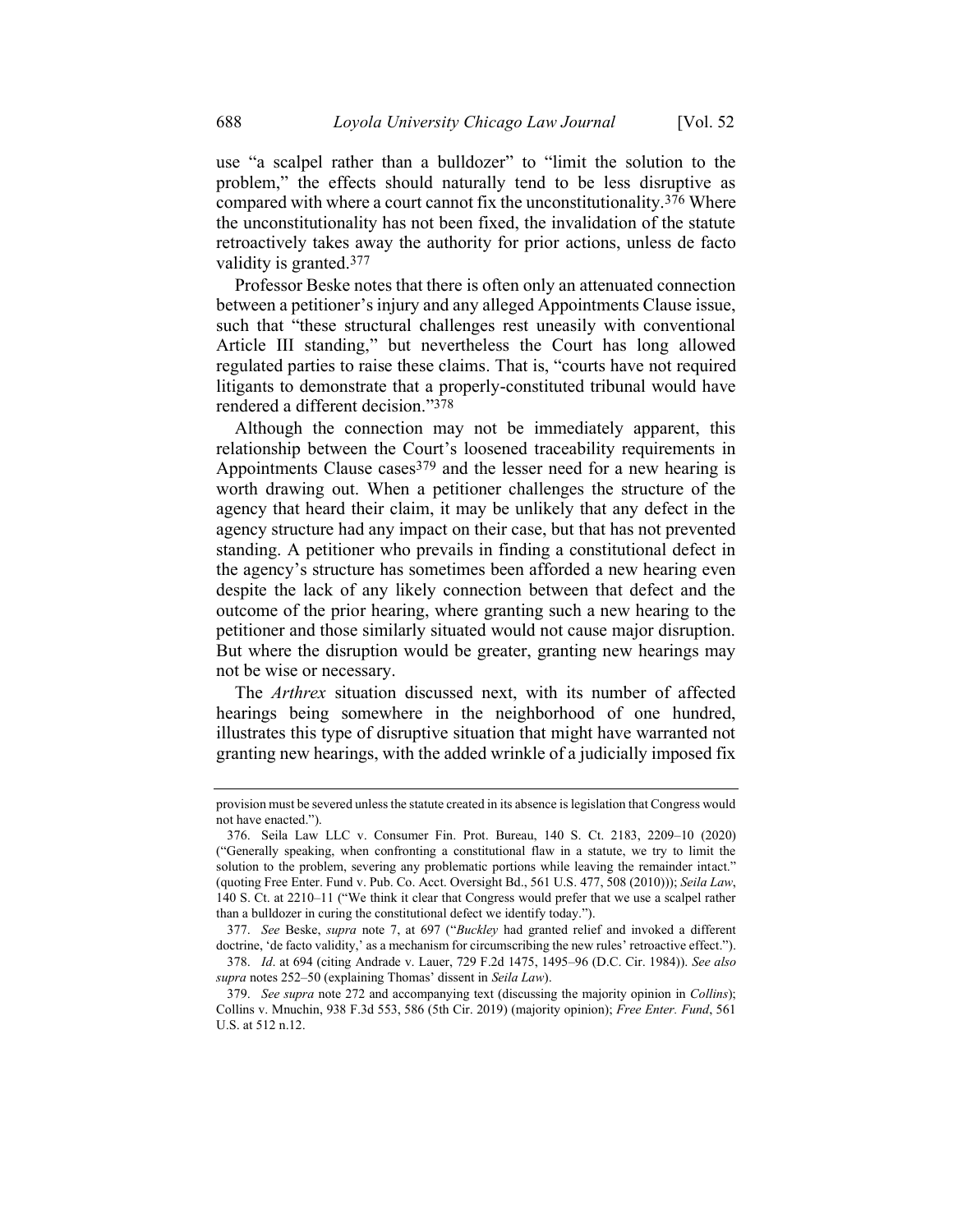that—properly considered—would have rendered such remands entirely unnecessary and at least mostly imprudent.

### III. A CASE STUDY: *ARTHREX*

This harrowing and twisted tale begins on Halloween 2019, when the United States Court of Appeals for the Federal Circuit issued its panel decision in *Arthrex*. 380 Arthrex was appealing directly from a decision of the Patent Trial and Appeals Board (PTAB), which is part of the United States Patent and Trademark Office (USPTO). The PTAB had held invalid certain claims from Arthrex's U.S. Patent No. 9,179,907 ("the '907 patent"), directed to "a knotless suture securing assembly."381 *Arthrex*'s prevailing argument on appeal was not that the claims were in fact valid, but rather that the PTAB was unconstitutionally structured because the PTAB's Administrative Patent Judges (APJs) had been appointed in violation of the Appointments Clause.382

The PTAB was created by the America Invents Act (AIA) of 2011,383 which provides that the APJs are appointed by the Secretary of Commerce, in consultation with the Director of the USPTO.384 The PTAB hears challenges to patents in panels of three APJs via various proceedings, one of which is called *inter partes* review (IPR).385 IPR proceedings, although intended as a more cost-effective and faster way to challenge the validity of patents as compared with district court, are nevertheless lengthy and expensive, generally costing in the six figures and lasting eighteen months from the initial petition to the agency final written decision, from which an appeal can be taken directly to the Federal Circuit.386 The *Arthrex* case was appealed to the Federal Circuit

<sup>380.</sup> *See generally* Arthrex, Inc. v. Smith & Nephew, Inc., 941 F.3d 1320 (Fed. Cir. 2019), *cert. granted sub nom.* United States v. Arthrex 141 U.S. 549 (2020).

<sup>381.</sup> *Id.* at 1325.

<sup>382.</sup> *Id.*

<sup>383.</sup> Leahy-Smith America Invents Act, Pub. L. No. 112-29, 125 Stat. 284 (2011).

<sup>384.</sup> 35 U.S.C. § 6(a) ("The administrative patent judges shall be persons of competent legal knowledge and scientific ability who are appointed by the Secretary, in consultation with the Director."

<sup>385.</sup> *See Arthrex*, 941 F.3d at 1326 ("A three-judge panel of Board members then conducts the instituted *inter partes* review.") (citing 35 U.S.C. § 316(c)).

<sup>386.</sup> *See, e.g.*, e-Watch Inc. v. Avigilon Corp., No. 13-0347, 2013 WL 6633936, at \*2 n.3 (S.D. Tex. Dec. 17, 2013) ("Avigilon's counsel explained during the hearing that it is expensive to pursue *inter partes* review. The filing fee for the IPR petition is \$25,000.00. Additionally, the petitioner incurs very substantial attorneys' fees for the petition, discovery, trial before the PTAB, and all associated briefing."); RPX, 2015 REPORT: NPE LITIGATION, PATENT MARKETPLACE, AND NPE COST 5 (2016) ("IPR petition costs are generally in the six figures: \$200 thousand on the low end, and \$700 thousand on the high end, for those that reach a final decision."). A decision on whether to institute an IPR proceeding must be made within six months of the filing of the petition, and a final written decision must generally be issued within twelve months of an institution decision. *See*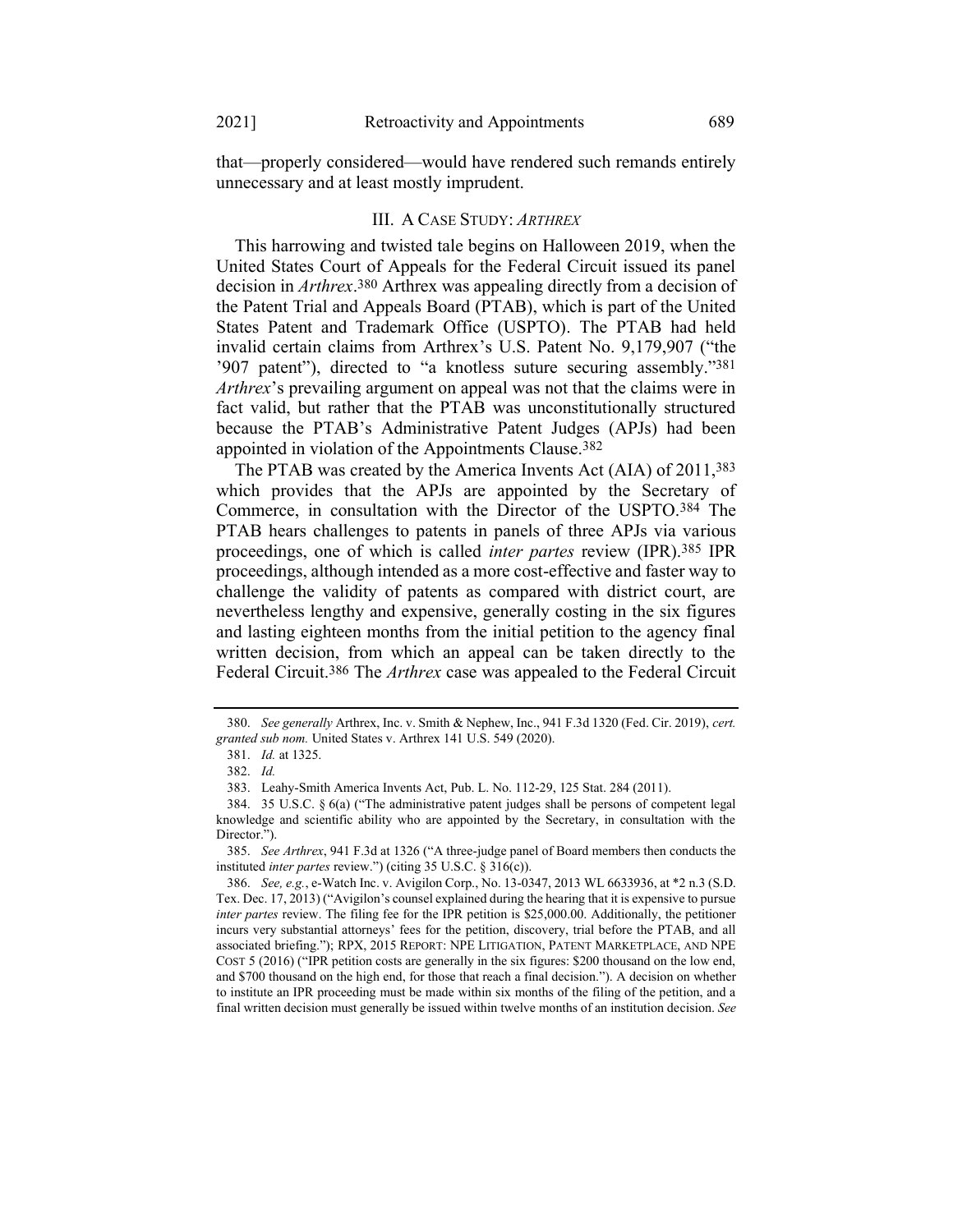by Arthrex, the patent owner, from an IPR final written decision which had held invalid (as "anticipated" by "prior art") some of the claims of Arthrex's '907 patent.387

The Appointments Clause provides that principal officers must be appointed by the president, but that Congress may choose to vest the appointment of "inferior officers" in "the Courts of Law, or in the Heads of Departments."388 Thus, assuming that the APJs are "Officers of the United States," if the APJs were properly classified as "inferior officers," then they were properly appointed by the Secretary of Commerce, but if they were instead really "principal officers," then it was unconstitutional for Congress to vest their appointment in the Secretary rather than the president. 389

The court first found, uncontroversially, that the APJs were "Officers of the United States," rather than mere employees, because they "exercise significant authority."<sup>390</sup> The question then became whether they were principal or inferior officers, which the court stated turns on three factors: "(1) whether an appointed official has the power to review and reverse the officers' decision; (2) the level of supervision and oversight an appointed official has over the officers; and (3) the appointed official's power to remove the officers."391

The central consideration, according to the court, is the "extent of direction or control" that appointed officials have over the officers and their decision-making on behalf of the executive branch, as the "ultimate concern is 'preserving political accountability.'"392 Given that the "only two presidentially-appointed officers that provide direction to the USPTO are the Secretary of Commerce and the Director," the court found that neither of those officers "exercises sufficient direction and supervision over the APJs to render them inferior officers."393

As such, the court ultimately concluded that the APJs were "principal officers" that would have to be appointed by the president and confirmed by the Senate, and because they were not, "the current structure of the

<sup>35</sup> U.S.C. §§ 314, 316(a)(11), 319 (describing the time requirements related to making a final determination on an IPR proceeding).

<sup>387.</sup> *See Arthrex*, 941 F.3d at 1325–26 ("[T]he Board issued a final written decision finding the claims unpatentable as anticipated."); 35 U.S.C. § 102.

<sup>388.</sup> *See* U.S. CONST. art. 2, § 2 (describing the President's appointment power); *supra* notes [171](#page-29-0)–[173](#page-29-1) and accompanying text.

<sup>389.</sup> *See Arthrex*, 941 F.3d at 1327 (explaining the distinction between inferior officers and principal officers).

<sup>390.</sup> *Id*. at 1327–28.

<sup>391.</sup> *Id*. at 1328–29 (citing Edmond v. United States, 520 U.S. 651 (1997)).

<sup>392.</sup> *Id.* at 1329 (citing *Edmond*, 520 U.S. at 663).

<sup>393.</sup> *Id.*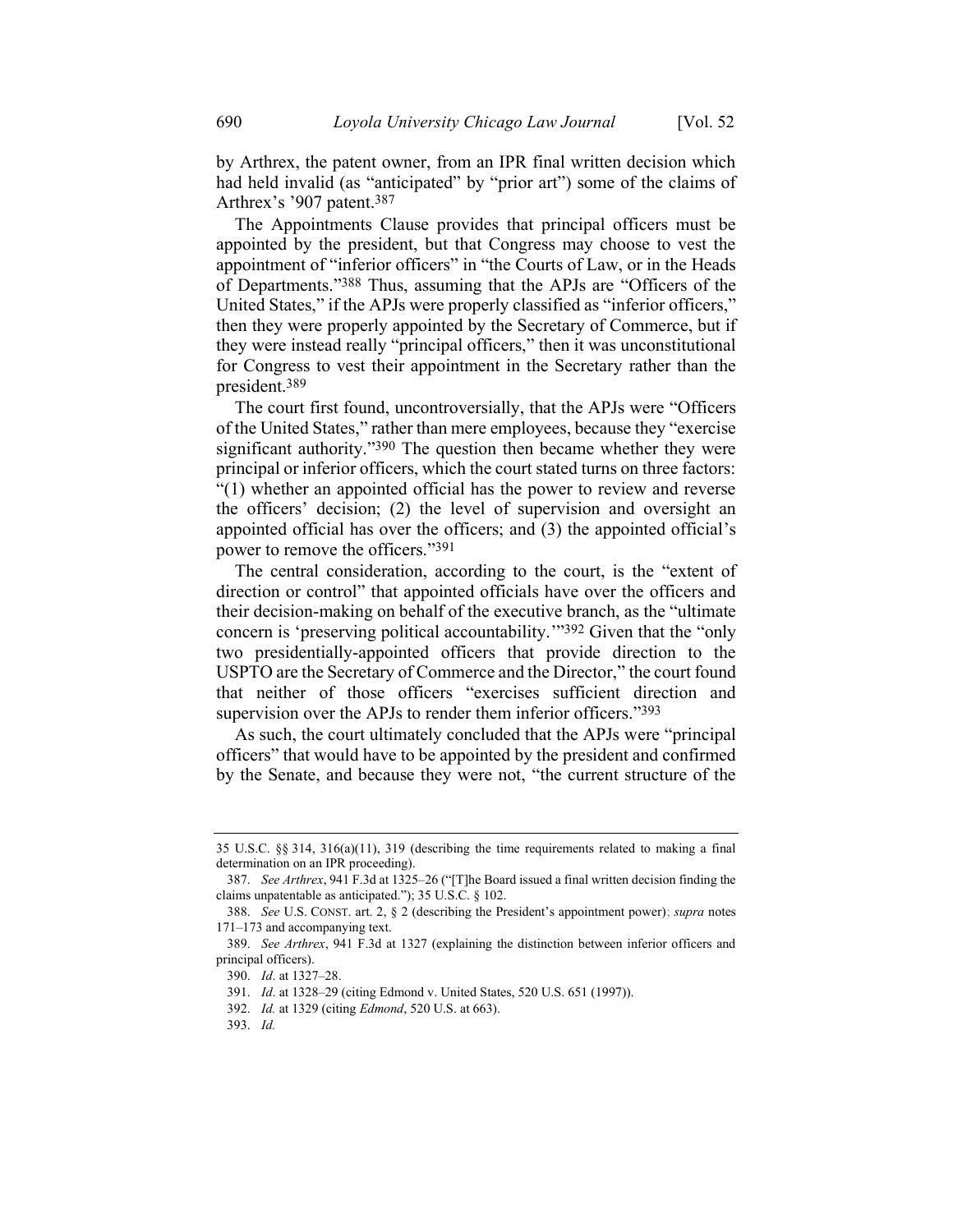Board violates the Appointments Clause."394 This conclusion turned on the fact that the relevant statutes made the APJs removable only for cause.<sup>395</sup> Title 35  $\S$  3(c) provides that all officers and employees of the USPTO are "subject to the provisions of title 5,"396 which according to the court, provide that "APJs may be removed 'only for such cause as will promote the efficiency of the service."397

The court, however, viewed this problem as curable by severing "the application of Title 5's removal restrictions to APJs."398 The court viewed this "as-applied severance" as "the narrowest possible modification to the scheme Congress created and cures the constitutional violation."399 With Title 5 thus altered or construed so as to make the APJs removable by the Secretary at will, the court viewed them as inferior officers, properly appointed by the Secretary.400 This sort of "asapplied severance" is essentially a combination of statutory interpretation and severing a portion of the statute as unconstitutional, and it is somewhat controversial, though certainly not unheard of.<sup>401</sup>

Having admirably analyzed the issues thus far, the court then took a consequential misstep, stating: "Because the Board's decision in this case was made by a panel of APJs that were not constitutionally appointed at the time the decision was rendered, we vacate and remand the Board's decision without reaching the merits."402 It was not necessarily beyond the court's power to vacate and remand, but the notion that the APJs "were not constitutionally appointed at the time the decision was rendered," but then *became* constitutional as result of the court's decision is contrary to foundational retroactivity principles in the Supreme Court's jurisprudence and the declaratory theory of law upon which they are based.403

<sup>394.</sup> *Id*. at 1335.

<sup>395.</sup> *Id*. at 1332–34.

<sup>396.</sup> 35 U.S.C. § 3(c) ("Officers and employees of the Office shall be subject to the provisions of title 5, relating to Federal employees.").

<sup>397.</sup> *Arthrex*, 941 F.3d at 1333 (quoting 5 U.S.C. § 7513(a)).

<sup>398.</sup> *Id.* at 1337 ("Title 5's removal protections cannot be constitutionally applied to APJs, so we sever that application of the statute."); *see also id.* at 1338 ("[W]e hold unconstitutional the statutory removal provisions as applied to APJs, and sever that application."); *see also id.* ("We hold that the application of Title 5's removal protections to APJs is unconstitutional and must be severed.").

<sup>399.</sup> *Id.* at 1337.

<sup>400.</sup> *Id.* at 1338.

<sup>401.</sup> *See* David H. Gans, *Severability as Judicial Lawmaking*, 76 GEO. WASH. L. REV. 639, 654 (2008) (explaining how a court might invalidate a statute as applied to a set of facts and that it might need to add words to qualify what the legislature did).

<sup>402.</sup> *Arthrex*, 941 F.3d at 1338–39.

<sup>403.</sup> *See supra* not[e 25](#page-8-1) and accompanying text.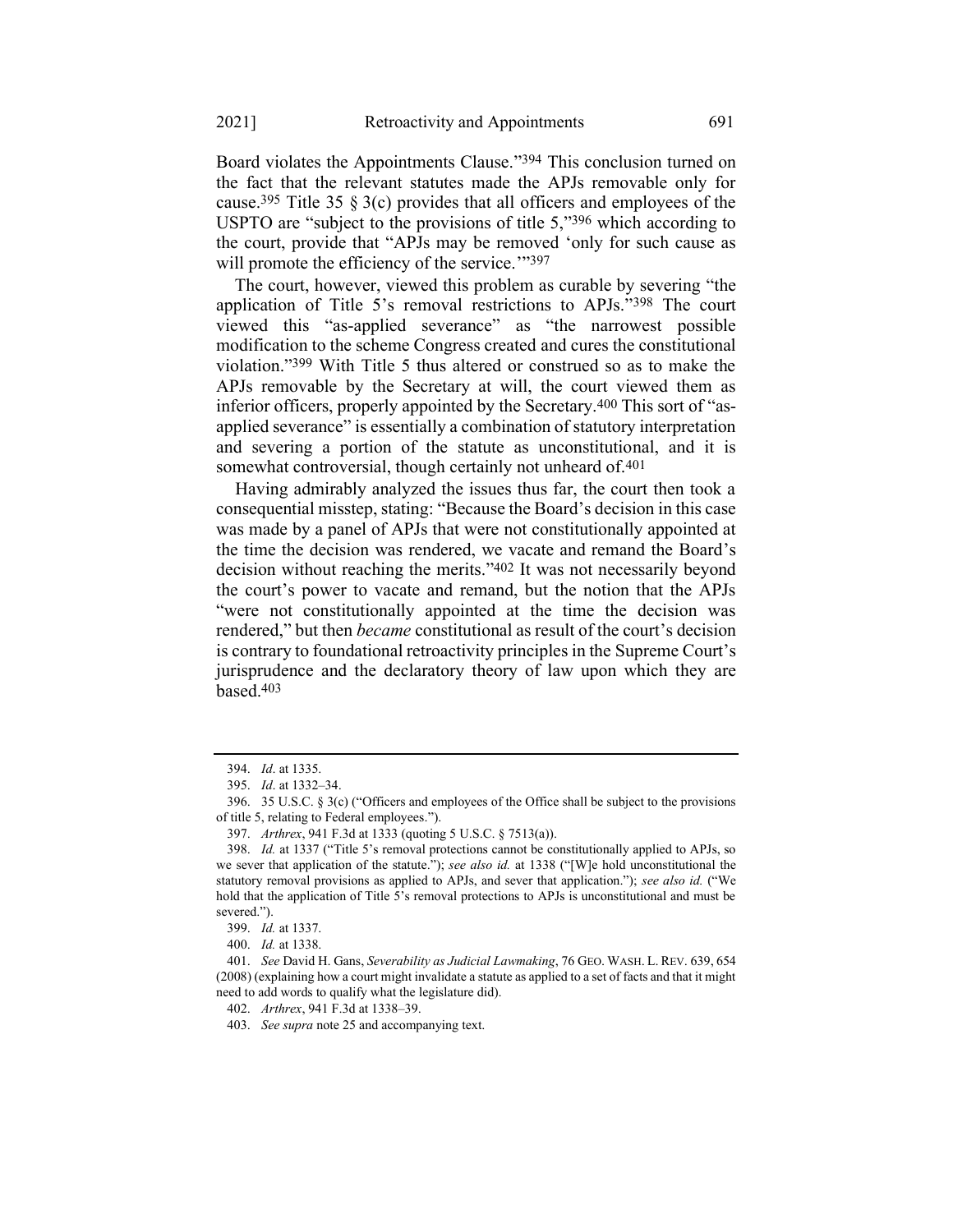The court thus essentially made its fix, the as-applied severance, prospective only in operation, but it did so without discussing the Supreme Court's jurisprudence on retroactivity and prospectivity and without conducting any *Chevron Oil* analysis or explaining why this fix should be exempted from the presumptive general principles of retroactivity. There is also a degree of inconsistency in that the court made its declaration of unconstitutionality retroactive, but made the fix only prospective, and made no attempt to provide a reasoned basis for this difference.

<span id="page-66-0"></span>If the court had conducted a *Chevron Oil* analysis, it is unlikely that it would have supported prospective-only application of the fix. Recall that *Chevron Oil* provides three factors for courts to analyze when considering whether to make a decision prospective only in operation: (1) whether the subsequent decision changed the law in an unforeseeable manner; (2) the purpose and history of the rule in question; and (3) whether retroactive application would create inequity, injustice, or hardship.404 On the first factor, the *Arthrex* as-applied severance was based on existing Court precedent on the Appointments Clause, so in that sense it did not change the law and was not particularly unforeseeable. Retroactive application of the fix would not likely create inequity or hardship, because as discussed below, it is implausible that the removal restrictions had any effect whatsoever on the PTAB final written decisions at issue. Furthermore, the purpose of the America Invents Act was in part to create an efficient, faster, and cheaper forum in which to challenge the validity of patents,405 and the Federal Circuit's wasteful and unnecessary remands causing additional administrative expense and delay are contrary to that purpose.

Regardless of whether the panel decision is viewed as one of statutory construction or severance, the decision presumptively operates retroactively, as judicial decisions generally do. That is, the statute as interpreted or altered by the court was always the correct way to read the statute; it at least presumptively did not *become* the law at the time of the decision. That presumption was ignored by the Federal Circuit, and even if that presumption arguably could have been overturned, the court did not conduct a *Chevron Oil* analysis, nor did the court even discuss the doctrine of retroactivity or prospectivity.

<sup>404.</sup> *See also supra* not[e 70](#page-15-0) and accompanying text.

<sup>405.</sup> *See, e.g.*, SAS Inst., Inc. v. ComplementSoft, LLC, 825 F.3d 1341, 1353 (Fed. Cir. 2016) (Newman, J., dissenting) ("The America Invents Act created a new expert tribunal, charged to act with expedition and economy."); Intellectual Ventures II LLC v. JP Morgan Chase & Co., 781 F.3d 1372, 1380 (Fed. Cir. 2015) (Hughes, J., dissenting) ("The AIA was 'designed to establish a more efficient and streamlined patent system that will improve patent quality and limit unnecessary and counterproductive litigation costs.'") (quoting H.R. Rep. No. 112-98 at 40 (2011)).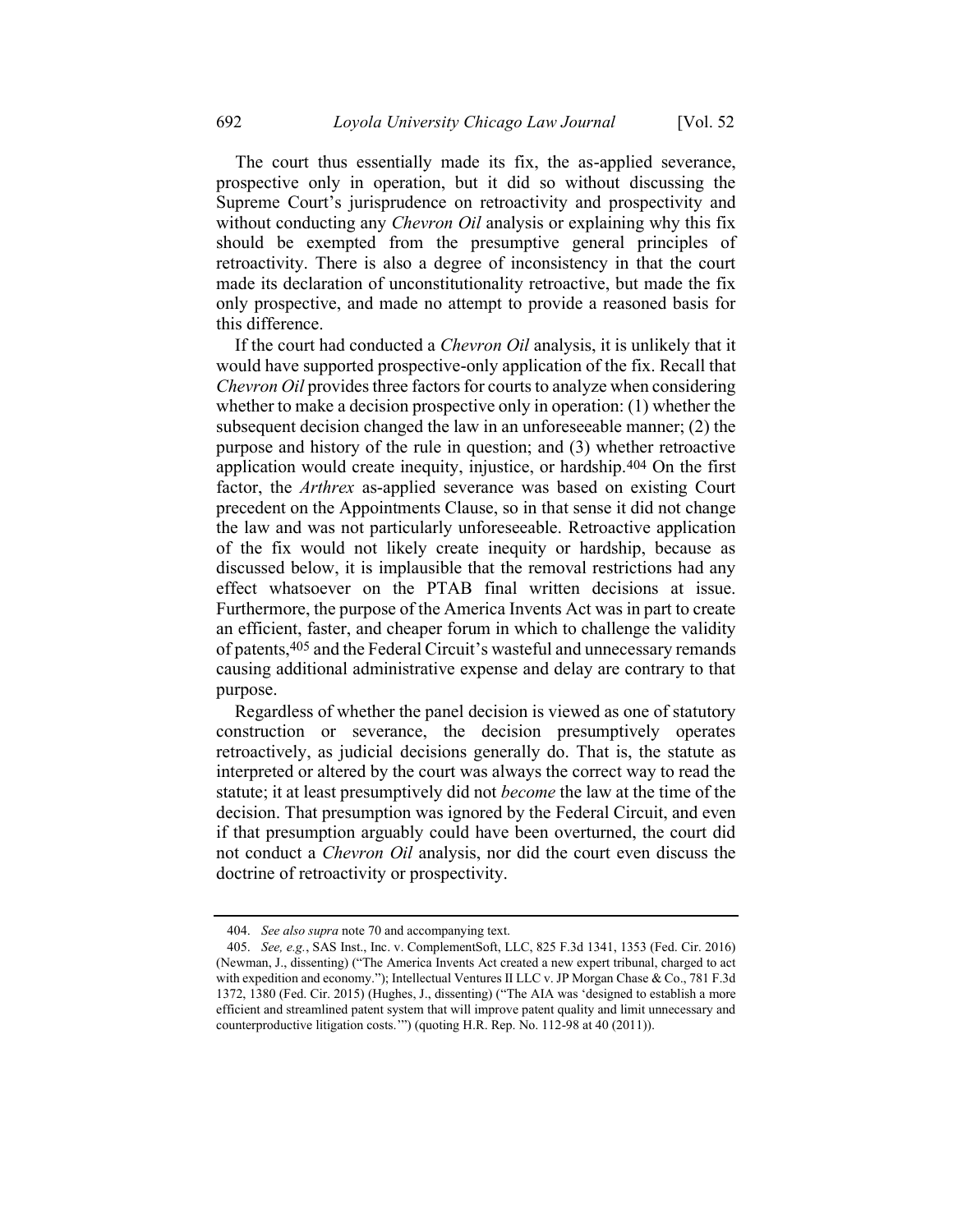Although it might initially seem strange to say that the APJs were always constitutional in light of the retroactive judicial fix, one way to think about it is that if an APJ had been removed, and then had challenged the removal as being without cause, the challenge would have failed because the courts ultimately would have found the removal restrictions unconstitutional as applied to the APJs, just as the *Arthrex* court did. This view, as discussed above, is admittedly somewhat formalist in that it implies a single right answer that could have been foreseen despite the contrary statutory representation, but this useful partial fiction is part of the law and has been for a long time.406 And it is perhaps just as strange or spooky to say that the APJs somehow went from unconstitutional to constitutional on that Halloween day or some other effective date, especially given that the panel decision remained subject to petitions for rehearing en banc and certiorari.

Based on *Lucia*, the panel stated that "Appointments Clause remedies are designed to advance structural purposes of the Appointments Clause and to incentivize Appointments Clause challenges," and concluded that "both of these justifications support our decision today to vacate and remand."407 The court held that, on remand, a different panel of three APJs must hear the case, but left it up to the PTAB whether it should allow additional briefing or reopen the record.408

The court "decided only that this case, where the final decision was rendered by a panel of APJs who were not constitutionally appointed and where the parties presented an Appointments Clause challenge on appeal, must be vacated and remanded," and saw "the impact of this case as limited to those cases where final written decisions were issued and where litigants present an Appointments Clause challenge on appeal."409 This has been interpreted to mean basically that remands are required in any case where the PTAB had issued a "final written decision" before Halloween 2019 and the appellant has not waived the issue; dozens of cases have been remanded under this requirement.410

<sup>406.</sup> *See supra* Section I.A (discussing why retroactivity is a useful partial fiction).

<sup>407.</sup> *Arthrex*, 941 F.3d at 1340 (citing Lucia v. SEC, 138 S. Ct. 2044, 2055 n.5 (2018)).

<sup>408.</sup> *See id.* ("[O]n remand we hold that a new panel of APJs must be designated and a new hearing granted. . . . [W]e see no error in the new panel proceeding on the existing written record but leave to the Board's sound discretion whether it should allow additional briefing or reopen the record in any individual case.").

<sup>409.</sup> *Id.*

<sup>410.</sup> *See* Customedia Techs., LLC v. Dish Network Corp., 941 F.3d 1174, 1175 (Fed. Cir. 2019) (concluding that Customedia forfeited its Appointments Clause challenge and denying the motion to vacate and remand); *see also* Ciena Corp. v. Oyster Optics, LLC, 958 F.3d 1157, 1159 (Fed. Cir. 2020) (denying remand where it was requested by the IPR petitioner, i.e., the patent challenger, and the IPR petitioner did not raise the Appointments Clause issue before the PTAB, reasoning that the IPR petitioner "affirmatively sought a ruling from Board members, regardless of how they were appointed.").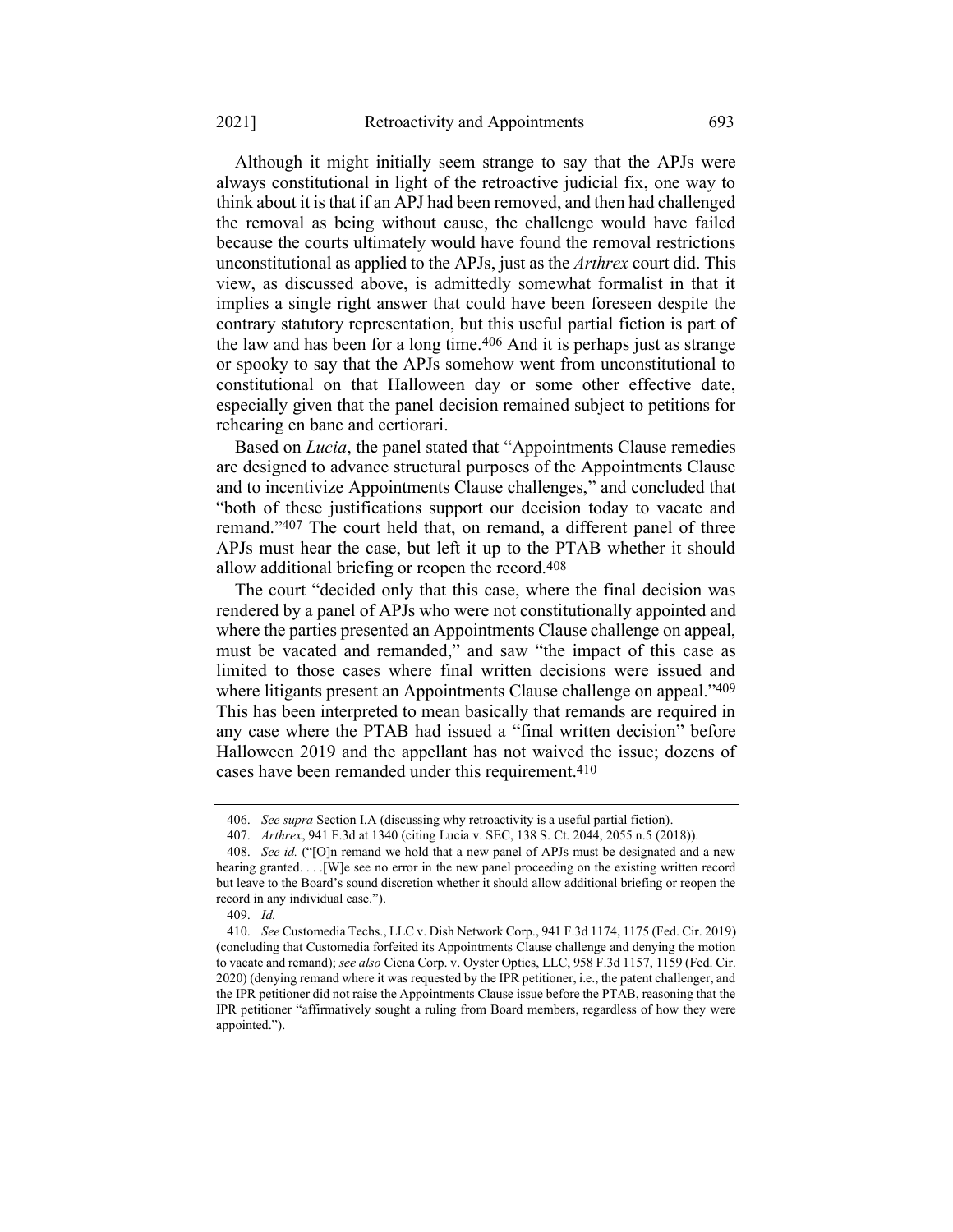A concern with incentives at best supported a remand in the *Arthrex* case itself as a matter of remedial discretion, but it does not support the dozens of other remands that have wastefully occurred. There is no reason to continue to incentivize Appointments Clause challenges after the court has already decided the issue in a different case. Indeed, automatically remanding in all pending cases as the Federal Circuit did could actually dilute the relevant incentives, encouraging parties to nominally raise the issue but not devote significant resources (e.g., brief space, attorney attention, etc.) to it, free riding off of the work of the party that actually argued the issue sufficiently to win the challenge. But because the *Arthrex* court erroneously viewed remand as required by law rather than as an exercise of discretion, subsequent Federal Circuit panels have not felt free to consider whether remand is prudent or not.

The *Arthrex* court's error did not go unnoticed. One week later, an entirely different panel of the court released its opinion in *Bedgear*. 411 Bedgear, LLC was appealing from three final written decisions of the PTAB and had made the Appointments Clause argument in briefing; the panel's one paragraph per curiam opinion merely stated that in light of *Arthrex*, the PTAB final written decisions were vacated, and the case was remanded for further consistent proceedings.412

However, Judge Dyk wrote a concurrence in the judgment, joined by Judge Newman, wherein he faulted the *Arthrex* panel for failing to make its fix retroactive.413 In his view, the *Arthrex* panel's remedy requiring a new hearing was not required by *Lucia* and "imposes large and unnecessary burdens on the system of *inter partes* review, requiring potentially hundreds of new proceedings, and involves unconstitutional prospective decision-making."414 It may have been an overstatement to call the fix's lack of retroactivity unconstitutional,415 but it was at least improper under Supreme Court precedent for the Federal Circuit to make the fix prospective only without any *Chevron Oil*–type analysis, and as explained above, such an analysis likely would not have supported the prospective-only fix.416

According to Judge Dyk, the panel improperly made "the application of its decision prospective only, so that only PTAB decisions after the date of the panel's opinion are rendered by a constitutionally appointed

<sup>411.</sup> Bedgear, LLC v. Fredman Bros. Furniture Co., 783 F. App'x 1029 (Fed. Cir. 2019) (nonprecedential).

<sup>412.</sup> *Id.* at 1030.

<sup>413.</sup> *Id.* (Dyk, J., concurring).

<sup>414.</sup> *Id.*

<sup>415.</sup> *See supra* not[e 316](#page-51-0) and accompanying text (discussing Great N. R. Co. v. Sunburst Oil & Refining Co., 287 U.S. 358 (1932)).

<sup>416.</sup> *See supra* not[e 404](#page-66-0) and accompanying text.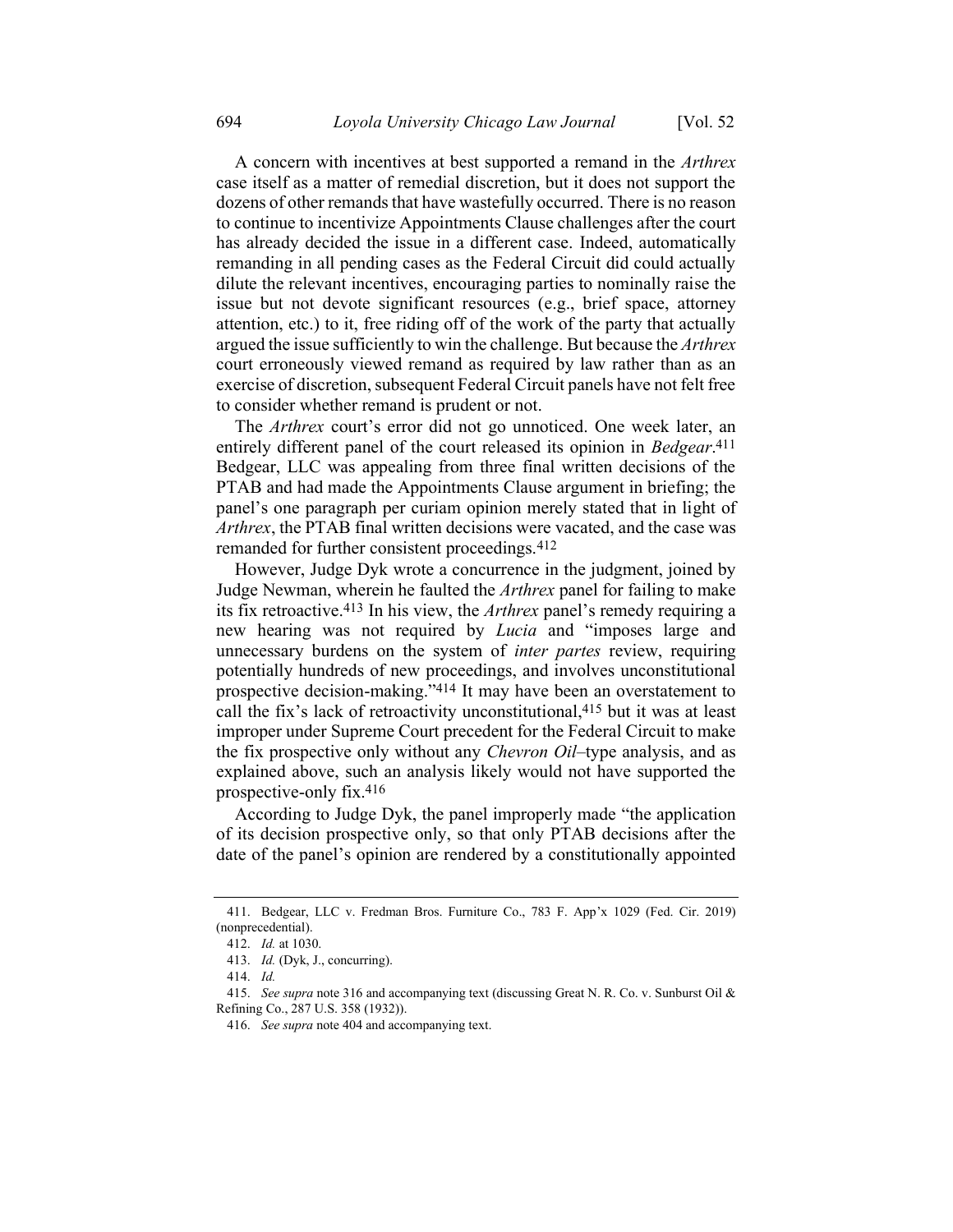panel."417 It may initially seem counterintuitive to call the *Arthrex* panel's decision prospective only, given that the court vacated and remanded the past hearings. In fact the entire decision was not made prospective only: the declaration of unconstitutionality was made retroactive (as it should have been), but the *Arthrex* court's *fix*, that is, the as-applied severance of removal protections, was effectively made prospective only (though the panel did not call it that), such that the prior PTAB decisions were, as the *Arthrex* panel put it "made by a panel of APJs that were not constitutionally appointed at the time the decision was rendered."418 If the fix had been considered retroactive, as it should have been and as the declaration of unconstitutionality was, the prior PTAB decisions were not rendered by a panel that was unconstitutional "at the time" because the unconstitutional statutory removal restrictions were always merely a mirage-like misrepresentation of the law, and thus void ab initio. 419

This judicial fix is the basis for a distinction from the Court's decision in *Lucia*, which the *Arthrex* panel relied on. As Judge Dyk pointed out, in *Lucia* there was no judicial fix to make retroactive.420 To the extent that there was a fix in *Lucia*, it came from the agency itself, and thus was properly considered prospective only in operation, as unlike the judicial branch, the executive branch must generally act prospectively.421 But because the *Arthrex* court had judicially fixed the problem through its asapplied severance, in Judge Dyk's view, "to be consistent with *Harper*, the statute here must be read as though the PTAB judges had always been constitutionally appointed, 'disregarding' the unconstitutional removal provisions."422 When the judicial fix is viewed as retroactive as it properly should be, the prior hearings were not in fact "tainted with an appointments violation,"423 so the relevant language from *Lucia* (and *Ryder*) is inapplicable.

Reviewing the relevant case law, Judge Dyk found that "the Supreme Court has required a new hearing only where the appointment's defect

<sup>417.</sup> *Bedgear*, 783 F. App'x at 1030 (Dyk, J., concurring).

<sup>418.</sup> *Arthrex*, 941 F.3d at 1338.

<sup>419.</sup> *See supra* note [41](#page-11-0) and accompanying text (discussing *Seila Law*, *Reynoldsville Casket*, *Booker*, and *Williams*).

<sup>420.</sup> *Bedgear*, 783 F. App'x at 1031 (Dyk, J., concurring) ("The difference between *Lucia* and *Arthrex* is that the fix in *Lucia* was an agency fix, whereas the fix in *Arthrex* is a judicial fix. Agencies and legislatures generally act only prospectively . . . .").

<sup>421.</sup> *See* Lucia v. SEC, 138 S. Ct. 2044, 2055 n.6 (2018) ("While this case was on judicial review, the SEC issued an order ratifying the prior appointments of its ALJs.").

<sup>422.</sup> *Bedgear*, 783 F. App'x at 1032 (Dyk, J., concurring) (quoting Marbury v. Madison, 5 U.S. 137 (1803)).

<sup>423.</sup> *See Lucia*, 138 S. Ct. at 2055 (citing Ryder v. United States, 515 U.S. 177 (1995)); *supra*  note [229](#page-38-0) and accompanying text.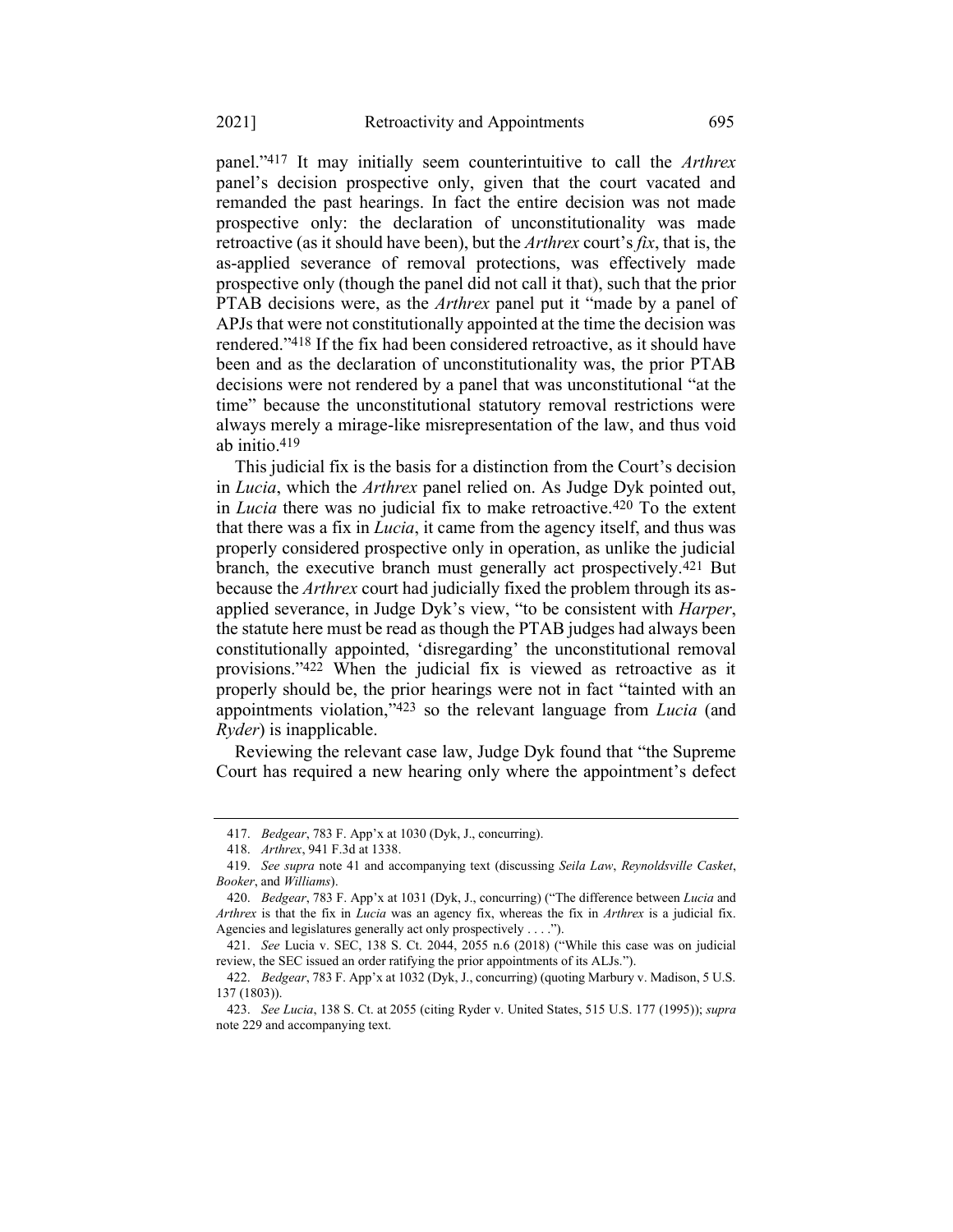had not been cured or where the cure was the result of non-judicial action."424 He also noted that the *Arthrex* panel's contrary decision "creates a host of problems in identifying the point in time when the appointments became valid," asking: "Is it when the panel issues the decision, when the mandate issues, when en banc review is denied, when certiorari is denied, or (if there is an en banc proceeding) when the en banc court affirms the panel, or (if the Supreme Court grants review) when the Supreme Court affirms the court of appeals decision?"425 As discussed above, one of the practical benefits of retroactivity is that it provides an elegant solution to this effective date problem; the court is merely stating what was always the law.426

In Judge Dyk's view, the *Arthrex* court's striking of the "application of the removal restrictions in [Title 5] to APJs" was "part constitutional interpretation and part statutory construction."427 Both statutory invalidation and statutory construction are presumptively retroactive under established law,428 and none of the *Arthrex* opinions provide any reason why an as-applied severance, which is essentially a combination of the two, should be treated as an exception to the general principles of retroactivity set forth in Supreme Court precedent.

Unsurprisingly, a petition for rehearing en banc was filed in *Arthrex*, but it was denied.429 Judge Dyk dissented from the denial, making essentially the same arguments regarding retroactivity as he had made in his *Bedgear* concurrence.430 These arguments elicited a number of responses from other Federal Circuit judges concurring in the denial of petition for rehearing en banc.

Leading off was Judge Moore who, having written the panel decision in *Arthrex*, reiterated her view that "the APJs were constitutionally appointed *as of* the implementation of the severance."431 She pointed out that the resulting "number of appeals that needed to be remanded based on Appointments Clause challenges raised on appeal" had been limited by the subsequent Federal Circuit panel decision in *Customedia*, which had held that Appointments Clause challenges not raised prior to or in the

<sup>424.</sup> *Bedgear*, 783 F. App'x at 1034.

<sup>425.</sup> *Id.* at 1034, n.8.

<sup>426.</sup> *See supra* not[e 34](#page-9-1) and accompanying text.

<sup>427.</sup> Arthrex, Inc. v. Smith & Nephew, Inc., 953 F.3d 760, 766, 776 (Fed. Cir. 2020) (Dyk, J., dissenting).

<sup>428.</sup> *See supra* not[e 41](#page-11-0) and accompanying text (describing various ways to state the fact that retroactivity voids previous interpretations of the law).

<sup>429.</sup> Arthrex, Inc. v. Smith & Nephew, Inc., 941 F.3d 1320 (Fed. Cir. 2019), *reh'g denied*, 953 F.3d 760 (Fed. Cir. 2020), *cert. granted sub nom.* United States v. Arthrex 141 U.S. 549 (2020).

<sup>430.</sup> *Arthrex*, 953 F.3d at 769 (Dyk, J., dissenting).

<sup>431.</sup> *Id*. at 764 (Moore, J., concurring) (emphasis added).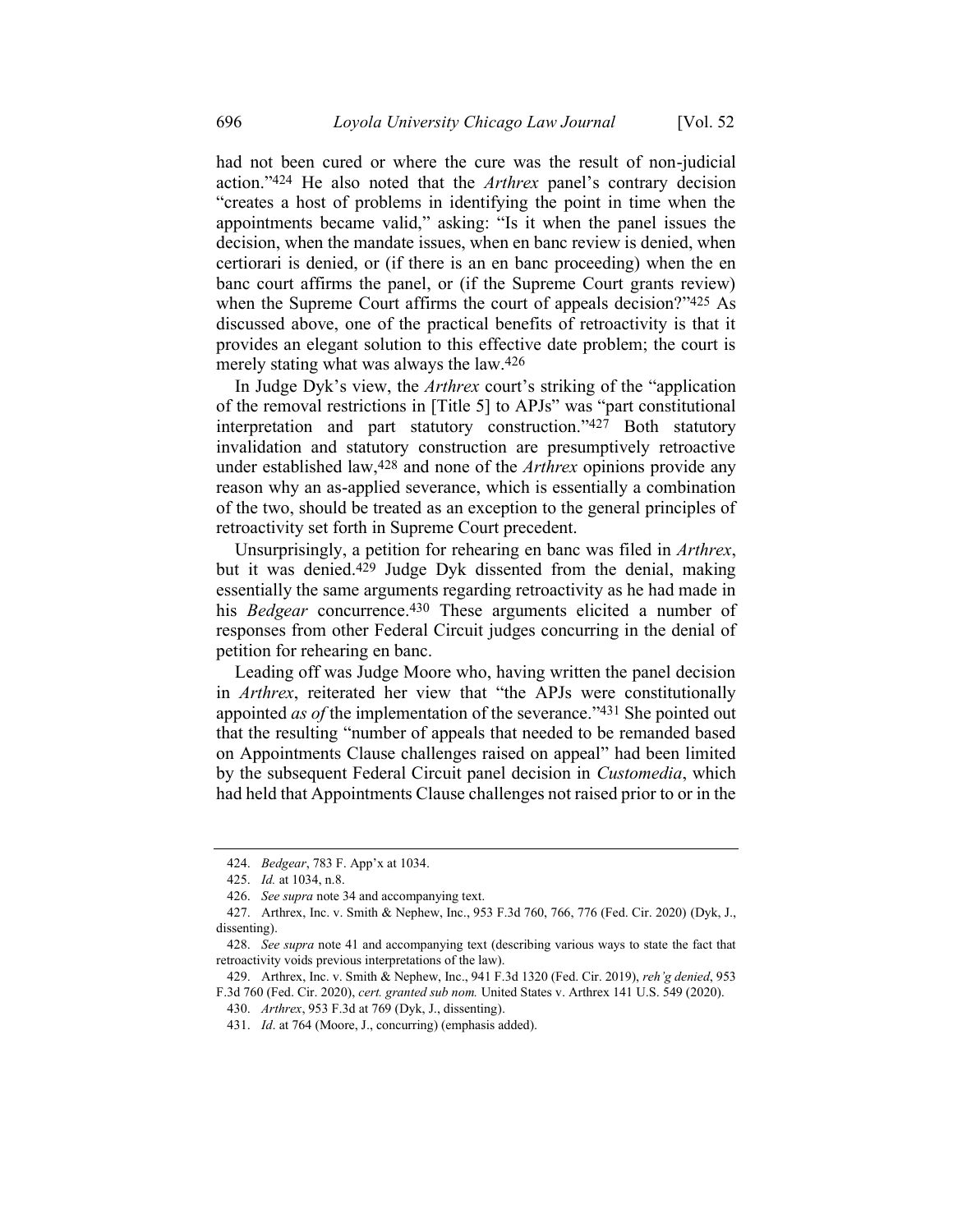appellant's opening brief had been waived.432

Apparently treating the "effective date" of the fix as Halloween 2019, the date of the panel decision, Judge Moore counted that "no more than 81 appeals including *Arthrex* itself can be vacated and remanded based on preserved Appointments Clause violations," such that the "*Arthrex* decision will result in at most 81 remands," and stated that these remands would be relatively "narrow in scope," given that the *Arthrex* panel had left it to the PTAB's discretion whether to allow additional briefing or reopen the record, such that in her view there was only "minimal disruption to the *inter partes* review system."433 Judge Moore's count of a maximum of 81 remands is not easy to square with the subsequent USPTO order staying over one hundred remanded matters pending certiorari petitions, with more remands expected to come.434 Regardless, even if the PTAB chooses not to reopen briefing or the record, each of the remands still requires a new hearing before a new panel of APJs, as well as a new final written decision which could then be appealed to the Federal Circuit, so the remands are not without significant delay, expense, and disruption.

Judge Moore did not much elaborate on her view that the Court's decision in *Lucia* required that "*Arthrex*, and the other appeals with preserved Appointments Clause challenges, were vacated and remanded for hearings before new panels of APJs, who are now properly appointed."435 In her view, the "panel of APJs that decided the *inter partes* review in this case [as in the other remanded cases] was not constitutionally appointed when it rendered that decision," such that to "forgo vacatur as Judge Dyk suggests would be in direct contrast with *Lucia* and would undermine any incentive a party may have to raise an Appointments Clause challenge."436 But Judge Moore did not address Judge Dyk's distinction: that *Lucia* had not involved a judicial fix.

As mentioned above, the incentive concern noted by Judge Moore at best supports a discretionary remand as a reward in the *Arthrex* case itself (not in the dozens of other remanded cases) and even this is questionable, for it is not clear that such a reward is necessary in civil litigation where repeat players often have incentives to raise structural challenges

<sup>432.</sup> *Id.* (citing Customedia Techs., LLC v. Dish Network Corp., 941 F.3d 1174, 1175 (Fed. Cir. 2019)).

<sup>433.</sup> *See Arthrex*, 953 F.3d at 764 (explaining that the *Arthrex* decision will result in a maximum of 81 remands); *Arthrex*, 941 F.3d at 1340; *see also* Caterpillar Paving Prods. Inc., v. Wirtgen Am., Inc., 957 F.3d 1342 (Fed. Cir. 2020) (denying a remand because the PTAB final written decision on appeal had issued prior to the *Arthrex* decision of Halloween 2019).

<sup>434.</sup> *See infra* not[e 458](#page-76-0) discussing a USPTO Order that held all cases remanded under Arthrex in administrative abeyance until the Supreme Court can act).

<sup>435.</sup> *Arthrex*, 953 F.3d at 764 n.3.

<sup>436.</sup> *Id*.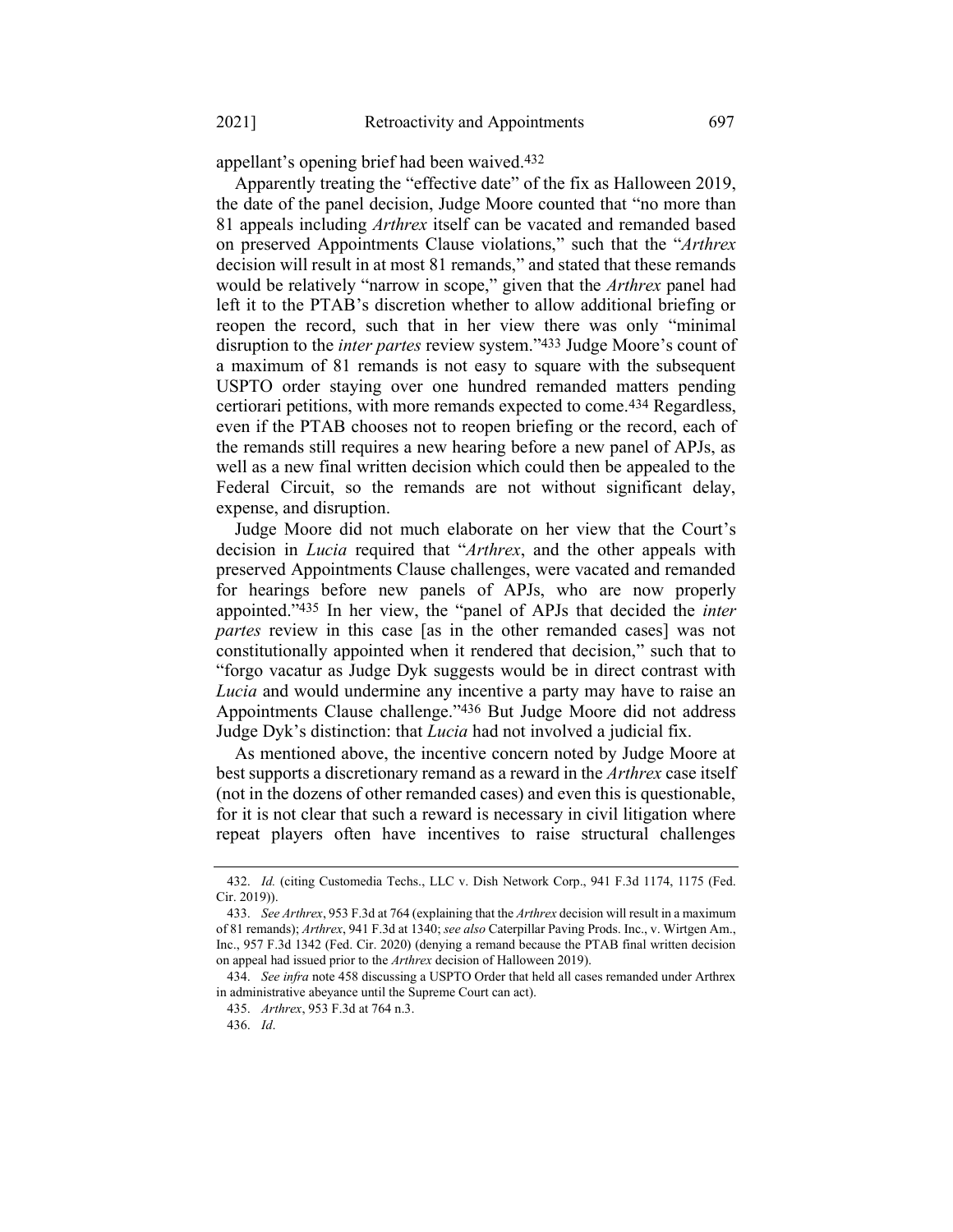impacting future litigation.437 Selective remands should be thought of not as different treatment for purposes of choice-of-law (which is best viewed as purely retroactive), but rather as an exercise of remedial discretion, where consideration of individual equities is proper under the Court's jurisprudence. 438

Next up was Judge O'Malley, who did attempt to address Judge Dyk's proposed distinction from *Lucia* in her own concurrence in the denial, responding that, in her view, "judicial severance of one portion of an unconstitutional statute is, by necessity, only applicable prospectively . . . [A] new hearing before a new panel of APJs is the only appropriate remedy for those whose proceedings were tainted by the constitutional violation."439 In support of her claim that partial judicial severance is "by necessity, only applicable prospectively," Judge O'Malley pointed to *Booker*, where she claims "the Supreme Court made clear that judicial severance of a statute is necessarily a prospective act."440 And again, she stated that "judicial severance is not a 'remedy'; it is a forward-looking judicial fix."441

These claims about judicial severance being necessarily prospective not only fly in the face of substantial Supreme Court authority establishing that judicial constructions and invalidations of statutes are at least presumptively retroactive, <sup>442</sup> but are also directly contrary to even *Booker* itself, where the Court held that its judicial severance *did* have to apply retroactively in accord with foundational retroactivity principles.443 Judge O'Malley is correct to say that under *Booker*

441. *Arthrex*, 953 F.3d at 767.

<sup>437.</sup> *See* James B. Beam Distilling Co. v. Georgia, 501 U.S. 529 (1991) (concluding that once a rule of law is applied in one case, it must do so with respect to all others not barred by procedural requirements).

<sup>438.</sup> *See James B. Beam*, 501 U.S. at 543–44 (discussing choice of law and remedial issues).

<sup>439.</sup> *Arthrex*, 953 F.3d at 767 n.2 (O'Malley, J., concurring).

<sup>440.</sup> *Id.* at 767 n.2; *id.* at 768 (citing United States v. Booker, 543 U.S. 220, 268 (2005)). Judge O'Malley also pointed to *Intercollegiate Broadcasting*, which as discussed *supra*, is arguably contrary to the approach of this Article, but is a DC Circuit case and thus not binding on the Federal Circuit. *See supra* not[e 274](#page-45-0) and accompanying text (holding that Copyright Royalty Judges were appointed in violation of the Appointments Clause).

<sup>442.</sup> *See supra* note [73](#page-16-0) and accompanying text (describing how the Chevron Oil rule is rarely used); *see also* WILLIAM N. ESKRIDGE, JR., PHILIP P. FRICKEY & ELIZABETH GARRETT, CASES AND MATERIALS ON LEGISLATION: STATUTES AND THE CREATION OF PUBLIC POLICY 620 (3d ed. 2001) ("We are not aware of any statutory case in which the Supreme Court has, since [1961], applied its ruling prospectively.").

<sup>443.</sup> United States v. Booker, 543 U.S. 220 (2005). Mr. Booker was found guilty before a jury of committing offenses warranting a maximum of 21 years and 10 months in prison, but then the judge held a post-trial sentencing proceeding in accord with the Sentencing Guidelines and increased the sentence to 30 years. *Id.* at 227. The Court held that this aspect of the Sentencing Guidelines violated the Sixth Amendment, and severed provisions making the Guidelines mandatory so that they could operate in a constitutional manner. *Id.* at 245–46. Given that Mr.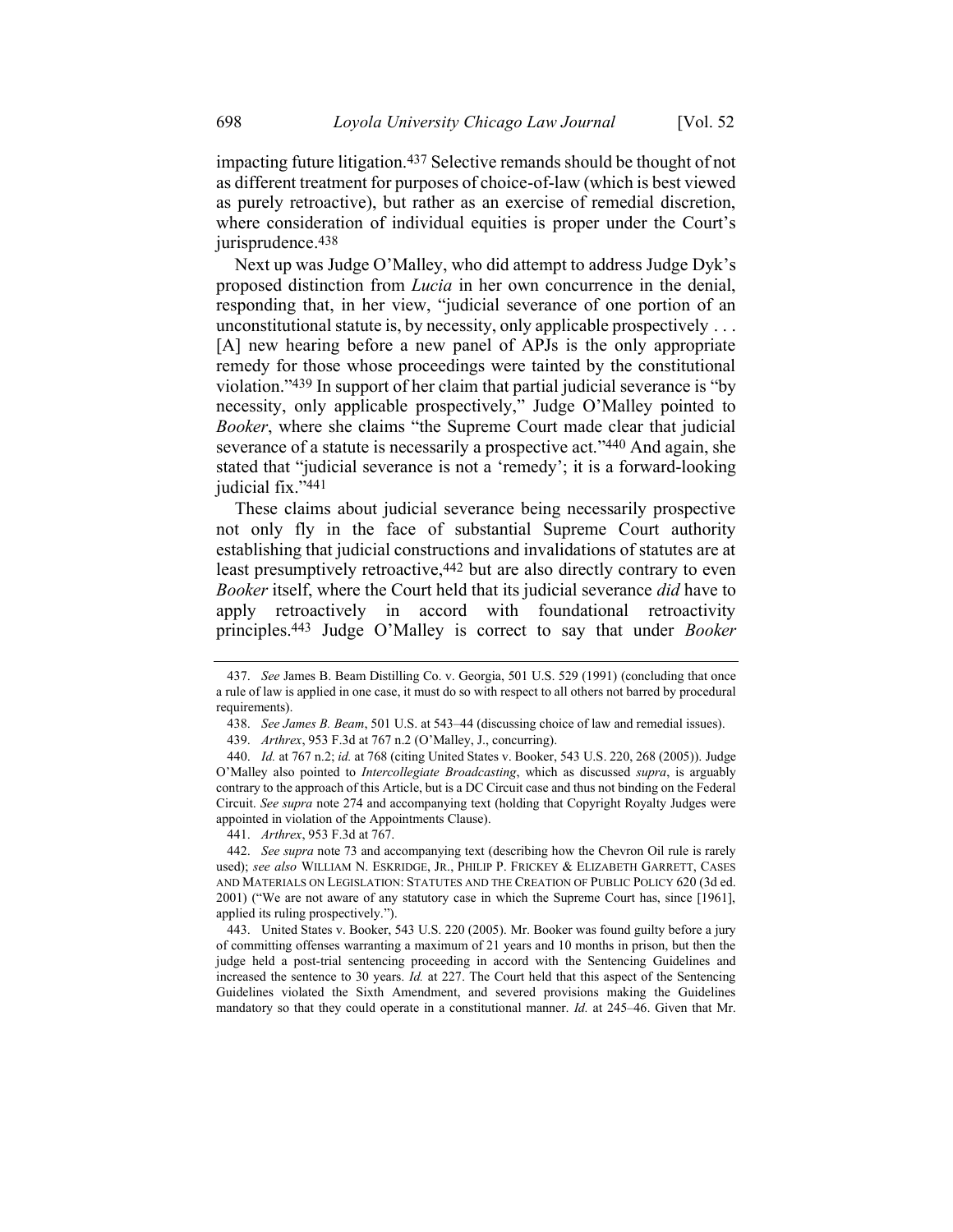"individuals adjudged under the statute as originally written are still entitled to a remedy if their cases are pending on direct review,"444 but this is a matter of remedial discretion and should be determined primarily based on whether the individual was in fact somehow harmed by the prior (mis)representation of the statute. *Booker* itself at least implies as much in stating that whether a new hearing is warranted "may depend upon application of the harmless-error doctrine."445

Nothing in *Booker* carves out a judicial severance exception to foundational principles of judicial retroactivity. When a criminal defendant is subjected to a harsher sentence based on a later invalidated statutory misrepresentation as in *Booker*, they are clearly harmed, and should be granted a rehearing under the corrected statute. But it would be a stretch to say that any of the appellants from the PTAB were harmed in any actual way by the statutory mirage of removal restrictions on APJs. Unsurprisingly, no such allegation of actual harm is contained in the court's opinions, but the court did not view the lack of actual harm as relevant because the court incorrectly viewed remand as required by law rather than a matter of remedial discretion. The Federal Circuit thus failed to recognize that as a matter of choice-of-law; there is no doubt that the court's severance of the statute at least presumptively operates fully retroactively in accord with foundational principles of retroactivity.446

Both Judge Moore and Judge O'Malley, in their concurrences from

Booker had been sentenced more harshly than he would have been under the current (correct) version of the statute, the Court vacated his sentence. *Id.* at 267–68. The Court noted that it was required to apply this corrected interpretation of the Sentencing Act to all cases other on direct review as required by general retroactivity doctrine. *Id.* at 268 (citing Griffith v. Kentucky, 479 U.S. 314, 328 (1987); Reynoldsville Casket Co. v. Hyde, 514 U.S. 749, 752 (1995); Harper v. Va. Dept. of Tax'n, 509 U.S. 86, 97 (1993)).

<sup>444.</sup> *Arthrex*, 953 F.3d at 768.

<sup>445.</sup> *Booker*, 543 U.S. at 268 ("[W]e expect reviewing courts to apply ordinary prudential doctrines, determining, for example, whether the issue was raised below and whether it fails the 'plain-error' test . . . . whether resentencing is warranted or whether it will instead be sufficient to review a sentence for reasonableness may depend upon application of the *harmless-error* doctrine.") (emphasis added).

<sup>446.</sup> *See, e.g.*, Beswick, *supra* note [358](#page-59-0) ("[T]he Supreme Court's current jurisprudence . . . recognizes a strong presumption of adjudicative retroactivity . . . ."). Thus, although Judge O'Malley accuses Judge Dyk of "confus[ing] the remedy the panel deemed appropriate in this case with the constitutional fix it deemed necessary," *Arthrex*, 953 F.3d at 766, ironically it seems to be at least arguably Judge O'Malley and the court as a whole who do just that. The accusation is perhaps doubly ironic given that Judge Dyk (before joining the bench) actually argued *Reynoldsville* (discussed *supra*) before the Supreme Court, which is one of the primary Court decisions discussing the choice-of-law versus remedial discretion distinction in retroactivity, and in doing so Judge Dyk advanced that distinction, an argument that the Court referred to as "ingenious[]" but nevertheless rejected as inappropriate under the facts. *See* Reynoldsville Casket Co. v. Hyde, 514 U.S. 749, 752 (1995) (explaining that Hyde "ingeniously" asks the court to look at what the Ohio Supreme Court did through the lens of remedy instead of retroactivity); *see also* Beske, *supra* note [7,](#page-3-0) at 691–92 (recounting from oral argument now-Judge Dyk's back and forth with Justice Ginsberg on the choice of law issue).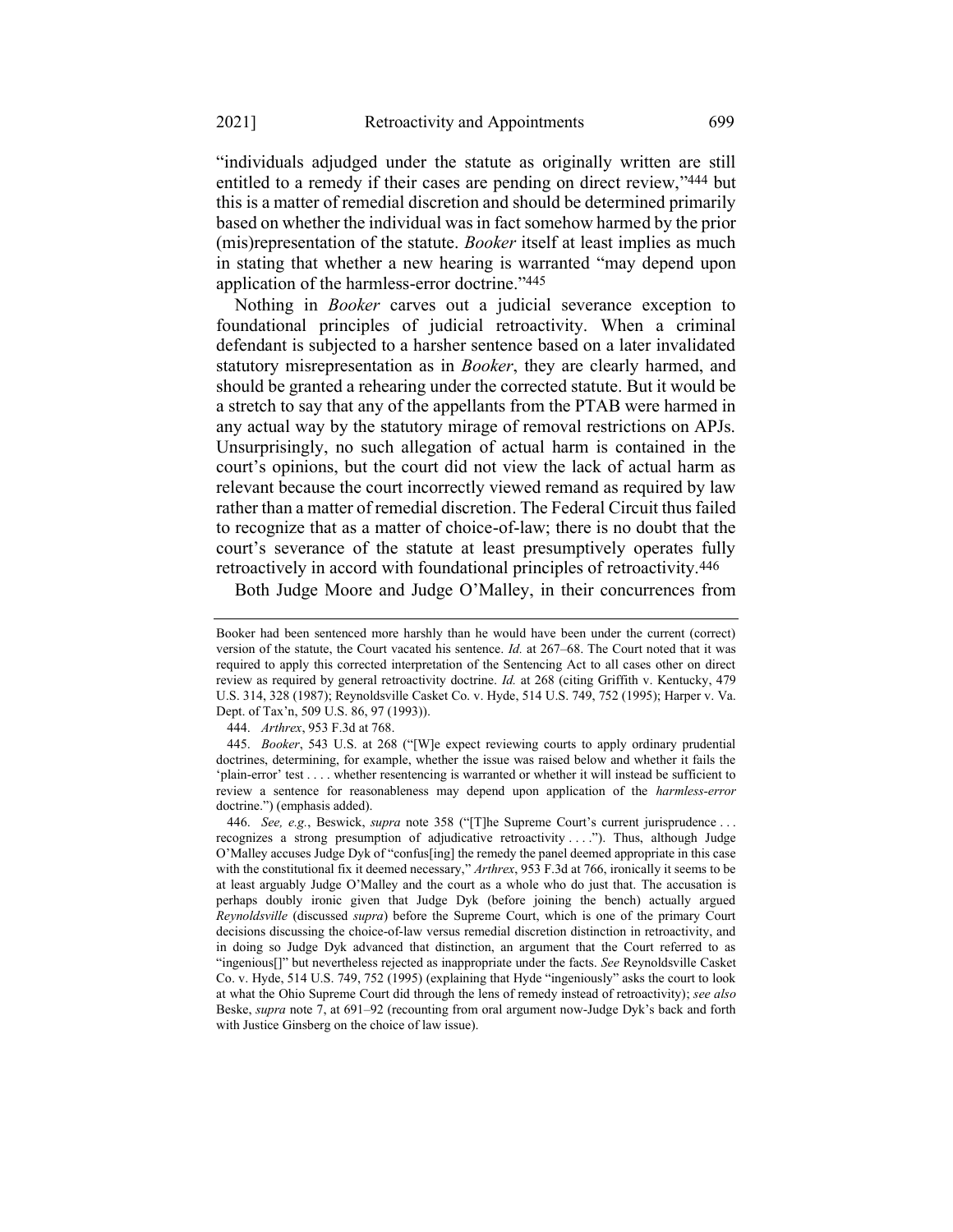<span id="page-74-0"></span>denial of rehearing en banc, pointed to a government brief that "rejected" Judge Dyk's retroactivity suggestion.447 But presumptive judicial retroactivity is grounded in Article III and Supreme Court precedent as an inherent characteristic of the judicial power,<sup>448</sup> so an executive branch brief cannot override that foundational jurisprudential requirement. The government brief argues that remands are necessary because the *Arthrex* decision did not "eliminate the impact of the asserted constitutional violation on the original agency decision," but tellingly provides no suggestion of what such impact might have been.<sup>449</sup>

Judge O'Malley's discussion of *Harper* further illuminates the important distinction between remedial discretion and choice-of-law. In *Harper*, the Court held that a Virginia tax statute was unconstitutional based on a prior Court decision (*Davis*), and that the Supreme Court of Virginia had erred in refusing to apply *Davis* retroactively.450 So, the Court in *Harper* held as a matter of choice-of-law that the invalidation of the statute had to be considered retroactive.451 But the Court remanded to allow the state courts to address the appropriate remedy, which the state courts ultimately determined to be a refund of the taxes that had been collected under the retroactively invalid statute.452

Discussing *Harper*, Judge O'Malley points out that "the Court's ruling that the state taxes at issue had been collected unconstitutionally did not remedy the harm caused by the unlawful collection of taxes," and argues that similarly, "our curative severance of the statute, does not 'remedy' the harm to *Arthrex*."453 The difference though, is that the prior statutory misrepresentation caused clear harm in *Harper* but no harm at all in *Arthrex*. Of course, when taxes are collected under a statute that properly viewed did not exist at the time, a refund of those taxes must at least be considered because but for the invalid statute's misrepresentation of the law, the taxes clearly would not have been collected.454 That is, under the

<sup>447.</sup> *See Arthrex*, 953 F.3d at 764 n.3, 767 (citing Supp. Br. of United States, Polaris Innovations Ltd. V. Kingston Tech. Co., Nos. 2018-1768, -1831 (Fed. Cir. 2020)

<sup>448.</sup> *See* Harper v. Virginia Dept. of Tax'n, 509 U.S. 86, 107 (Scalia, J., concurring) (explaining that retroactivity has historically been viewed as "an inherent characteristic of the judicial power  $\dots$ .").

<sup>449.</sup> *See* Supp. Br. of United States, *supra* note [447,](#page-74-0) at 14 (noting that the APJs did not understand themselves to be subject to removal at will when they made their decisions).

<sup>450.</sup> *See supra* note [128](#page-22-0) and accompanying text (holding explicitly that the Supreme Court of Virginia *must* apply *Davis*).

<sup>451.</sup> *Harper*, 509 U.S. at 92 (noting that the Virginia law was unconstitutional).

<sup>452.</sup> *See supra* notes [129](#page-22-1)–[131](#page-23-0) and accompanying text (explaining that the *Harper* Court effectively demanded Virginia come up with a remedy without saying what remedy it should be).

<sup>453.</sup> *See Arthrex*, 953 F.3d at 767 (explaining that the Court's severance of the statute only prevents that type of harm in the future).

<sup>454.</sup> *See* Reynoldsville Casket Co. v. Hyde, 514 U.S. 749, 760 (1995) (Scalia, J., concurring)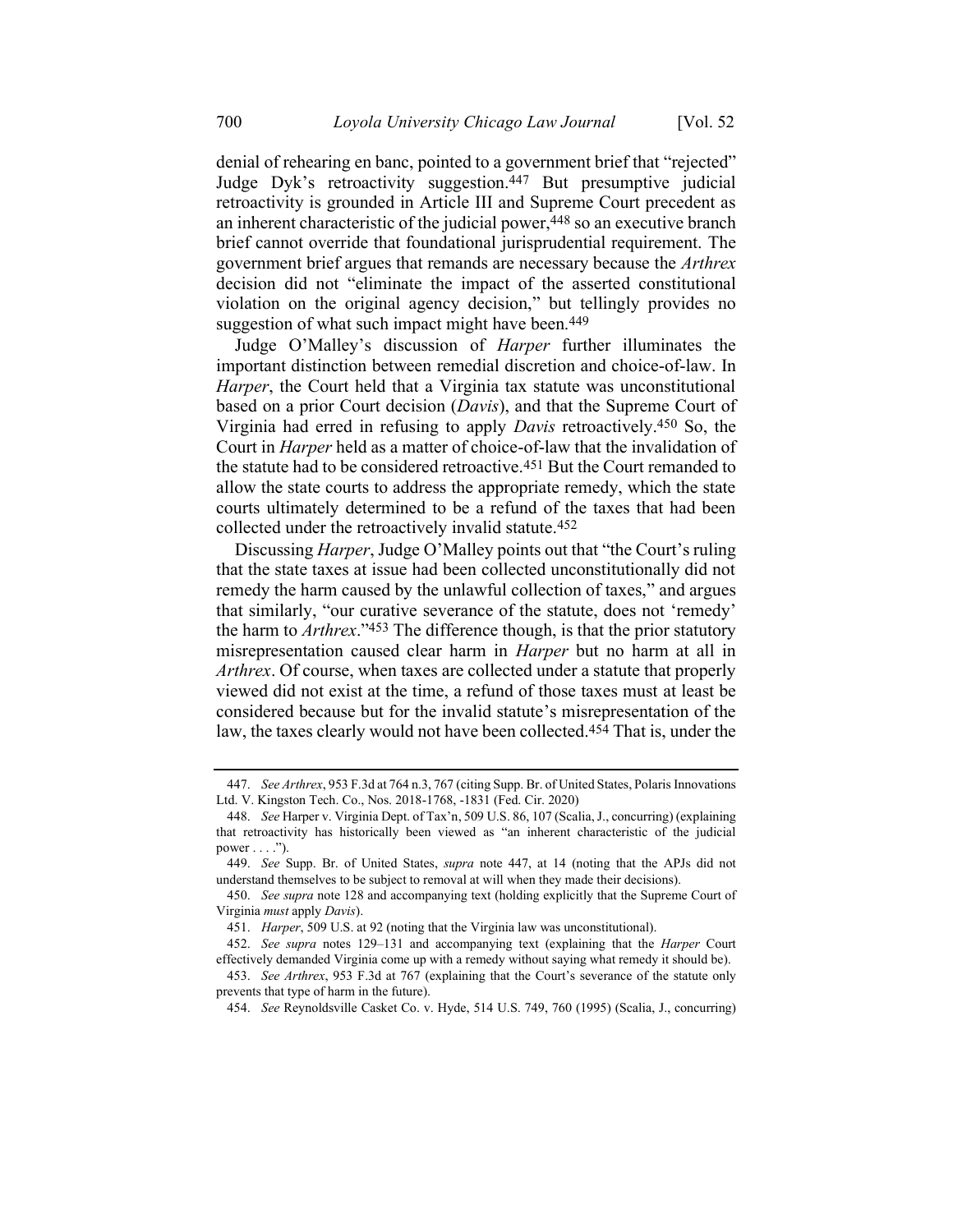current corrected statement of the law, the government clearly lacked authority for actions taken.

But again, in *Arthrex*, there was no apparent reliance on or harm caused by the statutory misrepresentation. Under the current corrected statement of the law, nothing would have been different because the court fixed rather than invalidated the relevant statutory provisions. Unlike *Harper*'s statutory invalidation, the fix in *Arthrex* did not remove the authority for disputed governmental actions already taken. Any argument that the invalid representation of removal restrictions made any difference to these remanded cases would be tenuous, and in any event, no such argument is advanced by Judge O'Malley, or by the government in the cited brief, or in any of the court's relevant opinions for that matter.

In other words, the question one must ask is, viewing the court's asapplied severance as having been the law all along, was any unlawful action taken? In *Harper*, the answer is clearly yes, the collection of taxes was unlawful without a valid tax statute; but in *Arthrex*, the answer is almost certainly no. As such, unlike in *Harper*, the prudent use of remedial discretion counsels against a remand in *Arthrex*. That is, Judge O'Malley is not wholly incorrect to state that a "decision that the statute can be *rendered* constitutional by severance does not remedy any past harm,"455 but where there is not even an allegation of any such actual past harm whatsoever, a remedial rehearing is both imprudent and unnecessary. To be sure, the inquiry about whether the misrepresentation of law made a difference can be a difficult one, but it is one that the courts should at least attempt to engage with in exercising their equitable discretion on whether a remand is appropriate. One factor to consider in the Appointments Clause context might be the degree of political discretion that the relevant officers exercised. In the case of the APJs, the degree of political discretion is low, in part because the questions are primarily legal and technical and are reviewed by the Federal Circuit. As such, it seems quite unlikely that any of the cases would have been decided differently if the relevant APJs had known that they were in fact removable at will.

This can indeed be somewhat confusing, so to state it differently one more time, as a matter of choice-of-law, the "new" "fixed" law is constitutional whereas the "old" law was not. If the new law is applied only prospectively, then cases decided under the old law were decided under an unconstitutional agency structure (assuming that the declaration

<sup>(</sup>"[I]f a plaintiff seeks the return of money taken by the government in reliance on an unconstitutional tax law, the court ignores the tax law, finds the taking of the property therefore wrongful, and provides a remedy.").

<sup>455.</sup> *Arthrex*, 953 F.3d at 767 (asserting that only meaningful prospective relief can be offered).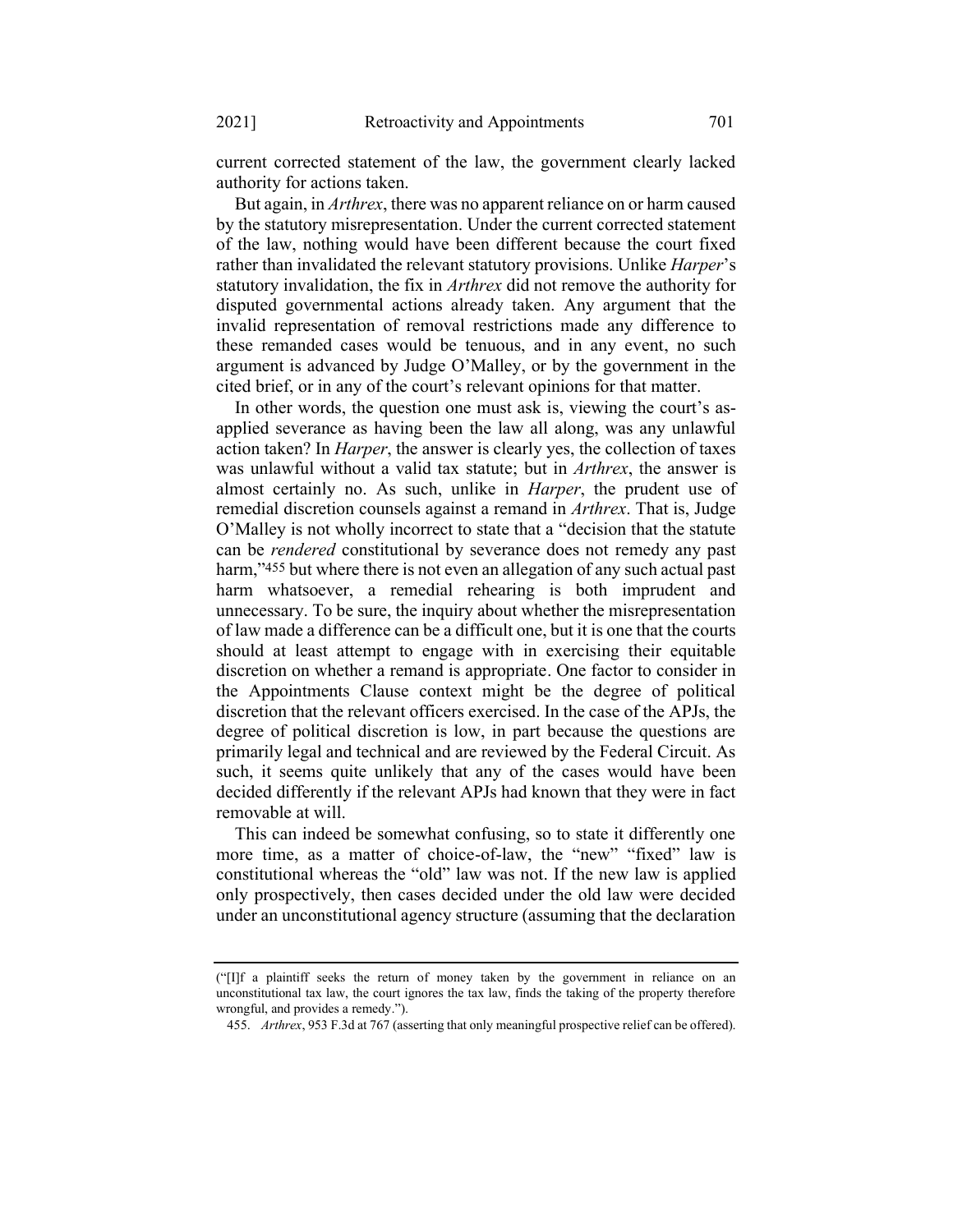of unconstitutionality is retroactive) and must be remanded. But if the "new" law is applied retroactively, as it generally should be, there is no error and no *need* for a remand; however, a remand might still be granted in some cases as a matter of remedial discretion, for example, if there is some reason to think that the old misrepresentation of the law (e.g., the removal restrictions) impacted and harmed a litigant, 456 or perhaps as an incentive creating reward to the first litigant to win the Appointments Clause challenge.

Part of what makes retroactivity particularly confusing in this context is that the *change* in law at issue sometimes *fixes* rather than invalidates the law. A criminal defendant who is able to invalidate the law under which they were convicted would normally want that change in law to apply retroactively, such that the law they were convicted under was void ab initio, and their conviction cannot stand. The change in law in that situation invalidates the prior law. But where the change in law fixes the prior law, as it did in *Arthrex*, the complainant does not necessarily want the fix to apply retroactively, because that could undercut their entitlement to a new hearing. This is coupled with the fact that standing (specifically traceability) requirements have been loosened in the Appointments Clause context,457 so it cannot be easily or automatically assumed that the prior misrepresentation of law had any actual effect on the litigants.

Not wanting to waste its time, on May 1, 2020 the USPTO perhaps wisely stayed the *Arthrex*-related remands pending any relevant petitions for certiorari.458 The USPTO order listed and stayed over 103 decisions and expected that number to increase.459 Certiorari was ultimately

<sup>456.</sup> *See* Collins v. Mnuchin, 938 F.3d 553, 593–94 (5th Cir. 2019) ("Perhaps in some instances such an officer's actions should be invalidated. The theory would be that a new President would want to remove the incumbent officer to instill his own selection, or maybe that an independent officer would act differently than if that officer were removable at will.").

<sup>457.</sup> *See supra* note [263](#page-43-0) and accompanying text (describing how the Supreme Court has loosened standing requirements when it is difficult to know if an agency's structure is unconstitutional).

<sup>458.</sup> United States Patent and Trademark Office, General Order in Cases Remanded Under Arthrex, Inc. v. Smith & Nephew, Inc., 941 F.3d 1320 (Fed. Cir. 2019).

<sup>459.</sup> *Id.* at 1 (stating that remand orders based on Arthrex "have already vacated more than 100 decisions by the Patent Trial and Appeal Board ('Board'), and more such Orders are expected"). Ninety-four of the 103 remanded and stayed proceedings were IPR proceedings. *See id.* at 2–6. The others were from other types of USPTO agency proceedings, which have been found to be similarly affected under the Federal Circuit's *Arthrex* decision. *See, e.g.*, *In re* JHO Intellectual Property Holdings, LLC, No. 2019-2330, order at 1 (Fed. Cir. June 18, 2020) (moving to vacate the decision of the PTAB and remand the case based on the *Arthrex* decision); Virtnetx Inc. v. Cisco Systems Inc., No. 20-1671, slip op. at \*3–4 (Fed. Cir. May 13, 2020); *In re* Boloro Global Limited, No. 2019-2349, -2351, -2353 (Fed. Cir. July 7, 2020).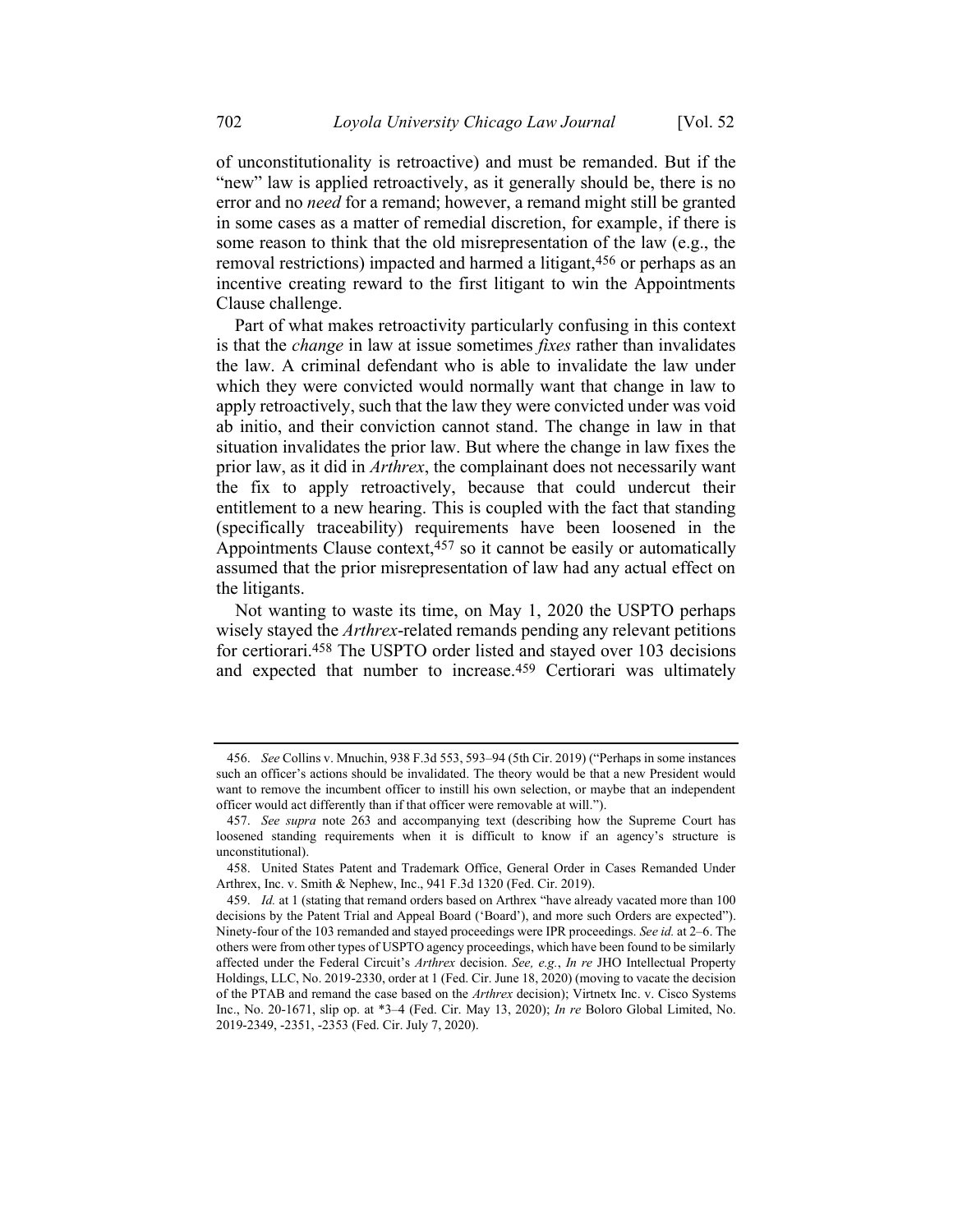granted (on October 13, 2020), and the case was argued before the Supreme Court on March 1, 2021. 460

Recall that *Ryder*'s discussion of *Buckley* arguably suggests that whether prior administrative actions should be granted de facto validity depends on balancing the degree of disruption caused by not granting de facto validity against the unfairness and harm to incentives that might be caused by granting it, and that as discussed above, Professor Beske has argued for this sort of balancing.461 This balancing would have potentially supported a grant of de facto validity with respect to the vacated PTAB decisions, given that the degree of disruption caused is greater than in *Ryder—*roughly one hundred cases instead of merely seven to ten462— and the unfairness and harm to incentives from granting de facto validity would likely be less given that *Arthrex* is a civil case whereas *Ryder* was criminal.

But a key point of this Article is that this balancing and the de facto validity doctrine are not even necessary in the situation where the fix comes from the judiciary, as in *Arthrex*, because foundational principles of retroactivity should automatically at least presumptively confer validity on the prior actions. Remands are still permissible as a matter of remedial discretion, but they are not required, and should generally be the exception rather than the rule, particularly where the prior misrepresentation of law did not cause any apparent harm. Thus, although the balancing suggested by Professor Beske might support a grant of de facto validity in *Arthrex*, remands were unnecessary and at least mostly imprudent for the additional and largely independent reason that the fix was judicial. In other words, even if the remands are not sufficiently burdensome to warrant a grant of de facto validity, the Federal Circuit was still in error under retroactivity principles.

The Federal Circuit's primary error was in viewing the remands as required by law rather than merely permissible as a matter of remedial discretion. Allowing reliance or actual harm to serve as a basis for remand

<sup>460.</sup> *Arthrex*, 941 F.3d 1320, *cert. granted sub nom.* United States v. Arthrex, 141 U.S. 549 (2020). *See* Petition for Writ of Certiorari, *Arthrex*, No. 19-1434 (June 29, 2020); Petition for a Writ of Certiorari, Arthrex, Inc. v. Smith & Nephew, Inc., 953 F.3d 760 (Fed. Cir. 2020) (No. 19- 1204) (This petition is in a different case between the same parties pertaining to a different patent, U.S. Patent No. 8,821,541, rather than the '907 patent.); Petition for Writ of Certiorari, Polaris Innovations Ltd. v. Kingston Technology Company, Inc., No. 19-1459 (June 30, 2020); *see also*, Brief of Amicus Curiae Professor Andrew Michaels Supporting No Party, *Arthrex*, No. 19-1434 (Dec. 1, 2020).

<sup>461.</sup> *See supra* notes [364](#page-60-0)–[371](#page-61-0) and accompanying text (arguing that applying a balancing test for unfairness to individual litigants is consistent with the Supreme Court's jurisprudence and asserting it is the only way to stave off negative consequences).

<sup>462.</sup> *See supra* not[e 200](#page-33-0) and accompanying text (bringing attention to the fact that the Court in *Ryder* thought seven to ten cases was an acceptable number of cases to be affected).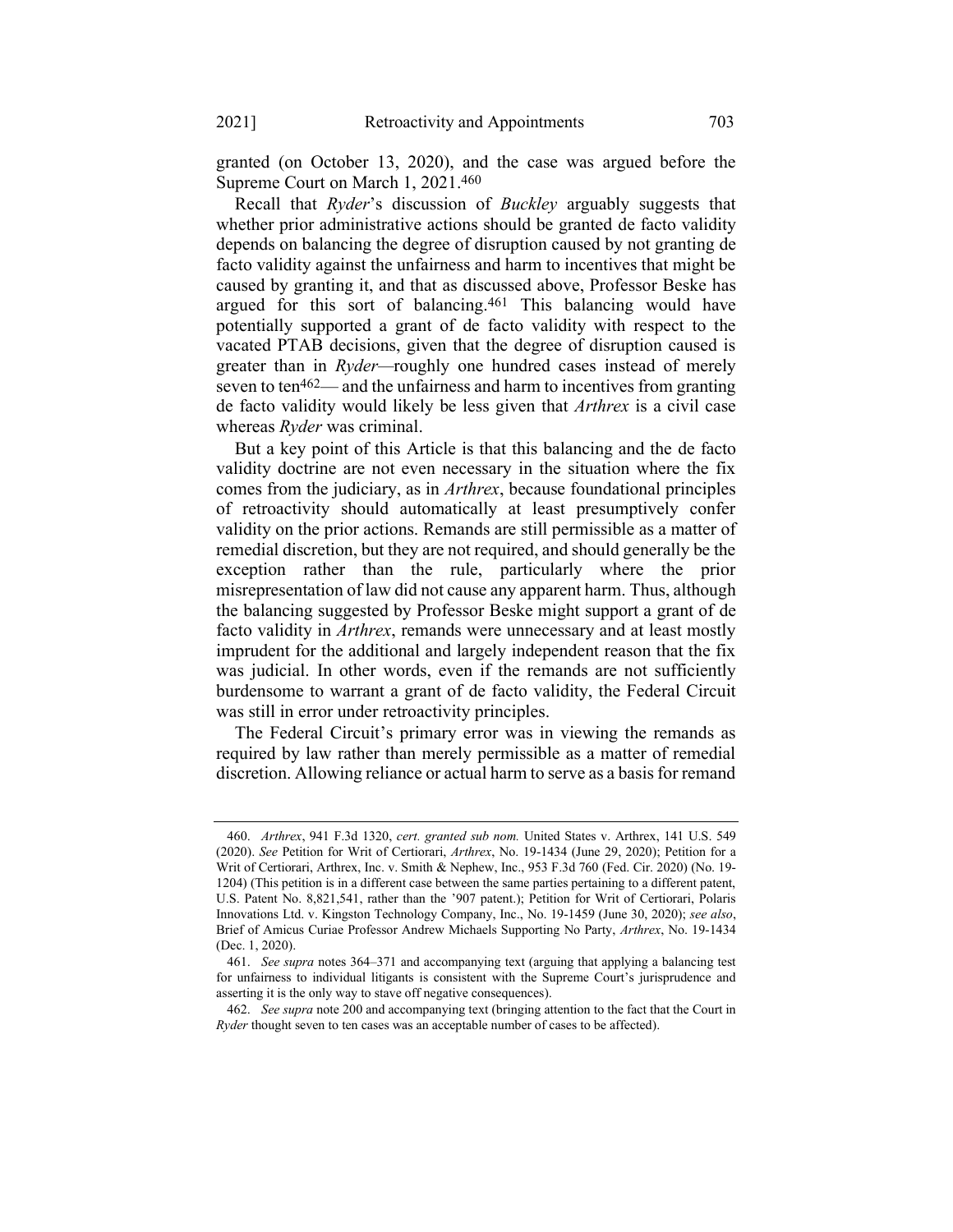might seem contrary to the Court's decision in *Reynoldsville*, which had seemed to say that possible reliance alone cannot be a basis for remedial discretion prospectivity, if *Harper* is to have more than symbolic significance.463 But there is a distinction in that in *Reynoldsville*, a litigant relied on a prior representation of law in waiting to bring suit, but there was no government action taken in reliance on that representation; the "old" law in *Reynoldsville* was a more lenient statute of limitations, and the requested nonretroactive relief was essentially a waiver of the "new" shorter limitations period—relief that does not naturally fall into the category of a remedy.464 Another distinction is that nothing about a remand would continue to violate the Constitution in *Arthrex*, as a remedial remand would have in *Reynoldsville*. 465 *Reynoldsville* urged caution in employing the choice-of-law versus remedial discretion distinction, but it did not eviscerate the distinction, and a remaining degree remedial discretion is consistent with the Court's subsequent statement in *Ryder* that one who makes a timely Appointments Clause challenge is entitled to "whatever relief may be appropriate if a violation indeed occurred," as well as with the Court's suggestion in *Booker* that remedies in retroactivity situations may be governed by principles of harmless error.466 In any event, even if one were to view *Reynoldsville* as eliminating the remedial discretion versus choice-of-law distinction, the result would be no remands at all—the opposite of that reached by the Federal Circuit.

Considered as discretionary, the *Arthrex* court likely would have found at least most of the remands imprudent, given the lack of any plausible harm due to the prior statutory misrepresentation. In the unlikely event that litigants in certain cases were able to provide some particular reason why the statutory mirage of removal restrictions may have made a difference to their case, then perhaps a discretionary remand may be warranted in those rare cases. Absent that, a discretionary remand was at most warranted in the *Arthrex* case itself as an incentive-based reward for the challenge, but not in the dozens of other remanded cases.

<sup>463.</sup> *See supra* note [159](#page-27-0) and accompanying text (explaining the Court's concerns in Reynoldsville about choice of law principles)

<sup>464.</sup> *See* Reynoldsville Casket Co. v. Hyde, 514 U.S. 749, 756 (1995)("[T]he Ohio Supreme Court's 'remedy' here (allowing Hyde to proceed) does not cure the tolling statute's problem of unconstitutionality.").

<sup>465.</sup> *Id.* at 756 (explaining that respondent Hyde's "tort claim critically depends upon Ohio tolling law that continues to violate the Commerce Clause.").

<sup>466.</sup> *See* Ryder v. United States, 515 U.S. 177, 182–83 (1995) (explaining that, if a violation in fact occurred, one who makes a timely Appointments Clause challenge is entitled to an appropriate remedy); *see also supra* not[e 197](#page-33-1) and accompanying text.